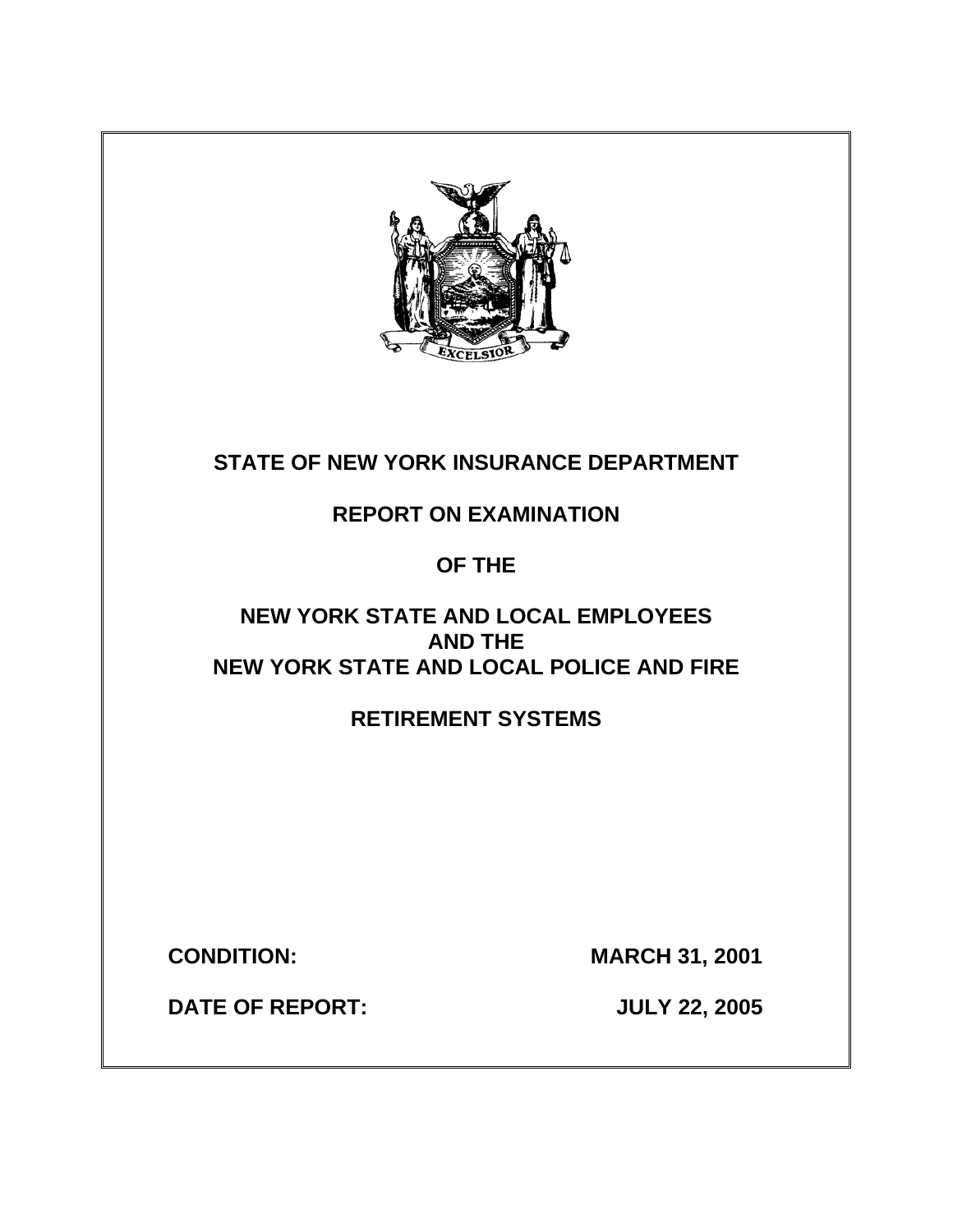### **STATE OF NEW YORK INSURANCE DEPARTMENT**

### **REPORT ON EXAMINATION**

### **OF THE**

## **NEW YORK STATE AND LOCAL EMPLOYEES'**

### **AND THE**

## **NEW YORK STATE AND LOCAL POLICE AND FIRE**

### **RETIREMENT SYSTEMS**

**AS OF** 

### **MARCH 31, 2001**

**DATE OF REPORT: JULY 22, 2005** 

**EXAMINER:** MARC A. TSE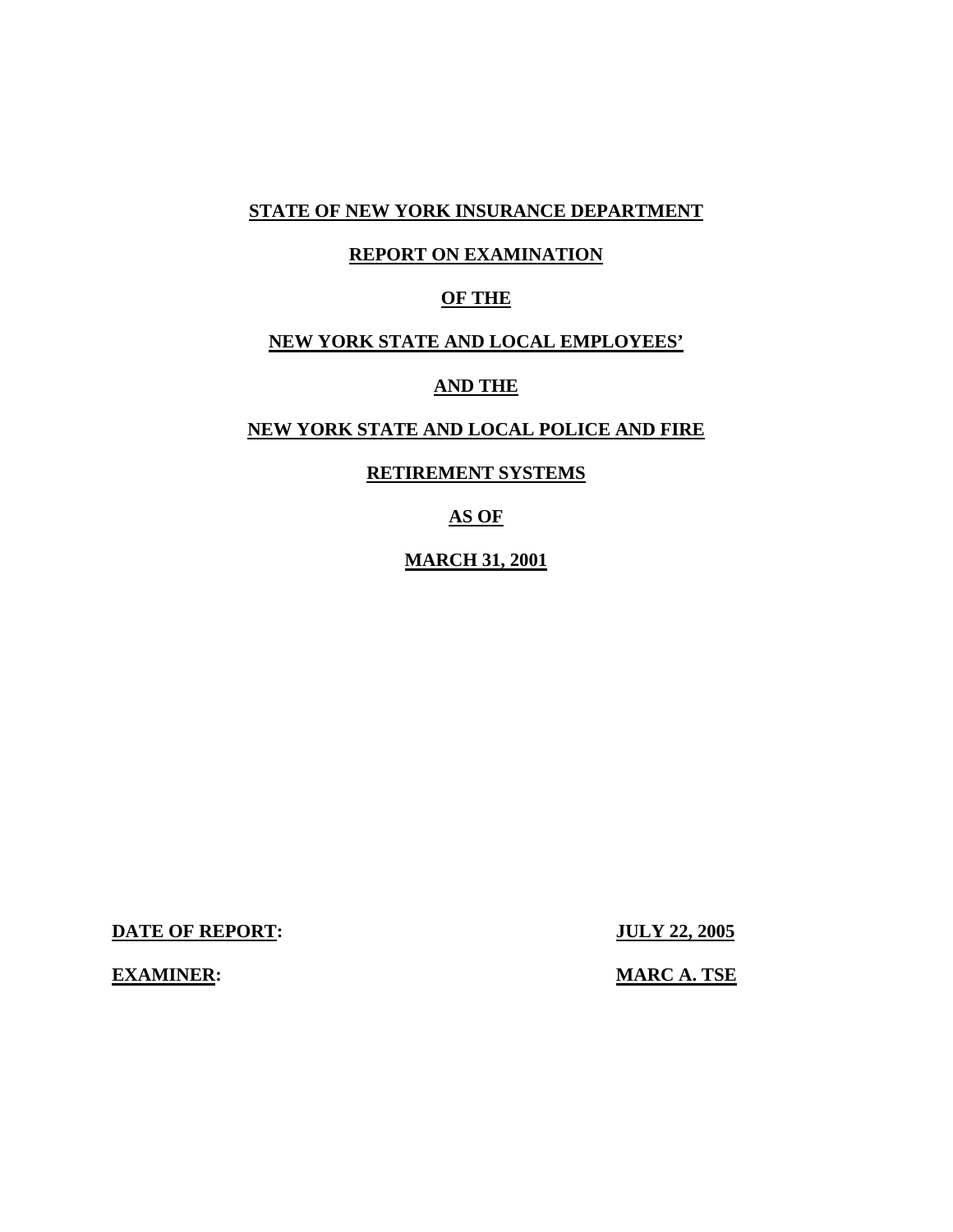# TABLE OF CONTENTS

| <b>ITEM</b> |                                                               | PAGE NO.       |
|-------------|---------------------------------------------------------------|----------------|
| 1.          | Executive summary                                             | $\overline{2}$ |
| 2.          | Scope of examination                                          | 3              |
| 3.          | Description of Systems                                        | $\overline{4}$ |
|             | A. History                                                    | $\overline{4}$ |
|             | <b>B.</b> Management                                          | 5              |
|             | C. Common Retirement Fund                                     | $\overline{7}$ |
|             | D. Public Employees' Group Life Insurance Plan                | 13             |
| 4.          | Classes of the Systems' membership                            | 15             |
| 5.          | Significant operating results                                 | 18             |
|             | A. Common Retirement Fund                                     | 18             |
|             | B. New York State and Local Employees' Retirement System      | 19             |
|             | C. New York State and Local Police and Fire Retirement System | 22             |
|             | D. Public Employees' Group Life Insurance Plan                | 24             |
| 6.          | <b>Financial statements</b>                                   | 25             |
|             | A. Common Retirement Fund                                     | 25             |
|             | 1. Statement of assets and liabilities                        | 25             |
|             | 2. Statement of income and disbursements                      | 27             |
|             | B. New York State and Local Employees' Retirement System      | 31             |
|             | 1. Statement of assets and liabilities                        | 31             |
|             | 2. Statement of income and disbursements                      | 33             |
|             | C. New York State and Local Police and Fire Retirement System | 37             |
|             | 1. Statement of assets and liabilities                        | 37             |
|             | 2. Statement of income and disbursements                      | 39             |
|             | D. Public Employees' Group Life Insurance Plan                | 42             |
|             | 1. Statement of assets and liabilities                        | 42             |
|             | 2. Statement of income and disbursements                      | 43             |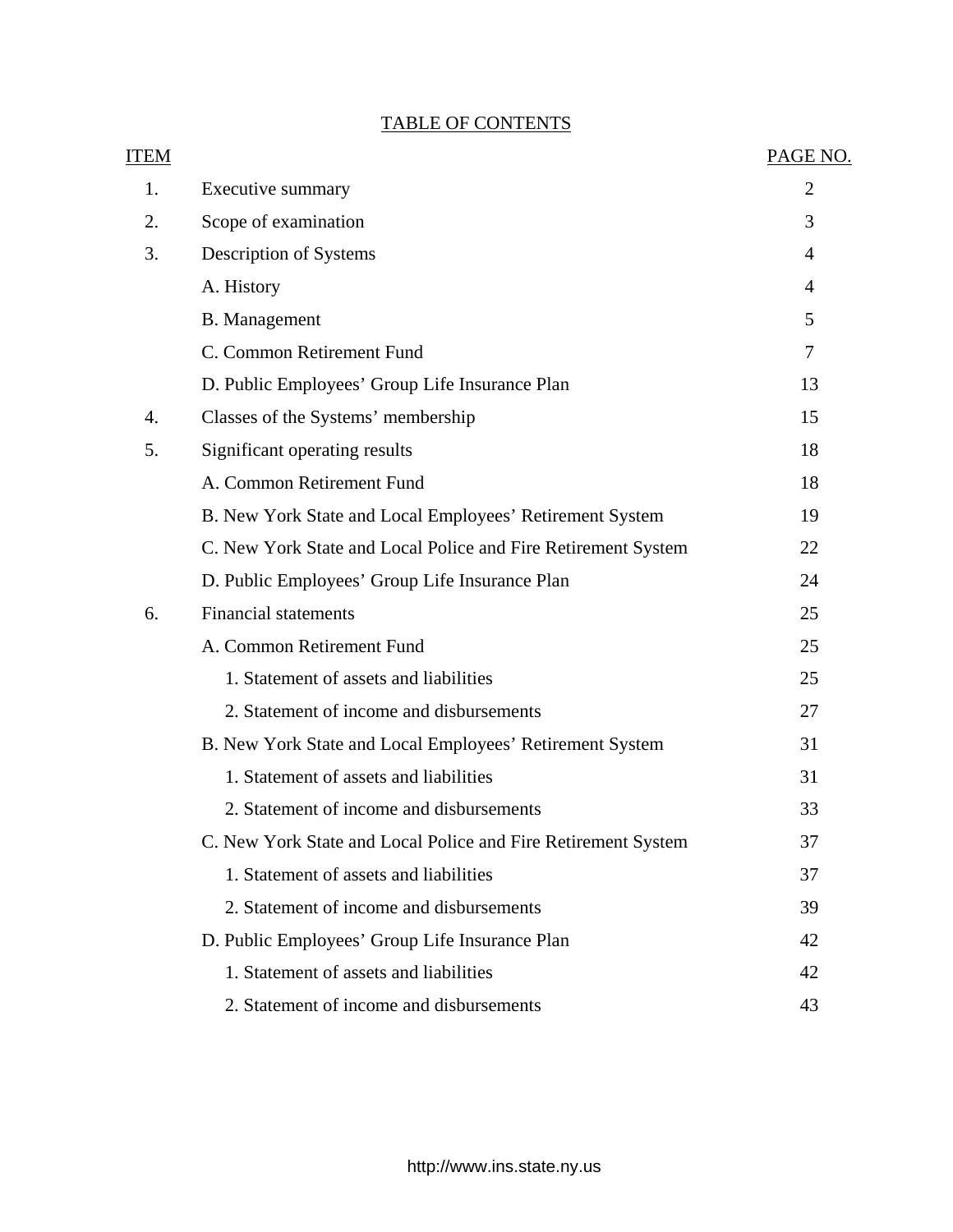| <u>ITEM</u> |                                                                   | PAGE NO. |
|-------------|-------------------------------------------------------------------|----------|
| 7.          | Annual statement liabilities                                      | 44       |
|             | A. New York State and Local Employees' Retirement System          | 44       |
|             | B. New York State and Local Police and Fire Retirement System     | 45       |
| 8.          | Actuarial cost method and employer contributions                  | 47       |
|             | A. New York State and Local Employees' Retirement System          | 52       |
|             | B. New York State and Local Police and Fire Retirement System     | 53       |
| 9.          | Liabilities in actuarial valuation report and in annual statement | 54       |
|             | A. New York State and Local Employees' Retirement System          | 54       |
|             | B. New York State and Local Police and Fire Retirement System     | 55       |
| 10.         | Actuarial asset valuation method                                  | 56       |
|             | A. New York State and Local Employees' Retirement System          | 56       |
|             | B. New York State and Local Police and Fire Retirement System     | 58       |
|             | C. Recommendation                                                 | 60       |
| 11.         | Funding ratios                                                    | 61       |
|             | A. New York State and Local Employees' Retirement System          | 62       |
|             | B. New York State and Local Police and Fire Retirement System     | 62       |
| 12.         | Gain and loss                                                     | 64       |
|             | A. New York State and Local Employees' Retirement System          | 65       |
|             | B. New York State and Local Police and Fire Retirement System     | 66       |
| 13.         | Actuarial assumptions                                             | 67       |
|             | A. New York State and Local Employees' Retirement System          | 67       |
|             | B. New York State and Local Police and Fire Retirement System     | 72       |
| 14.         | Treatment of members                                              | 76       |
| 15.         | Prior report summary and conclusions                              | 77       |
| 16.         | Summary and conclusions                                           | 78       |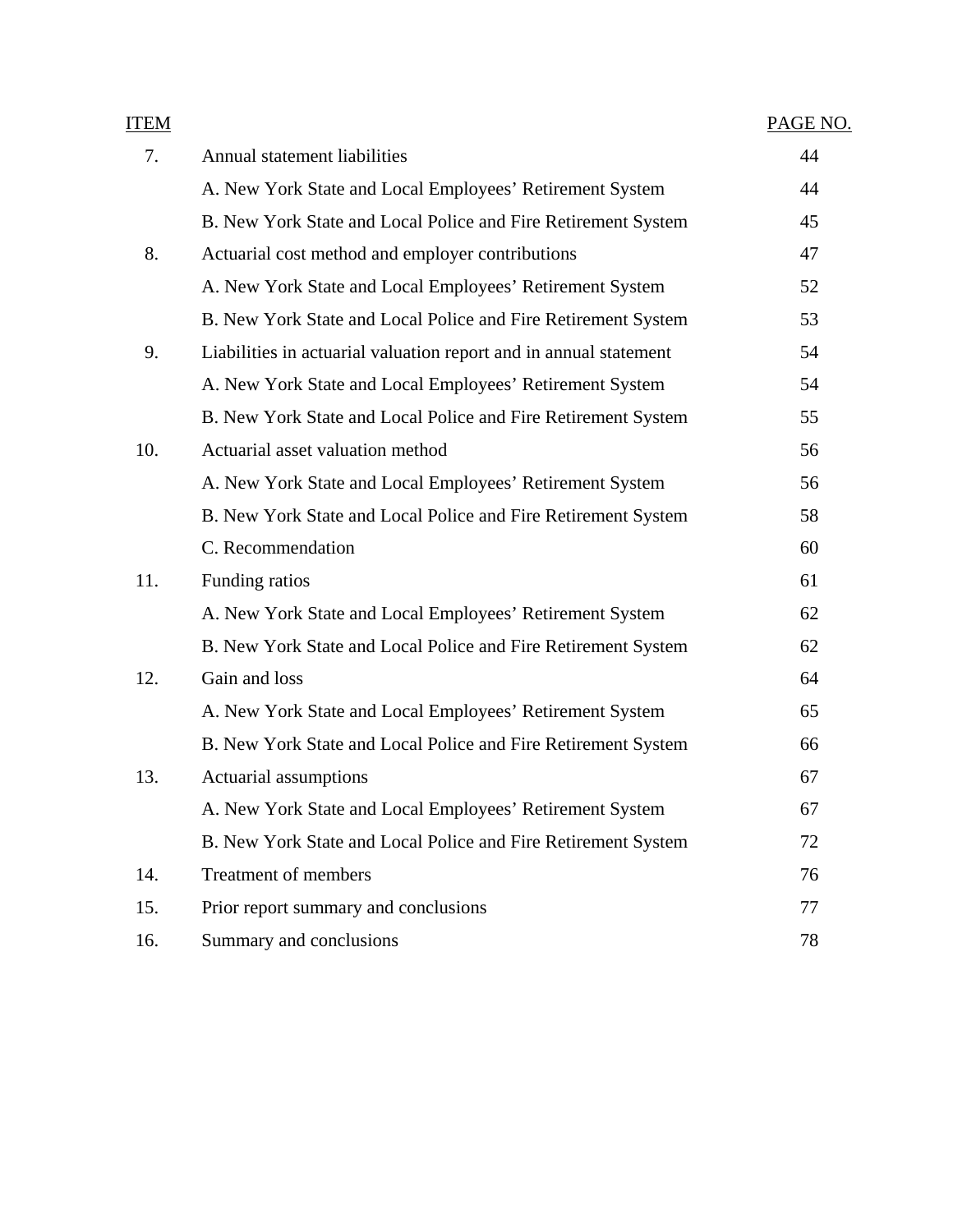

STATE OF NEW YORK INSURANCE DEPARTMENT 25 BEAVER STREET NEW YORK, NEW YORK 10004

July 22, 2005

Honorable Howard Mills Superintendent of Insurance Albany, New York 12257

Sir:

 In accordance with instructions contained in Appointment No. 21875, dated May 30, 2002 and annexed hereto, an examination has been made into the condition and affairs of the New York State and Local Employees' Retirement System, hereinafter referred to as "ERS", and the New York State and Local Police and Fire Retirement Systems, hereinafter referred to as "PFRS", and collectively referred to as "the Systems" or "CRF," located at 110 State Street, Albany New York 12244.

 Wherever "Department" appears in this report, it refers to the State of New York Insurance Department.

The report indicating the results of this examination is respectfully submitted.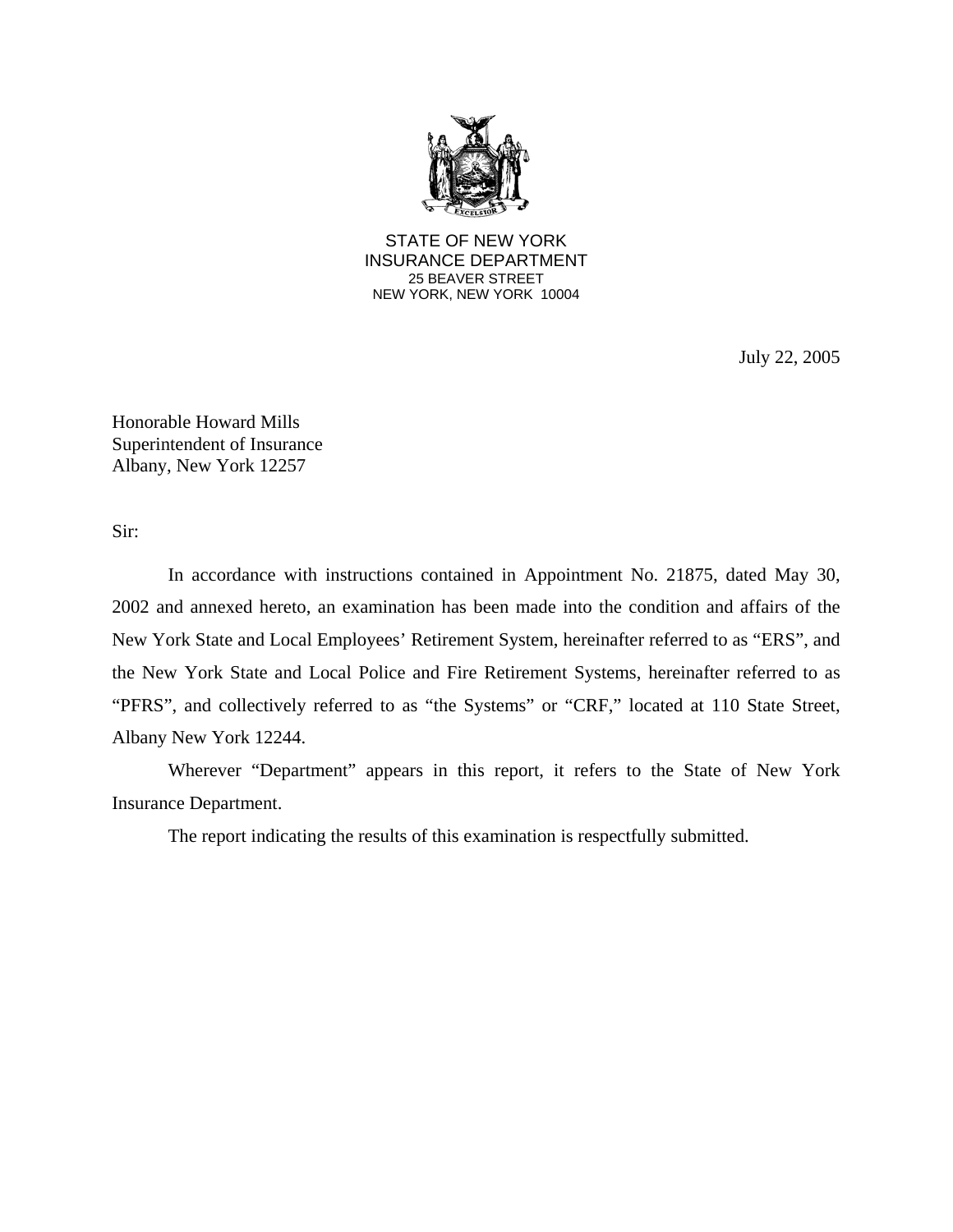### 1. EXECUTIVE SUMMARY

 This examination covers the period from April 1, 1996 through March 31, 2001. The examination comprised a verification of assets and liabilities as of March 31, 2001 to determine whether the Systems' 2001 filed annual statement fairly presents their financial condition. This report on examination is confined to financial statements and comments on those matters which involve departures from laws, regulations or rules, or which require explanation or description.

The examination revealed the following:

- 1. The examiner recommends that, for billing purposes, the employer contribution rates be rounded to one more digit of precision; i.e. to the nearest one hundredth of one percent (.01%). (Item 8)
- 2. Due to the significant effect the smoothing technique can have on plan costs, it is recommended that the Systems review the actuarial asset smoothing technique, including the 80% to 120% corridor. (Item 10C)
- 3. Investment performance has declined significantly in the last two years of the examination period, to reach a negative rate of return in the last year. As a consequence, increased employer contributions will be required in the future. (Item 12).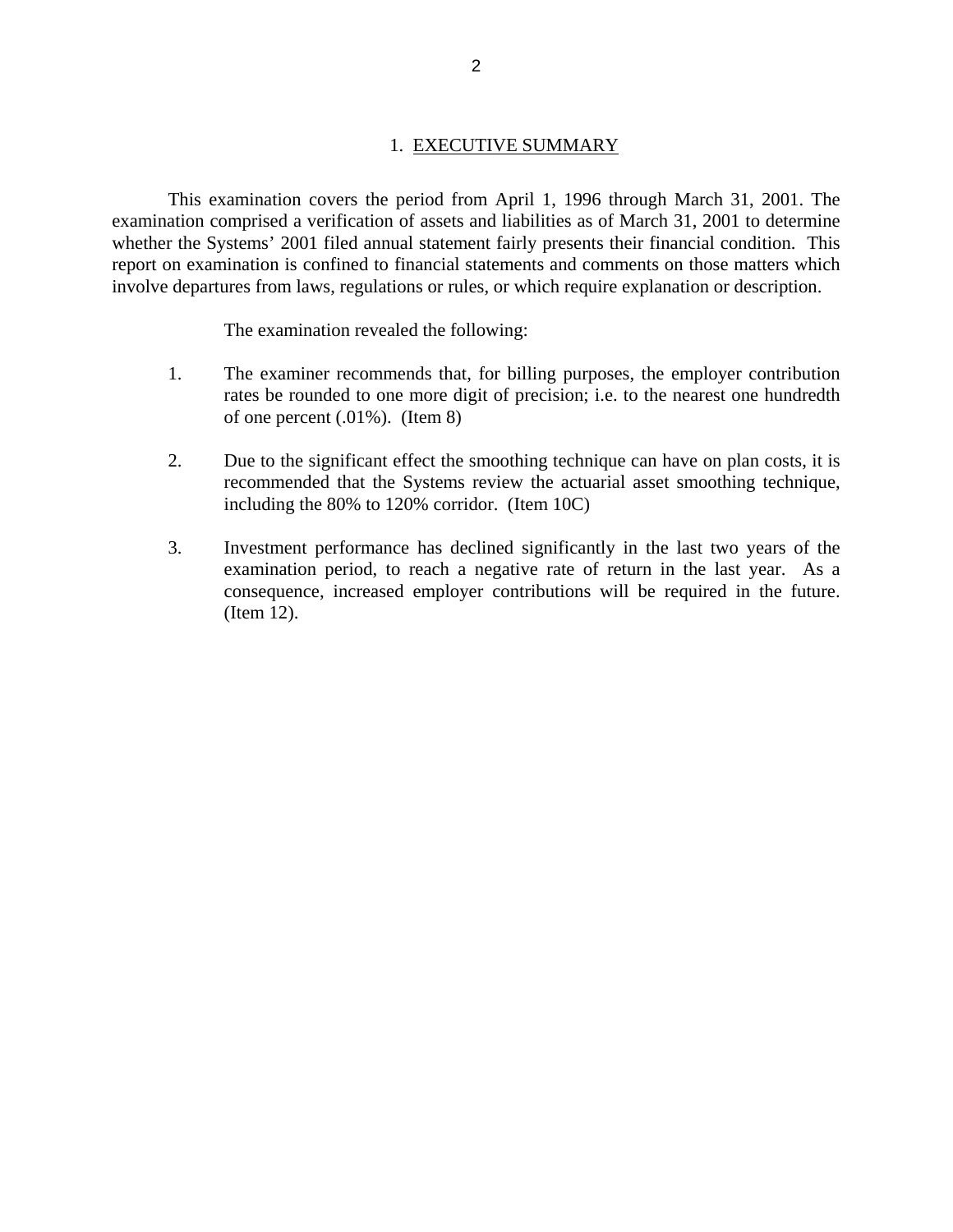#### 2. SCOPE OF EXAMINATION

 The prior examination was conducted as of March 31, 1996. This examination covers the period from April 1, 1996 through March 31, 2001. As necessary, the examiner reviewed transactions occurring subsequent to March 31, 2001 but prior to the date of this report (i.e., the completion date of the examination).

 The examination comprised a verification of assets and liabilities at March 31, 2001 to determine whether the Systems' 2001 filed annual statements fairly present their financial condition. The examiner reviewed the Systems' income and disbursements necessary to accomplish such verification and utilized the National Association of Insurance Commissioners' Examiners Handbook or such other examination procedures, as deemed appropriate, in such review and in the review or audit of the following matters:

> Systems' history Management and control Growth of the Systems Accounts and records Financial statements Member benefits

 The examiner reviewed the corrective actions taken by the Systems with respect to the violation and the recommendation contained in the prior report on examination. The results of the examiner's review are contained in item 15 of this report.

 This report on examination is confined to financial statements and comments on those matters which involve departures from laws, regulations or rules, or which require explanation or description.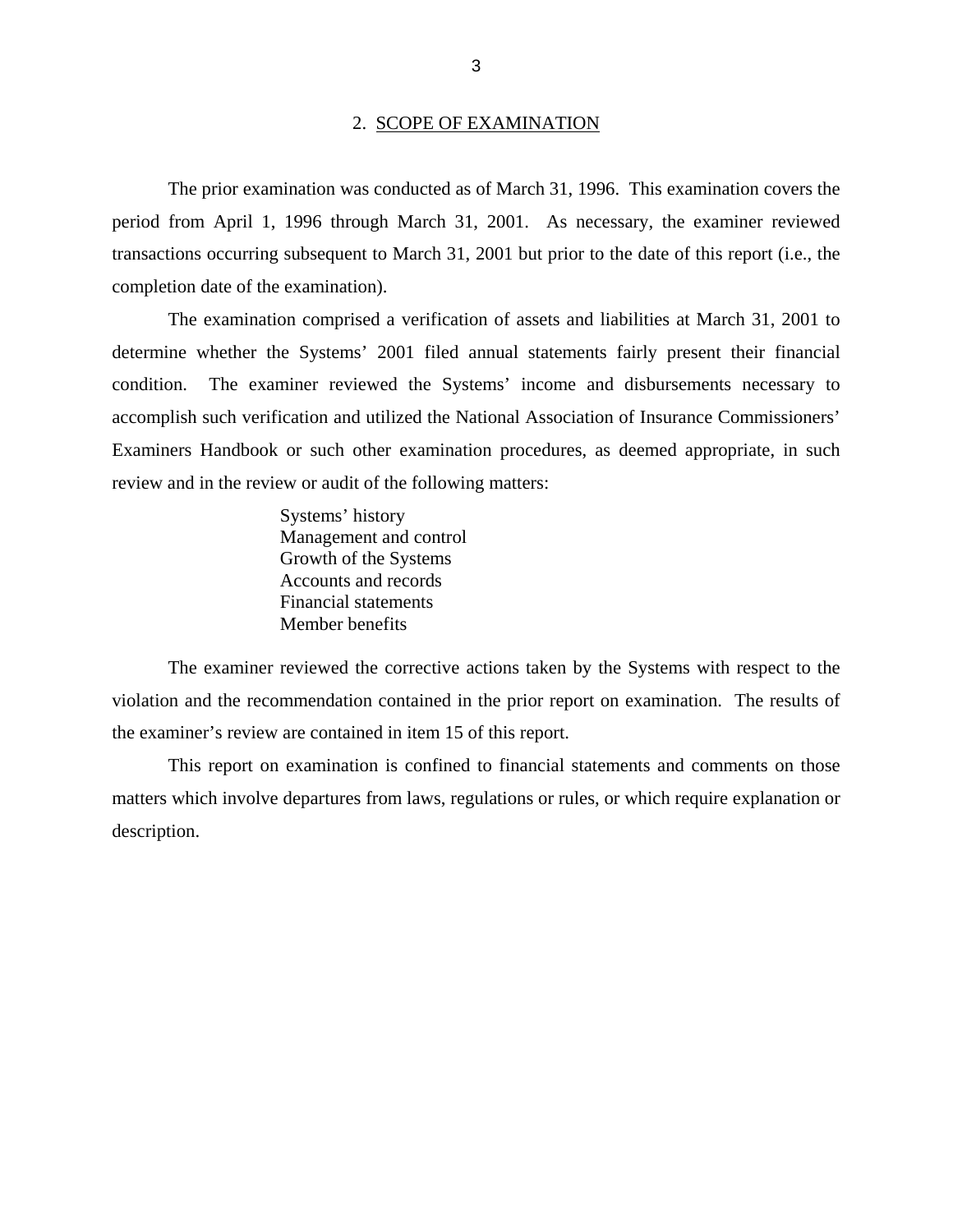#### 3. DESCRIPTION OF SYSTEMS

#### A. History

 The New York State Employees' Retirement System was established by the enactment of Chapter 741 of the Laws of 1920 and began operations effective January 1, 1921.

 The original legislation made provision for the membership of state employees. Subsequent amendments authorized the inclusion of political subdivisions of the state, public and quasi-public organizations and certain New York City libraries as participating employers and extended membership to their employees.

 The retirement law was contained in Articles 4 and 5 of the Civil Service Law until July 1, 1956. Effective July 1, 1956, all provisions concerning retirement contained therein were incorporated in the Retirement and Social Security Law. Effective April 1, 1967, Chapter 1,000 of the Laws of 1966, Article 8 amended the Retirement and Social Security Law and established a separate retirement system for policemen and firemen, which was called the New York State Policemen's and Firemen's Retirement System.

 Effective July 30, 1987, Chapter 506 of the Laws of 1987 amended the official titles of the two retirement systems to the New York State and Local Employees' Retirement System ("ERS") and the New York State and Local Police and Fire Retirement System ("PFRS").

 Article 8, Title 3, Section 315 of the New York Retirement and Social Security Law states that the policemen's and firemen's retirement system, established by such article, shall be subject to the supervision of the Superintendent of Insurance. Such supervision shall be in accordance with the provisions of the New York Insurance Law to the extent that such provisions are applicable to the policemen's and firemen's retirement system and are not inconsistent with the provisions of such article.

 Article 1, Title 2, Section 15 of the New York Retirement and Social Security Law states that the employees' retirement system, continued by such article, shall be subject to the supervision of the Superintendent of Insurance. Such supervision shall be in accordance with the provisions of the New York Insurance Law to the extent that such provisions are applicable to the employees' retirement system and are not inconsistent with the provisions of such article.

 Section 314 of the New York Insurance Law provides the Superintendent with the authority to examine the affairs of the Systems at least once every five years.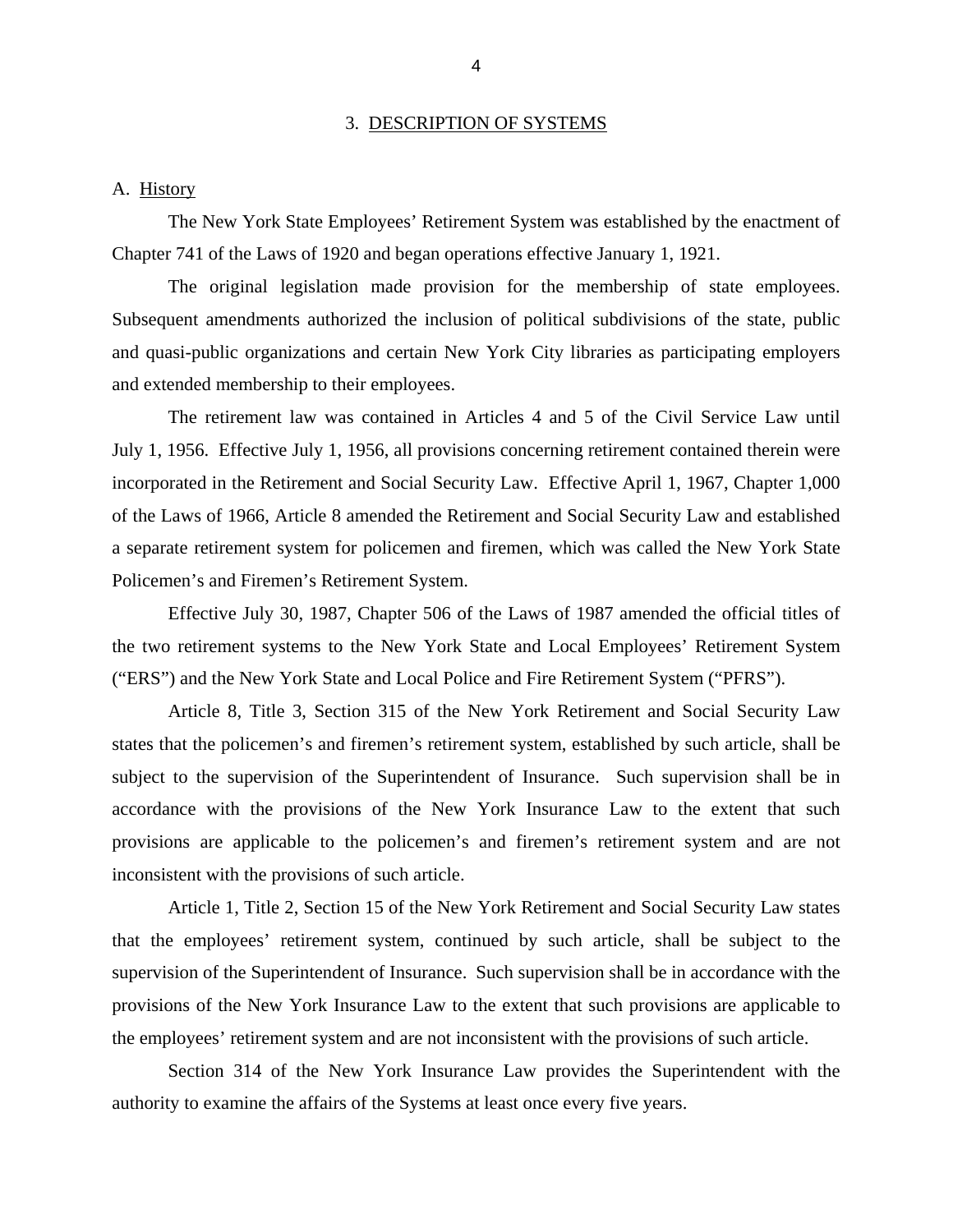As provided in Section 14 of the New York Retirement and Social Security Law, the Attorney General of the State is designated as the legal adviser of the Systems.

### B. Management

 The Comptroller of the State of New York ("Comptroller") is the administrative head of the Systems, with authority to adopt or amend rules and regulations for the administration and transaction of the business of the Systems and for the custody and control of their funds. The Comptroller is responsible for the maintenance of all necessary accounting records and data needed for the actuarial valuation of the various funds of the Systems. He is also required to establish funds which, in his judgment, are necessary or required for proper fiscal management and to perform such other functions as are required for the execution of the provisions of the New York Retirement and Social Security Law.

 The Comptroller is also required to engage the services of an Actuary whose duties include the investigation of mortality, service and compensation experience of the members, and making recommendations based on such investigations. The Actuary is also required to make an annual valuation of the assets and liabilities of the Systems, which becomes part of the Comptroller's report.

 The law further provides that the Comptroller shall adopt and amend only such rules and regulations as he determines to be in the best interest of the Systems and their members.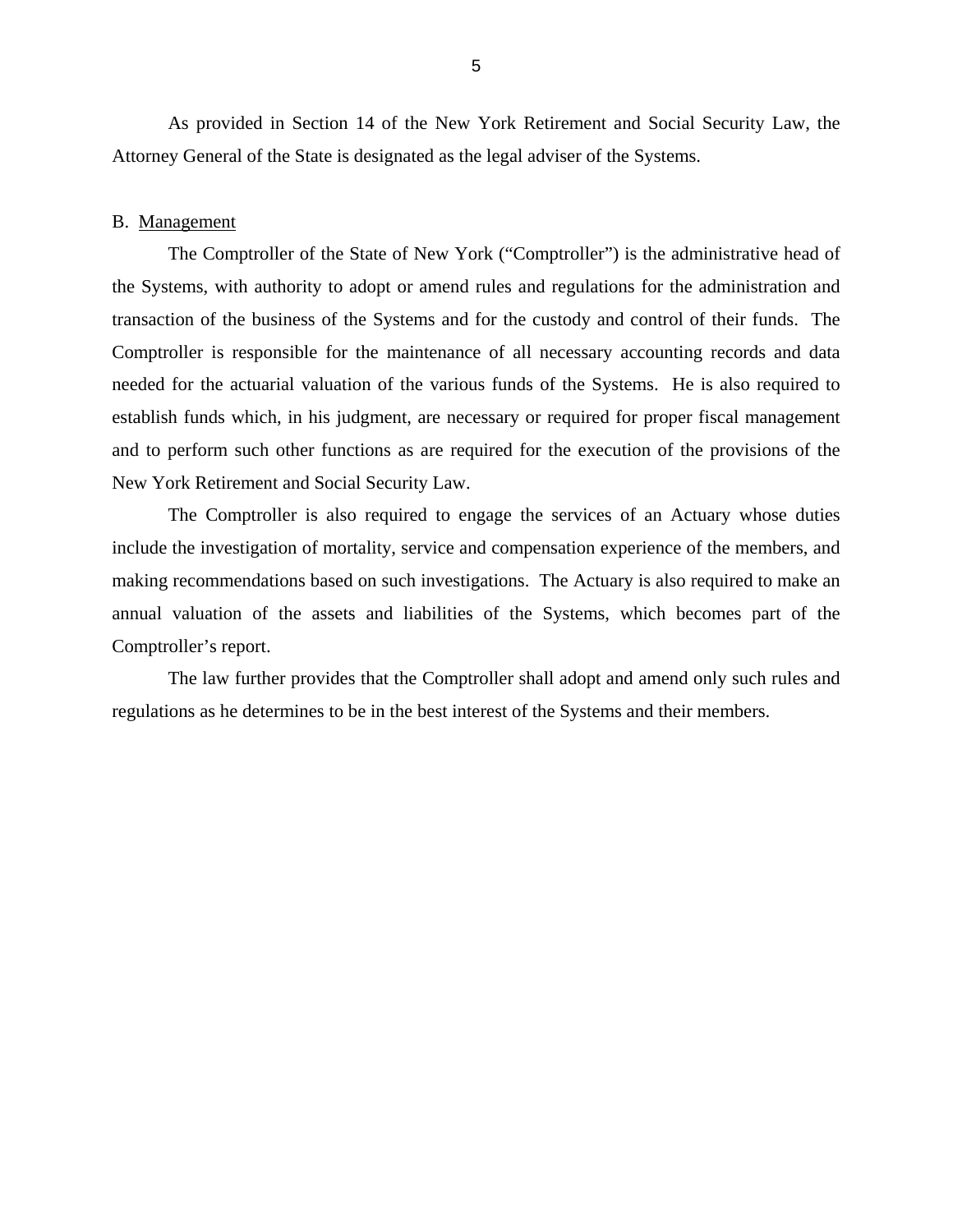The Comptroller may also employ such other necessary technical and administrative assistants as he may require. The major administrative functions of the Systems, as of March 31, 2001, were performed by the following:

Name Title

| Jeff Swain             | <b>Deputy Comptroller Retirement</b>                              |
|------------------------|-------------------------------------------------------------------|
| Greg Childs            | <b>Assistant Deputy Comptroller</b>                               |
| Ramon Rodriguez        | <b>Assistant Deputy Comptroller</b>                               |
| Teri E. Landin         | Actuary                                                           |
| George King            | Counsel                                                           |
| John Fremont           | Director, Retirement Services                                     |
| Daniel Burns           | Director, Accounting                                              |
| Nancy Wheat            | Director, Information Resource Management                         |
| <b>Ginger Dame</b>     | Director, Member Services                                         |
| <b>Mathew Shebar</b>   | Director, Retirement Information Outreach                         |
| Paul Kentoffio         | Director, Communication Services                                  |
| John Hull              | Deputy Comptroller Investment and Cash Management                 |
| <b>Bruce Balle</b>     | Director, Debt Management                                         |
| <b>Martin Levine</b>   | Director, Equity Real Estate / Mortgages                          |
| <b>William Barrett</b> | Assistant Deputy Comptroller, Equity and Fixed Income Investments |
| Marjorie Tsang         | <b>Assistant Deputy Comptroller, Real Estate Investments</b>      |

John Hull and Bruce Balle retired in April 2002.

 The Comptroller is the trustee of the various funds of the Systems and is responsible for investing these funds as required by law. He is further authorized to hold, purchase, sell, assign, transfer or dispose of any of these investments, to foreclose mortgages upon default, or to take title to real property which has been acquired by foreclosure. The Comptroller is also required to credit interest on each of the funds of the Systems annually.

 All pensions, annuities and other benefits are payable in accordance with the provisions of the New York Retirement and Social Security Law. The funds necessary to meet these benefit payments are required to be deposited only in banks and trust companies organized under the laws of this state or in a national bank located in this state. The Comptroller, however, is required to have such funds on hand for the immediate payment of the following:

- 1. All pensions, annuities, and other benefits;
- 2. Such expenses as may necessarily be incurred in acquiring, servicing and foreclosing mortgages and in protecting investments; and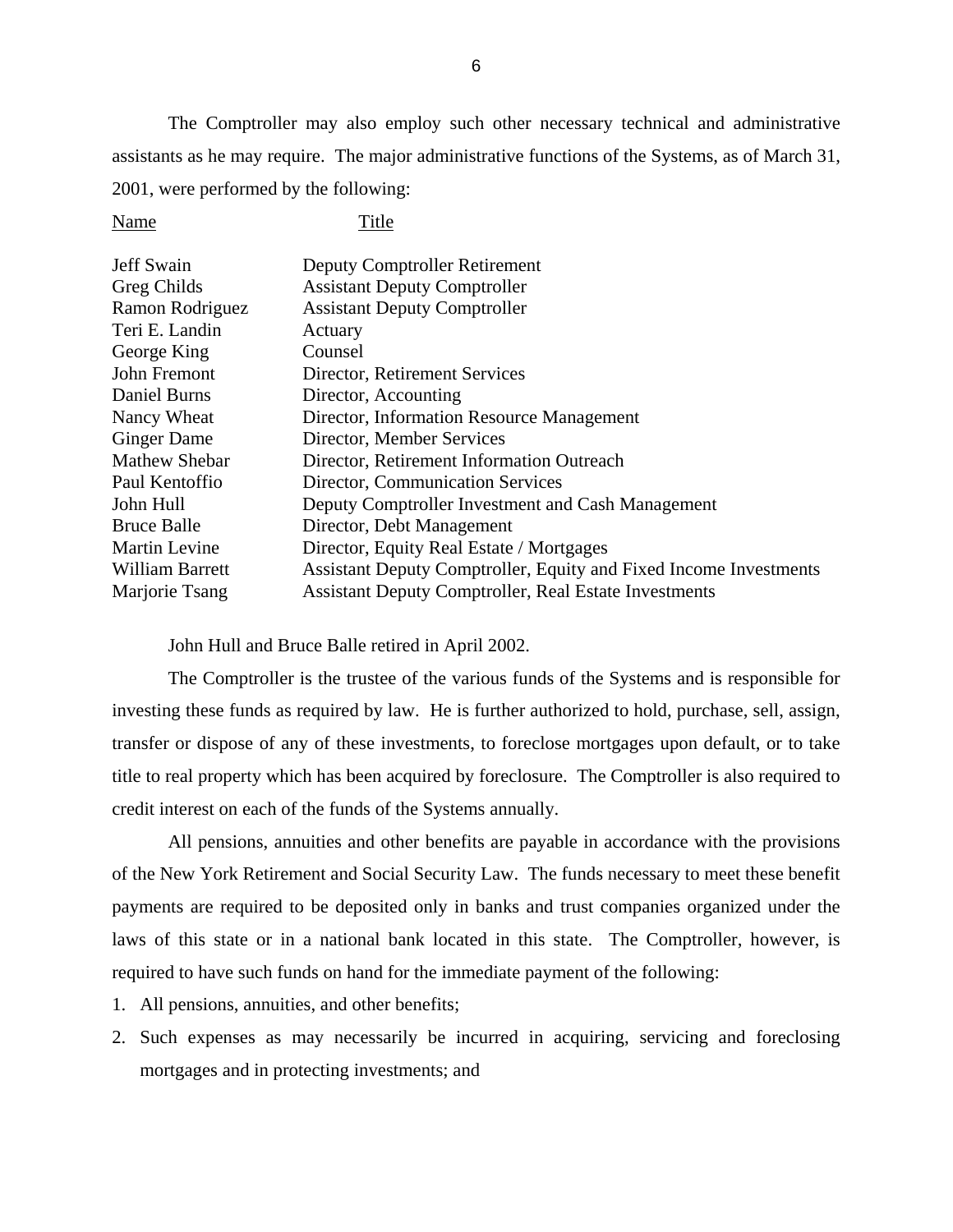3. Such special expenditures for which the Systems will be paid by the State or a participating employer.

### C. Common Retirement Fund

 On April 1, 1967, the Common Retirement Fund ("CRF") was established pursuant to Section 422 of the New York Retirement and Social Security Law. The CRF initially consisted of the total assets of ERS as of March 31, 1967. Upon the establishment of PFRS on April 1, 1967, such assets were distributed by the Comptroller to ERS and PFRS in the proportion that each retirement system's assets bears to the total assets of the CRF. The law further provides that at the close of each fiscal year, the Comptroller shall credit each retirement system with a participating interest in such fund in the proportion that the interest attributable to each retirement system bears to the total assets of such fund after considering contributions, earnings, disbursements and expenses attributable to each system. The Comptroller is responsible for the investment of funds of the CRF and the appointment of various advisory committees while the Actuary is responsible for the computation of investment earnings. In addition, the Comptroller is required to establish separate funds and accounts for each retirement system consistent with the CRF, as may be required to carry out the separate purposes and privileges of each retirement system.

 The Systems are a unit of the Department of Audit and Control ("DAC") known as the Division of Retirement. As a unit of DAC, the Systems rely upon DAC's Office of Investment and Cash Management as their Investment Division and DAC's internal audit facilities for the Systems' internal auditor. The Systems employ an independent certified public accountant for an annual review of their financial condition. The Systems are audited on a non-regular basis by an internal auditor of DAC.

 Following are listings of the Comptroller's Advisory Council, Actuarial Advisory Committee, Investment Advisory Committee, and the Real Estate and Mortgage Advisory Committee as of March 31, 2001.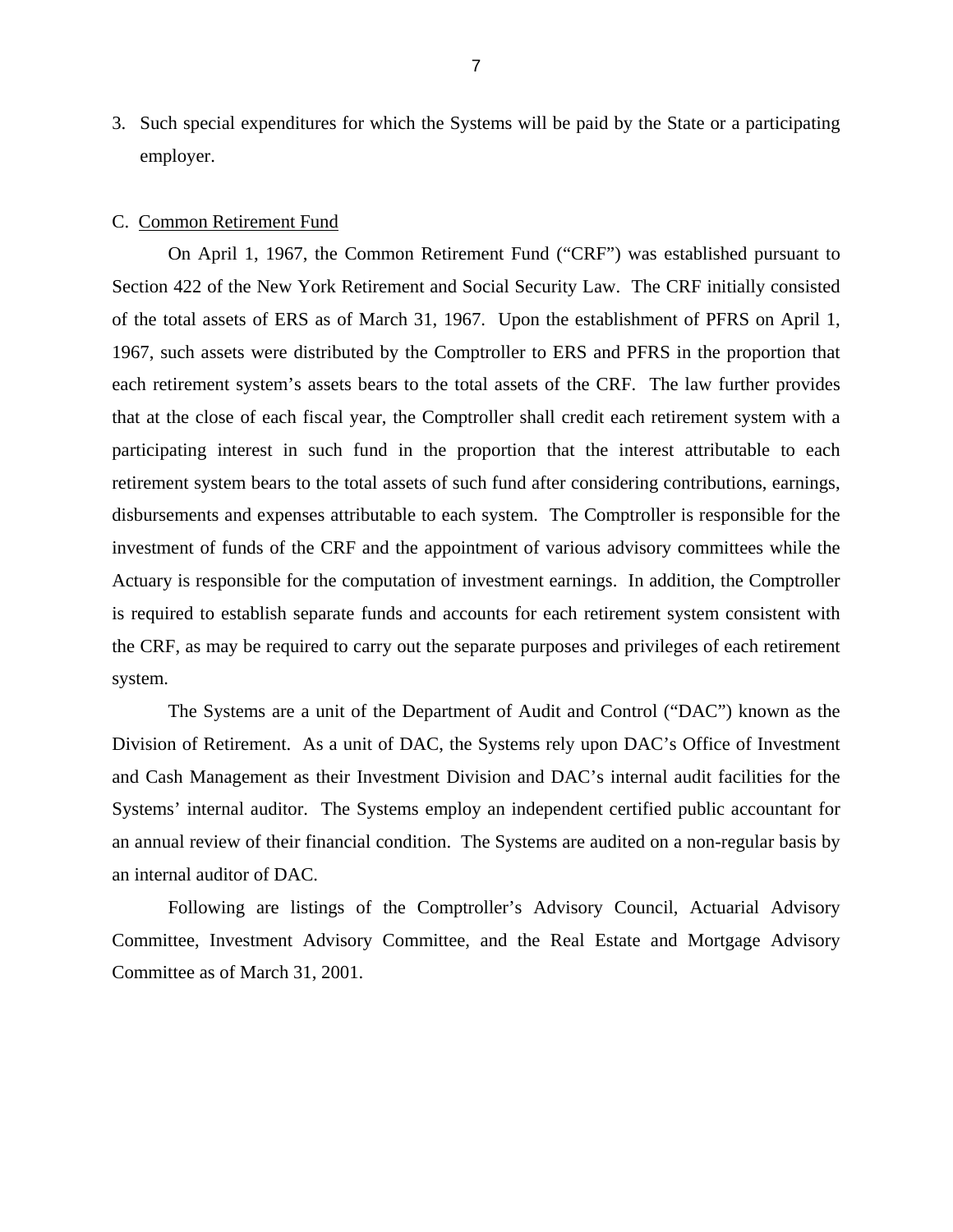# Advisory Council

| <b>Name</b>                   | <b>Principal Affiliation</b>                                                             | Year First<br>Appointed |
|-------------------------------|------------------------------------------------------------------------------------------|-------------------------|
| Roger E. Benson               | President<br>New York State Public Employees Federation<br><b>New York State AFL-CIO</b> | 1997                    |
| Edward C. Farrell             | <b>Executive Director</b><br>Conference of Mayors                                        | 1997                    |
| Robert R. Gregory             | <b>Executive Director</b><br><b>Association of Counties</b>                              | 2001                    |
| Edward W. Guzdek              | President<br>Police Conference of New York, Inc.                                         | 1997                    |
| G. Jeffrey Haber              | <b>Executive Director</b><br><b>Association of Towns</b>                                 | 1997                    |
| Denis Hughes                  | President<br><b>New York State AFL-CIO</b>                                               | 2001                    |
| Donald Killian                | Professional Fire Fighters Association                                                   | 1998                    |
| <b>Tim Kremer</b>             | <b>Executive Director</b><br><b>New York State School Boards Association</b>             | 2001                    |
| Louis J. LaCapra              | Chief of Staff<br>Port Authority of New York and New Jersey                              | 1993                    |
| Hon. Vincent L. Leibell,<br>Ш | <b>New York State Senate</b>                                                             | 2001                    |
| Glenn C. Lucas                | <b>New York State United Teachers</b>                                                    | 1997                    |
| Kathy B. McCormack            | <b>AFSCME Council 82</b>                                                                 | 1997                    |
| Hank Mulligan                 | <b>Metropolitan Police Conference</b>                                                    | 1997                    |
| Christopher W. O'Flinn        | Manager<br>Global Benefits, Mobil Corporation                                            | 1997                    |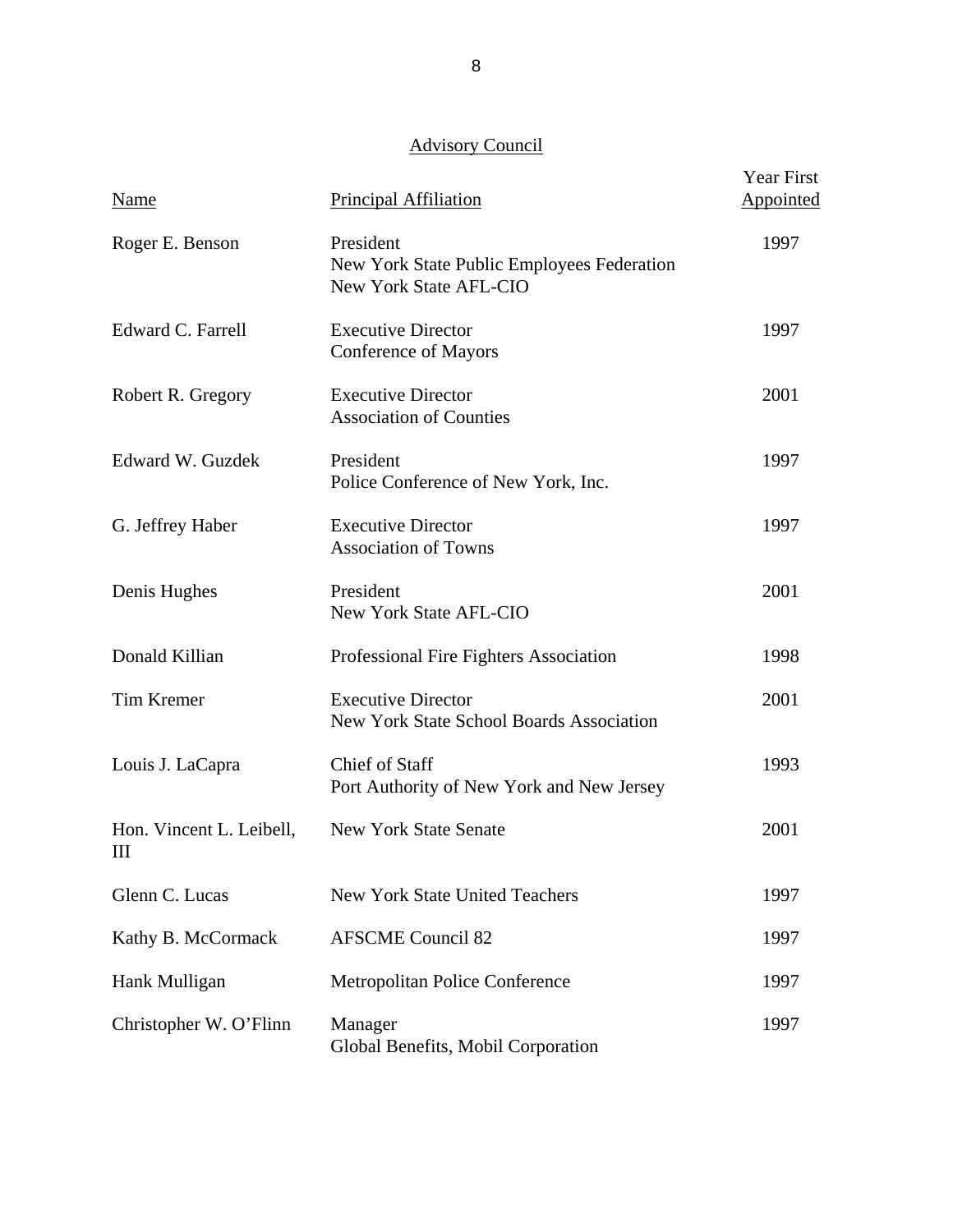| Name                   | Principal Affiliation                                                                   | <b>Year First</b><br>Appointed |
|------------------------|-----------------------------------------------------------------------------------------|--------------------------------|
| Lee Saunders           | <b>Executive Director</b><br><b>AFSCME District Council 37</b>                          | 1999                           |
| <b>Joel Schwartz</b>   | <b>CSEA/AFSCME Local 1000</b>                                                           | 1997                           |
| <b>Brian Shanagher</b> | President<br><b>NYSCOPBA</b>                                                            | 1999                           |
| George C. Sinnott      | President<br>Civil Service Commission                                                   | 2001                           |
| Hon. Caesar Trunzo     | <b>New York State Senate</b>                                                            | 1985                           |
| Hon. Eric N. Vitaliano | New York State Assembly                                                                 | 1993                           |
| Daniel B. Walsh        | President<br><b>Business Council of New York State</b>                                  | 1988                           |
| Cynthia Wilson         | President<br>Retired Public Employees' Association                                      | 1995                           |
| John R. Zagame         | <b>Executive Director</b><br><b>Association of Counties</b>                             | 1993                           |
| Barbara Zaron          | President<br>New York State Organization of Management<br><b>Confidential Employees</b> | 1997                           |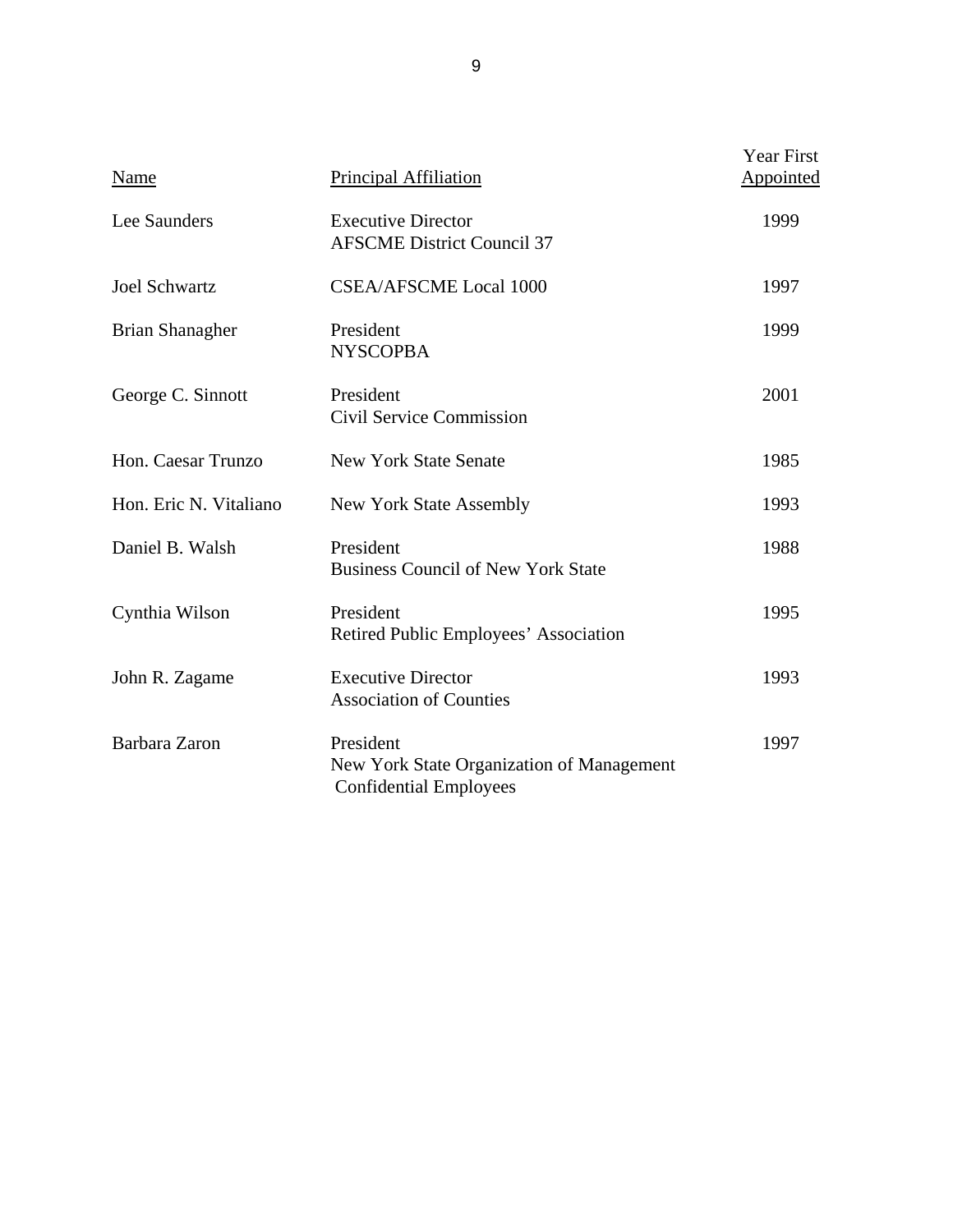# Actuarial Advisory Committee

| Name               | Principal Affiliation                                                                                                                   | <b>Year First</b><br>Appointed |
|--------------------|-----------------------------------------------------------------------------------------------------------------------------------------|--------------------------------|
| Armand M. De Palo  | Senior Vice President and Chief Actuary<br>The Guardian Life Insurance Company of America                                               | 1995                           |
| Philip Eisenberg   | Senior Vice President and Chief Actuary<br>The Mutual Life Insurance Company of New York                                                | 1992                           |
| Selig Ehrlich      | Senior Vice President and Corporate Actuary<br>The Equitable Life Assurance Society of the<br><b>United States</b>                      | 1999                           |
| Michael Heller     | Vice President of Actuarial Pension Operations<br><b>Teachers Insurance and Annuity Association</b><br>College Retirement Equities Fund | 2000                           |
| Stephen N. Steinig | Senior Vice President and Chief Actuary<br>New York Life Insurance Company                                                              | 1994                           |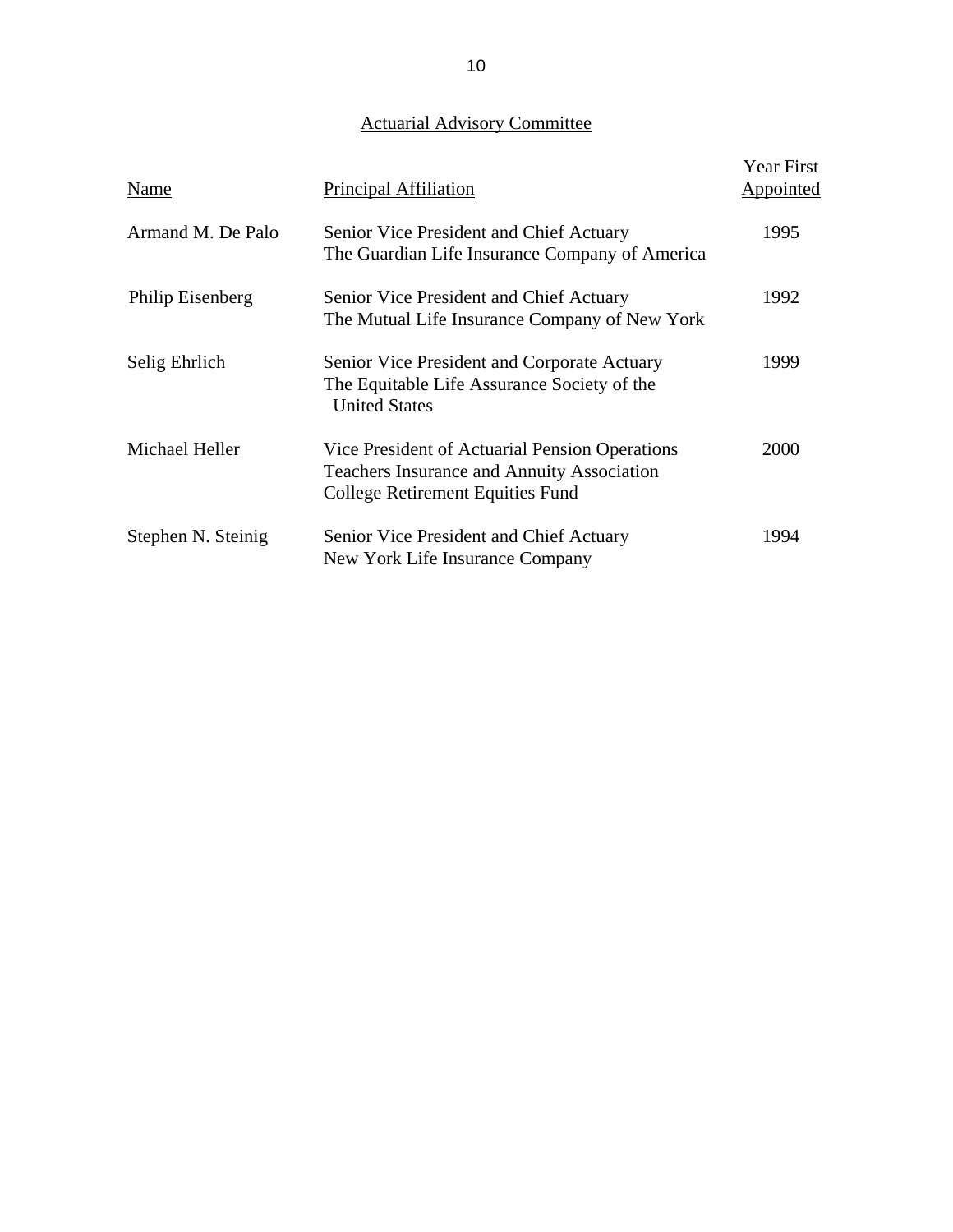# Investment Advisory Committee

| <b>Name</b>            | Principal Affiliation                                                                                                               | Year First<br><b>Appointed</b> |
|------------------------|-------------------------------------------------------------------------------------------------------------------------------------|--------------------------------|
| Robert E. Angelica     | Chairman and Chief Executive Officer<br>AT&T Investment Management Corporation                                                      | 2000                           |
| Brent D. Baird         | Private Investor                                                                                                                    | 1997                           |
| Hughlyn F. Fierce      | Senior Vice President (retired)<br><b>Chase Manhattan Bank</b>                                                                      | 1990                           |
| Cheryl Gordon          | Chief Executive Officer (retired)<br><b>Rothschild Asset Management</b>                                                             | 2000                           |
| <b>Joe Grills</b>      | <b>Assistant Treasurer (retired)</b><br><b>IBM</b>                                                                                  | 1997                           |
| <b>Graham Harrison</b> | Retired Vice President and Chief Executive<br>Officer<br>Howard Hughes Medical Institute                                            | 1997                           |
| George F. Keane        | <b>President Emeritus</b><br>The Common Fund                                                                                        | 1997                           |
| Martin Liebowitz       | Vice Chairman and Chief Investment Officer<br>Teachers Insurance and Annuity Association<br><b>College Retirement Equities Fund</b> | 1997                           |
| W. Allen Reed          | President<br><b>General Motors Investment Management</b><br>Corporation                                                             | 1997                           |
| Dr. Robert G. Smith    | Smith Affiliated Capital Corp.                                                                                                      | 1997                           |
| T. Dennis Sullivan     | <b>Financial Vice President</b><br>The Andrew W. Mellon Foundation                                                                  | 1997                           |
| <b>Arthur Ziekel</b>   | Merrill Lynch Asset Management (retired)                                                                                            | 1999                           |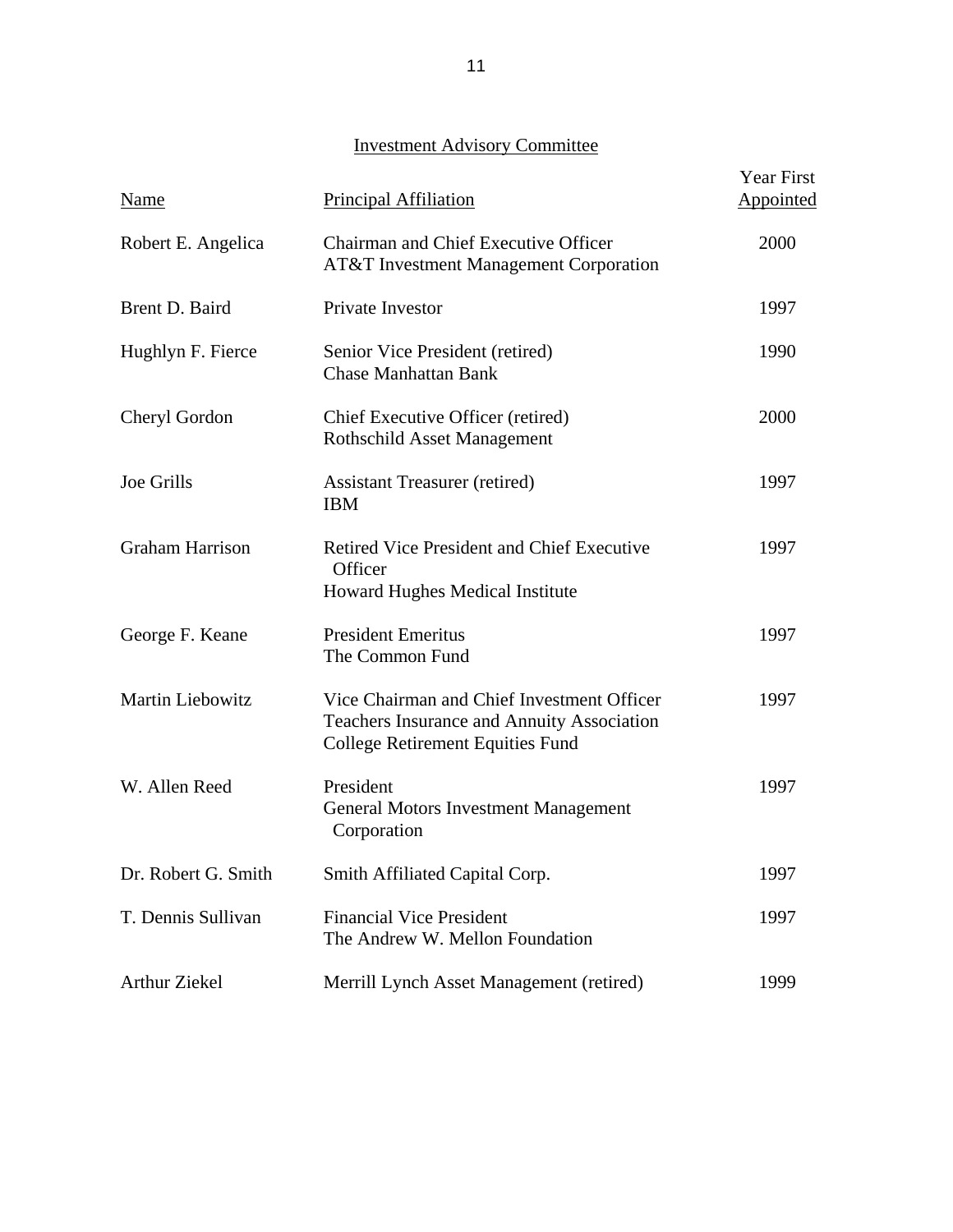Real Estate and Mortgage Advisory Committee

| Name                    | Principal Affiliation                                                                                                                                | Year First<br>Appointed |
|-------------------------|------------------------------------------------------------------------------------------------------------------------------------------------------|-------------------------|
| Derrick D. Cephas, Esq. | Partner<br>Cadwalder, Wichersham and Taft                                                                                                            | 1995                    |
| <b>Robert Engel</b>     | <b>Senior Executive Vice President</b><br><b>HSBC Bank USA</b>                                                                                       | 1992                    |
| Michael C. J. Fallon    | President<br>Fallon & Associates                                                                                                                     | 1987                    |
| <b>Thomas Garbutt</b>   | <b>Managing Director</b><br><b>Teachers Insurance and Annuity Association</b><br><b>College Retirement Equities Fund</b><br><b>AMREP</b> Corporation | 2000                    |
| Steven W. Goldmark Sr.  | <b>Investment Manager</b><br><b>IBM Retirement Fund</b>                                                                                              | 2001                    |
| Patricia Goldstein      | Principal<br><b>Citadel Realty Group</b>                                                                                                             | 1998                    |
| William F. Heitmann     | Senior Vice President and Treasurer<br>Verizon Communication Inc.                                                                                    | 1997                    |
| Jan Nicholson           | President<br>The Grable Foundation                                                                                                                   | 2001                    |
| Stanley Shaw, Esq.      | <b>Senior Partner</b><br>Shaw, Licitra, Bohner, Esernio, Schwartz &<br>Pfluger, P.C.                                                                 | 2001                    |
| Alan C. Sullivan        | <b>Senior Vice President</b><br>The DeMatteis Organization                                                                                           | 1997                    |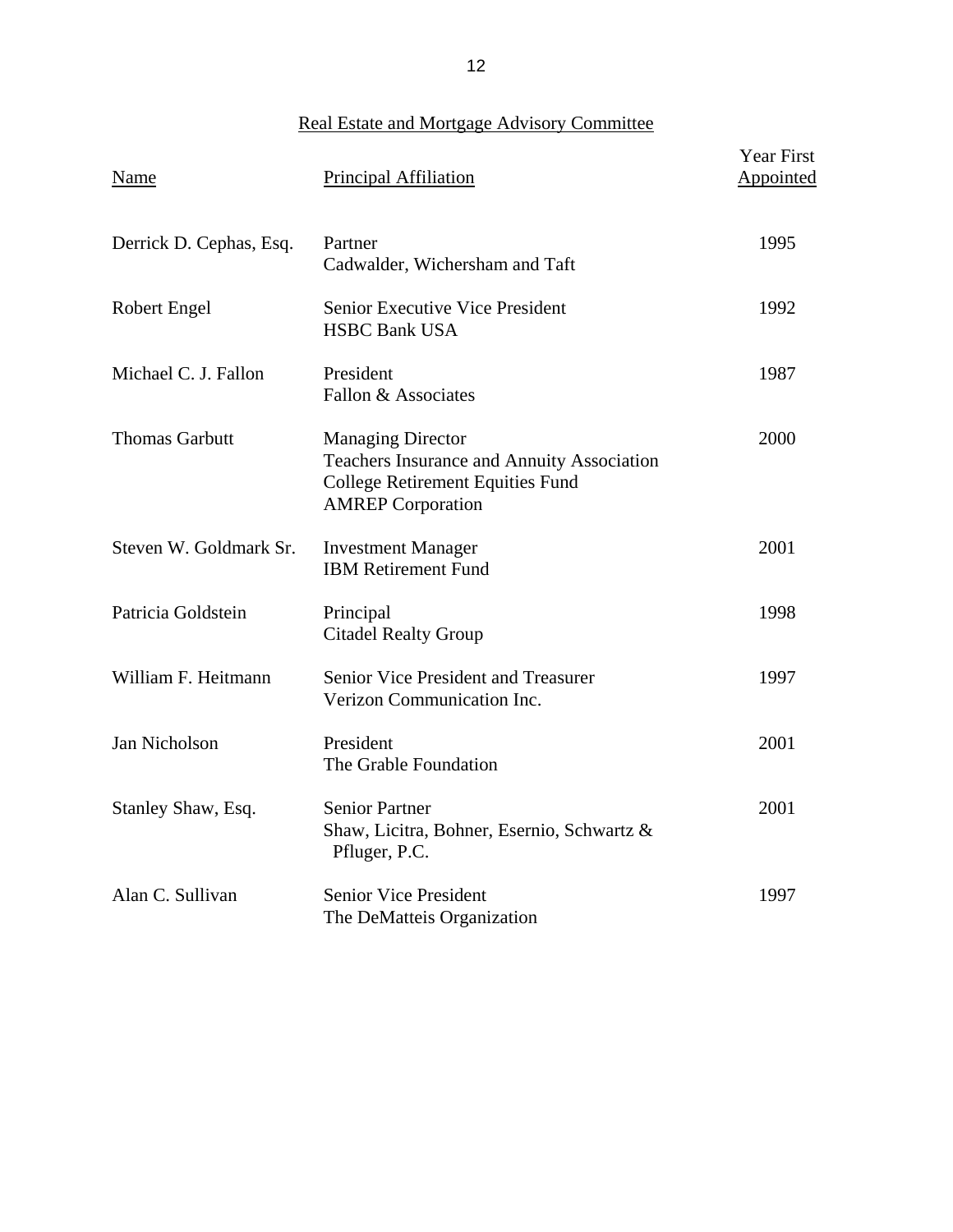#### D. Public Employees' Group Life Insurance Plan

 Pursuant to the New York Retirement and Social Security Law, a death benefit is payable upon the death of a member who dies in service. Since the receipt of such a benefit may result in unfavorable income tax consequences for beneficiaries under the Internal Revenue Code, the Legislature of the State of New York enacted Chapters 336 and 371, Laws of 1969, and Chapter 581, Laws of 1970, which became Sections 185 and 186 of the New York Retirement and Social Security Law. These provisions authorize the Comptroller to take the necessary steps to provide for a more favorable tax treatment of the ordinary death benefit. Accordingly, the Public Employees' Group Life Insurance Plan ("GLIP") was established, effective January 1, 1970, for the purpose of providing group life insurance for the payment of ordinary death benefits not in excess of \$50,000 in accordance with the appropriate sections of the New York Retirement and Social Security Law. Premiums paid by an employer for any portion of group life insurance in excess of \$50,000 on a member would subject the beneficiary to federal income tax in the year in which the death benefits are paid, in accordance with Section 79 of the Internal Revenue Code. Therefore, if a death benefit in excess of \$50,000 is payable to the estate, beneficiary or beneficiaries of a deceased member, the first \$50,000 is payable as group term life insurance and the excess over \$50,000 is payable in accordance with the appropriate section of the New York Retirement and Social Security Law. Each qualified member of the ERS or the PFRS is insured under the GLIP from January 1, 1970.

 Separate funds are established within the ERS and the PFRS to be held in trust by the Comptroller. Such funds consist of all premiums paid by the State and by participating employers, and other monies received and paid into the funds for group term life insurance purposes, together with the investment earnings. Concurrent with the determination of the initial liability, the plan provides for a segregation and a transfer from the pension accumulation funds to ERS and PFRS of an amount determined by the Actuary to be necessary to pay anticipated group term life insurance claims. Subsequent segregations and transfers shall be made from the reserve funds as required to pay the insurance provided by law. The plan further provides that the Actuary shall investigate GLIP's claims experience and on the basis of these investigations, and upon the recommendation of the Actuary, the Comptroller shall certify the premium rates computed to be necessary to fund the group term life insurance authorized to be paid by the plan. As soon as practicable after the close of each fiscal year, the Comptroller shall determine the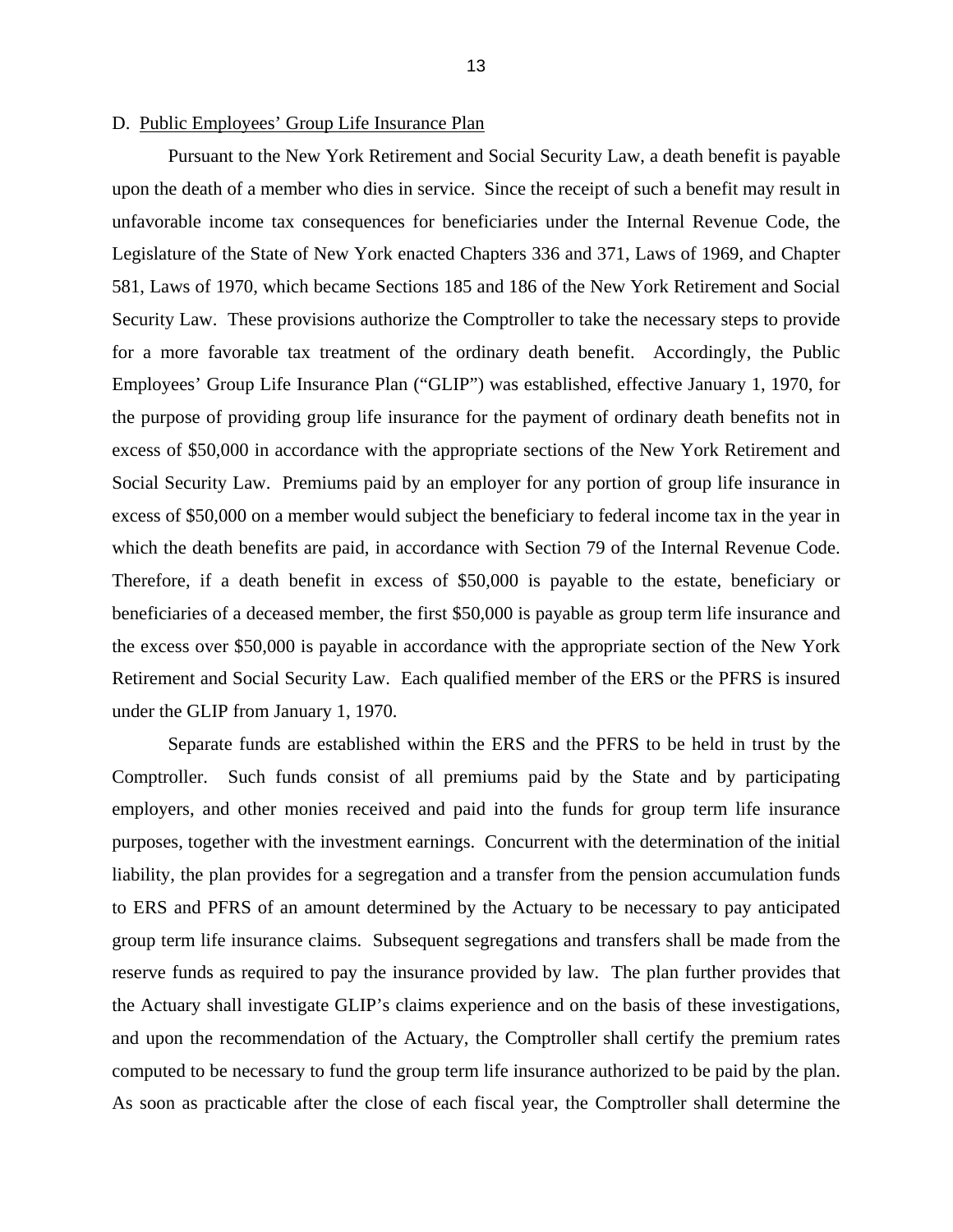premium which the State of New York and participating employers in the Systems are required to pay into the reserve funds to discharge the obligations of the plan for the past fiscal year. A statement of the amount so payable shall be submitted to the State of New York and to each participating employer in accordance with the appropriate sections of the New York Retirement and Social Security Law.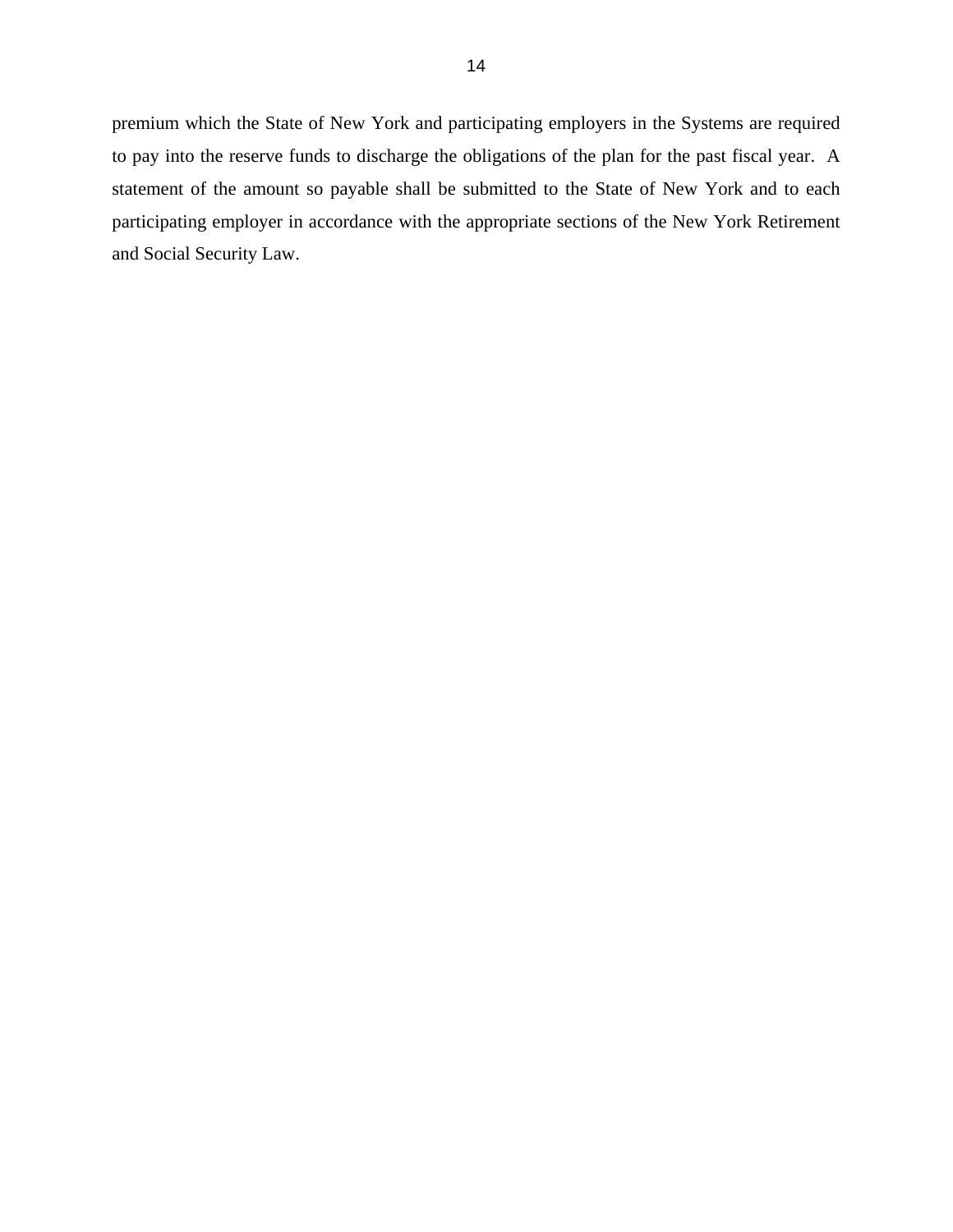#### 4. CLASSES OF THE SYSTEMS' MEMBERSHIP

 Pension legislation enacted in 1973, 1976, and 1983 established distinct classes of the Systems' membership. For convenience, the Systems use a tier concept to distinguish these groups as follows:

- Tier 1 Those persons who last joined either system before July 1, 1973.
- Tier 2 Those members of the ERS who last joined that system on or after July 1, 1973, but before July 27, 1976 and who are covered by Article 11 of the New York Retirement and Social Security Law. Tier 2 members of the PFRS are those who last joined that system on or after July 1, 1973 and who are covered by Article 11 of the New York Retirement and Social Security Law.
- Tier 3 Those state correction officers who last joined the ERS on or after July 27, 1976, and all others who last joined that system on or after July 27, 1976 but before September 1, 1983. Tier 3 members, other than state correction officers, will generally be covered by Article 15 (i.e. Tier 4) of the New York Retirement and Social Security Law but may also qualify for certain provisions of Article 14 of the New York Retirement and Social Security Law.
- Tier 4- Those members (other than state correction officers) who last joined the ERS on or after September 1, 1983. These members are covered by Article 15 of the New York Retirement and Social Security Law.

 Retirement benefits, death benefits, disability benefits, and eligibility requirements for benefits differ for each of the above tiers. Historically, the major differences between the Tiers were the normal retirement age and the limit and amount of maximum benefit payments. Various legislation initiatives have improved the benefits of Tiers 2, 3 and 4 since their inception.

 The normal retirement age for Tier 1 members is 55. At inception of Tiers 2, 3 and 4, normal retirement age for members was 62, unless they were in a plan that uses years in service as its only criterion. Retirement for Tier 2, 3 and 4 members was permitted between ages 55 and 62 but with a reduction in benefits.

 Retirement benefits for Tier 2 members, except any attributable to their own contributions, were subject to a limitation. Chapter 306 of the Laws of 1996, effective July 10,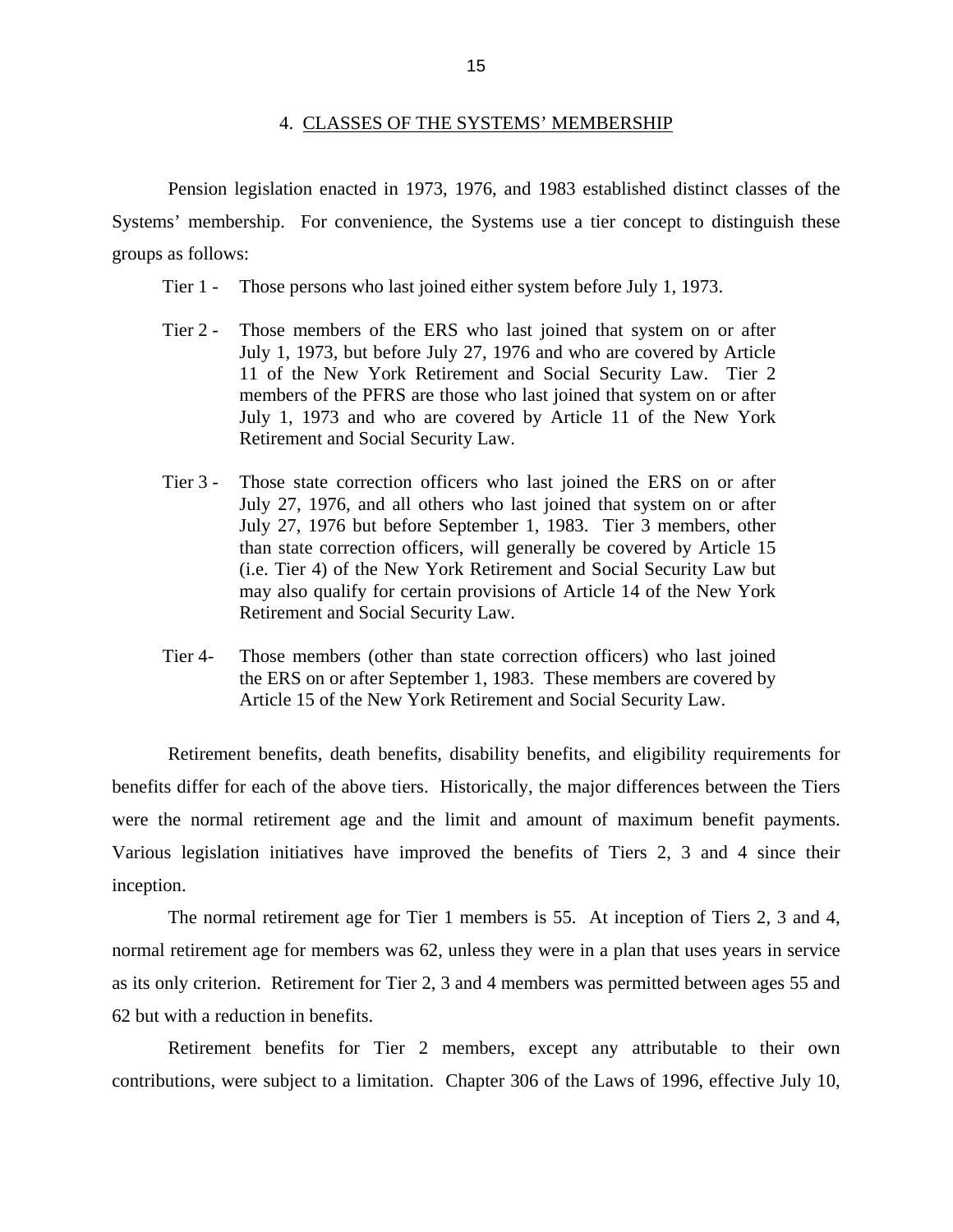1996, enabled Tier 2 members with 30 or more years of service credit to retire at full benefit as early as age 55. Prior to the enactment of Chapter 306, the maximum benefit for ERS members, computed with optional modification, could not exceed 60% of the first \$15,300 of final average salary, 50% of final average salary in excess of \$15,300 and 40% of any final average salary in excess of \$27,300. The maximum benefit for PFRS members is limited to the amount payable upon completion of 30 years of service.

 Tier 3 members had been covered by the provisions of the Coordinated Escalator Retirement Plan ("CO-ESC") under temporary legislation as set forth in Article 14 of the New York Retirement and Social Security Law. CO-ESC required employees to contribute 3% of earnings and offered benefits, which were reduced by 50% of the CO-ESC/Social Security retirement benefits. Early service retirement benefits were not reduced by Social Security retirement benefits. Tier 4, Article 15, was enacted in August 1983 and covered both Tier 3 members and new members who joined the Systems on or after September 1, 1983. Tier 3 members have the constitutional right to the benefits of both articles. However recent pension legislation enhancing the benefits of Article 15 makes Tier 4 the benefit of choice for all Tier 3 members.

 Historically, Tier 4 members also contributed 3% of their earnings. Recent pension legislation, which will be discussed later in this report, no longer requires these Tier 4 contributions for members with ten years of credited service. The service retirement benefit for a member with less than 20 years was a retirement allowance equal to one-sixtieth of final average salary times years of credit. For members with 20 or more years, the allowance was equal to one-fiftieth of final average salary up to 30 years and an additional three-two hundredths of the final average salary for each year in excess of 30 years.

 Chapter 537 of the Laws of 1994, effective September 24, 1994, amended Article 15 of the New York Retirement and Social Security Law, enabling Tier 3 and 4 members to retire at full benefit as early as age 55 if the members have 30 or more years of service credit.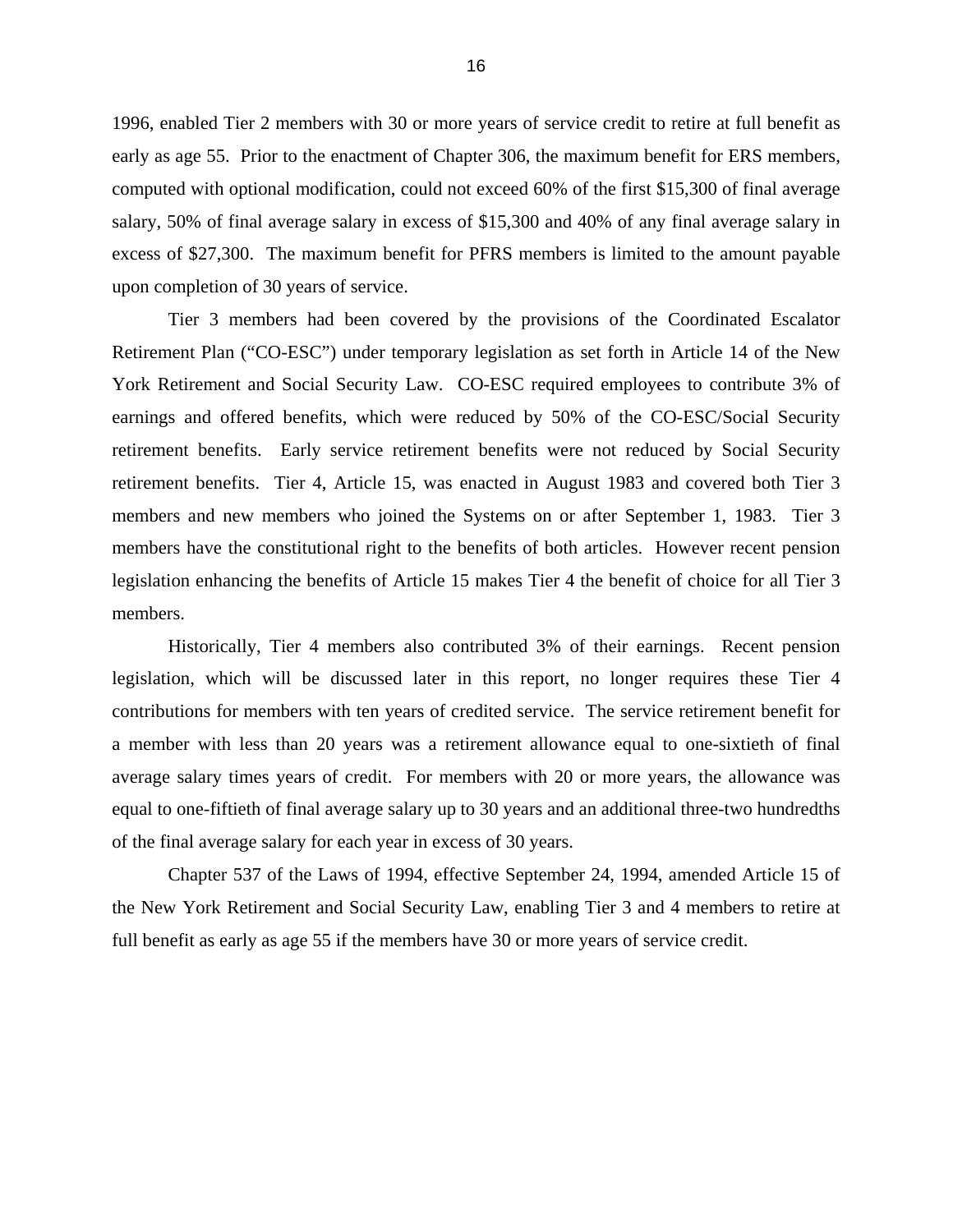In the 2000 Legislative Session, several benefit improvements were enacted. The major benefit improvements are as follows:

| Cost of Living<br>Adjustments ("COLA") - | COLA legislation provided for two types of adjustments. Firstly, a<br>"catch up" adjustment for those who retired prior to 1997. Secondly,<br>an annual adjustment based on the Cost of Living Index.                                                                           |
|------------------------------------------|---------------------------------------------------------------------------------------------------------------------------------------------------------------------------------------------------------------------------------------------------------------------------------|
| Contributions Eliminated -               | Tier 3 and 4 members with ten years of membership or service credit<br>no longer have to make their 3% contributions.                                                                                                                                                           |
| Extra Credit Granted -                   | Tier 1 and 2 members were granted one additional month, up to 24 in<br>total, of service credit for each year of service they accrue at<br>retirement.                                                                                                                          |
| Military Service Credit -                | Up to 25,000 members and retirees are eligible to receive credit for<br>military service. The cost to members is 3% of the last 12 months of<br>earnings, multiplied by the number of years purchased. Members may<br>purchase this credit anytime up until retirement.         |
| Equity Among the Tiers -                 | Tier 3 and 4 members covered by Article 15 of the New York<br>Retirement and Social Security Law, between the ages of 55 and 62,<br>with less than 30 years of service, are allowed to retire without having<br>their benefit reduced as much as it would have been previously. |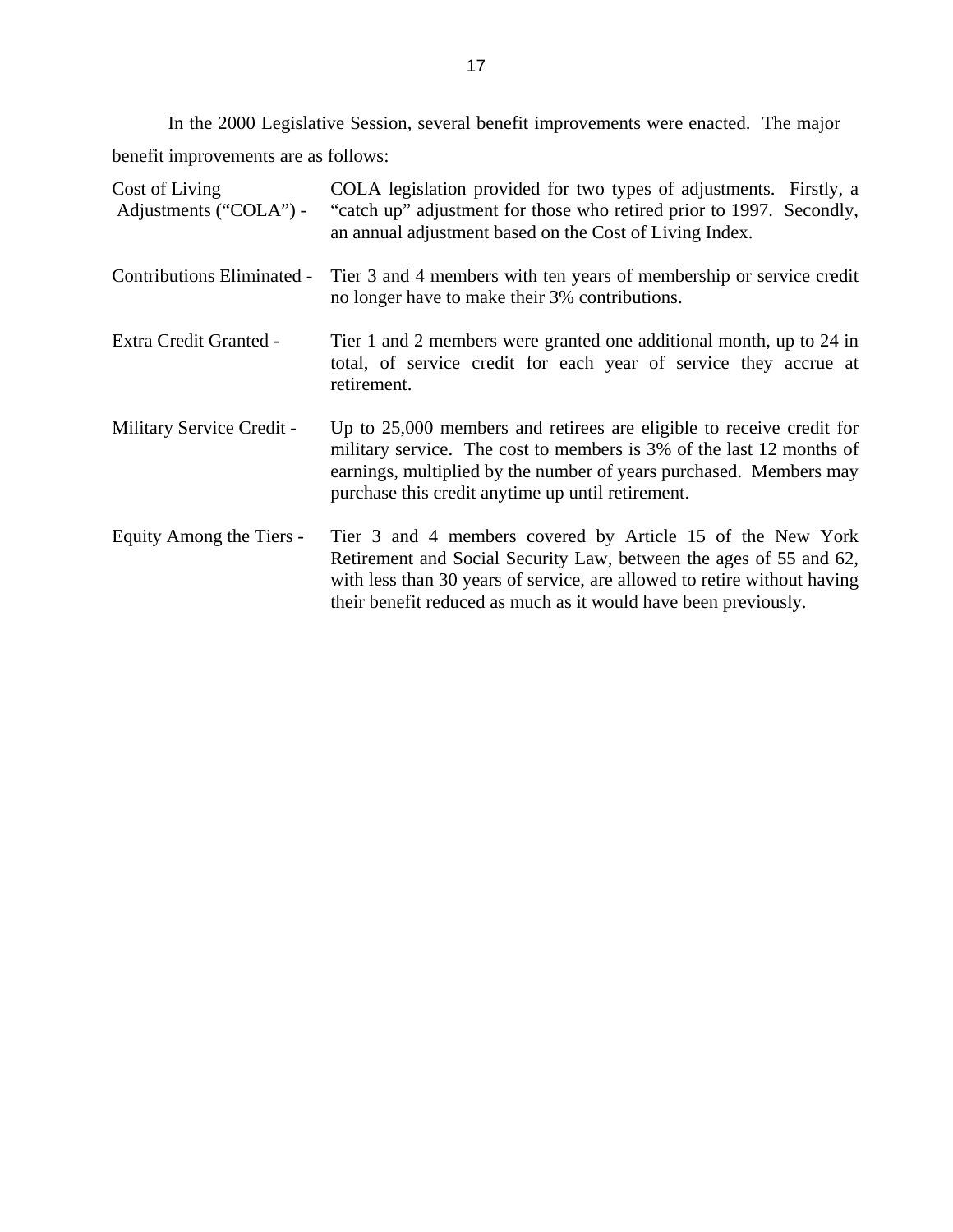Tables contained in this report may not add to totals due to truncating and rounding.

#### A. Common Retirement Fund

 The assets of the Systems are invested through the CRF with each system being credited, at the end of each fiscal year, with a participating interest in CRF in proportion and percentage that the interest attributable to each System bears to the total assets of the CRF after considering contributions, earnings, disbursements and expenses attributable to each system.

The following tables indicate the growth of CRF during the period under review:

|                                | March 31,<br>1996 | March 31,<br>2001 | Increase<br>(Decrease)        |
|--------------------------------|-------------------|-------------------|-------------------------------|
| Admitted assets                | \$77,403,251,739  | \$113,588,902,141 | \$36,185,650,402              |
| Liabilities                    | \$1,401,661,408   | \$<br>461,942,594 | (939,718,814)<br>$\mathbb{S}$ |
| Equities in funds:             |                   |                   |                               |
| <b>ERS</b>                     | \$63,859,833,176  | \$95,470,745,143  | \$31,610,911,967              |
| <b>PFRS</b>                    | 12,048,639,007    | 17,566,551,292    | 5,517,912,285                 |
| <b>GLIP</b>                    | 93,118,148        | 89,663,112        | (3,455,036)                   |
| Total equities                 | \$76,001,590,331  | \$113,126,959,547 | \$37,125,369,216              |
| Total liabilities and equities | \$77,403,251,739  | \$113,588,902,141 | \$36,185,650,402              |

## (000's Omitted) Fiscal Year Ending March 31

|                                  | 1997                       | 1998                       | 1999                       | 2000                       | 2001                      |
|----------------------------------|----------------------------|----------------------------|----------------------------|----------------------------|---------------------------|
| Receipts<br><b>Disbursements</b> | \$19,032,252<br>12,080,220 | \$21,300,117<br>13,727,987 | \$26,234,244<br>16,956,114 | \$30,361,697<br>20,818,908 | \$11,950,332<br>7,089,512 |
| Net receipts                     | \$6,952,032                | \$7,572,130                | \$9,278,130                | \$9,542,789                | \$4,860,820               |

 Receipts decreased in 2001 mainly due to the decline in the stock market. This is discussed in Section 6 of this report.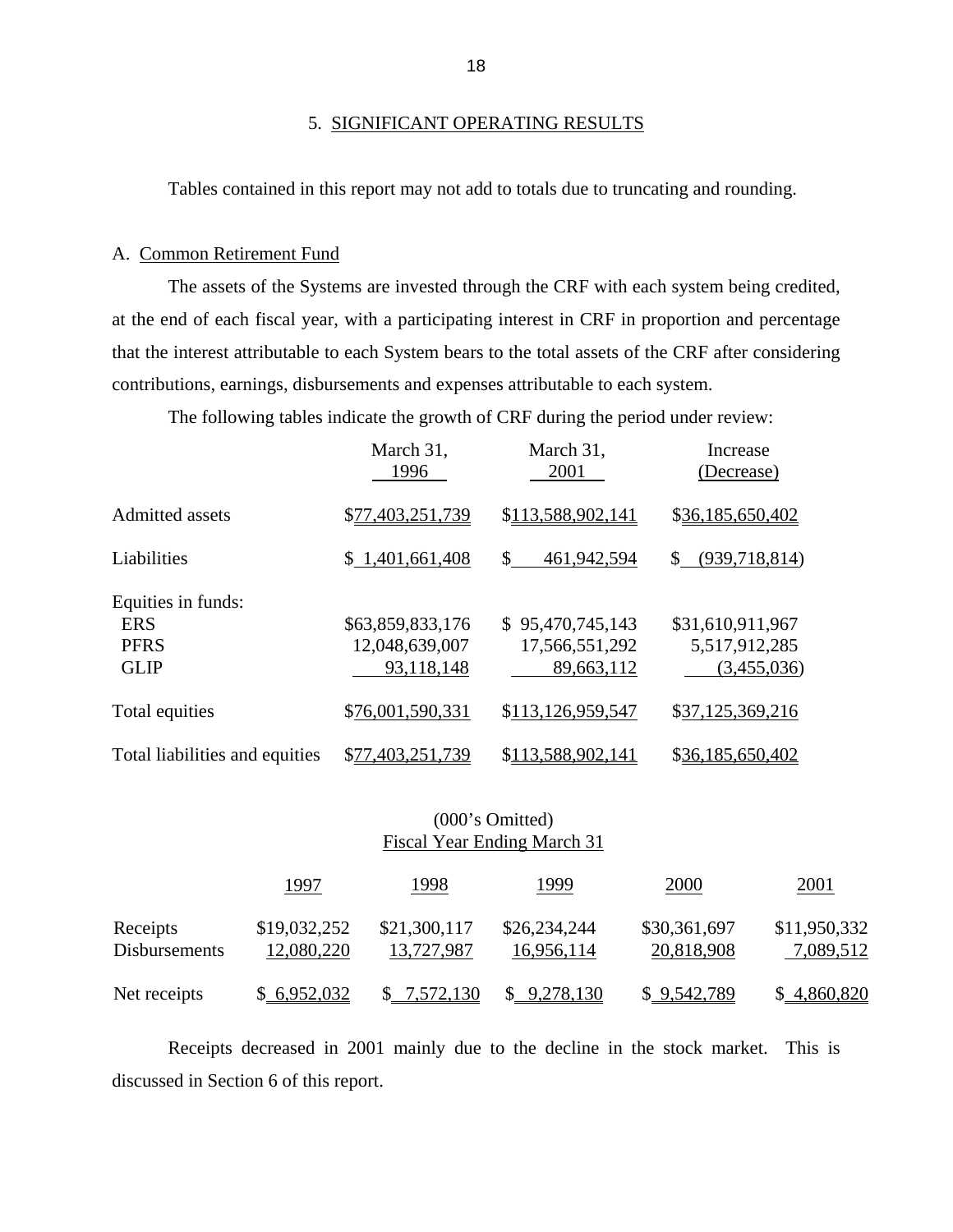| Fiscal Year | <b>Admitted Assets</b> |
|-------------|------------------------|
| 1997        | \$83,543,175,951       |
| 1998        | \$106,219,668,603      |
| 1999        | \$112,937,361,912      |
| 2000        | \$128,670,879,478      |
| 2001        | \$113,588,902,141      |

Indicated below are the admitted assets for each of the years under review:

 As of March 31, 2001, the CRF's invested assets were mainly comprised of stocks (39.0%) and bonds (31.6%). It is noted that 6.28% of the CRF's invested assets were comprised of investments in foreign entities.

## B. New York State and Local Employees' Retirement System

 The following tables indicate the financial growth of ERS during the period under review:

|                                                          | March 31,<br>1996 | March 31,<br>2001 | Increase<br>(Decrease) |
|----------------------------------------------------------|-------------------|-------------------|------------------------|
| Admitted assets                                          | \$65,429,044,809  | \$96,588,637,670  | \$31,159,592,861       |
| Net reserves                                             | \$57,800,225,674  | \$100,754,933,816 | \$42,954,708,142       |
| Accounts payable                                         | 156,333,656       | 189,020,398       | 32,686,742             |
| Other liabilities                                        | 1,111,214         | 1,292,366         | 181,152                |
| Excess of admitted assets<br>over total net reserves and |                   |                   |                        |
| other liabilities                                        | 7,471,374,265     | (4,356,608,910)   | (11,827,983,175)       |
|                                                          | \$65,429,044,809  | \$96,588,637,670  | \$31,159,592,861       |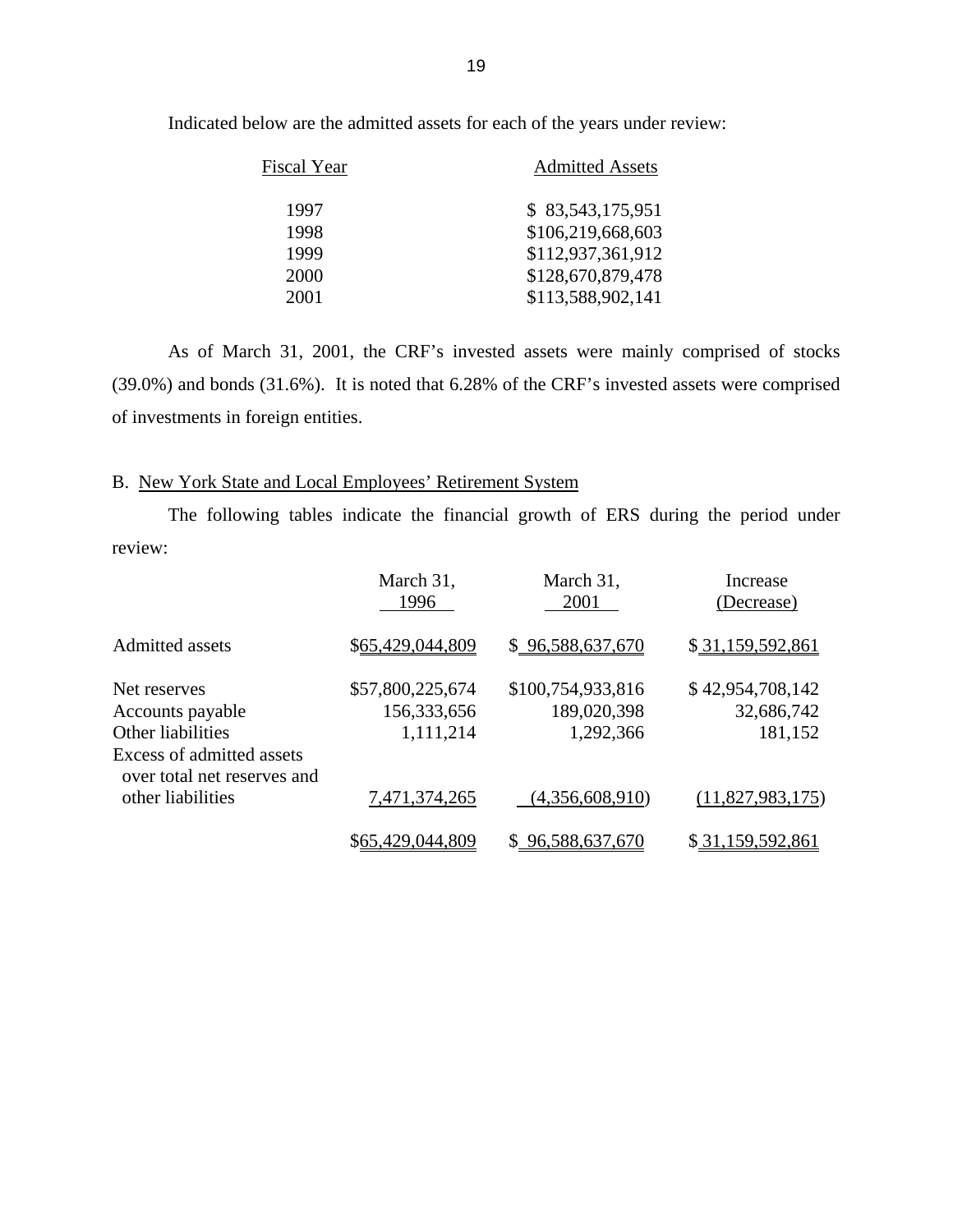|                           | (000's Omitted)<br>Fiscal Year Ending March 31 |                          |                           |                           |                          |
|---------------------------|------------------------------------------------|--------------------------|---------------------------|---------------------------|--------------------------|
|                           | 1997                                           | 1998                     | 1999                      | <u>2000</u>               | <u>2001</u>              |
| Receipts<br>Disbursements | \$8,779,176<br>2,947,574                       | \$9,302,204<br>3,063,436 | \$11,009,883<br>3,227,784 | \$11,773,919<br>3,405,376 | \$7,789,783<br>3,778,436 |
| Net receipts              | \$5,831,602                                    | \$6,238,768              | \$7,782,099               | \$8,368,543               | \$4,011,347              |

 Shown below is "Excess of admitted assets over total net reserves and all other liabilities" for each of the years under review:

 The following table indicates the membership of the ERS as of the beginning and closing dates of this examination:

|                      | March 31<br>1996 | March 31,<br>2001 | Change        |
|----------------------|------------------|-------------------|---------------|
| Active members       | 553,649          | 590,959           | 37,310        |
| Service pensioners   | 216,188          | 232,494           | 16,306        |
| All other pensioners | 35,254           | 40,653            | 5,399         |
|                      |                  |                   | <u>59.015</u> |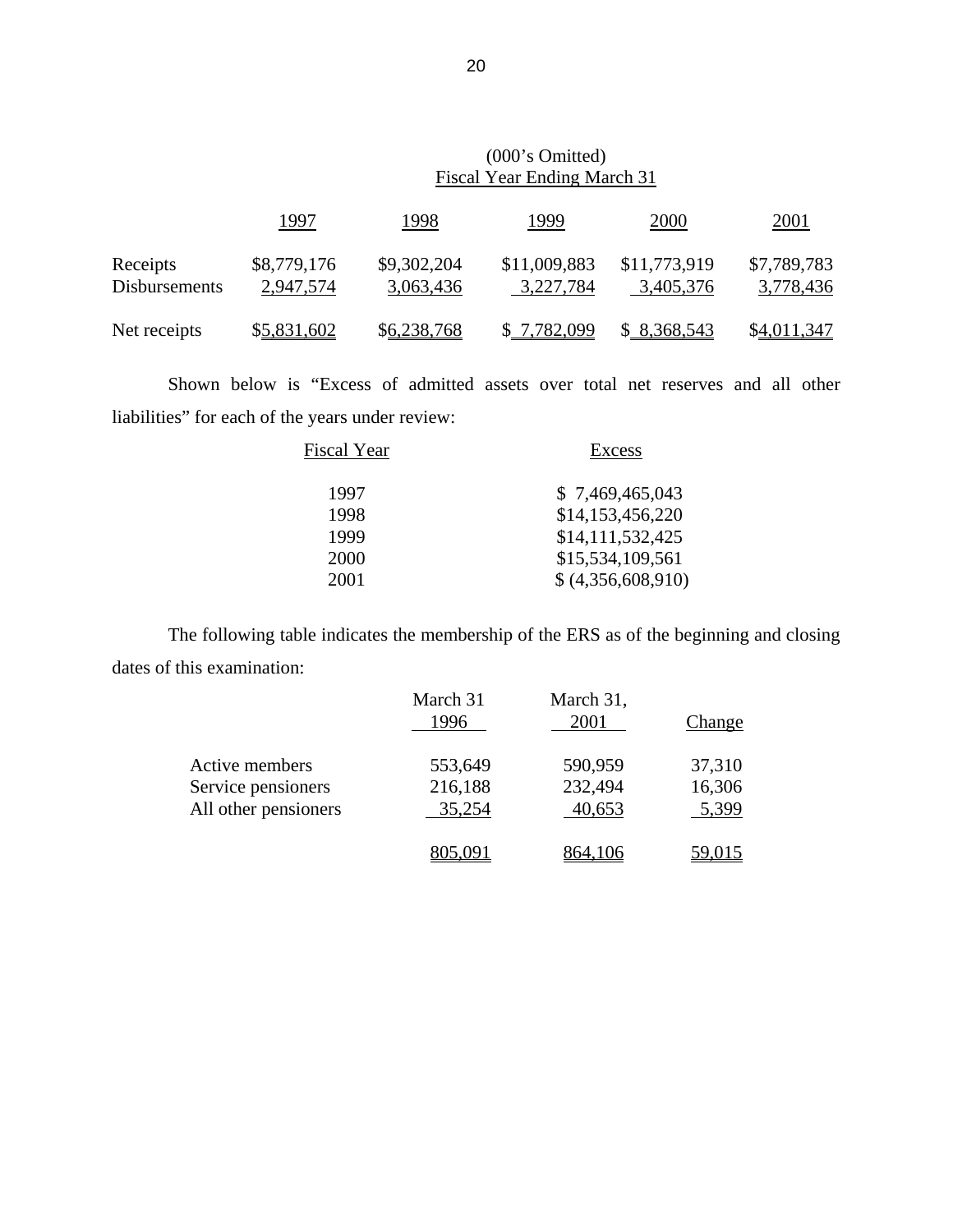The following tables illustrate the annual benefit levels of the ERS for retirements during 2000-2001 (Table I) and all retirements as of March 31, 2001 (Table II):

| <b>L</b> AUIC 1                              |          |
|----------------------------------------------|----------|
| 2000-2001 Retirements                        |          |
| <b>Service Retirements</b>                   |          |
| -Number granted                              | 10,848   |
| -Average retirement allowance                | \$17,176 |
| -Percentage of allowance to FAS*             | 46%      |
| <b>Ordinary Disability Retirements</b>       |          |
| -Number granted                              | 862      |
| -Average disability allowance                | \$12,448 |
| -Percentage of allowance to FAS*             | 35%      |
| <b>Accident Disability Retirements</b>       |          |
| -Number granted                              | 38       |
| -Average disability allowance                | \$31,623 |
| -Percentage of allowance to FAS*             | 71%      |
| <b>Performance of Disability Retirements</b> |          |
| -Number granted                              | 39       |
| -Average disability allowance                | \$31,958 |
| -Percentage of allowance to FAS*             | 72%      |
| *Final average salary                        |          |
| Table II                                     |          |
| All Retirements as of March 31, 2001         |          |
| <b>Service Retirements</b>                   |          |
| -Numbers of persons receiving pension        | 232,494  |
|                                              |          |

| Table I               |  |
|-----------------------|--|
| 2000-2001 Retirements |  |
|                       |  |

| All Retirements as of March 31, 2001  |          |
|---------------------------------------|----------|
| <b>Service Retirements</b>            |          |
| -Numbers of persons receiving pension | 232,494  |
| -Average allowance                    | \$13,655 |
|                                       |          |
| <b>Disability Retirements</b>         |          |
| -Number of pensioners                 | 17,422   |
| -Average allowance                    | \$11,857 |
|                                       |          |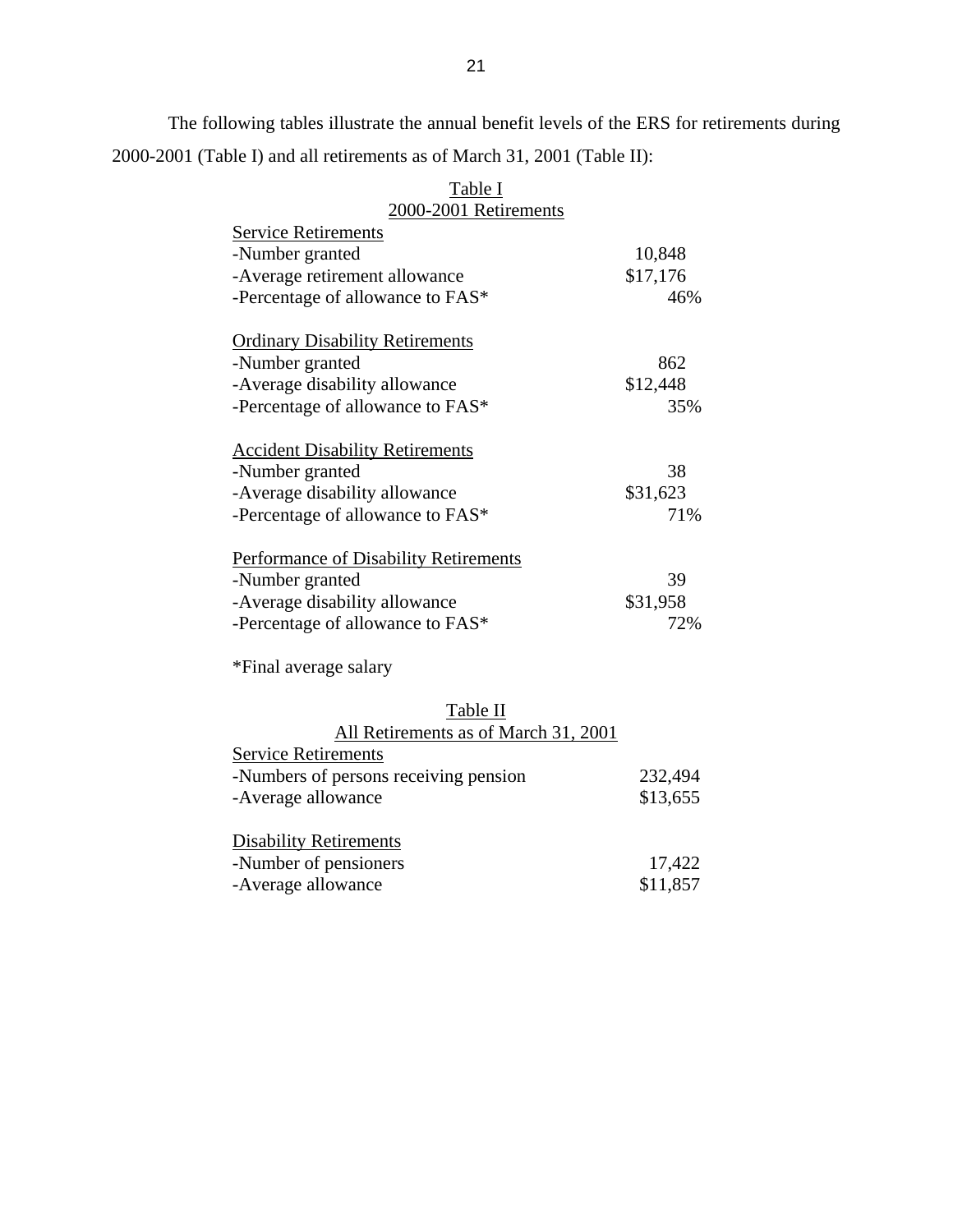# C. New York State and Local Police and Fire Retirement System

 The following tables indicate the financial growth of PFRS during the period under review:

|                                                                               | March 31,<br>1996                         | March 31,<br>2001                          | Increase<br>(Decrease)                   |
|-------------------------------------------------------------------------------|-------------------------------------------|--------------------------------------------|------------------------------------------|
| Admitted assets                                                               | \$12,130,180,379                          | \$17,611,857,985                           | \$5,481,677,606                          |
| Net reserves<br>Accounts payable<br>Other liabilities                         | \$10,711,495,851<br>20,363,568<br>106,251 | \$18,365,223,342<br>34, 117, 761<br>98,339 | \$7,653,727,491<br>13,754,193<br>(7,912) |
| Excess of admitted assets<br>over total net reserves<br>and other liabilities | 1,398,214,709                             | (787, 581, 458)                            | (2,185,796,167)                          |
|                                                                               | \$12,130,180,379                          | \$17,611,857,985                           | \$5,481,677,606                          |

## (000's Omitted) Fiscal Year Ending March 31

|                                  | 1997                   | 1998                   | 1999                   | 2000                   | 2001                   |
|----------------------------------|------------------------|------------------------|------------------------|------------------------|------------------------|
| Receipts<br><b>Disbursements</b> | \$1,547,492<br>538,746 | \$1,692,023<br>558,104 | \$1,963,943<br>593,555 | \$2,080,982<br>628,918 | \$1,339,428<br>694,556 |
| Net receipts                     | \$1,008,746            | \$1,133,919            | \$1,370,388            | \$1,452,064            | 644,872                |

 Shown below is the "Excess of admitted assets over total net reserves and all other liabilities" for each of the years under review:

| <b>Fiscal Year</b> | Excess          |
|--------------------|-----------------|
| 1997               | \$1,400,535,343 |
| 1998               | \$2,644,359,770 |
| 1999               | \$2,631,035,576 |
| 2000               | \$2,874,475,142 |
| 2001               | \$(787,581,458) |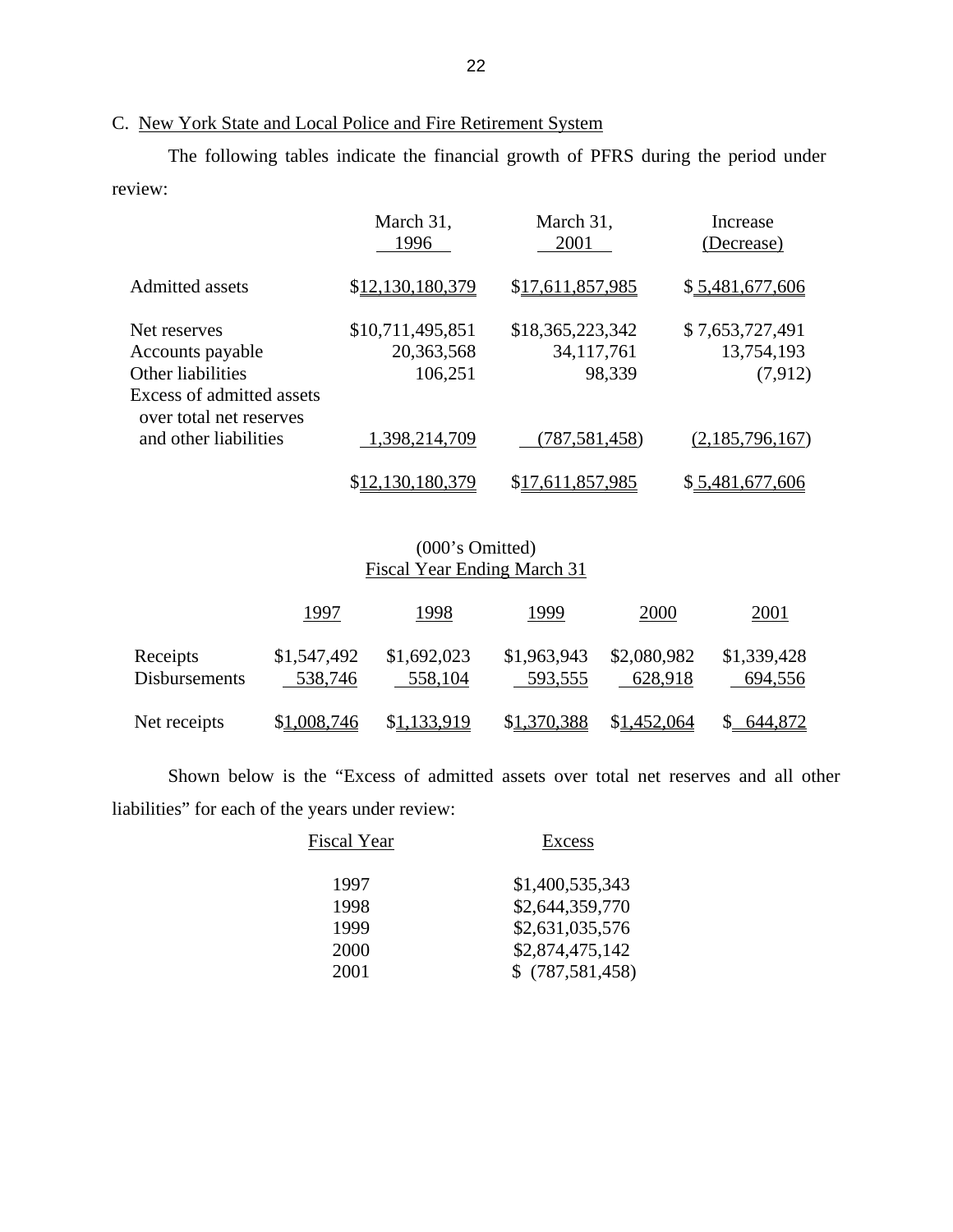|                                                              | March 31,<br>1996         | March 31,<br>2001         | Change                |
|--------------------------------------------------------------|---------------------------|---------------------------|-----------------------|
| Active members<br>Service pensioners<br>All other pensioners | 36,481<br>17,564<br>5,324 | 35,606<br>19,149<br>5,782 | (875)<br>1,585<br>458 |
|                                                              |                           |                           |                       |

 The following table indicates the membership of PFRS as of the beginning and closing dates of this examination:

 The following tables illustrate the annual benefit levels of PFRS for retirements during 2000-2001 (Table I) and all retirements as of March 31, 2001 (Table II):

| 1 uviv 1                                  |          |
|-------------------------------------------|----------|
| 2000-2001 Retirements                     |          |
| <b>Service Retirements</b>                |          |
| - Number granted                          | 792      |
| - Average retirement allowance            | \$50,586 |
| - Percentage of allowance to FAS*         | 63%      |
|                                           |          |
| <b>Ordinary Disability Retirements</b>    |          |
| - Number granted                          | 5        |
| - Average disability allowance            | \$29,890 |
| - Percentage of allowance to FAS*         | 50%      |
|                                           |          |
| <b>Accidental Disability Retirements</b>  |          |
| - Number granted                          | 93       |
| - Average disability allowance            | \$47,569 |
| - Percentage of allowance to FAS*         | 72%      |
|                                           |          |
| <b>New Performance of Duty Disability</b> |          |
| Retirements                               |          |
| - Number granted                          | 42       |
| - Average disability allowance            | \$29,979 |
| - Percentage of allowance to FAS*         | 50%      |
|                                           |          |

Table I

\*Final average salary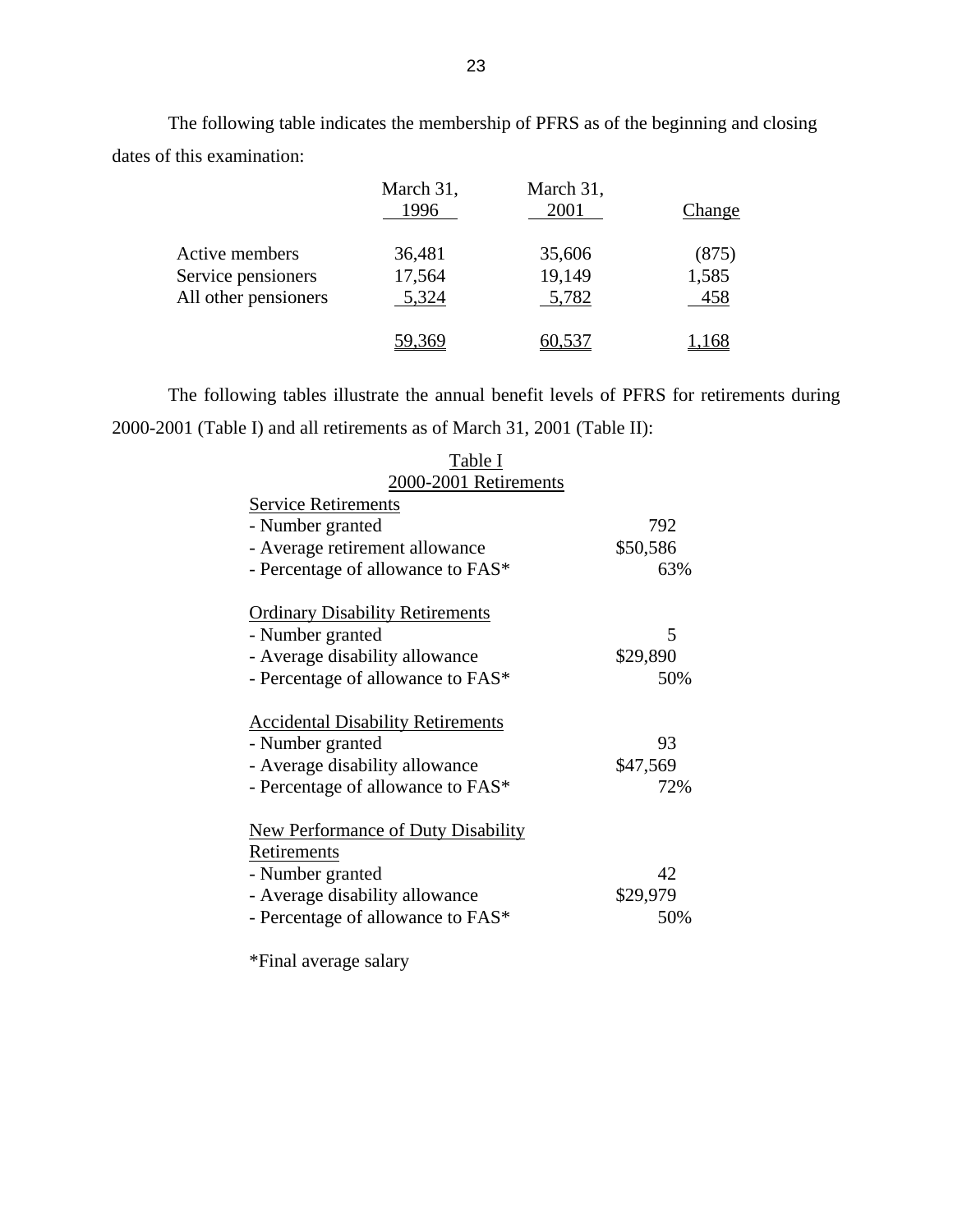| All Retirements as of March 31, 2001  |          |
|---------------------------------------|----------|
| <b>Service Retirements</b>            |          |
| - Number of persons receiving pension | 19,149   |
| - Average allowances                  | \$29,297 |
|                                       |          |
| <b>Disability Retirements</b>         |          |
| - Number of pensioners                | 4,529    |
| - Average allowances                  | \$30,825 |
|                                       |          |

# Table II All Retirements as of March 31, 2001

# D. Public Employees' Group Life Insurance Plan

 The following tables indicate the financial growth of the GLIP during the period under review:

|                                                 | March 31,<br>1996                  | March 31,<br>2001         | Increase<br>(Decrease)   |
|-------------------------------------------------|------------------------------------|---------------------------|--------------------------|
| <b>Admitted assets</b>                          | \$91,332,225                       | \$89,499,629              | $*$ \$(1,832,596)        |
| Cash<br>Policy claims<br>Reserves for mortality | \$<br>$\overline{0}$<br>25,689,324 | \$2,412,726<br>30,049,572 | \$2,412,726<br>4,360,248 |
| fluctuations                                    | 65,642,901                         | 57,037,331                | $*(8,605,570)$           |
|                                                 | \$91,332,225                       | \$89,499,629              | \$(1,832,596)            |

\*See section 6D1 of this report

|                                  |                            |                            | Fiscal Year Ending March 31 |                              |                            |
|----------------------------------|----------------------------|----------------------------|-----------------------------|------------------------------|----------------------------|
|                                  | <u> 1997 </u>              | <u> 1998</u>               | <u> 1999</u>                | <u>2000</u>                  | <u>2001</u>                |
| Receipts<br><b>Disbursements</b> | \$66,579,944<br>62,792,429 | \$85,546,937<br>55,934,743 | \$58,669,787<br>57,278,452  | \$39,114,795<br>61, 621, 503 | \$41,117,386<br>62,007,292 |
| Net receipts                     | \$3,787,515                | \$29,612,194               | \$ 1,391,335                | $*$ $*(22,506,708)$          | $**$ \$(20,889,906)        |

\*\*See section 6D2 of this report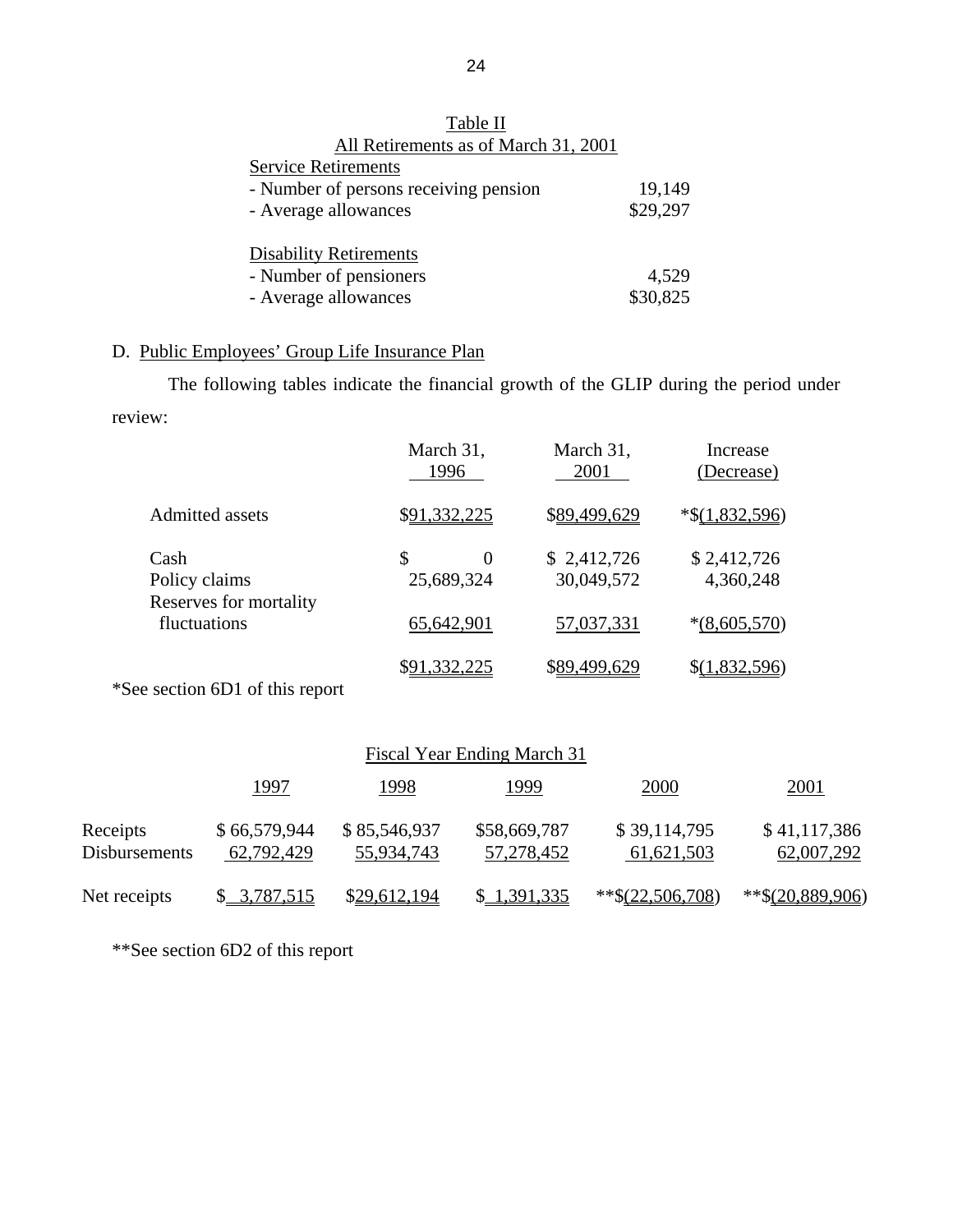### 6. FINANCIAL STATEMENTS

 The following statements show the assets, liabilities and equities of the CRF, the Systems and GLIP for the fiscal year ending March 31, 2001, as compared to the fiscal year ending March 31, 1996, the date of the prior examination; and the comparative statements of income and disbursements for each of the fiscal years under review. The examiner's review of a sample of transactions did not reveal any differences which materially affected their financial conditions as presented in their financial statements contained in the March 31, 2001 filed annual statements.

### A. COMMON RETIREMENT FUND 1. STATEMENT OF ASSETS, LIABILITIES AND EQUITIES

|                                               | March 31,           | March 31,       |
|-----------------------------------------------|---------------------|-----------------|
|                                               | 1996                | 2001            |
| Assets                                        |                     |                 |
| Real property owned                           | \$<br>1,128,378,210 | \$3,278,298,546 |
| Mortgage loans on real estate                 | 1,755,057,299       | 1,788,763,949   |
| Book value of bonds                           | 24,956,216,435      | 33,952,166,313  |
| Book value of stocks                          | 17,317,901,027      | 30,604,461,599  |
| Cash on deposit - not at interest             | 119,862,209         | 642,346         |
| Cash on deposit - at interest                 | 91,063,867          | 386,965,677     |
| International investments                     | 4,880,496,952       | 7,836,121,369   |
| Land purchase-leasebacks                      | 1,250,000           | $\theta$        |
| Collateral held for replacement reserve       | 6,307,395           | 6,770,687       |
| <b>Business investments</b>                   | 2,840,029,486       | 4,680,733,420   |
| Commingled equity fund                        | 1,330,057,118       | 9,703,034,335   |
| Unit trusts-real estate                       | 627,574,361         | 1,022,137,895   |
| Interest due and accrued on mortgages         | 14,950,412          | 14,364,886      |
| Interest due and accrued on bonds             | 399,787,724         | 525,222,516     |
| Dividends due and accrued on common stocks    | 53,538,386          | 36, 187, 747    |
| Accrued investment sales                      | 61,742,250          | 270,309,414     |
| Late charges receivable on mortgages          | 37,370              |                 |
| Bonds, mortgages and miscellaneous receivable | 2,677,215           | 41,707,457      |
| International investments receivable          | 2,030,599,871       | 368,054,593     |
| Market value of stocks over book value        |                     |                 |
| per Schedule D                                | 15,659,240,426      | 13,702,089,212  |
| Market value of real estate over              |                     |                 |
| book value per Schedule A                     | (353, 651, 327)     | 290,271,165     |
| Market value of real estate investment trusts |                     |                 |
| over book value per Schedule D                |                     | 105,310,394     |
| Market value of business investments          |                     |                 |
| over book value                               | 467,781,575         | 957,639,624     |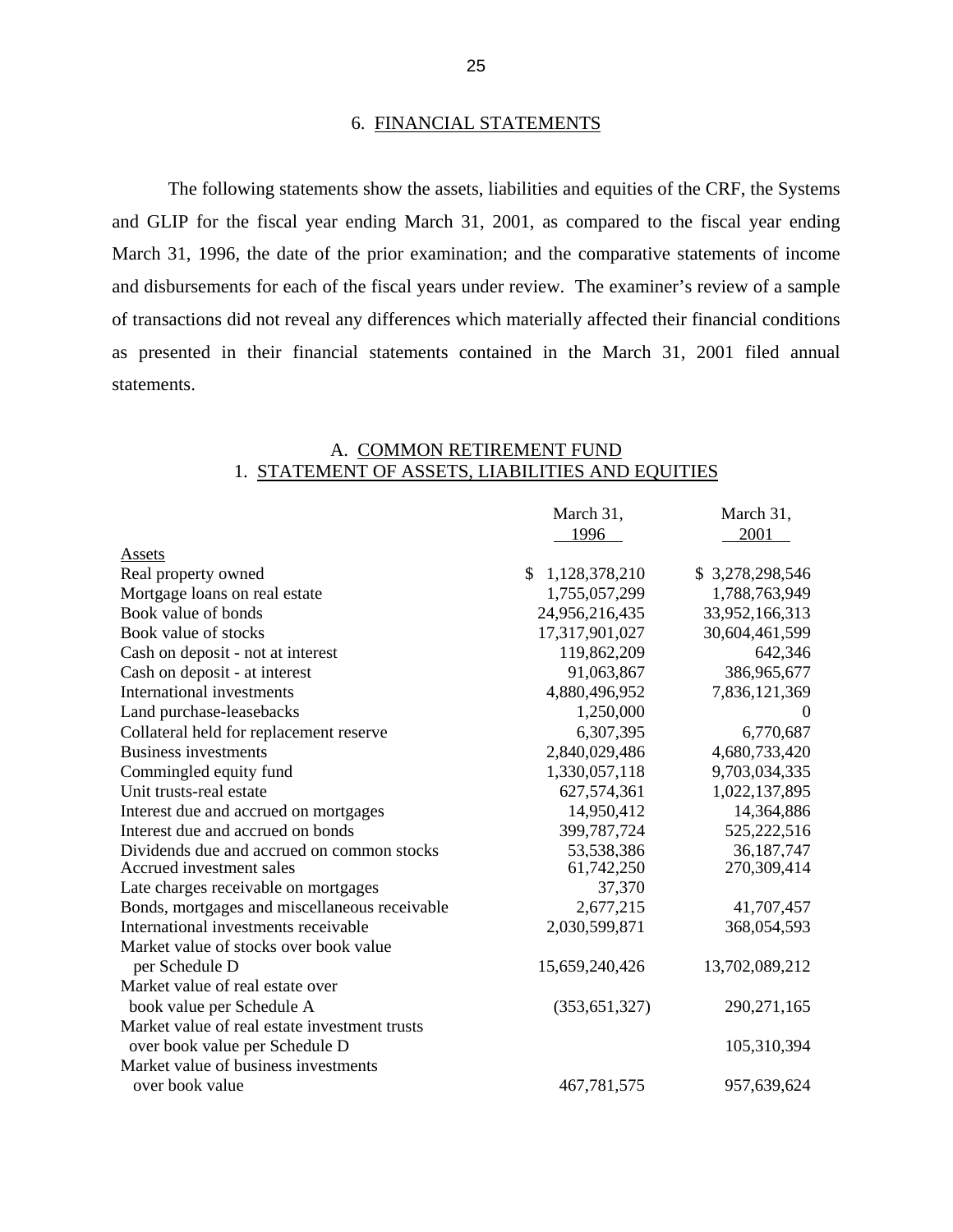|                                       | 1996              | 2001                  |
|---------------------------------------|-------------------|-----------------------|
| Market value of international         |                   |                       |
| investments over book value           | \$<br>509,765,104 | \$<br>(707, 172, 037) |
| Market value of commingled            |                   |                       |
| investments over book value           | 1,703,131,015     | 2,709,239,598         |
| Market value of bond investments over |                   |                       |
| book value                            | 1,818,263,415     | 1,943,527,416         |
| Market value of mortgage investments  |                   |                       |
| over book value                       | (18,806,056)      | 72,054,019            |
| <b>Total</b> assets                   | \$77,403,251,739  | \$113,588,902,140     |
| <b>Liabilities and Equities</b>       |                   |                       |
| Escrow funds on mortgage and          |                   |                       |
| leaseback investments                 | \$<br>13,790,668  | \$<br>10,570,156      |
| Accrued investment purchases          | 202,605,646       | 81,184,333            |
| Accrued service fees                  | 46,062            | 92,416                |
| Accrued advisory fees                 | 11,715,687        | 17,725,756            |
| Accrued real estate, miscellaneous    | (672, 682)        | 81,867,648            |
| Accrued international investments     | 1,165,384,730     | 183,497,748           |
| Replacement reserve funds             | 6,340,239         | 6,770,687             |
| Deposits of good faith                | 10,001            | 1,571,729             |
| <b>Advances on Special Situations</b> | 0                 | 41,086,850            |
| Bond commitment fees                  | 2,440,979         | 2,440,979             |
| Security lending                      | $\boldsymbol{0}$  | 35,125,489            |
| Unclaimed dividends and interest      | 78                | 8,802                 |
| <b>Total liabilities</b>              | \$1,401,661,408   | \$<br>461,942,593     |
| <b>Equities in Funds</b>              |                   |                       |
| <b>ERS</b>                            | \$63,859,833,176  | \$95,470,745,143      |
| <b>PFRS</b>                           | 12,048,639,007    | 17,566,551,292        |
| <b>GLIP</b>                           | 93,118,148        | 89,663,112            |
| Total equities                        | \$76,001,590,331  | \$113,126,959,547     |
| Total liabilities and equities        | \$77,403,251,739  | \$113,588,902,140     |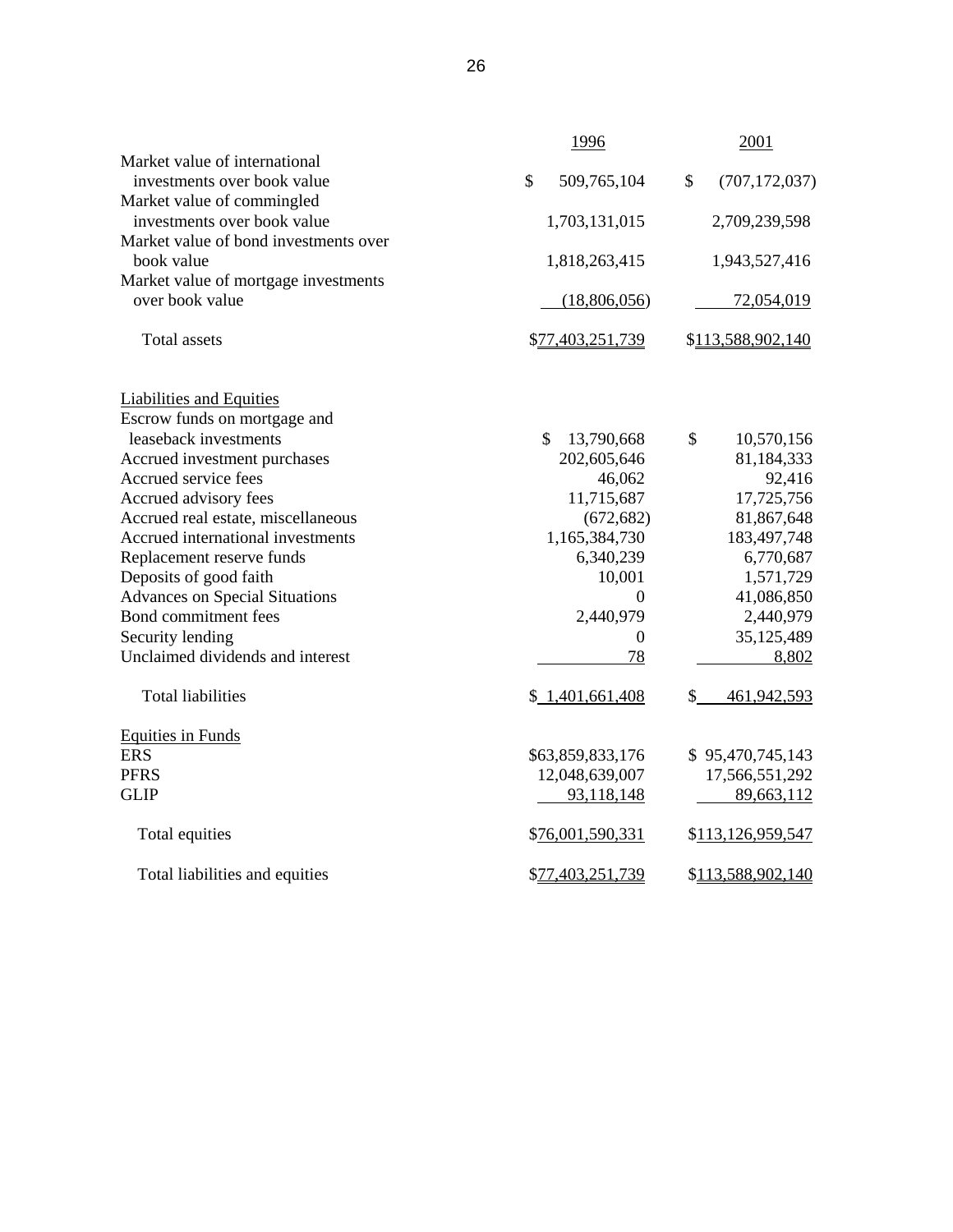#### 2. STATEMENT OF INCOME AND DISBURSEMENTS (000's Omitted)

|                                       |                | Fiscal Year Ending March 31, |                  |               |               |
|---------------------------------------|----------------|------------------------------|------------------|---------------|---------------|
|                                       | 1997           | 1998                         | 1999             | 2000          | 2001          |
| Ledger assets, April 1,               | \$55,054,194   | \$62,006,226                 | \$69,578,357     | \$78,856,487  | \$88,399,276  |
| Income                                |                |                              |                  |               |               |
| From system:                          |                |                              |                  |               |               |
| <b>ERS</b>                            | \$1,819,168    | \$1,039,803                  | \$<br>938,323    | \$<br>895,951 | \$<br>856,210 |
| <b>PFRS</b>                           | 235,708        | 142,610                      | 83,188           | 61,502        | 57,518        |
| <b>GLIP</b>                           | 57,366         | 57,679                       | 48,306           | 19,335        | 35,050        |
| Interest, dividends, and other income |                |                              |                  |               |               |
| Government bonds                      | 976,221        | 1,057,542                    | 1,103,826        | 989,546       | 885,323       |
| Corporate bonds                       | 425,075        | 510,260                      | 627,630          | 733,162       | 847,005       |
| Short term interest                   | 743            | 427                          | $\Omega$         | $\Omega$      | $\theta$      |
| Foreign interest                      | 46,985         | 47,436                       | 7,784            | 391           | 12            |
| Other income                          | 3              | 18                           | 14               | 9             | 24            |
| Mortgages:                            |                |                              |                  |               |               |
| <b>FHA</b>                            | 5,633          | 4,998                        | 3,686            | 3,188         | 2,706         |
| Conventional                          | 152,704        | 135,021                      | 103,581          | 99,674        | 115,524       |
| Other income                          | 496            | 603                          | 21,483           | (728)         | (2,051)       |
| Real estate                           | 210            | (250)                        | 1,063            | (31,662)      | (2,118)       |
| Land purchases - leaseback            | 125            | 1,135                        | $\overline{0}$   | 1,761         | $\theta$      |
| Alternative investments               |                |                              |                  |               |               |
| RE co-mingled income                  | $\overline{0}$ | $\overline{0}$               | $\boldsymbol{0}$ | $\theta$      | 72,408        |
| Interest                              | $\overline{0}$ | $\Omega$                     | $\theta$         | $\Omega$      | 3,081         |
| Other income                          | $\Omega$       | 0                            |                  |               | 25,003        |
| Venture capital                       | 65,665         | 77,216                       | 96,096           | 88,058        | $\theta$      |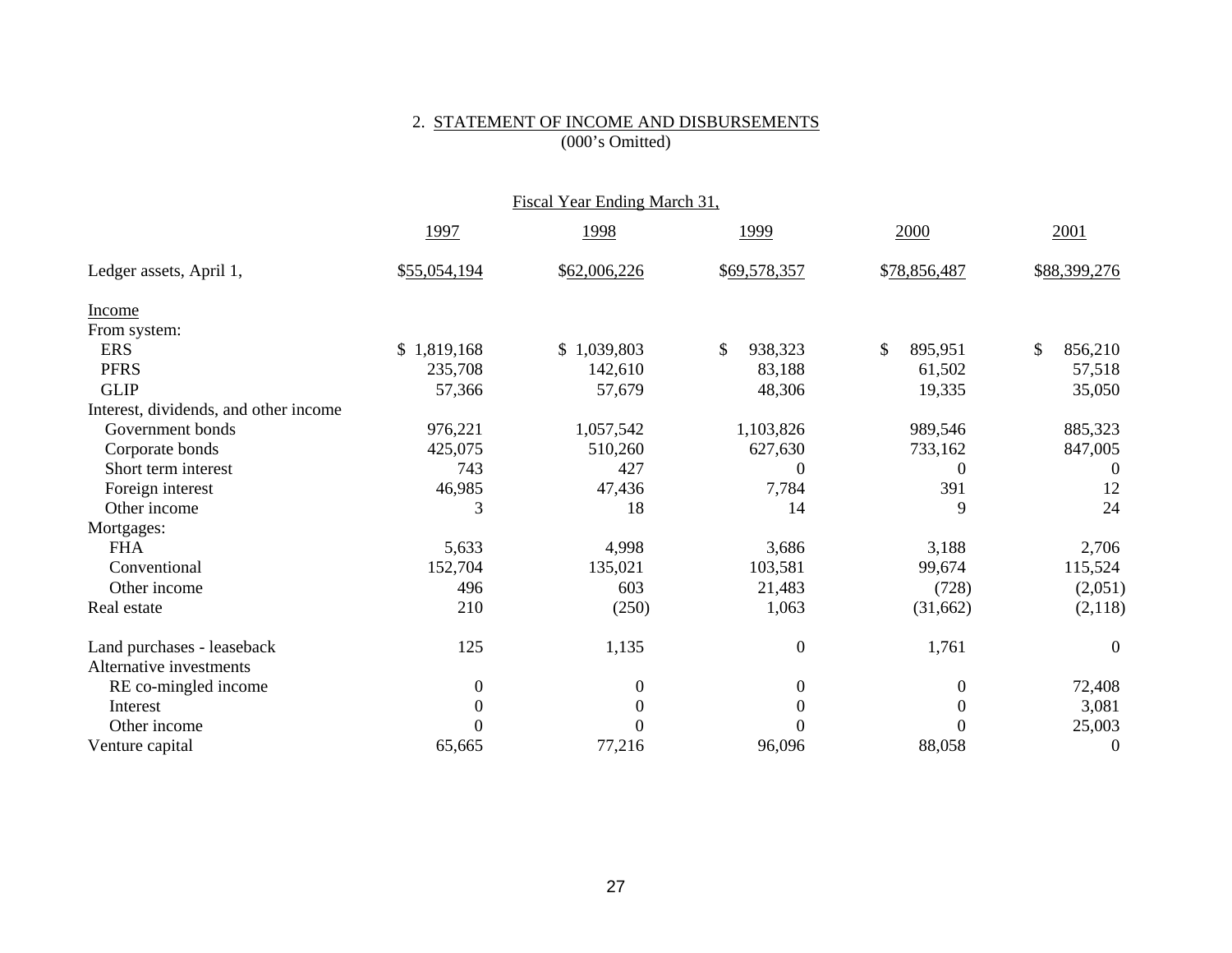|                                  | 1997          |               | 1998          | 1999          | 2000             | 2001          |
|----------------------------------|---------------|---------------|---------------|---------------|------------------|---------------|
| Stocks:                          |               |               |               |               |                  |               |
| Dividends                        | \$            | \$<br>674,526 | 642,210       | \$<br>620,068 | \$<br>635,584    | \$<br>568,404 |
| Global dividends                 |               | 106,605       | 123,594       | 150,088       | 154,188          | 177,660       |
| Other                            |               | (101, 965)    | 105,992       | (111, 409)    | (141,998)        | 57,539        |
| Escrow funds on                  |               |               |               |               |                  |               |
| investments                      |               | 39,871        | 35,097        | 31,103        | 33,983           | 32,486        |
| Good faith deposits              |               | 2,444         | 3,342         | 36            | (907)            | 41,774        |
| Unclaimed interest               |               |               |               |               |                  |               |
| dividends                        |               | 112,600       | 33,752        | 106,879       | 42,995           | 33,398        |
| Income, non-refundable           |               |               |               |               |                  |               |
| deposits                         |               | 2,074         | 4,654         | 1,292         | 4,810            | 5,231         |
| Judgments, damages,              |               |               |               |               |                  |               |
| and restitutions                 |               | 2,365         | 1,837         | 1,626         | 3,643            | 3,069         |
| Accounts receivables             | 1,233,949     |               | 468,480       | 902,645       | 800,065          | 1,031,211     |
| Prepayment penalties             |               | 9,153         | 2,855         | 9,753         | 10,909           | 55            |
| Income from loaned securities    |               | 11,095        | 16,162        | 29,187        | 31,105           | 35,420        |
| Prior year adjustments (cash)    |               | 91            | 81            | 13            | 120              | 22            |
| Miscellaneous income             |               | 291           | 680           | 1,666         | 1,134            | 332           |
| Gross profit on sales unrealized |               | (12,699)      | 972,195       | (753, 358)    | 2,595,121        | (5,163,848)   |
| Reserve replacement collateral   |               | 724           | 1,723         | $\theta$      | $\boldsymbol{0}$ | $\Omega$      |
| Increase by accrual/reversal     | 6,031,132     |               | 7,856,142     | 11,614,026    | 12,543,446       | 5,669,741     |
| Gross profit on sales            | 4,709,447     |               | 5,558,463     | 6,406,748     | 7,342,491        | 3,985,364     |
| Gross increase by adjustment     | 2,424,450     |               | 2,398,358     | 4,188,904     | 3,444,820        | 2,576,778     |
| Total income                     | \$19,032,252  |               | \$21,300,117  | \$26,234,244  | \$ 30,361,697    | \$11,950,332  |
| Increase by transfer             | \$89,749,286  |               | \$106,373,248 | \$115,772,553 | \$131,688,373    | \$138,324,573 |
| Amounts carried forward          | \$163,835,732 |               | \$189,679,590 | \$211,585,154 | \$240,906,558    | \$238,674,181 |

 Total income decreased by 60.6% in 2001 compared to 2000. This decrease is mainly due to decreases in gross profit on sales unrealized and gross profit on sales. The Systems attribute the decrease in these lines to the decline in the stock market.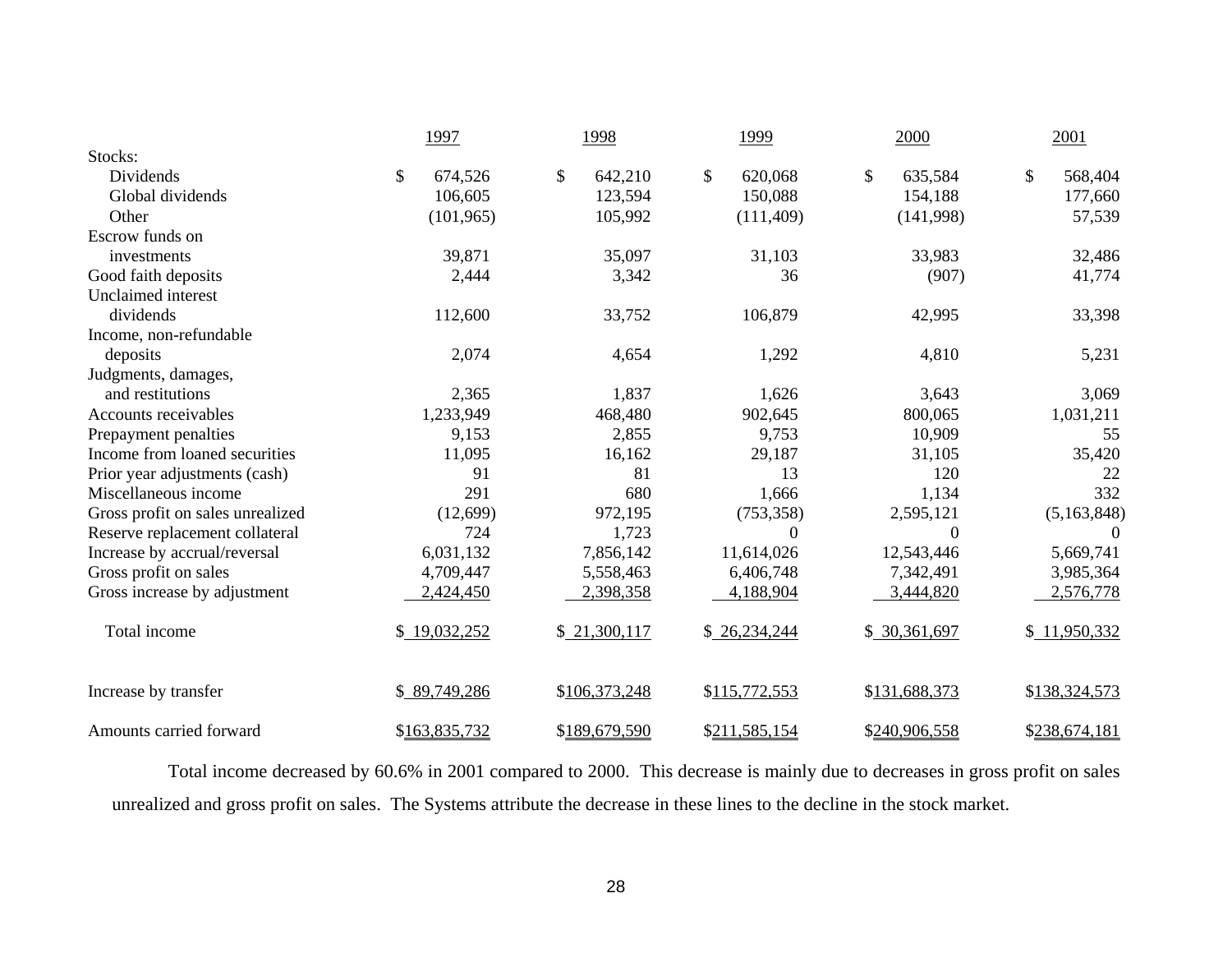|                                 |                 | <u>Fiscal Year Ending March 31,</u> |                 |                 |                  |
|---------------------------------|-----------------|-------------------------------------|-----------------|-----------------|------------------|
|                                 | 1997            | 1998                                | 1999            | 2000            | 2001             |
| Disbursements                   |                 |                                     |                 |                 |                  |
| Revolving funds:                |                 |                                     |                 |                 |                  |
| <b>ERS</b>                      | \$<br>2,933,920 | \$<br>3,056,369                     | \$<br>3,199,850 | \$<br>3,371,521 | \$<br>3,726,994  |
| <b>PFRS</b>                     | 533,380         | 553,144                             | 586,549         | 622,259         | 684,060          |
| <b>GLIP</b>                     | 60,926          | 57,783                              | 56,777          | 60,893          | 58,136           |
| Administrative expenses:        |                 |                                     |                 |                 |                  |
| <b>ERS</b>                      | 41,351          | 42,509                              | 45,811          | 45,381          | 48,289           |
| <b>PFRS</b>                     | 6,210           | 6,046                               | 6,560           | 6,556           | 8,551            |
| Mortgages:                      |                 |                                     |                 |                 |                  |
| Escrow funds on mortgages       | 41,028          | 37,979                              | 31,021          | 33,907          | 32,028           |
| Replacement reserve funds       | 29              | 14                                  | $\overline{0}$  | 97              | $\boldsymbol{0}$ |
| Service fees                    | 23              | $\mathbf{0}$                        | $\theta$        | $\theta$        | $\mathbf{0}$     |
| Good faith deposits             | 2,852           | 2,497                               | $\theta$        | $\Omega$        | 528              |
| Other                           | 264             | $\theta$                            | 25              | $\overline{0}$  | $\boldsymbol{0}$ |
| Bonds:                          |                 |                                     |                 |                 |                  |
| Investment expenses             | 400             | 303                                 | 400             | 400             | 300              |
| Interest paid on purchases      | 48,268          | 23,412                              | 31,498          | 22,050          | 33,983           |
| Stock advisory fees             | 40,851          | 47,846                              | 59,875          | 66,612          | 90,856           |
| Real estate:                    |                 |                                     |                 |                 |                  |
| Professional fees               | 8,418           | 11,574                              | 14,624          | 25,504          | 14,691           |
| Repairs                         | $\theta$        | $\theta$                            | $\Omega$        | $\Omega$        | 145              |
| Commingled management fees      | $\Omega$        | 4,803                               | 8,316           | 1,372           | 11,627           |
| Other disbursements:            |                 |                                     |                 |                 |                  |
| Venture capital management fees | 4,854           | 1,440                               | 14,669          | 13,763          | 7,217            |
| Professional fees               | 11,887          | 14,613                              | 5,289           | 16,309          | 24,850           |
| Trustee management fees         | 509             | 408                                 | 352             | 238             | 412              |
| Administrative services         |                 |                                     |                 |                 |                  |
| and supplies                    | 955             | 1,005                               | 1,131           | 1,279           | 3,870            |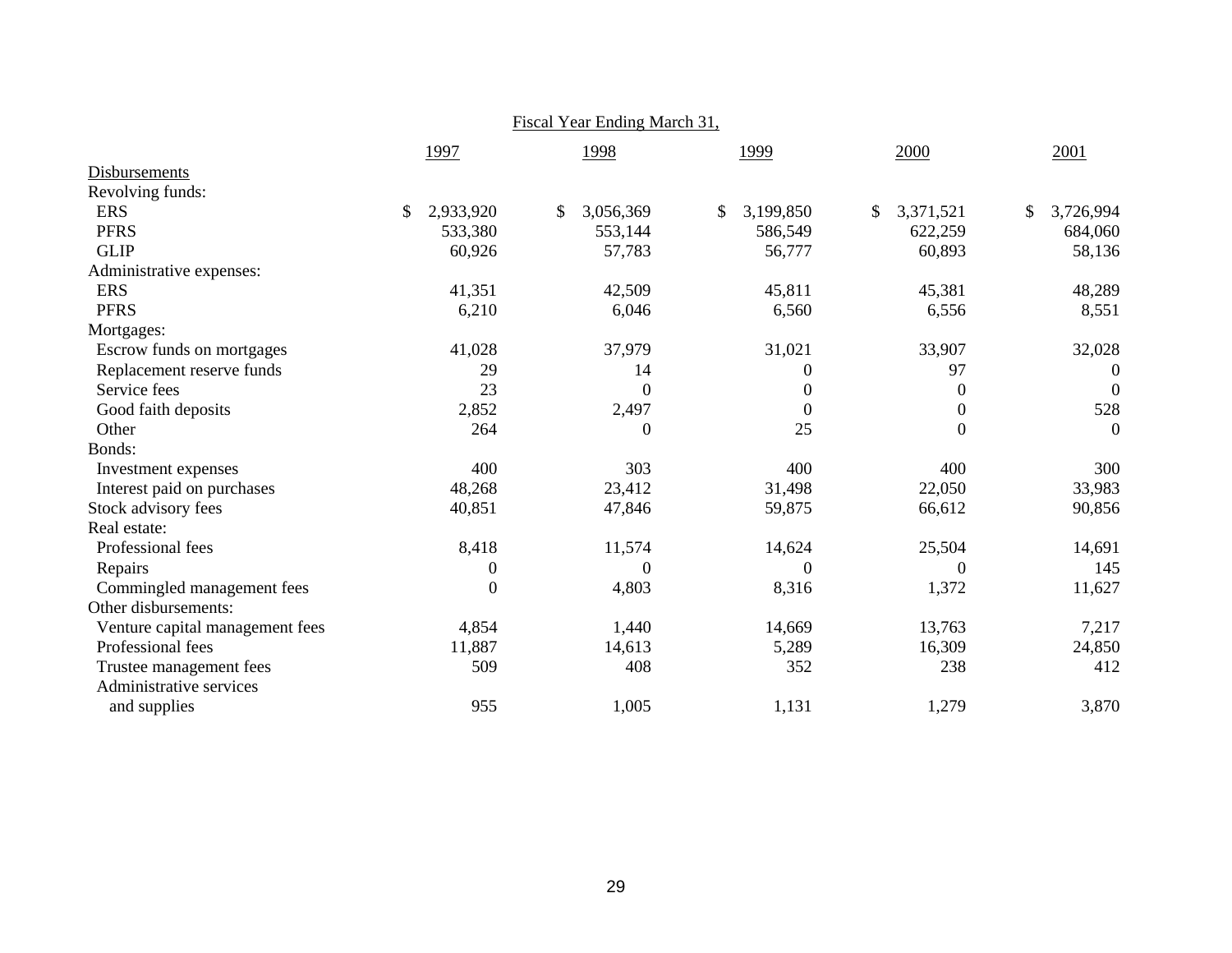|                                   | 1997          | 1998          | 1999          | 2000          | 2001            |
|-----------------------------------|---------------|---------------|---------------|---------------|-----------------|
| Miscellaneous expenses            | 28            | 45            | 4,187         | 10,807        | (1,799)         |
| Prior year adjustment cash        | 432           | $\theta$      | $\Omega$      | $\Omega$      | $\theta$        |
| Unclaimed interest and dividends  | 8,724         | 30,993        | 3,870         | 31,708        | 37,739          |
| Accrued purchases                 | 117,831       | 255,985       | 1,068,542     | 413,260       | 363,167         |
| Global receivables                | 823,910       | 80,540        | 106,845       | 226,342       | 801,973         |
| Replacement reserve collateral    | 273           | 808           | 419           | 789           | 52              |
| Decrease by accrual/reversal      | 6,032,335     | 8,907,916     | 10,852,356    | 15,291,038    | 553,024         |
| Decrease by adjustments           | ,360,563      | 589,952       | 857,147       | 556,822       | 588,821         |
| Total disbursements               | \$12,080,220  | \$13,727,986  | \$16,956,114  | \$20,818,908  | \$<br>7,089,512 |
| Decrease by transfers             | 89,749,286    | 106, 373, 248 | 115,772,553   | 131,688,373   | 138, 324, 573   |
| Total disbursements and transfers | \$101,829,506 | \$120,101,233 | \$132,728,667 | \$152,507,282 | \$145,414,087   |
| Ledger assets, March 31,          | \$62,006,226  | \$69,578,357  | \$78,856,487  | \$88,399,276  | \$93,260,096    |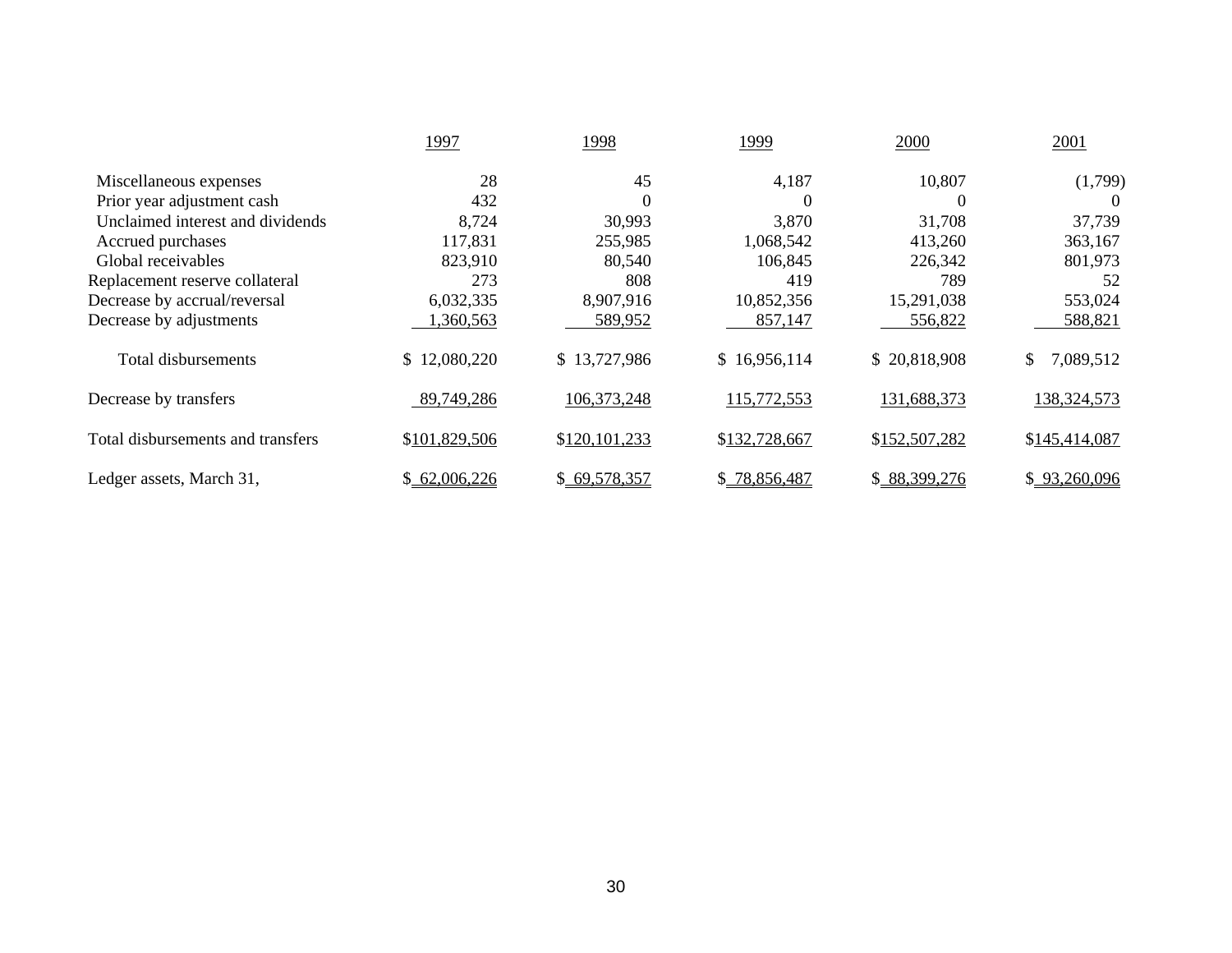# B. NEW YORK STATE AND LOCAL EMPLOYEES' RETIREMENT SYSTEM 1. STATEMENT OF ASSETS AND LIABILITIES

|                                      | March 31,                   | March 31,                           |
|--------------------------------------|-----------------------------|-------------------------------------|
|                                      | 1996                        | 2001                                |
| Assets                               |                             |                                     |
| Cash in organization's office        | \$<br>15,100                | $\boldsymbol{\mathsf{S}}$<br>15,100 |
| Cash on deposit not at interest      | (78, 948, 736)              | (74, 932, 378)                      |
| Equity in Common Retirement Fund     | 47,143,292,140              | 79,371,635,442                      |
| Loans to members                     | 483,995,999                 | 868,623,376                         |
| Market value of investments over     |                             |                                     |
| book value                           | 16,716,541,036              | 16,099,109,701                      |
| Accounts receivable                  | 1,164,149,270               | 324,186,429                         |
| <b>Total assets</b>                  | \$65,429,044,809            | \$96,588,637,670                    |
| Liabilities                          |                             |                                     |
| Accumulated contributions of members | $\mathcal{S}$<br>59,606,566 | 35,506,854<br>\$                    |
| Present value of benefits payable on |                             |                                     |
| account of beneficiaries now         |                             |                                     |
| drawing allowances:                  |                             |                                     |
| Service retirement                   | 17,943,308,846              | 25, 251, 042, 073                   |
| Ordinary disability retirement       | 666,238,476                 | 1,054,265,275                       |
| Accidental disability retirement     | 457,320,442                 | 529,132,912                         |
| Accidental death benefits            | 16,049,053                  | 19,965,866                          |
| Tier 2 post retirement death         | 45,384                      | 78,582                              |
| Ordinary death benefits payable to   |                             |                                     |
| designated annuitants                | 47,508,333                  | 42,582,196                          |
| Beneficiaries of deceased disability |                             |                                     |
| pensioners                           | 75,539,838                  | 130,711,729                         |
| Supplemental pensions                | 617,634,947                 | 5,027,617,049                       |
| Sub-total                            | \$19,823,645,319            | \$32,055,395,682                    |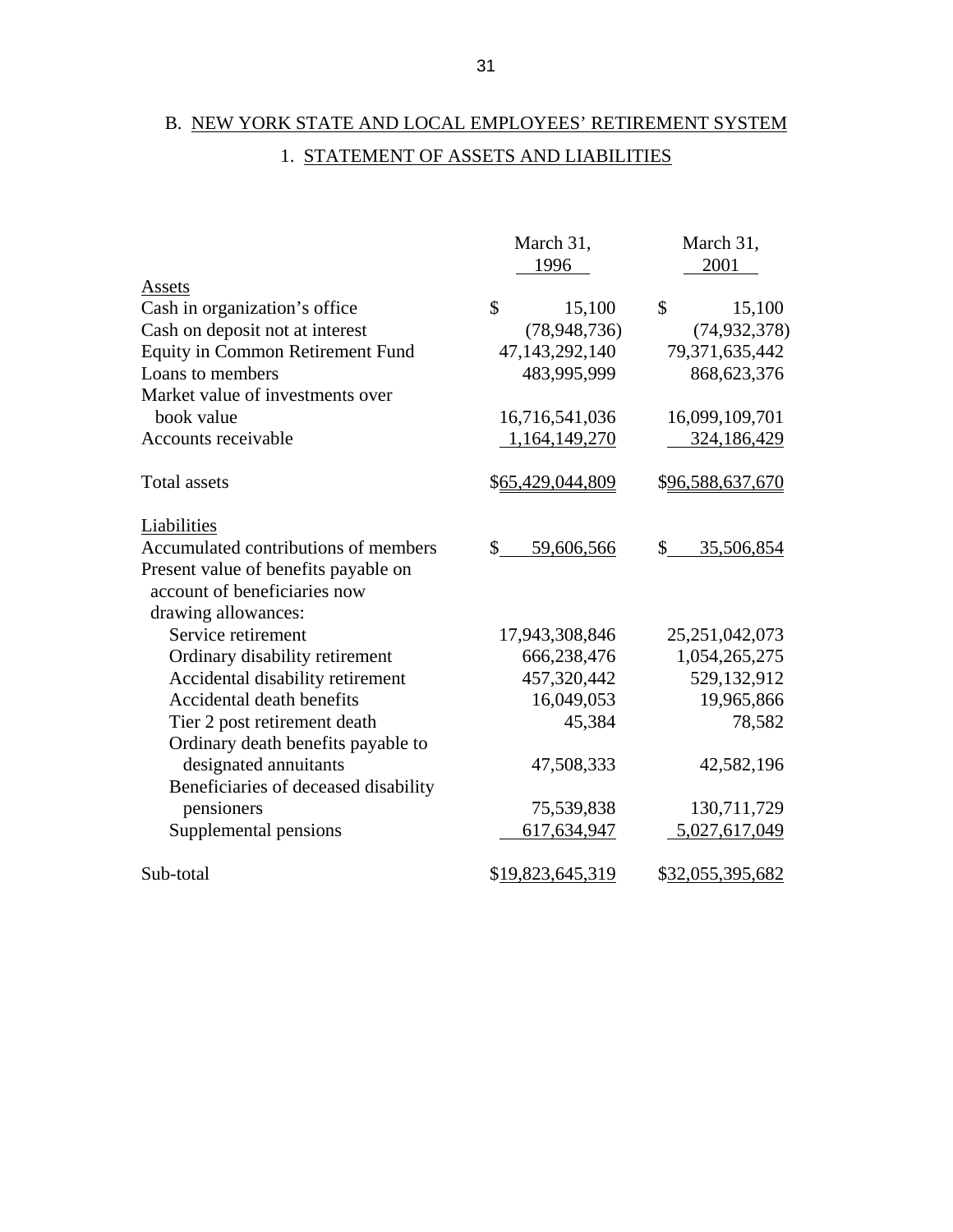|                                        | 1996             | 2001              |
|----------------------------------------|------------------|-------------------|
| Present value of benefits provided by  |                  |                   |
| employer for members now in            |                  |                   |
| active service:                        |                  |                   |
| Service retirement                     | \$41,390,543,887 | \$66,021,131,528  |
| Ordinary disability retirement         | 1,200,897,099    | 1,325,018,360     |
| Accidental disability retirement       | 527,662,301      | 461,640,303       |
| Ordinary death benefits                | 1,253,358,567    | 1,232,385,833     |
| Accidental death benefits              | 20,579,091       | 15,367,311        |
| Sick leave                             | 207,912,012      | 418,757,569       |
| Withdrawals of                         |                  |                   |
| Tier 3 and Tier 4 funds                | 476,962,465      | 233, 103, 195     |
|                                        |                  |                   |
| Total present value of benefits        |                  |                   |
| for members in active service          | \$45,077,915,422 | \$69,707,404,099  |
| Less: Present value of prospective     |                  |                   |
| regular contributions and              |                  |                   |
| appropriations                         | 7,160,941,633    | 1,043,372,819     |
| Net reserves for benefits for          |                  |                   |
| members now in active service          | \$37,916,973,789 | \$68,664,031,280  |
| Total net reserves                     | \$57,800,225,674 | \$100,754,933,816 |
| Benefits due and unpaid                | 156,333,656      | 189,020,398       |
| Loan insurance reserve                 | 1,111,214        | 1,292,366         |
|                                        |                  |                   |
| Net reserves and all other liabilities | \$57,957,670,544 | \$100,945,246,580 |
| Excess of admitted assets over total   |                  |                   |
| net reserves and all other liabilities | 7,471,374,265    | (4,356,608,910)   |
| <b>Total liabilities</b>               | \$65,429,044,809 | \$96,588,637,670  |
|                                        |                  |                   |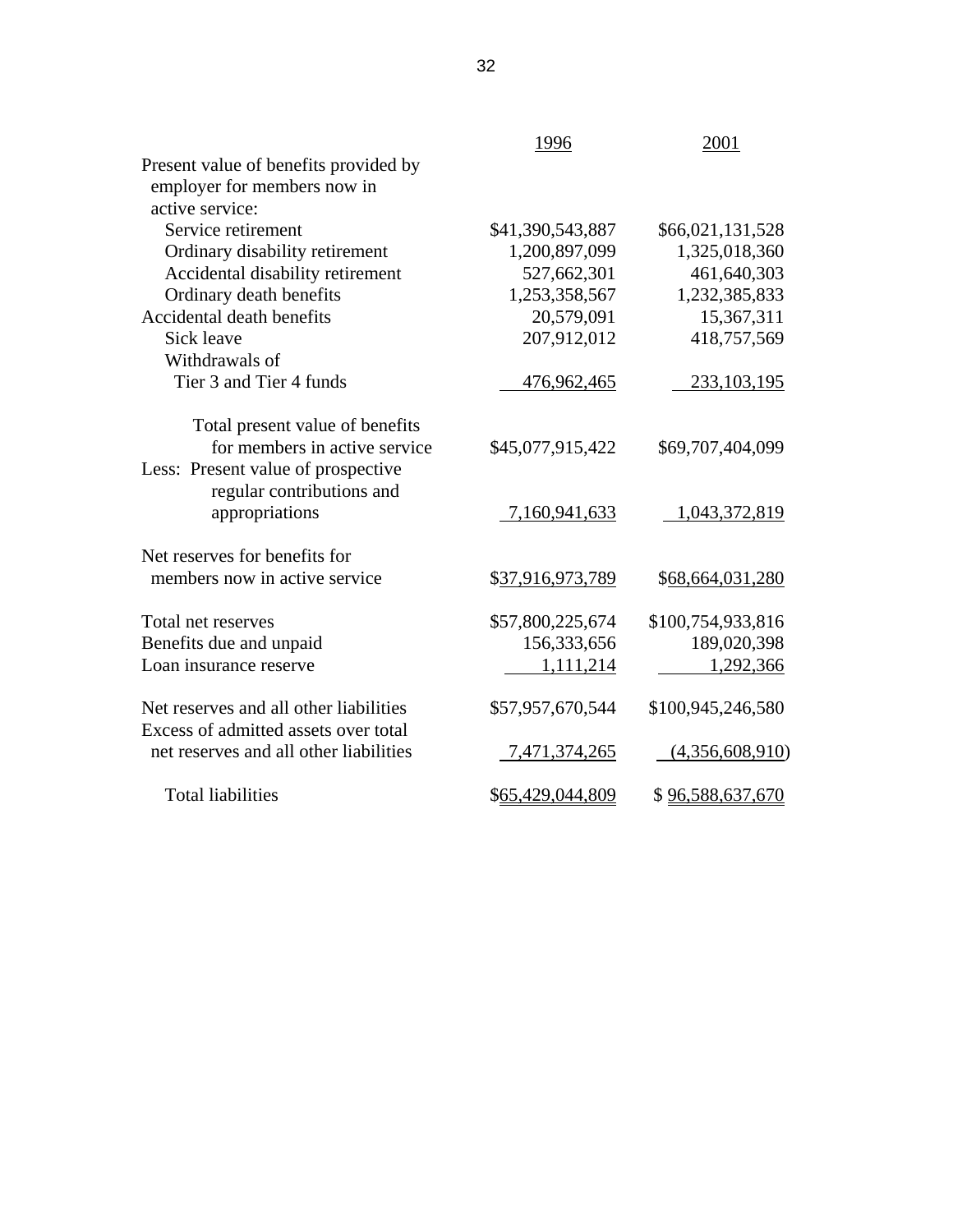#### 2. STATEMENT OF INCOME AND DISBURSEMENTS

(000's Omitted)

| Fiscal Year Ending March 31,      |              |                |              |              |              |
|-----------------------------------|--------------|----------------|--------------|--------------|--------------|
|                                   | 1997         | 1998           | 1999         | 2000         | 2001         |
| Ledger assets,                    |              |                |              |              |              |
| April 1,                          | \$46,791,815 | \$52,623,417   | \$59,134,729 | \$66,916,828 | \$75,285,371 |
| Income                            |              |                |              |              |              |
| From Members:                     |              |                |              |              |              |
| Regular contributions             | 2,104        | 1,718          | 1,630        | 1,745        | 2,892        |
| Tier III, IV                      |              |                |              |              |              |
| Contributions                     | 358,429      | 370,199        | 398,656      | 413,628      | 331,230      |
| Loan payments                     | 137,589      | 159,391        | 179,956      | 201,227      | 216,849      |
| Adjustment accounts               | 1,624        | 1,644          | 2,339        | 2,647        | 4,684        |
| From employer:                    |              |                |              |              |              |
| New York State - normal           | 905,424      | 202,369        | 77,605       | 72,083       | 97,202       |
| Participating units - normal      | 214,960      | 125,410        | 105,183      | 75,798       | 89,643       |
| Supplemental retirement allowance | 279          | 335            | 362          | 210          | 220          |
| Delinquent interest               | 130          | 22             | 6            | 5            | 51           |
| System transfers                  | 12,411       | 10,073         | 11,711       | 13,631       | 17,633       |
| Amortization payments             | 4,297        | 4,486          | 4,105        | 3,717        | 3,637        |
| Amortization interest             | 38,618       | 29,241         | 12,541       | 19,762       | 10,853       |
| Deficiency                        | 2,379        | 1,987          | 1,748        | 1,413        | 1,389        |
| From interest on member loans     | 34,288       | 38,856         | 43,180       | 46,747       | 49,508       |
| From other sources:               |              |                |              |              |              |
| A/P beneficiaries                 | 26           | $\overline{0}$ | 45           | $\theta$     | $\theta$     |
| A/P federal withholding           | 2,588        | 1,666          | 1,997        | 2,410        | 3,278        |
| $A/P$ pensioners                  | 207          | 171            | (357)        | 23           | (48)         |
| Amortization credits              | 35,722       | 16,772         | 9,995        | 8,479        | 4,092        |
| Advance payments                  | 383          | 4,235          | 16,159       | 3,946        | 3,135        |
| Advance billing                   |              |                |              |              |              |
| Section 430                       | 1,425        | 720            | 2,359        | 344          | 30           |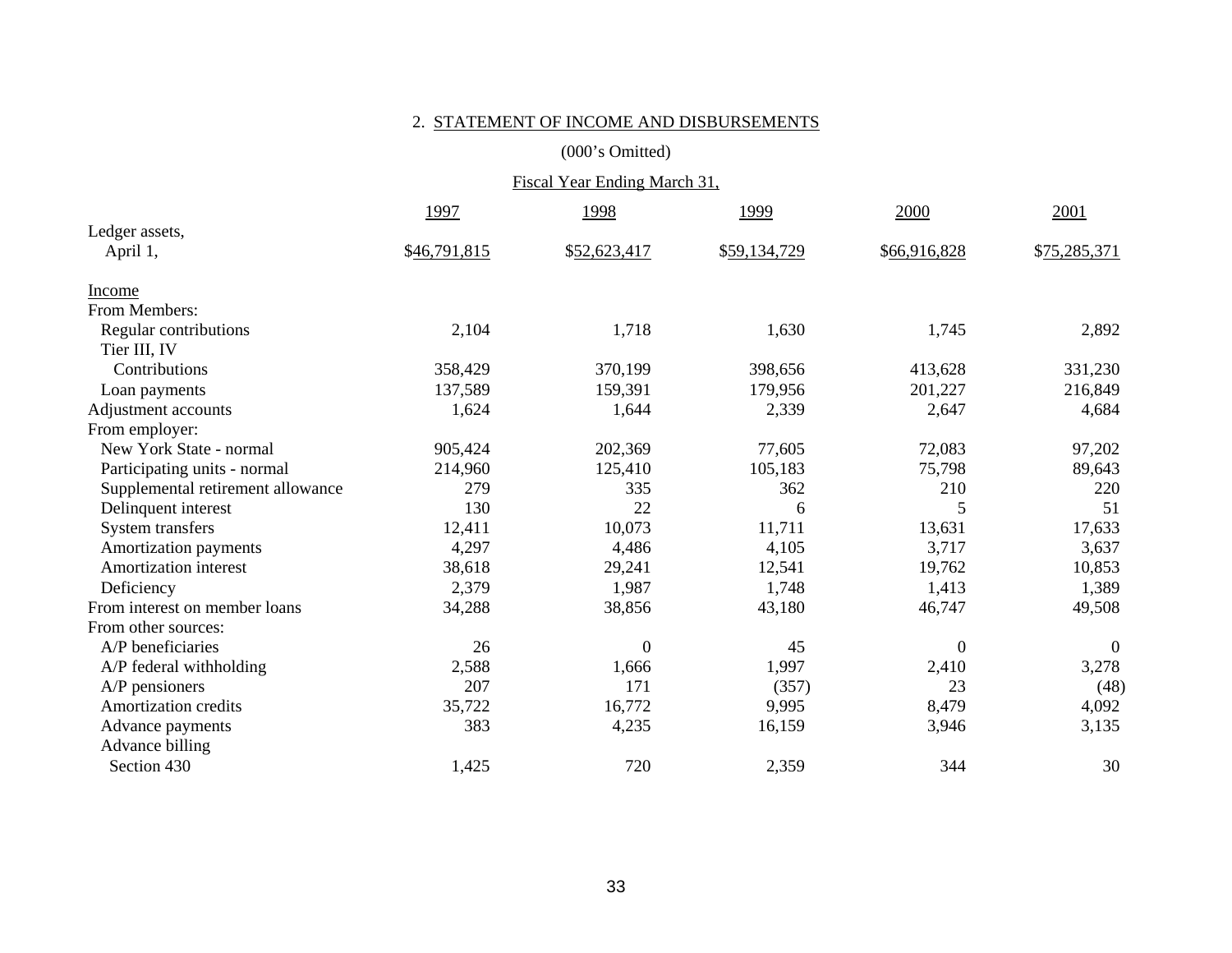|                              | 1997         | 1998         | 1999         | 2000         | 2001             |
|------------------------------|--------------|--------------|--------------|--------------|------------------|
| Results of operations        | \$6,980,666  | \$8,291,814  | \$10,084,623 | \$10,892,489 | $*$ \$ 6,941,296 |
| From administrative expenses | 34,974       | 28,054       | 44,550       | 118          | 124              |
| Pension accumulation,        |              |              |              |              |                  |
| Miscellaneous                | 613          | (175)        | 84           | (20)         | (665)            |
| Miscellaneous income         |              | (10)         | 127          | (70)         | 70               |
| A/P participating units      | 72           | 2,497        | 548          | 1,431        | 107              |
| Unclaimed benefits           | (1)          | $\Omega$     | $\Omega$     | (17)         | $\Omega$         |
| Survivors benefits           | 8,822        | 9,562        | 9,287        | 9,836        | 10,450           |
| Loan insurance               | 830          | 996          | 1,155        | 1,300        | 1,457            |
| A /P forgeries - exchange    | (22)         | 20           | (11)         | (11)         |                  |
| Due to administration fund   | 339          | 150          | 301          | 1,046        | 657              |
| Total income                 | \$8,779,176  | \$9,302,204  | \$11,009,883 | \$11,773,919 | $*$ \$7,789,783  |
| Increase by transfers        | 8,659,159    | 7,151,002    | 7,969,387    | 8,952,149    | 8,721,810        |
| Amounts carried forward      | \$64,230,150 | \$69,076,623 | \$78,113,999 | \$87,642,896 | \$91,796,964     |

\*Results of operations decreased by 36% in 2001 compared to 2000. Results of operations represent the ERS's portion of the CRF's growth for the year. The decrease in results of operations is the main cause of the decrease in total income in 2001. The System attributes the decrease in results of operation to the decline in the equity markets.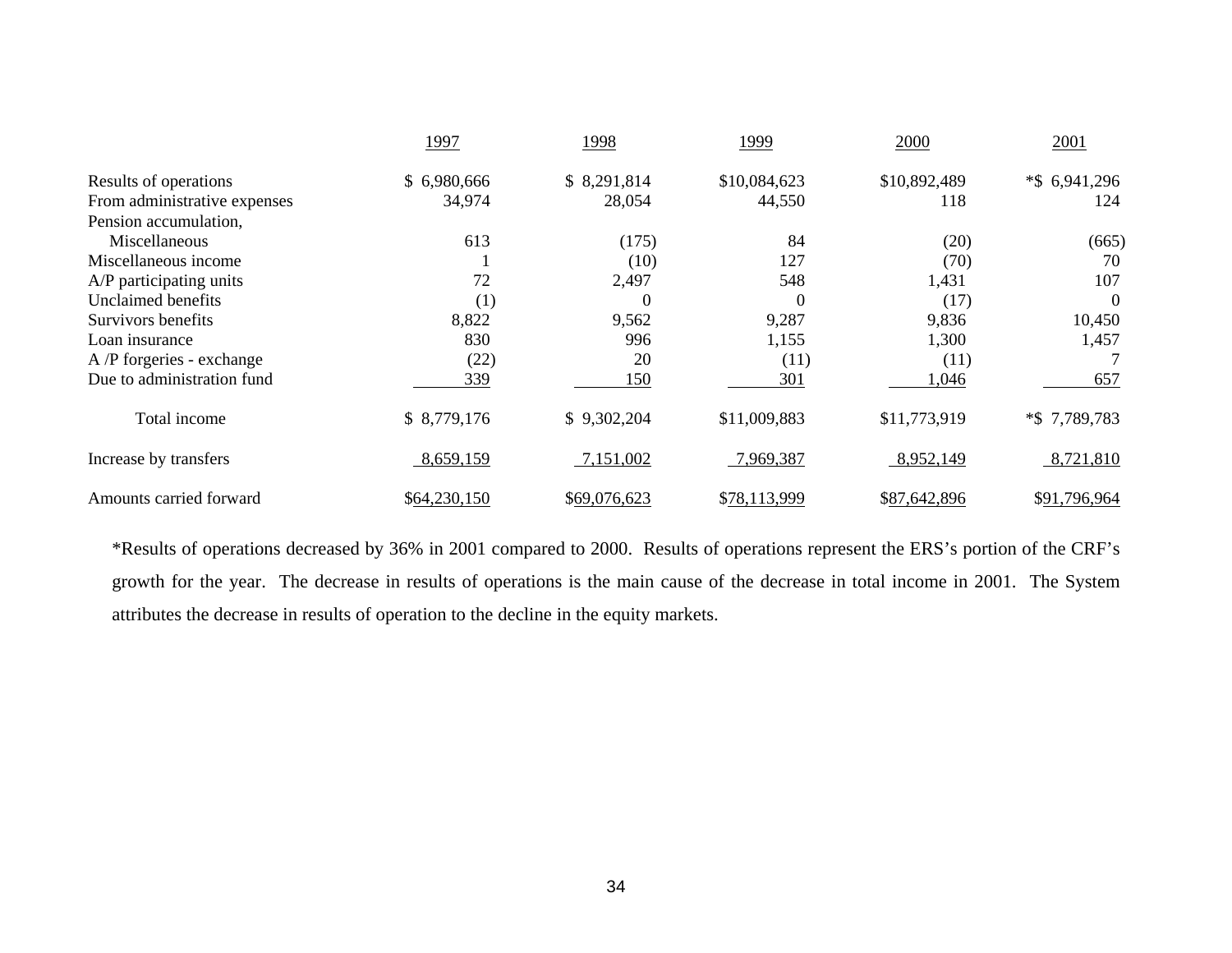| Disbursements                     | 1997             | 1998             | 1999        | 2000             | 2001             |
|-----------------------------------|------------------|------------------|-------------|------------------|------------------|
| Payments on account of retirement |                  |                  |             |                  |                  |
| periodic payments                 | \$2,381,922      | \$2,536,804      | \$2,672,268 | \$2,823,771      | \$3,000,097      |
| Payments on account of death from |                  |                  |             |                  |                  |
| ordinary causes                   | 34,268           | 33,200           | 30,304      | 31,598           | 42,377           |
| Payments on account               |                  |                  |             |                  |                  |
| of resignations                   | 33,445           | 32,274           | 26,606      | 24,524           | 21,909           |
| Payments to designated annuitants | 5,968            | 5,576            | 5,314       | 4,980            | 4,801            |
| Payments on account               |                  |                  |             |                  |                  |
| of excess contributions           | 13,679           | 10,395           | 6,990       | 4,589            | 18,797           |
| Payments on account of error      |                  | 11               | 9           | 12               | 14               |
| Health insurance credits          | (1,052)          | (72)             | (78)        | (493)            | 884              |
| Supplemental pension              |                  |                  |             |                  |                  |
| payments                          | 163,405          | 118,494          | 141,360     | 163,706          | 302,289          |
| Interest:                         |                  |                  |             |                  |                  |
| Annuity savings                   | $\boldsymbol{0}$ | (5)              | $\theta$    | $\boldsymbol{0}$ | $\boldsymbol{0}$ |
| Tier III, IV contributions        | 0                | $\Omega$         |             | 0                | $\overline{2}$   |
| Paid on death benefits            | 4,515            | 2,347            | 2,271       | 2,412            | 2,462            |
| $A/R$ credits                     | $\boldsymbol{0}$ | $\boldsymbol{0}$ | $\theta$    | $\boldsymbol{0}$ | 4                |
| Transfers to other                |                  |                  |             |                  |                  |
| systems                           | 19,737           | 23,061           | 27,206      | 18,899           | 19,728           |
| Administrative expenses           |                  |                  |             |                  |                  |
| per Schedule H                    | 41,351           | 42,510           | 45,812      | 45,381           | 48,287           |
| Advance billing                   |                  |                  |             |                  |                  |
| Section 430                       |                  | 40               |             | 57               | 44               |
| Loans to members                  | 232,057          | 241,482          | 253,909     | 268,692          | 297,808          |
| Adjustments                       | 6,118            | 4,529            | 4,063       | 4,341            | 6,070            |
| Accounts receivable               |                  |                  |             |                  |                  |
| refunds                           | $\overline{2}$   | $\boldsymbol{0}$ | 13          | 36               | 37               |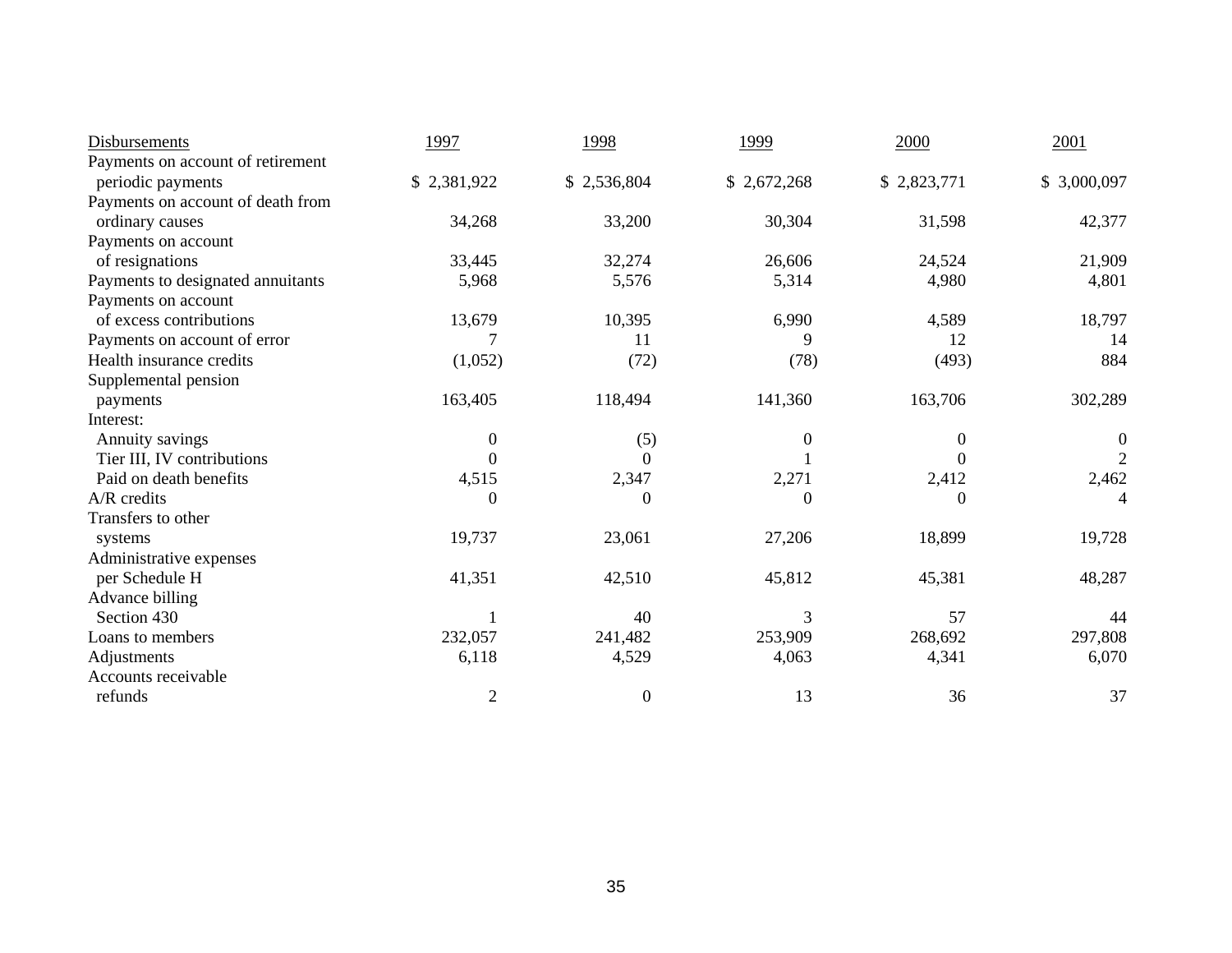|                                                     | 1997                  | 1998             | 1999           | 2000         | 2001         |
|-----------------------------------------------------|-----------------------|------------------|----------------|--------------|--------------|
| A/P beneficiaries                                   | $\mathbb{S}$<br>2,679 | \$<br>2,668      | \$<br>1,851    | \$<br>2,097  | \$<br>2,136  |
| $A/P$ exchange                                      | 186                   | 150              | 122            | 40           | 96           |
| Miscellaneous expenses                              | 26                    |                  | (7)            | 84           | 21           |
| Unclaimed benefits                                  | 150                   | 80               | 181            | 202          | 181          |
| Amortization credits                                | $\theta$              | $\boldsymbol{0}$ | $\overline{0}$ | $\theta$     | 271          |
| A/P participating units                             | 255                   | 426              | 239            | 247          | 91           |
| Survivor benefit<br>payments                        | 8,856                 | 9,465            | 9,346          | 10,200       | 10,030       |
| Total disbursements                                 | \$2,947,574           | \$3,063,436      | \$3,227,784    | \$3,405,376  | \$3,778,436  |
| Decrease by transfers                               | 8,659,159             | 7,151,002        | 7,969,387      | 8,952,149    | 8,721,810    |
| Total of disbursements<br>and decrease by transfers | \$11,606,733          | \$10,214,438     | \$11,197,171   | \$12,357,525 | \$12,500,246 |
| Ledger assets, March 31,                            | \$52,623,417          | \$58,862,185     | \$66,916,828   | \$75,285,371 | \$79,296,718 |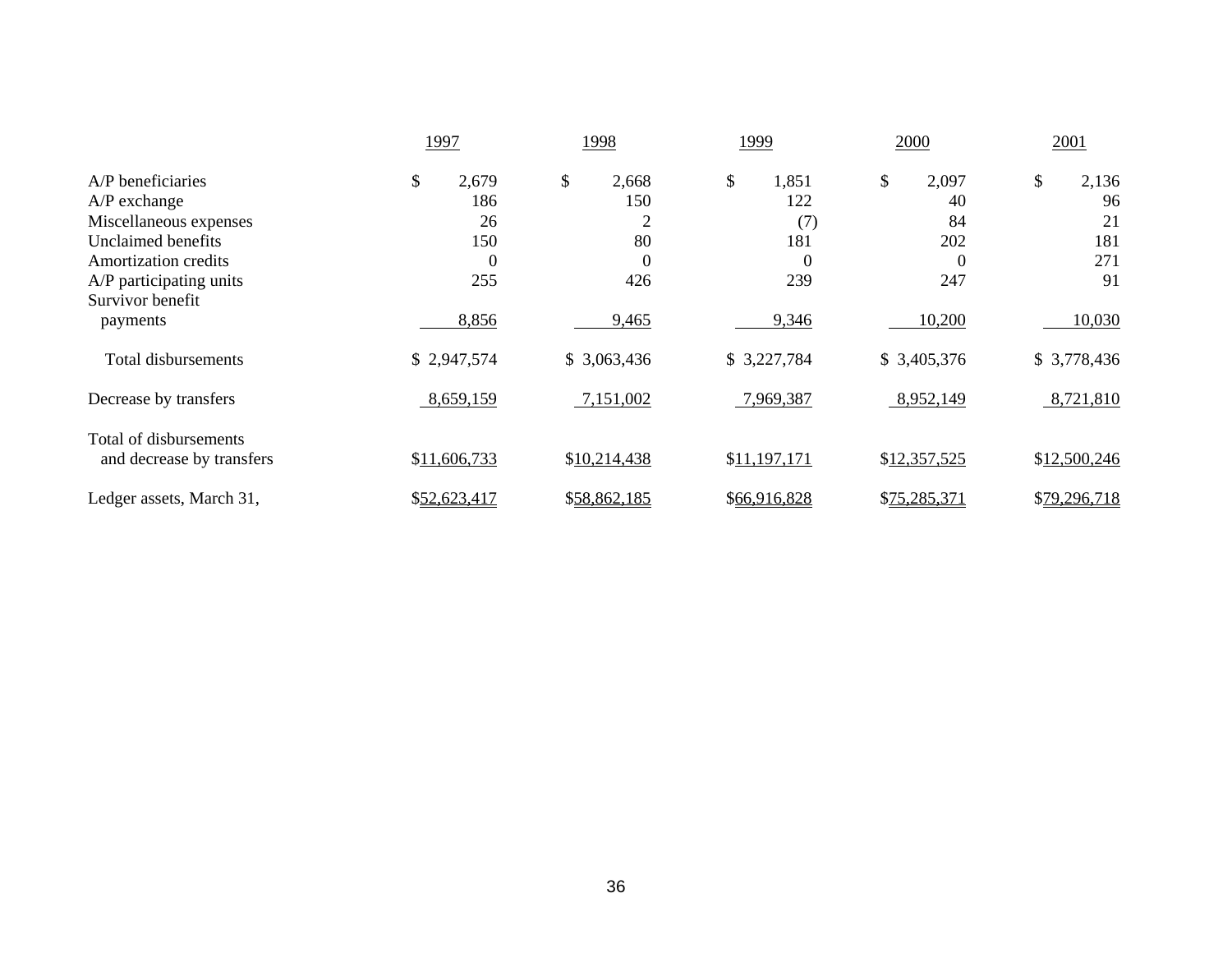# C. NEW YORK STATE AND LOCAL POLICE AND FIRE RETIREMENT SYSTEM 1. STATEMENT OF ASSETS AND LIABILITIES

|                                                | March 31,            |                   |  |
|------------------------------------------------|----------------------|-------------------|--|
| <b>Assets</b>                                  | 1996                 | 2001              |  |
| Cash on deposit not at interest                | \$<br>(10, 395, 528) | \$<br>(9,070,351) |  |
| Equity in Common Retirement Fund               | 8,985,444,753        | 14,594,108,244    |  |
| Loans to members                               | 963,044              | 989,116           |  |
| Market value of investments over book value    | 3,063,194,254        | 2,972,443,048     |  |
| Accounts receivable                            | 90,973,857           | 53,387,928        |  |
| <b>Total assets</b>                            | \$12,130,180,380     | \$17,611,857,985  |  |
| Liabilities                                    |                      |                   |  |
| Accumulated contributions of members           | \$<br>8,541,884      | \$<br>10,722,571  |  |
| Present value of benefits payable on account   |                      |                   |  |
| of beneficiaries now drawing allowances:       |                      |                   |  |
| Service retirement                             | \$3,370,338,075      | \$4,744,326,144   |  |
| Ordinary disability retirement                 | 46,733,412           | 56,903,114        |  |
| Accidental disability retirement               | 964,845,087          | 1,200,160,801     |  |
| Accidental death benefits                      | 42,204,719           | 50,238,287        |  |
| Tier 2 post retirement death                   | 0                    | 2                 |  |
| Ordinary death benefits payable                |                      |                   |  |
| to designated annuitants                       | 6,487,762            | 7,225,049         |  |
| Beneficiaries of deceased disability           |                      |                   |  |
| pensioners                                     | 6,839,482            | 11,889,481        |  |
| Supplemental pensions                          | 143,692,600          | 1,124,540,559     |  |
| Sub-total                                      | \$4,581,141,137      | \$7,195,283,437   |  |
| Present value of benefits provided by employer |                      |                   |  |
| for members now in active service:             |                      |                   |  |
| Service retirement                             | \$6,507,004,495      | \$9,628,947,642   |  |
| Ordinary disability retirement                 | 32,479,934           | 46,785,379        |  |
| Accidental disability retirement               | 920,446,511          | 673,852,965       |  |
| Ordinary death benefits                        | 139,995,071          | 267,846,943       |  |
| Accidental death benefits                      | 18,074,686           | 12,128,973        |  |
| Sick leave                                     | 6,367,652            | 10,328,966        |  |
| One year final average salary                  | 144,024,223          | 204,047,623       |  |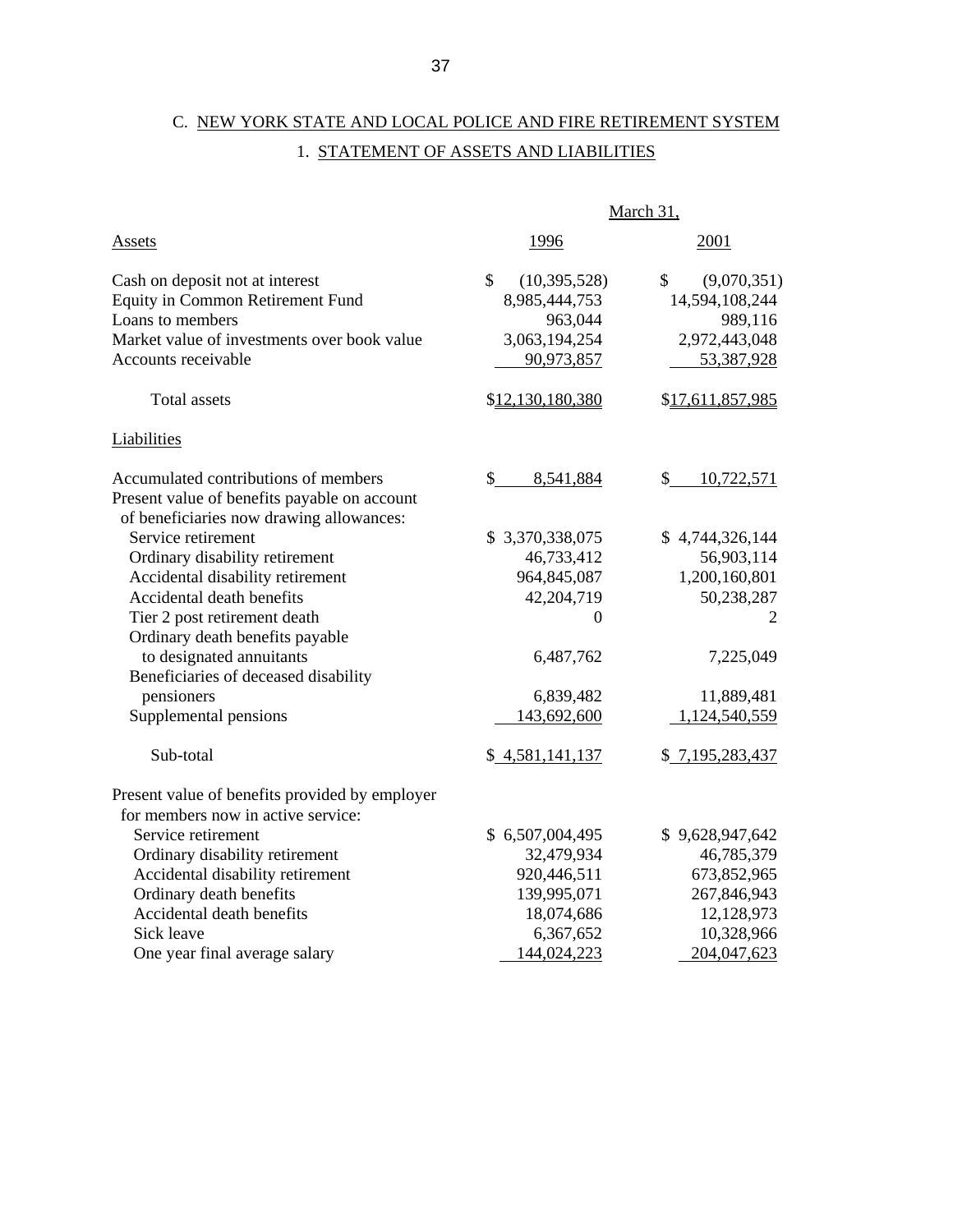|                                                                                                                    | March 31,        |                  |  |
|--------------------------------------------------------------------------------------------------------------------|------------------|------------------|--|
|                                                                                                                    | 1996             | 2001             |  |
| Total present value of benefits<br>for members now in active service<br>Less: Present value of prospective regular | \$7,768,392,572  | \$10,843,938,491 |  |
| contributions and appropriations                                                                                   | 1,646,579,742    | (315, 278, 843)  |  |
| Net reserves for benefits for                                                                                      |                  |                  |  |
| members now in active service                                                                                      | \$6,121,812,830  | \$11,159,217,334 |  |
| Total net reserves                                                                                                 | \$10,711,495,851 | \$18,365,223,342 |  |
| Benefits due and unpaid                                                                                            | 20,363,568       | 34, 117, 761     |  |
| Loan insurance reserve                                                                                             | 106,251          | 98,339           |  |
| Net reserves and all other liabilities<br>Excess of admitted assets over total                                     | \$10,731,965,670 | \$18,399,439,442 |  |
| net reserves and all other liabilities                                                                             | 1,398,214,709    | (787, 581, 458)  |  |
| Total liabilities                                                                                                  | \$12,130,180,380 | \$17,611,857,984 |  |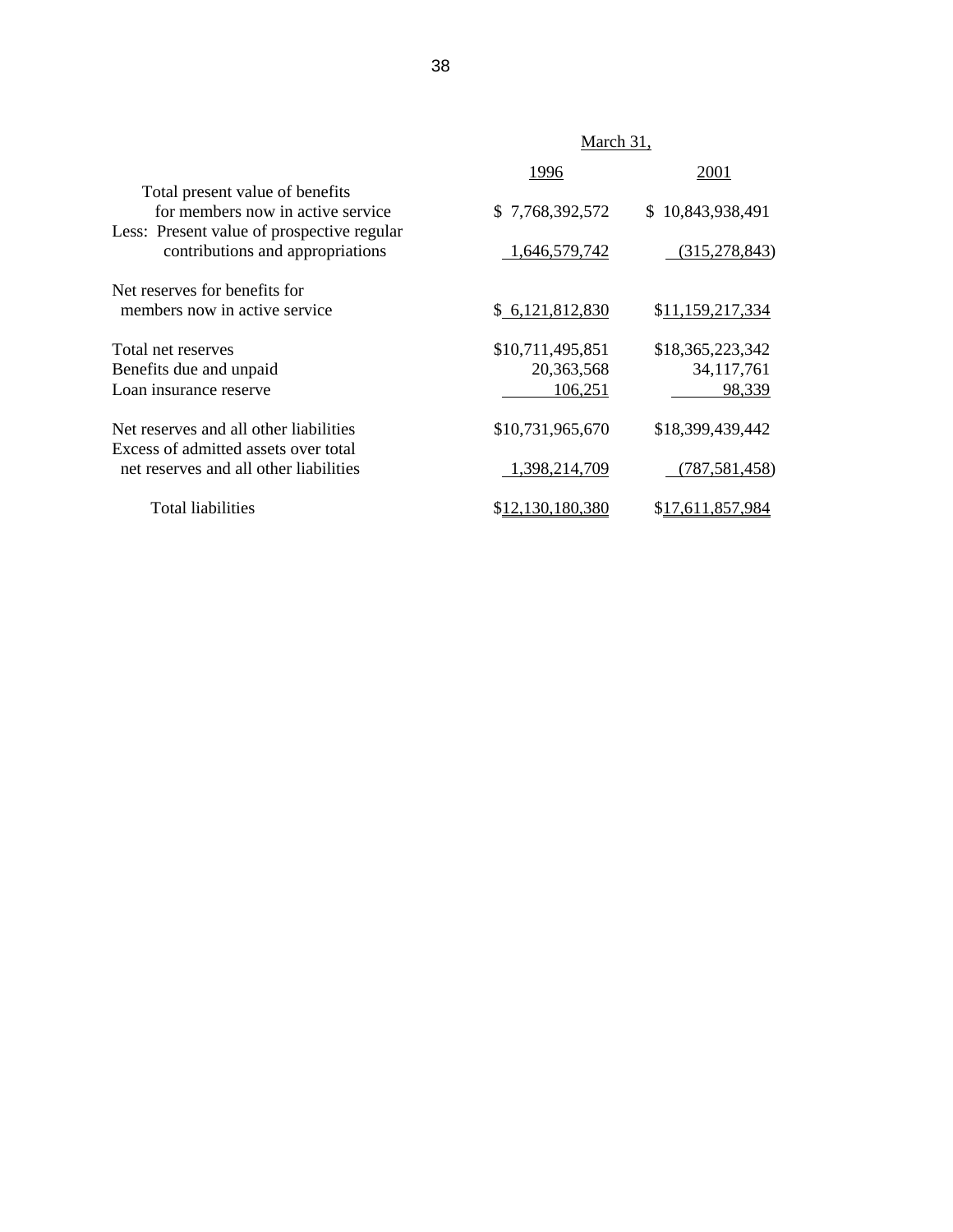|                              |                  | Fiscal Year Ending March 31,       |                  |                  |                  |
|------------------------------|------------------|------------------------------------|------------------|------------------|------------------|
|                              | 1997             | 1998                               | 1999             | 2000             | 2001             |
| Ledger assets, April 1,      | \$8,975,049      | \$9,983,795                        | \$11,117,714     | \$12,488,102     | \$13,940,166     |
| Income                       |                  |                                    |                  |                  |                  |
| From members:                |                  |                                    |                  |                  |                  |
| Regular contributions        | $\$$<br>935      | $\boldsymbol{\mathsf{S}}$<br>1,441 | \$<br>2,007      | \$<br>1,217      | \$<br>2,203      |
| Loan payments                | 322              | 316                                | 314              | 359              | 349              |
| Adjustment accounts          | 11               | 22                                 | 48               | 8                | 79               |
| From employer:               |                  |                                    |                  |                  |                  |
| New York State -normal       | 50,753           | 12,129                             | 1,525            | 1,560            | 236              |
| Participating units normal   | 159,914          | 106,921                            | 42,268           | 49,916           | 38,414           |
| Supplemental                 |                  |                                    |                  |                  |                  |
| retirement allowance         | 20               | 7,310                              | 21               | 15               | 11               |
| Delinquent interest          | 252              | 36                                 |                  | $\overline{2}$   | 19               |
| System transfers             | 9,468            | 6,088                              | 24,731           | 3,979            | 13,015           |
| Deficiency                   | $\overline{0}$   | $\theta$                           | $\boldsymbol{0}$ | $\Omega$         | $\boldsymbol{0}$ |
| Amortization payments        | 1,371            | 1,854                              | 1,775            | 1,639            | 1,660            |
| N. Y. S. Interest            | $\overline{0}$   | 723                                | 15               | 167              | $\theta$         |
| Interest on loans            | 38               | 38                                 | 38               | 42               | 43               |
| Accounts payable:            |                  |                                    |                  |                  |                  |
| Federal withholding          | 442              | 401                                | 515              | 476              | 1,002            |
| Pensioners                   | 964              | 916                                | 877              | 541              | 885              |
| Amortization credits         | 5,406            | 1,935                              | 4,174            | 1,372            | 292              |
| Advance payments             | $\overline{0}$   | 9                                  | 82               | 6                | 18               |
| Advance billing, Section 430 | 130              | 146                                | 761              | 44               | 121              |
| Results of operations        | 1,311,341        | 1,549,196                          | 1,880,240        | 2,019,769        | $*1,280,906$     |
| From administrative          |                  |                                    |                  |                  |                  |
| expenses                     | 6,034            | 2,922                              | 4,422            | 11               | 6                |
| Pension accumulation,        |                  |                                    |                  |                  |                  |
| miscellaneous                | $\boldsymbol{0}$ | $\boldsymbol{0}$                   | 14               | $\boldsymbol{0}$ | $\mathfrak{Z}$   |

#### 2. STATEMENT OF INCOME AND DISBURSEMENTS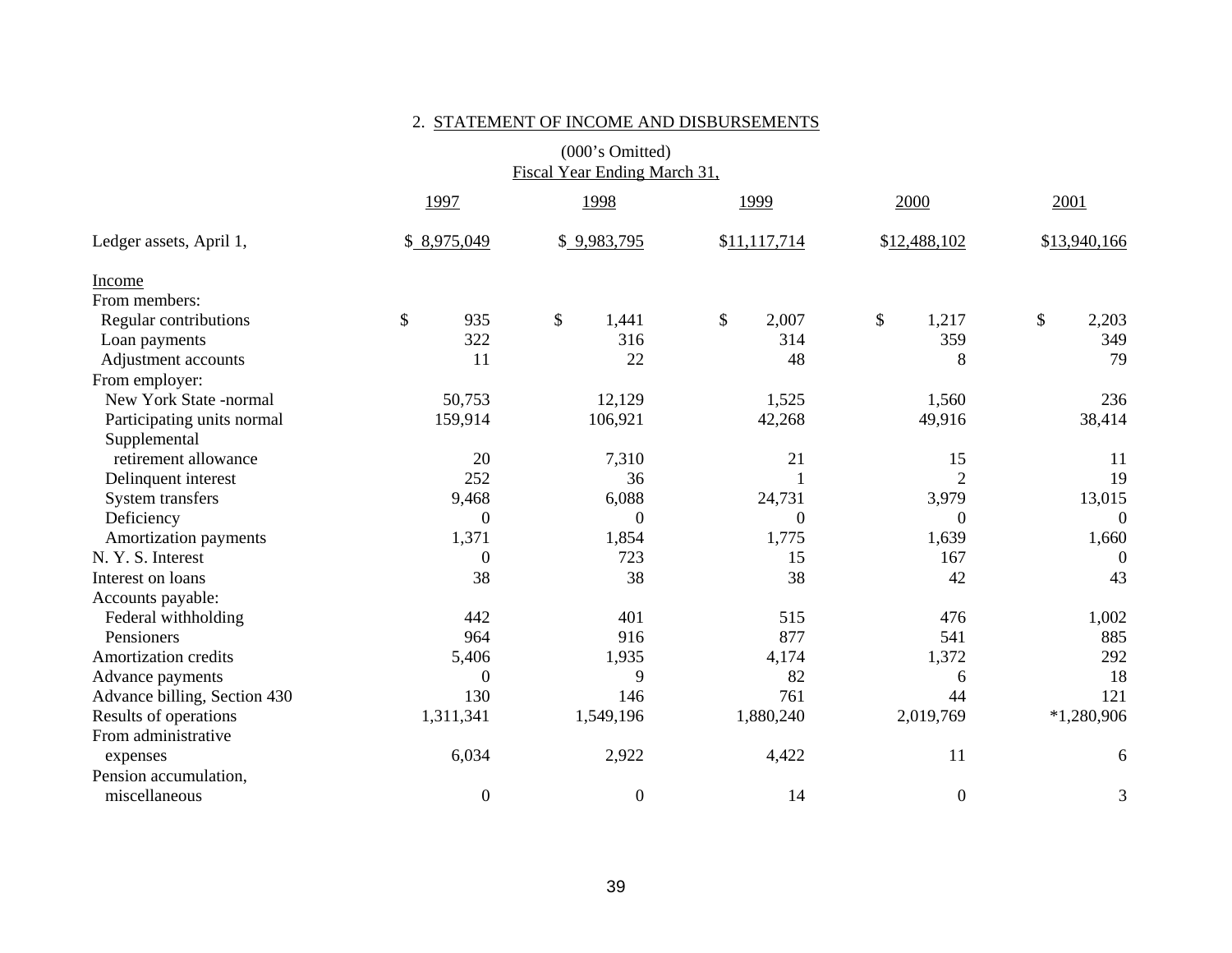|                                                 | <u> 1997</u> | <u>1998</u>  | <u> 1999</u> | 2000         | 2001         |
|-------------------------------------------------|--------------|--------------|--------------|--------------|--------------|
| Miscellaneous income<br>A/P participating units | 89           | (385)        | 111          | (203)<br>61  | 87<br>81     |
| Total income                                    | \$1,547,492  | \$1,692,023  | \$1,963,943  | \$2,080,982  | \$1,339,428  |
| Increase by transfer                            | 1,445,957    | 1,324,544    | 1,473,092    | 1,626,654    | 1,806,294    |
| Amounts carried forward                         | \$11,968,498 | \$13,000,362 | \$14,554,749 | \$16,195,738 | \$17,085,888 |

\*Results of operations decreased by 36% in 2001 compared to 2000. Results of operations represent the PFRS's portion of the CRF's growth for the year. The decrease in results of operations is the main cause of the decrease in total income in 2001. The System attributes the decrease in results of operation to the decline in the equity markets.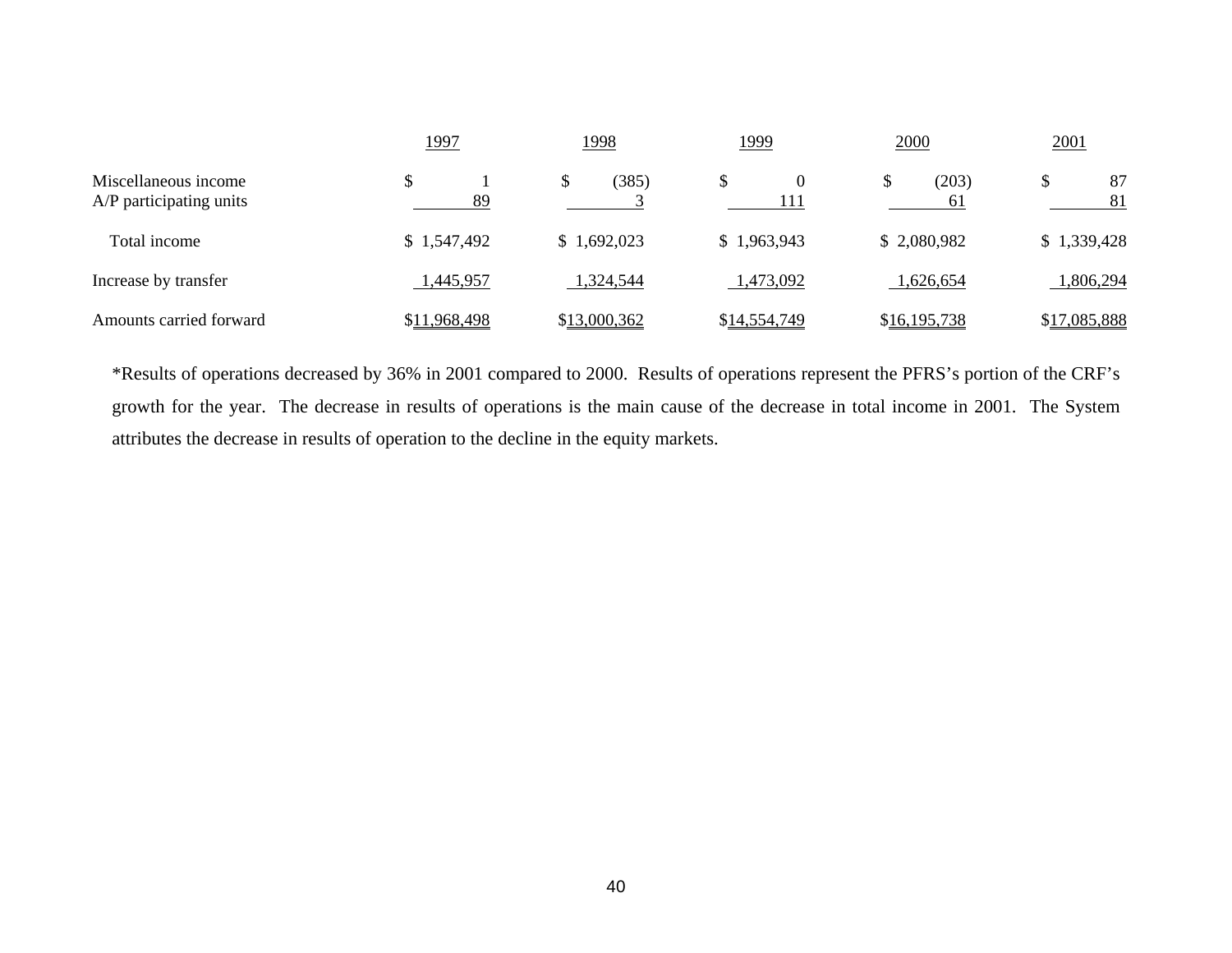|                                   |                | Fiscal Year Ending March 31, |               |                |                |
|-----------------------------------|----------------|------------------------------|---------------|----------------|----------------|
|                                   | 1997           | 1998                         | 1999          | 2000           | 2001           |
| Disbursements                     |                |                              |               |                |                |
| Payments on account of retirement |                |                              |               |                |                |
| periodic payments                 | \$<br>490,222  | \$<br>516,218                | \$<br>543,169 | \$<br>573,708  | \$<br>609,346  |
| Payments on account of death from |                |                              |               |                |                |
| ordinary causes                   | 9,165          | 10,361                       | 9,942         | 11,737         | 8,957          |
| Payments on account               |                |                              |               |                |                |
| of resignations                   | 58             | 4                            | 29            | 12             | 8              |
| Payments to designated annuitants | 777            | 696                          | 690           | 669            | 645            |
| Payments on account               |                |                              |               |                |                |
| of excess contributions           | 1,015          | 838                          | 1,512         | 911            | 1,302          |
| Payments to special spouses       | 3,032          | 3,151                        | 3,300         | 3,513          | 3,782          |
| Supplemental pension payments     | 25,766         | 18,741                       | 25,344        | 29,748         | 59,821         |
| Interest paid on death benefits   | 202            | 410                          | 328           | 350            | 292            |
| Transfers to other systems        | 823            | 535                          | 774           | 494            | 553            |
| Administrative expenses,          |                |                              |               |                |                |
| per Schedule H                    | 6,210          | 6,046                        | 6,560         | 6,556          | 8,551          |
| Advance billing, Section 430      | $\theta$       | $\boldsymbol{0}$             | $\Omega$      | $\Omega$       | 34             |
| Loans to members                  | 356            | 258                          | 393           | 436            | 346            |
| Adjustments                       | 41             | 30                           | 63            | 34             | 94             |
| A/P pensioners                    | 723            | 791                          | 1,183         | 663            | 772            |
| A/P beneficiaries                 | 305            | 15                           | 202           | 22             | 12             |
| A/P participating units           | 45             | 3                            | 20            | 61             | 28             |
| Miscellaneous expenses            | $\overline{4}$ | $\overline{4}$               | 13            |                | 9              |
| Unclaimed benefits                | $\overline{2}$ | $\overline{2}$               | 33            | $\overline{0}$ | $\overline{4}$ |
| <b>Total disbursements</b>        | \$538,746      | \$<br>558,104                | \$<br>593,555 | \$<br>628,918  | \$<br>694,556  |
| Decrease by transfers             | 1,445,957      | 1,324,544                    | 1,473,092     | 1,626,654      | 1,806,294      |
| <b>Total disbursements</b>        |                |                              |               |                |                |
| and transfers                     | \$1,984,703    | \$1,882,647                  | \$2,066,647   | \$2,255,572    | \$2,500,850    |
| Ledger assets, March 31,          | \$9,983,795    | \$11,117,714                 | \$12,488,102  | \$13,940,166   | \$14,585,038   |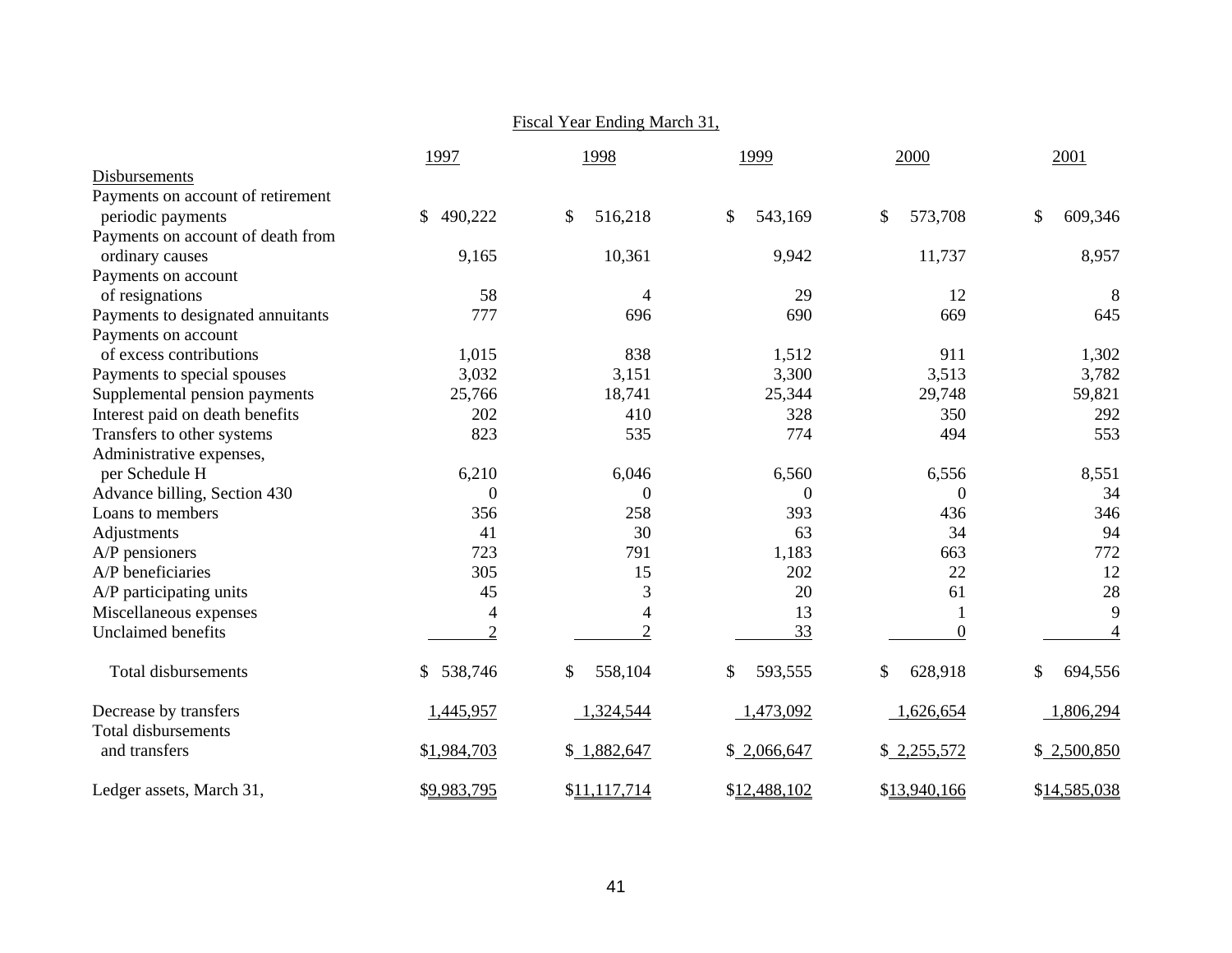# D. PUBLIC EMPLOYEES' GROUP LIFE INSURANCE PLAN 1. STATEMENT OF ASSETS AND LIABILITIES

|                                    | March 31,           |               |  |  |
|------------------------------------|---------------------|---------------|--|--|
| Assets                             | 1996                | 2001          |  |  |
| Cash                               | \$ (2,060,440)      | \$            |  |  |
| Investment (due from CRF)          | 93,118,148          | 89,663,112    |  |  |
| Premiums receivable                | 274,517             | (163, 483)    |  |  |
| Total assets                       | \$91,332,225        | *\$89.499.629 |  |  |
| Liabilities                        |                     |               |  |  |
| Cash                               | \$<br>0             | \$2,412,726   |  |  |
| Claims being processed             | 17,669,746          | 20,933,108    |  |  |
| Claims unreported                  | 8,019,578           | 9,116,464     |  |  |
| Reserve for mortality fluctuations | 65,642,901          | 57,037,331    |  |  |
| <b>Total liabilities</b>           | <u>\$91,332,225</u> | *\$89,499,629 |  |  |

\*In 2001, the GLIP fund stopped investing in equities and invested in fixed income securities. Because fixed income securities are less volatile than equities, less reserves and admitted assets are necessary to compensate for fluctuations in market value. The Systems' actuaries targeted a lower admitted asset amount for 2001 than in prior years.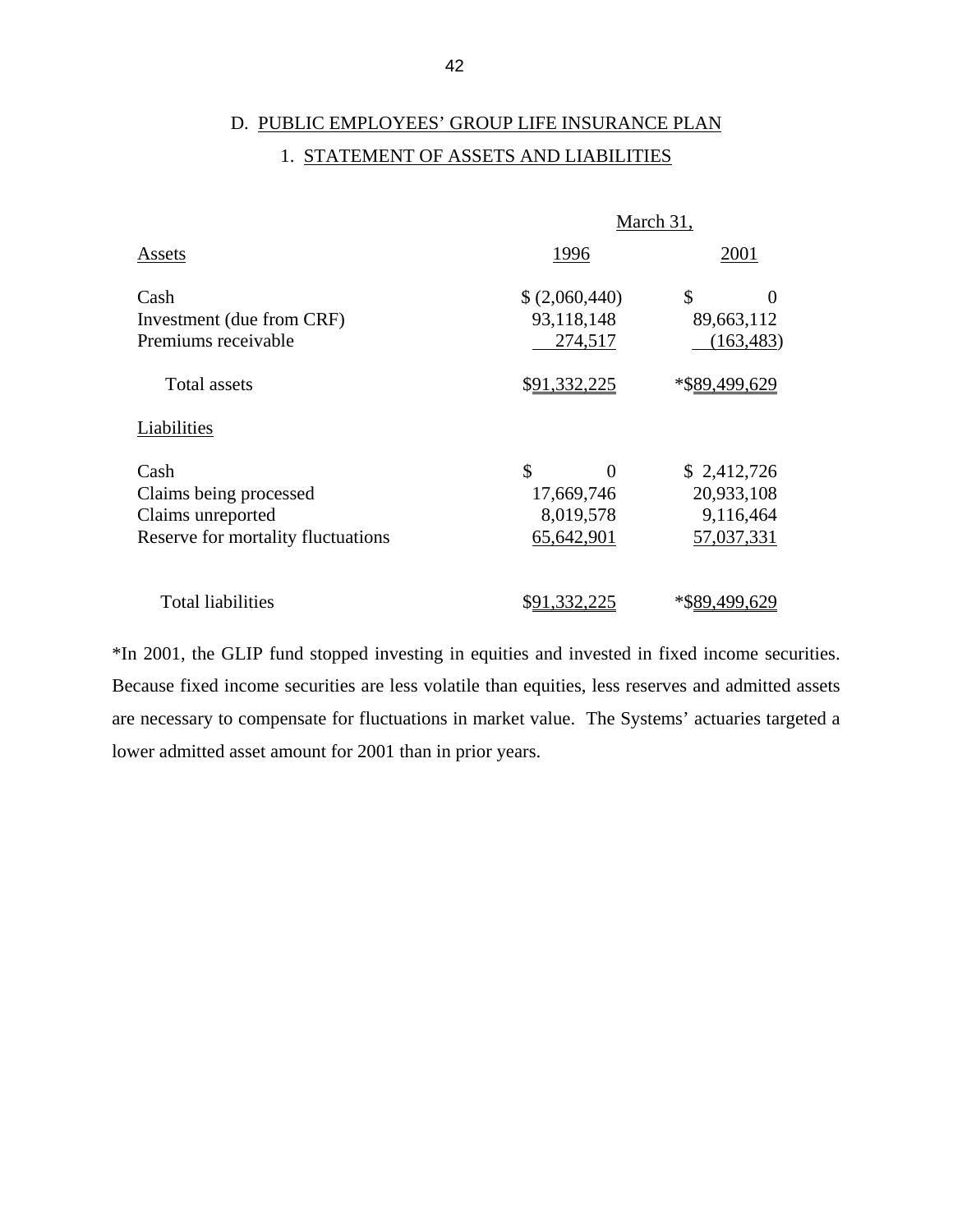|                                 | Fiscal Year Ending March 31, |              |              |                    |                    |
|---------------------------------|------------------------------|--------------|--------------|--------------------|--------------------|
|                                 | 1997                         | 1998         | 1999         | 2000               | 2001               |
| Receipts                        |                              |              |              |                    |                    |
| Premiums received               | \$57,093,178                 | \$57,507,434 | \$48,236,249 | \$20,137,807       | \$35,222,092       |
| Change in premiums receivable   | (314, 244)                   | (262, 589)   | (182,770)    | 314,991            | (88,998)           |
| Income from interest            | 9,719,770                    | 11,201,711   | 13,768,607   | 12,512,315         | 53,626,691         |
| Income from capital gains       | 81,240                       | 17,100,381   | (3,152,299)  | 6,149,682          | (47, 642, 398)     |
| Total                           | \$66,579,944                 | \$85,546,937 | \$58,669,787 | \$39,114,795       | \$41,117,386       |
| Disbursements                   |                              |              |              |                    |                    |
| Claims paid                     | \$61,053,900                 | \$57,102,052 | \$57,298,633 | \$61,136,000       | \$61,983,891       |
| Change in claims                |                              |              |              |                    |                    |
| being processed                 | 902,048                      | (1,672,225)  | 351,464      | 1,151,001          | (769, 230)         |
| Change in unreported claims     | 836,481                      | 504,916      | (371, 645)   | (665,498)          | 792,631            |
| Total                           | \$62,792,429                 | \$55,934,743 | \$57,278,452 | \$61,621,503       | \$62,007,292       |
| Net gain (loss) from operations | \$3,787,515                  | \$29,612,194 | \$1,391,335  | $*$ \$(22,506,708) | $*$ \$(20,889,905) |

2. STATEMENT OF INCOME AND DISBURSEMENTS

\*\*GLIP experienced net losses in 2000 and 2001. The losses in 2000 and 2001 are mainly due to the lower premium received and the poor performance of the equity markets. Prior to 1999, the premiums received closely matched claims. Due to the returns provided by the equity market in 1997 and 1999, the premiums were lowered in 1999 and 2000.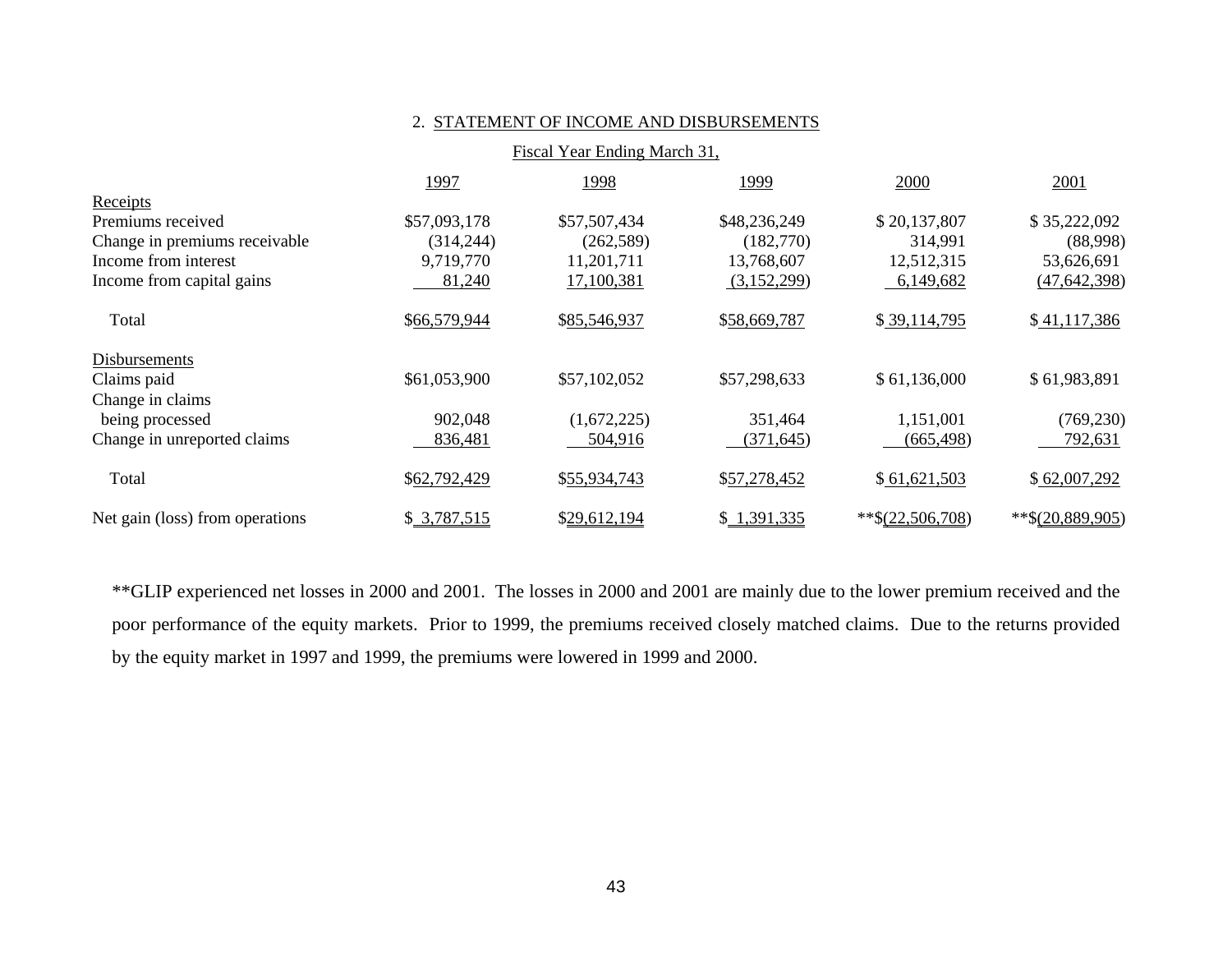# 7. ANNUAL STATEMENT LIABILITIES

# <span id="page-47-0"></span>A. New York State and Local Employees' Retirement System

 Shown below are the plan liabilities as reported in the annual statements to the Department for the five years of the examination period. These liabilities are somewhat different from the liabilities used for developing plan contribution requirements, as described [later in this](#page-57-0)  [report.](#page-57-0) Amounts shown are in millions of dollars.

| Year ending March 31             | 1997           | 1998           | 1999           | 2000           | 2001           |
|----------------------------------|----------------|----------------|----------------|----------------|----------------|
| Accumulated contributions of     |                |                |                |                |                |
| members                          | 51             | 47             | 42             | 38             | 36             |
| <b>Present Value of Benefits</b> |                |                |                |                |                |
| ("PVB") for those now in         |                |                |                |                |                |
| pay status:                      |                |                |                |                |                |
| Service retirement               | 19,781         | 20,640         | 21,668         | 23,903         | 25,251         |
| Ordinary disability              | 743            | 795            | 872            | 983            | 1,054          |
| Accidental disability            | 459            | 464            | 483            | 513            | 529            |
| Accidental death                 | 17             | 17             | 18             | 20             | 20             |
| Tier 2 post ret death            | $\overline{0}$ | $\overline{0}$ | $\overline{0}$ | $\overline{0}$ | $\overline{0}$ |
| Ordinary death benefit to        |                |                |                |                |                |
| designated annuitants            | 46             | 45             | 44             | 43             | 43             |
| Beneficiary of deceased          |                |                |                |                |                |
| disabled pensioners              | 85             | 93             | 104            | 120            | 131            |
| Supplemental pensions            | 561            | 938            | 850            |                |                |
| <b>COLA</b>                      |                |                |                | 4,834          | 5,028          |
| Total PVB in pay status          | 21,693         | 22,993         | 24,038         | 30,415         | 32,055         |
| Present Value of Benefits for    |                |                |                |                |                |
| those now in active service:     |                |                |                |                |                |
| Service retirement               | 42,345         | 45,515         | 49,161         | 58,466         | 66,021         |
| Ordinary disability              | 1,214          | 1,250          | 1,308          | 1,467          | 1,325          |
| Accidental disability            | 765            | 789            | 825            | 927            | 462            |
| Ordinary death                   | 1,253          | 1,296          | 1,394          | 1,459          | 1,232          |
| Accidental death                 | 21             | 22             | 23             | 26             | 15             |
| Sick leave                       | 212            | 227            | 247            | 269            | 419            |
| Withdrawal benefits              | 477            | 265            | 307            | 234            | 233            |
| Total PVB in active status       | 46,288         | 49,363         | 53,266         | 62,848         | 69,707         |
| Less Present Value ("PV") of     |                |                |                |                |                |
| prospective contributions        | 4,735          | (3,068)        | (3,631)        | 5              | 1,043          |
| Net reserves for active          |                |                |                |                |                |
| service                          | 41,553         | 52,431         | 56,897         | 62,843         | 68,664         |
| Total net reserves               | 63,296         | 75,471         | 80,977         | 93,296         | 100,755        |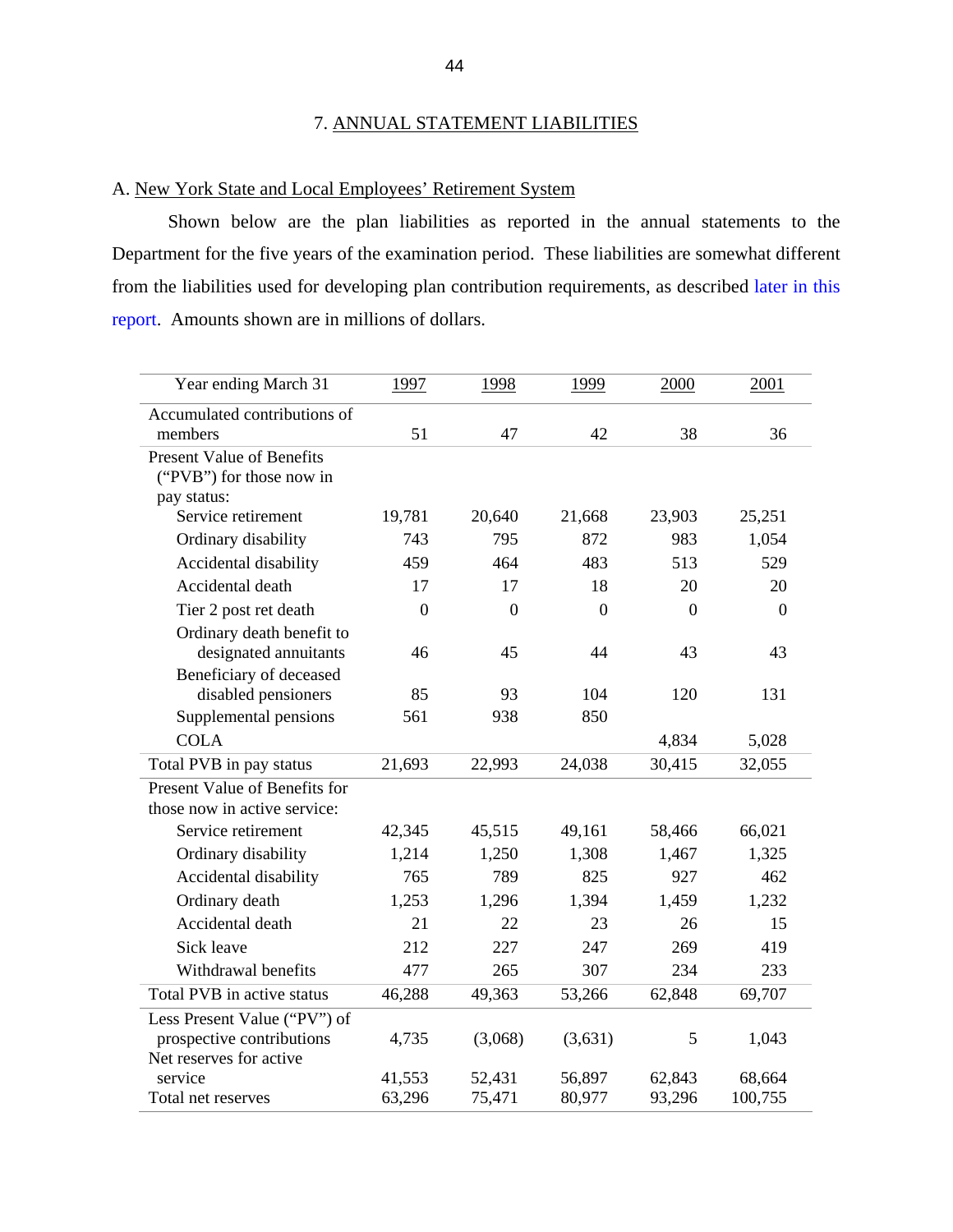| Year ending March 31           | 1997   | 1998   | 1999   | 2000    | 2001    |
|--------------------------------|--------|--------|--------|---------|---------|
| Benefits due and unpaid        | 112    | 103    | 107    | 109     | 189     |
| Loan insurance reserve         |        |        |        |         |         |
| Net reserves and liabilities   | 63,410 | 75.575 | 81,085 | 93,406  | 100.945 |
| Excess of admitted assets      |        |        |        |         |         |
| over reserves and liabilities* | 7.469  | 14.153 | 14,112 | 15.534  | (4,357) |
| Total statement liabilities    | 70,879 | 89,728 | 95,196 | 108,940 | 96,589  |

\* Due to actuarial smoothing of certain investment classes and reflection of bonds at book value.

# B. New York State and Local Police and Fire Retirement System

 Shown below are the plan liabilities as reported in the annual statements to the Department for the five years of the examination period. These liabilities are somewhat different from the liabilities used for developing plan contribution requirements, as described [later in this](#page-57-0)  [report.](#page-57-0) Amounts shown are in millions of dollars.

| Year ending March 31          | 1997     | 1998     | 1999           | 2000     | 2001     |
|-------------------------------|----------|----------|----------------|----------|----------|
| Accumulated contributions of  |          |          |                |          |          |
| members                       | 8        | 9        | 10             | 10       | 11       |
| Present Value of Benefits for |          |          |                |          |          |
| those now in pay status:      |          |          |                |          |          |
| Service retirement            | 3,612    | 3,787    | 3,973          | 4,349    | 4,744    |
| Ordinary disability           | 47       | 47       | 51             | 54       | 57       |
| Accidental disability         | 985      | 999      | 1,026          | 1,095    | 1,200    |
| Accidental death              | 44       | 48       | 46             | 49       | 50       |
| Tier 2 post ret death         | $\Omega$ | $\theta$ | $\overline{0}$ | $\Omega$ | $\Omega$ |
| Ordinary death benefit to     |          |          |                |          |          |
| designated annuitants         | 7        | 7        | 7              | 7        | 7        |
| Beneficiary of deceased       |          |          |                |          |          |
| disabled pensioners           | 7        | 8        | 9              | 11       | 12       |
| Supplemental pensions         | 140      | 236      | 223            |          |          |
| <b>COLA</b>                   |          |          |                | 1,057    | 1,125    |
| Total PVB in pay status       | 4,843    | 5,129    | 5,335          | 6,622    | 7,195    |
| Present Value of Benefits for |          |          |                |          |          |
| those now in active service:  |          |          |                |          |          |
| Service retirement            | 6,659    | 7,166    | 7,959          | 8,696    | 9,629    |
| Ordinary disability           | 33       | 42       | 44             | 50       | 47       |
| Accidental disability         | 946      | 1,204    | 1,313          | 1,437    | 674      |
| Ordinary death                | 141      | 149      | 162            | 271      | 268      |
| Accidental death              | 18       | 20       | 21             | 23       | 12       |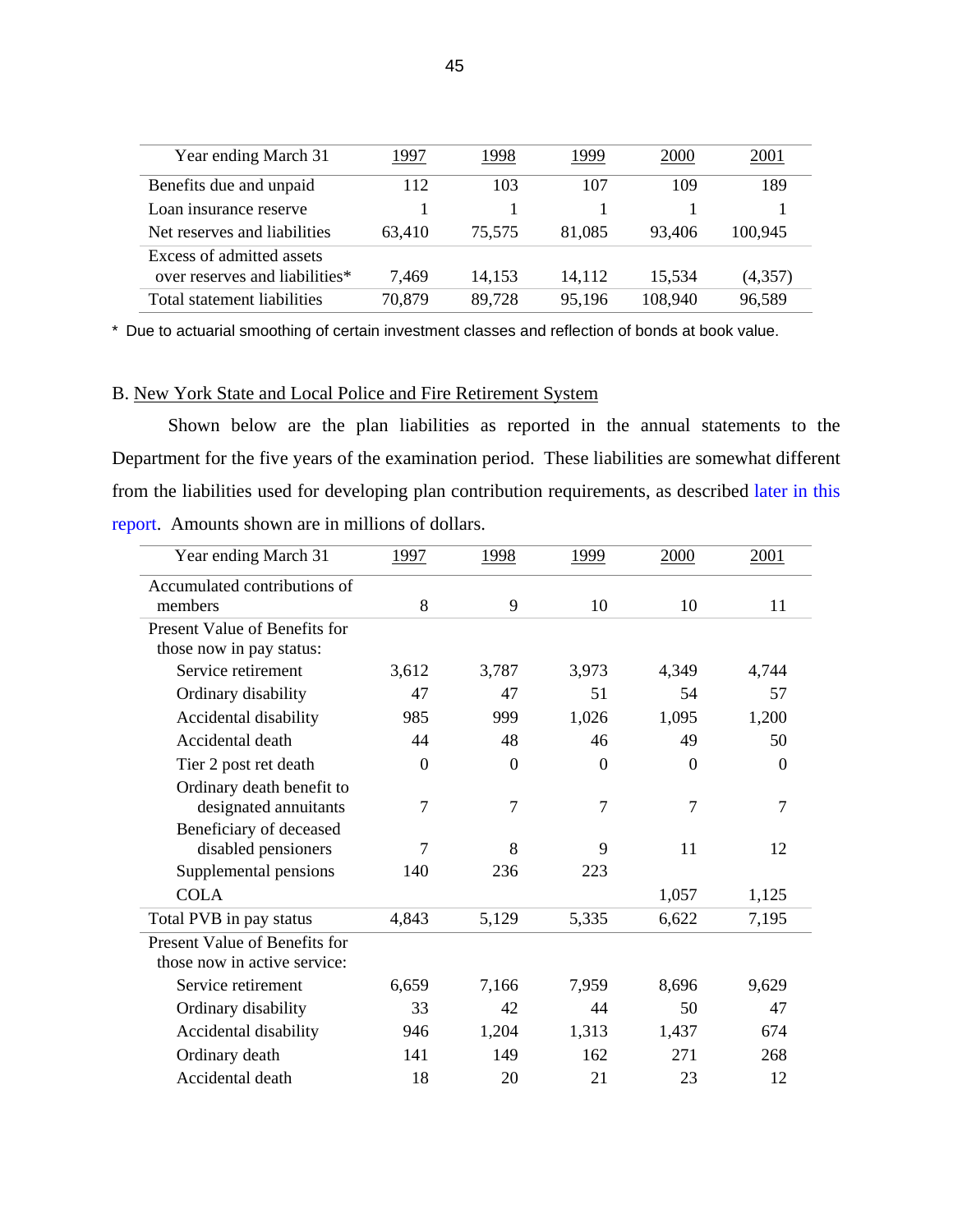| Year ending March 31           | 1997     | 1998     | 1999   | 2000     | 2001   |
|--------------------------------|----------|----------|--------|----------|--------|
| Sick leave                     | 6        | 7        | 8      | 8        | 10     |
| 1 year final average salary    | 137      | 134      | 158    | 176      | 204    |
| Total PVB in active status     | 7,943    | 8,721    | 9,666  | 10,661   | 10,844 |
| Less PV of prospective cont.   | 1,104    | (83)     | 118    | 195      | (315)  |
| Net reserves for active        |          |          |        |          |        |
| service                        | 6,838    | 8,804    | 9,547  | 10,466   | 11,159 |
| Total net reserves             | 11,690   | 13,942   | 14,892 | 17,098   | 18,365 |
| Benefits due and unpaid        | 16       | 15       | 12     | 18       | 34     |
| Loan insurance reserve         | $\theta$ | $\theta$ | 0      | $\theta$ | 0      |
| Net reserves and liabilities   | 11,706   | 13,957   | 14,904 | 17,116   | 18,399 |
| Excess of admitted assets      |          |          |        |          |        |
| over reserves and liabilities* | 1,400    | 2,644    | 2,631  | 2,874    | (788)  |
| Total statement liabilities    | 13,107   | 16,602   | 17,535 | 19,991   | 17,612 |

\* Due to actuarial smoothing of certain investment classes and reflection of bonds at book value.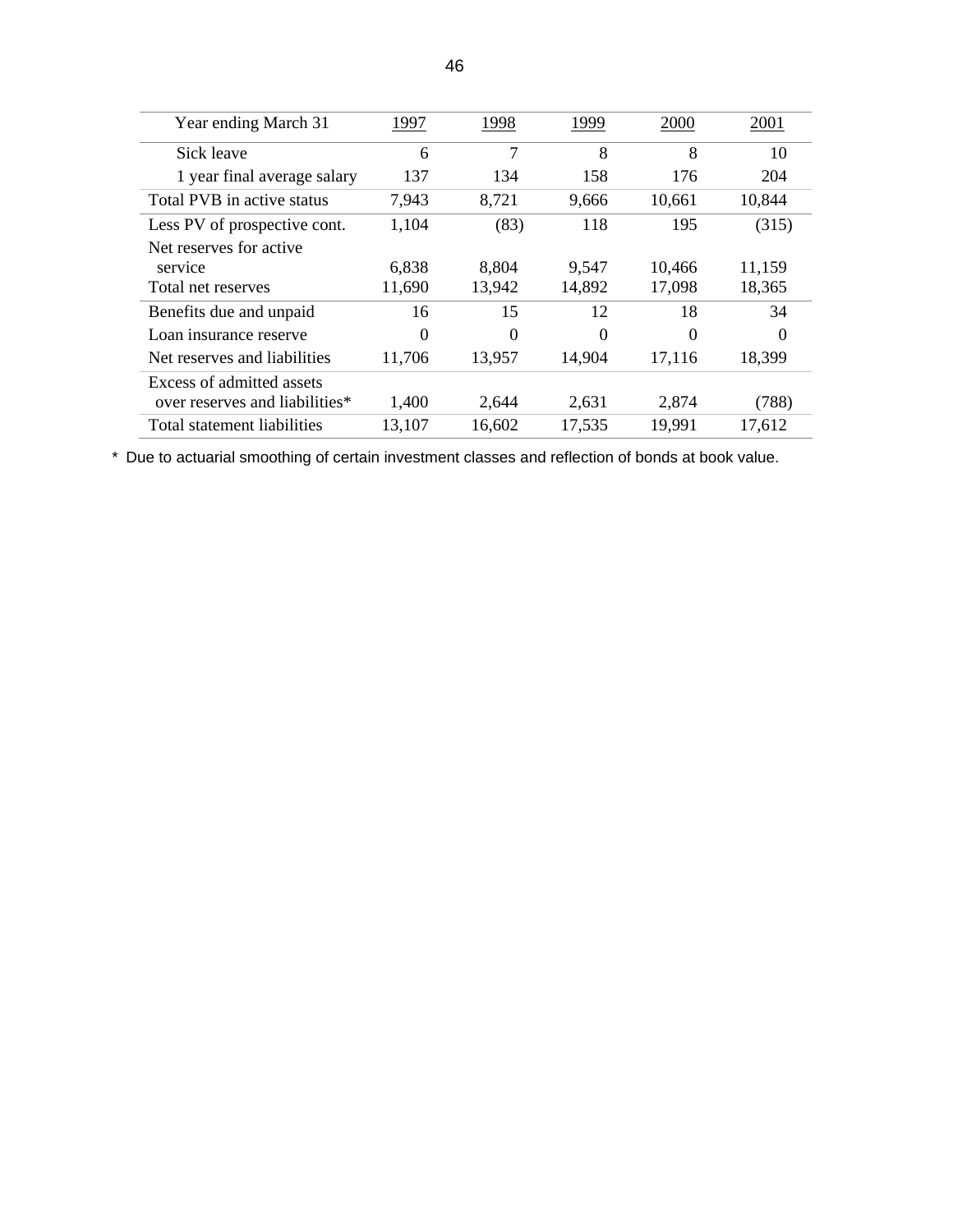#### 8. ACTUARIAL COST METHOD AND EMPLOYER CONTRIBUTIONS

<span id="page-50-0"></span> The ultimate cost of a defined benefit pension plan is the benefits paid. That cost is paid for by employer contributions, any employee contributions, and investment earnings. An actuarial cost method is the technique by which the amount of employer contributions is allocated to time periods.

 Beginning with the 1995 fiscal year, the actuarial cost method used has been the Aggregate Cost Method. Under this method, the present value of future employer contributions is determined by subtracting the actuarial value of plan assets and the present value of future employee contributions from the present value of future plan benefits; i.e., PVFutureErCont  $=$ PVFutureBen – Assets – PVFutureEeCont. The resulting present value of future employer contributions is then 'spread,' or allocated to plan years in the future in such a way that the employer contribution for each year is a constant percentage of expected payroll in that year. This is done by dividing the present value of future employer contributions by the present value of expected future payroll. The resulting percentage is called the 'normal rate,' and is then multiplied by the payroll as of the valuation date to yield the amount of contribution to be made for a plan year; i.e.,

- NRate = PVFutureErCont ÷ PVFuturePayroll
- $\text{ErCont} = \text{NRate} \times \text{Payroll}$

 For active participants, the valuation used the 'cell' method for computational efficiency: members are grouped into cells, based on plan, age, and service. For the 2001 valuation, there were a total of 69 plans (48 for ERS and 21 for PFRS), with each plan representing a set of benefit provisions that result from specific section(s) of the law. For example, all members who are subject to the provisions of Section 384-e, are age 35, and have 5 years of service are grouped into one cell. That cell is treated as one 'member,' with a salary equal to the total salary of all members in that cell. A single set of valuation factors, for the various benefits, is then applied to the cell to yield the present value of future benefits and present value of future payroll for the cell.

 Liabilities for retired participants and beneficiaries are calculated on a 'seriatim' basis, where each life is valued individually.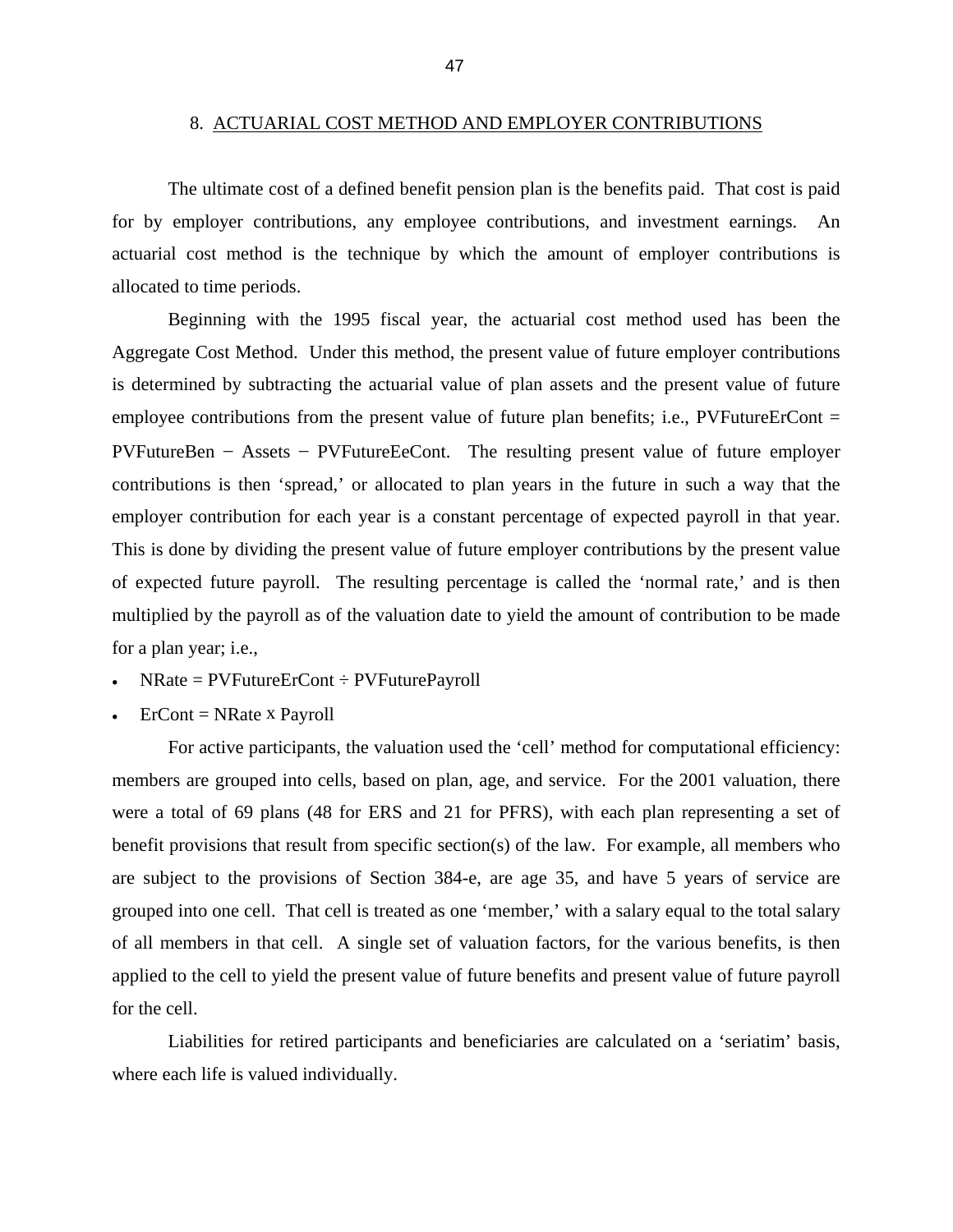<span id="page-51-0"></span> As mentioned above, each participant is in one of several 'plans.' The various plans have different benefit levels and thus would have different costs. So that each entity (state, city, town, village, etc.) in the Systems pays a contribution rate that is commensurate with the benefit level(s) chosen by that entity, the valuation process develops an 'index' for each plan. The index is the ratio of the cost of that benefit level to the cost of the 'base' benefit, which is the Tier 1 Contributory plan, the first of the 48 ERS plans and the first of the 21 PFRS plans to exist. For this purpose, the cost of each benefit level is developed on a pure entry age normal basis.

 The Present Value of Future Employer Contributions, PVFutureErCont, is developed as described above, reflecting the actual plan, or benefit level, of each participant (or cell). However, the Present Value of Future Payroll, PVFuturePayroll, is developed using the indices described above; the total PVFuturePayroll for each plan developed by the standard actuarial technique is multiplied by the index for that plan. Thus, the Normal Rate, NRate, developed for the entire System (all plans combined), will be the Normal Rate appropriate for the base benefit, which has an index value of 1.000.

 In developing the Employer Contribution (ErCont) to be charged to each entity, the Normal Rate developed above for the base benefit is, for each participant, multiplied by the index for the plan that participant is in, and multiplied by the participant's salary. Thus the Employer Contribution charged to each entity reflects appropriately the benefits the participants in that entity have.

 The Employer Contribution amounts charged to the various entities will not reflect, however, demographic or other differences among the entities. For example, an entity whose members are, on average, older than the average member age in the System will not pay a higher Employer Contribution on account of the higher age. Similarly, an entity that has a relatively liberal policy regarding disability will not be assessed a higher amount. This approach reflects the 'cost sharing' philosophy adopted by the Systems.

 The Normal Rates as developed above are the rates developed for most, but not all, of the benefits and expenses the plan will incur. Separate charges are developed for the following:

- Deficiency Contributions, which cover past service liabilities arising when an entity joins the Systems;
- Late Start Charges, which handle past service liabilities arising from certain legislation;
- Administrative Expenses; and
- Group Life, which is the first \$50,000 of active member death benefit.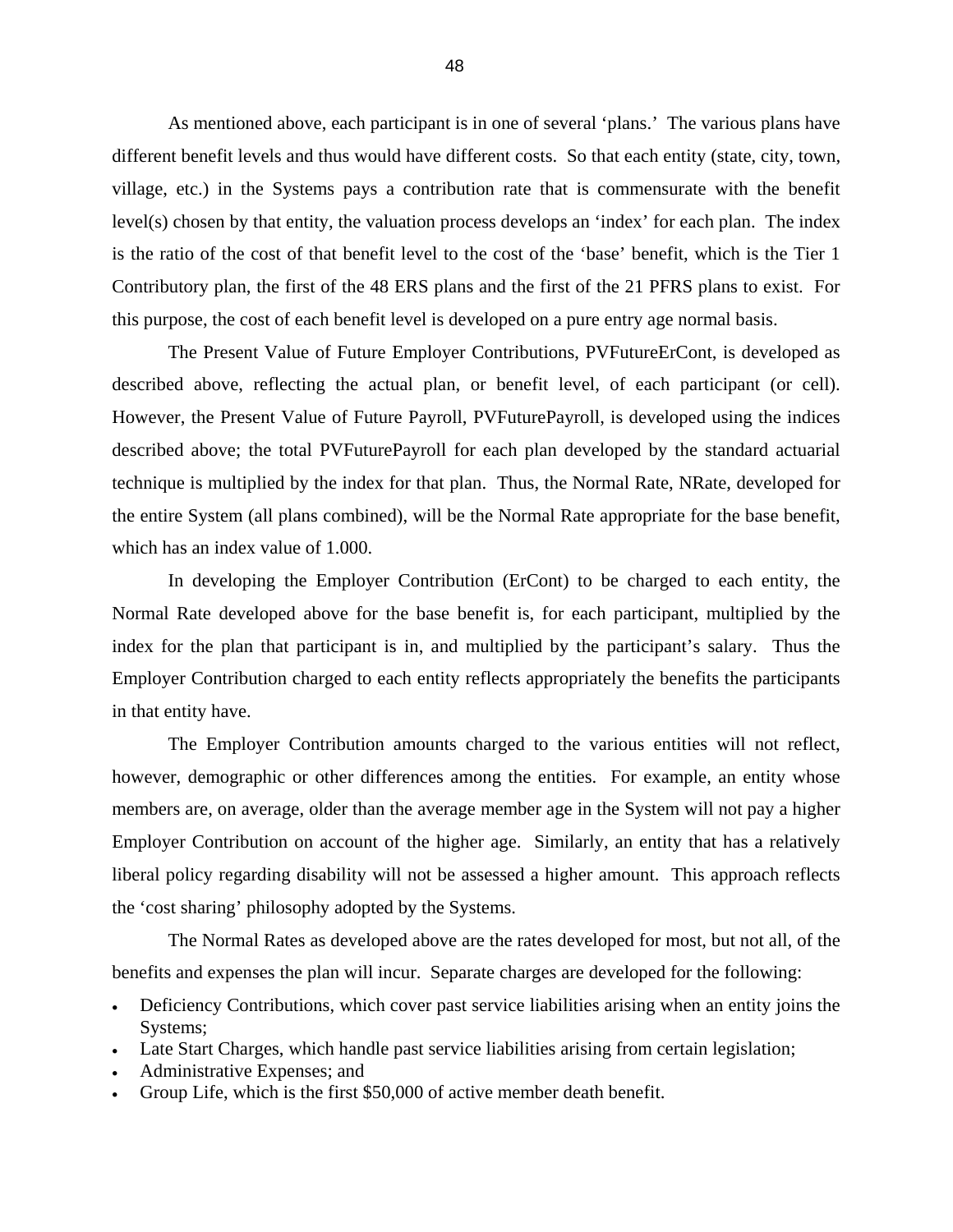The liabilities for the Deficiency Contributions are the present values of past service liabilities that are generated when an entity joins ERS; for each entity, that liability is amortized over 25 years. The total Deficiency Contributions liability as of April 1, 2001 is about \$11 million, or .01% of the total plan liability of \$102 billion.

 The liabilities for the Late Start Charges are the present values of past service liabilities generated by certain legislation. They are handled somewhat differently from the liabilities for the Deficiency Contributions. The total Late Start Charges liability of ERS as of April 1, 2001 is about \$34 million, or .03% of the total plan liability. The total Late Start Charges liability for PFRS as of March 31, 2001 is about \$272 million, or 1.5% of the total plan liability.

 The Deficiency Contributions and the Late Start Charges for ERS are subtracted from the Present Value of Benefits, along with the Assets and Present Value of Employee Contributions, to yield the Present Value of Future Employer Contributions. Since the liability amount for the Deficiency Contributions is considered *de minimus*, ERS has decided that it will, in future years, be treated as a receivable; i.e., as part of plan assets.

 The rates for the Administrative Expense and the Group Life are calculated, essentially, on a one-year term basis; i.e., the expected payout for the following year is divided by the expected payroll base for the year. Those rates, expressed as a percentage of payroll, are added to the Normal Rate.

 As described above, different normal rates are developed for the various plans. For the April 1, 2001 valuation of ERS the normal rates ranged from .0886% to .2907%, where the rates are expressed as a percentage applied to total salary for the respective plans. For the purpose of the following table, the rates for the plan that represents the largest liability are shown. That plan is described as Article 14 & 15 Regular (Tier  $3 \& 4$ ), and, as of April 1, 2001, represented 57% of the total benefit liability for all active members. Other plans would have different indices (line 8 of the table), and thus different calculated normal rates.

 As described above, different normal rates are developed for the various plans. For the March 31, 2001 valuation of PFRS the calculated normal rates ranged from  $-2.672\%$  to  $-$ 1.070%, where the rates are expressed as a percentage applied to total salary for the respective plans. When the normal rate is less than zero, it is set equal to zero for billing. For the purpose of the following table, the rates for the plan that represent the largest liability are shown. That plan is described as Tier 2 384-e, and, as of March 31, 2001, represented 45% of the total benefit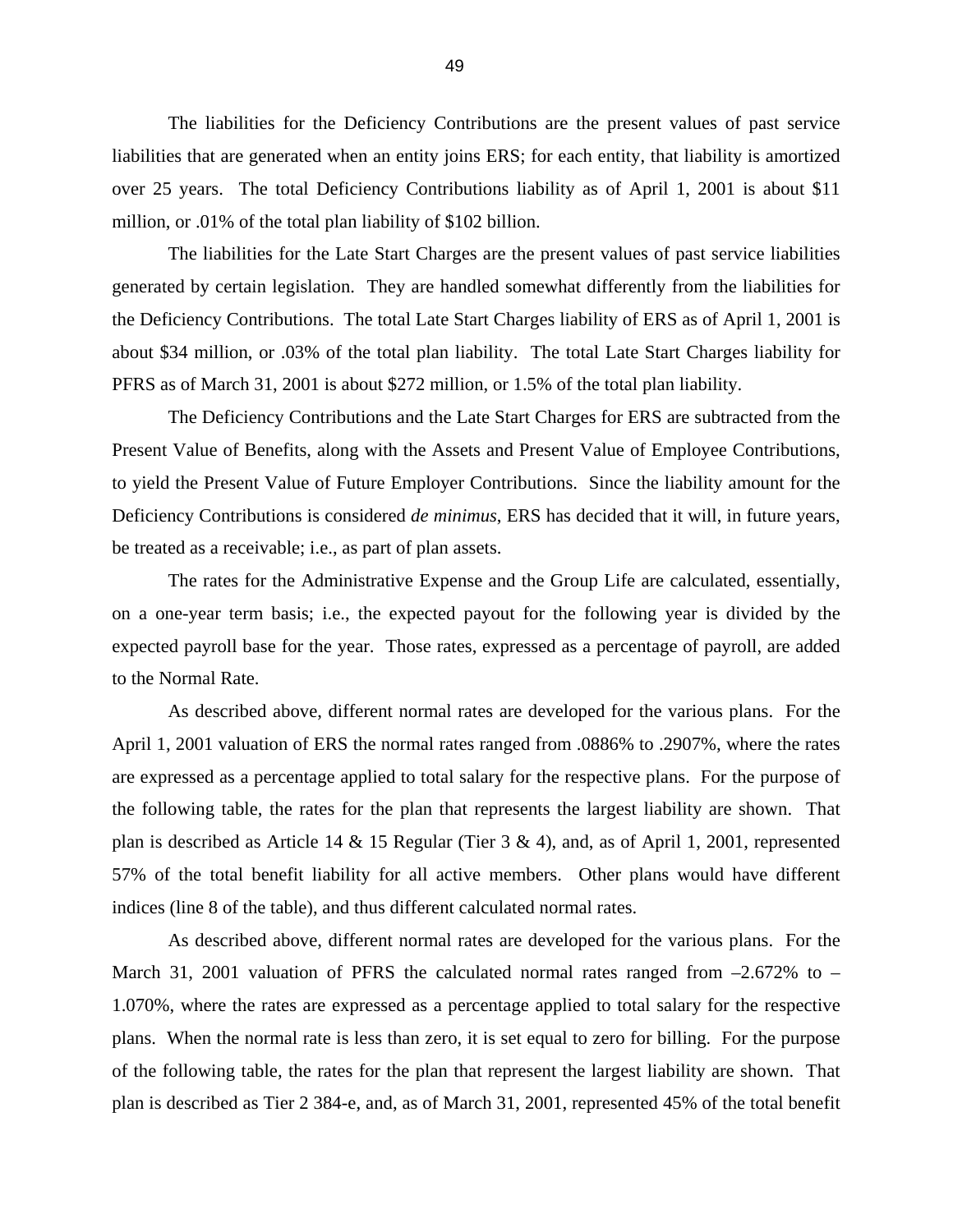<span id="page-53-0"></span>liability for all active members. Other plans would have different indices (line 8 of the table), and thus different calculated normal rates.

 For the purpose of billing the various entities, the Systems round most of the calculated rates to the nearest .1%. The administrative rate is rounded up to the next higher tenth of a percent. The rate for the sick leave benefit is also, effectively, rounded up to the next higher tenth of a percent.

 Largely as a result of the significant increase in equity prices in the late 1990's, the value of assets held by the Systems has increased so that the calculated normal rate was negative for three of the five years of the examination period. When the calculated normal rate is negative, the billing normal rate is then set to zero.

 As [discussed](#page-51-0) above, the cost for each employer, or entity, recognizes the benefit level chosen by that entity for its employees; an entity that chooses a higher level of benefits than another entity will pay a higher contribution rate (as a percentage of payroll) than the other entity. The entities will also differ from each other with respect to other issues that they may have less control over: demographic issues, such as average age of employees, and historical, "cultural" issues such as the degree of conservatism or liberalism in granting disability benefits.

 The procedure used to calculate costs for each entity ignores those differences; with respect to those issues, all entities are treated as one state-wide entity. Thus a town for whom the average age of its employees is 30 will pay the same employer contribution rate as another (otherwise identical) town which has an average age of 50 for its public employees. It could be said that the taxpayers of the former town are subsidizing the cost of the benefits of the employees of the latter town.

 This 'cost sharing', or inter-entity subsidization, is an intentioned aspect of the funding mechanics. And, while the examiner has not developed specific figures, it is believed that, for most entities, the degree of subsidization (either plus or minus) is relatively small; for a small number of entities, it may be more significant.

As [mentioned](#page-53-0) above, employer contribution rates are rounded to the nearest one-tenth of one percent (.1%) for billing. When employer contribution rates exceeded ten percent, that degree of rounding probably seemed reasonable. And it is likely that rates will again exceed ten percent in the near future. However, with a Normal Rate of .0%, and a Total Billing Rate of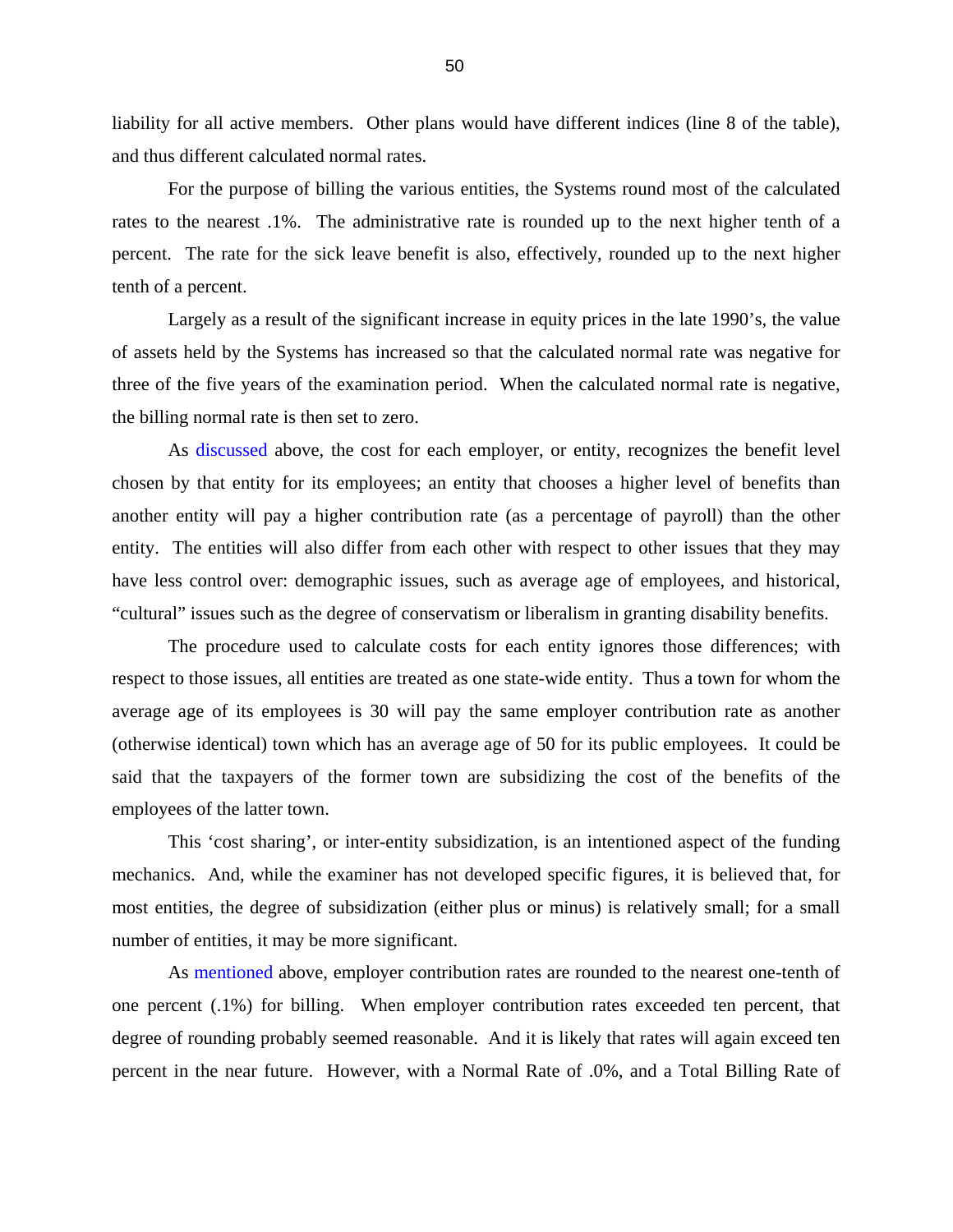2.3% for the plan [shown above](#page-55-0) in the 2001 valuation, the rounding to the nearest .1% looks more significant.

With rounding to the nearest  $.1\%$ , the average amount that would be added to some rates to bring them up to the nearest .1% would be .025%, and the average amount that would be subtracted from other rates to bring them down to the nearest .1% would be .025%. Those amounts 'added' or 'subtracted' could be just under .05%, or, say, .049%. Almost half of the Normal Rate of the plan mentioned above is the result of rounding. As a consequence, there is unintended cross-subsidization among the various entities in the System. And the determination of whether an entity subsidizes, or is subsidized, is random.

 The rounding may have been introduced in the past partly to achieve some computational efficiency. However, it is believed that with current technology such efficiency is no longer an issue. In order to significantly reduce the effect of unintended, random cross-subsidization, the examiner recommends that, for billing purposes, the employer contribution rates be rounded to one more digit of precision; i.e., to the nearest one hundredth of one percent (.01%).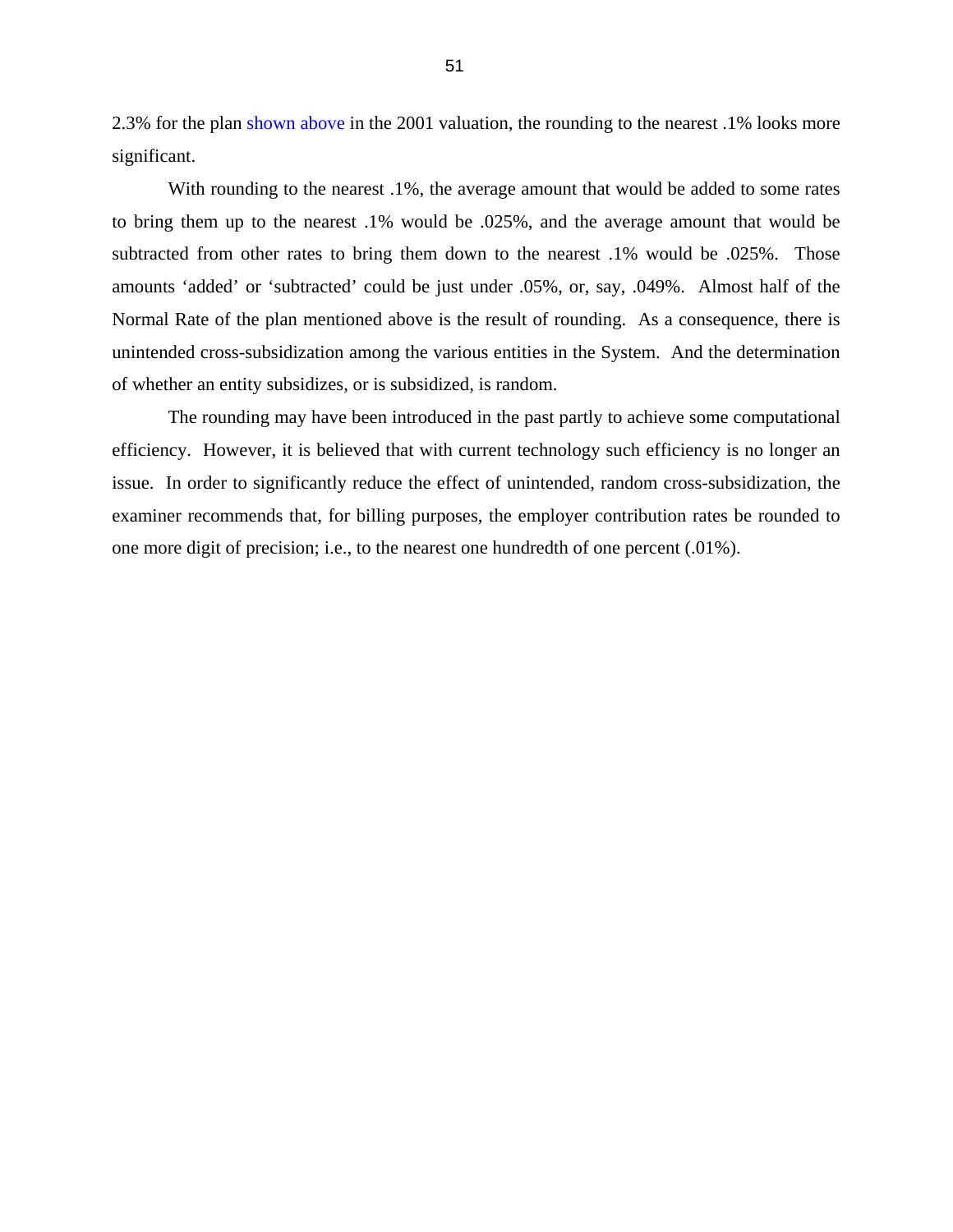# <span id="page-55-0"></span>A. New York State and Local Employees' Retirement System

 Shown below is the development of billing rates for each of the five years of the examination period. The first portion, through line 7, shows values for the entire System. The remaining part of the table, beginning with line 8, shows values for one of the plans of the System.

|                |                                                       | (\$000,000 omitted) |           |                         |            |            |  |  |
|----------------|-------------------------------------------------------|---------------------|-----------|-------------------------|------------|------------|--|--|
|                |                                                       |                     |           | Valuation date April 1, |            |            |  |  |
|                |                                                       | 1997                | 1998      | 1999                    | 2000       | 2001       |  |  |
|                | <b>Present Value of Benefits</b>                      |                     |           |                         |            |            |  |  |
|                | Actives                                               | 45,371              | 48,232    | 54,313                  | 61,367     | 68,104     |  |  |
|                | Retirees                                              | 21,693              | 22,993    | 24,900                  | 30,415     | 32,055     |  |  |
|                | Terminated vested                                     | 968                 | 1,178     | 1,267                   | 1,519      | 1,639      |  |  |
|                | Miscellaneous <sup>a</sup>                            | 185                 | 170       | 169                     | 174        | 265        |  |  |
| 1              | <b>Total PVB</b>                                      | 68,217              | 72,572    | 80,649                  | 93,475     | 102,064    |  |  |
| $\overline{2}$ | Actuarial value of assets                             | 63,482              | 75,640    | 81,146                  | 93,470     | 101,020    |  |  |
| 3              | PV future employee                                    |                     |           |                         |            |            |  |  |
|                | contributions                                         | 3,890               | 4,017     | 4,341                   | 837        | 735        |  |  |
| 4              | PV scheduled contribs b                               | 399                 | 797       | 842                     | 42         | 44         |  |  |
| 5              | PV normal contribution                                |                     |           |                         |            |            |  |  |
|                | $1 - 2 - 3 - 4$                                       | 446                 | (7,882)   | (5,679)                 | (874)      | 264        |  |  |
| 6              | PV future indexed                                     |                     |           |                         |            |            |  |  |
|                | compensation                                          | 215,467             | 218,098   | 235,695                 | 248,071    | 253,866    |  |  |
| 7              | Basic normal rate                                     |                     |           |                         |            |            |  |  |
|                | $5 \div 6$                                            | .20%                | $-3.53%$  | $-2.36%$                | $-.34%$    | .10%       |  |  |
|                | Values below are for the Article 14 & 15 Regular Plan |                     |           |                         |            |            |  |  |
| 8              | Index                                                 | 1.2628              | 1.2939    | 1.3437                  | 1.4313     | 1.3877     |  |  |
| 9              | Calculated normal rate                                |                     |           |                         |            |            |  |  |
|                | 7 × 8                                                 | .26%                | $-4.57%$  | $-3.12%$                | $-.49$     | .14        |  |  |
|                | Billing:                                              |                     |           |                         |            |            |  |  |
| 10             | Normal rate <sup>c</sup>                              | $\cdot$ 3           | $\cdot$   | 0.                      | $\cdot$    | $\cdot$ 1  |  |  |
| 11             | Administrative rate                                   | $\cdot$             | .3        | $\Omega$ .              | $\cdot$    | $\cdot$ 3  |  |  |
| 12             | Group life rate                                       | .4                  | $\cdot$ 3 | $\cdot$                 | $\cdot$ .2 | $\cdot$ .2 |  |  |
| 13             | Sick leave rate                                       | $\cdot$             | 0.        | $\cdot$                 | 0.         | $\cdot$ 1  |  |  |
| 14             | Total billing rate                                    |                     |           |                         |            |            |  |  |
|                | $10 + 11 + 12 + 13$                                   | 1.0%                | 0.6%      | 0.1                     | 0.2%       | 0.7%       |  |  |

Calculation of Employer Contributions

<sup>a</sup> Almost all of this is Liabilities Payable, benefits due but not yet paid.

<sup>b</sup> Included Deficiency and Late Start Contributions, and for 1997 – 1999, the Supplemental Contributions, which were to provide for ad-hoc cost-of-living increases.

<sup>c</sup> If the calculated normal rate is less than zero, the billing normal rate is set equal to zero.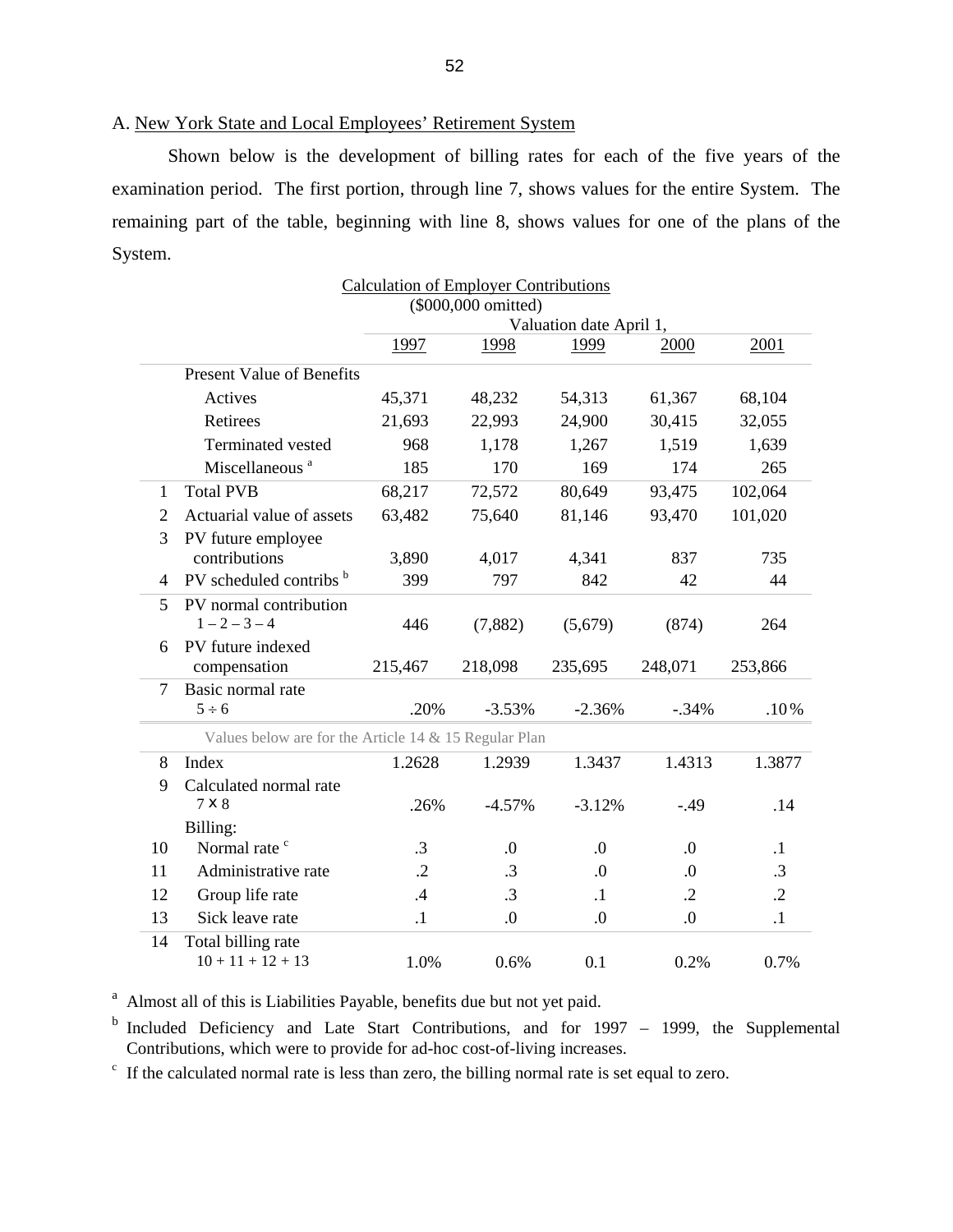# B. New York State and Local Police and Fire Retirement System

 The table below shows the development of billing rates for each of the five years of the examination period. The first portion, through line 7, shows values for the entire System. The remaining part of the table, beginning with line 8, shows values for the Tier 2 384-e plan mentioned above.

|                |                                               | Valuation date March 31, |           |           |            |              |  |  |
|----------------|-----------------------------------------------|--------------------------|-----------|-----------|------------|--------------|--|--|
|                |                                               | 1997                     | 1998      | 1999      | 2000       | 2001         |  |  |
|                | <b>Present Value of Benefits</b>              |                          |           |           |            |              |  |  |
|                | Actives                                       | 7,931                    | 8,707     | 9,651     | 10,642     | 10,822       |  |  |
|                | Retirees                                      | 4843                     | 5,129     | 5,335     | 6,622      | 7,195        |  |  |
|                | Terminated vested                             | 20                       | 23        | 24        | 29         | 33           |  |  |
|                | Miscellaneous <sup>a</sup>                    | 25                       | 23        | 20        | 27         | 43           |  |  |
| $\mathbf{1}$   | <b>Total PVB</b>                              | 12,820                   | 13,882    | 15,029    | 17,319     | 18,093       |  |  |
| $\overline{2}$ | Actuarial value of assets                     | 11,715                   | 13,965    | 14,912    | 17,124     | 18,409       |  |  |
| 3              | PV scheduled contribs b                       | 485                      | 521       | 522       | 267        | 272<br>(587) |  |  |
| $\overline{4}$ | PV normal contribution<br>$1 - 2 - 3$         | 620                      | (604)     | $-405$    | (72)       |              |  |  |
| 5              | PV future indexed<br>compensation             | 30,577                   | 33,622    | 36,421    | 36,623     | 46,496       |  |  |
| 6              | Basic normal rate                             |                          |           |           |            |              |  |  |
|                | $4 \div 5$                                    | 1.98%                    | $-1.75%$  | $-1.09%$  | $-.19%$    | $-1.23%$     |  |  |
|                | Values below are for the Tier 2 384-e plan    |                          |           |           |            |              |  |  |
| 7              | Index                                         | 1.7076                   | 1.8064    | 1.8154    | 1.8167     | 2.0148       |  |  |
| 8              | Calculated normal rate<br>6 X 7               | 3.38%                    | $-3.17%$  | $-1.97%$  | $-.35$     | $-2.49$      |  |  |
|                | Billing:                                      |                          |           |           |            |              |  |  |
| 9              | Normal rate <sup>c</sup>                      | 3.4                      | 0.        | 0.        | $\Omega$ . | $\Omega$ .   |  |  |
| 10             | Late start rate                               | 2.6                      | 2.5       | 2.5       | 2.4        | 2.2          |  |  |
| 11             | Supplemental rate                             | $.5\,$                   | 0.        | 0.        |            |              |  |  |
| 12             | Group life rate                               | 0.                       | $\cdot$ 1 | $\cdot$ 1 | 0.         | $\cdot$ 1    |  |  |
| 13             | Administrative rate                           | $\cdot$ 3                | $\cdot$ 3 | $\cdot$   | 0.         | 0.           |  |  |
| 14             | Total billing rate<br>$9 + 10 + 11 + 12 + 13$ | 6.8%                     | 2.9%      | 2.6       | 2.4%       | 2.3%         |  |  |

# Calculation of Employer Contributions (\$000,000 omitted)

<sup>a</sup> Almost all of this is Liabilities Payable, benefits due but not yet paid.

<sup>b</sup> Included Late Start Contributions, and for 1997 – 1999, the Supplemental Contributions, which provided for ad-hoc cost-of-living increases.

<sup>c</sup> If the calculated normal rate is less than zero, the billing normal rate is set equal to zero.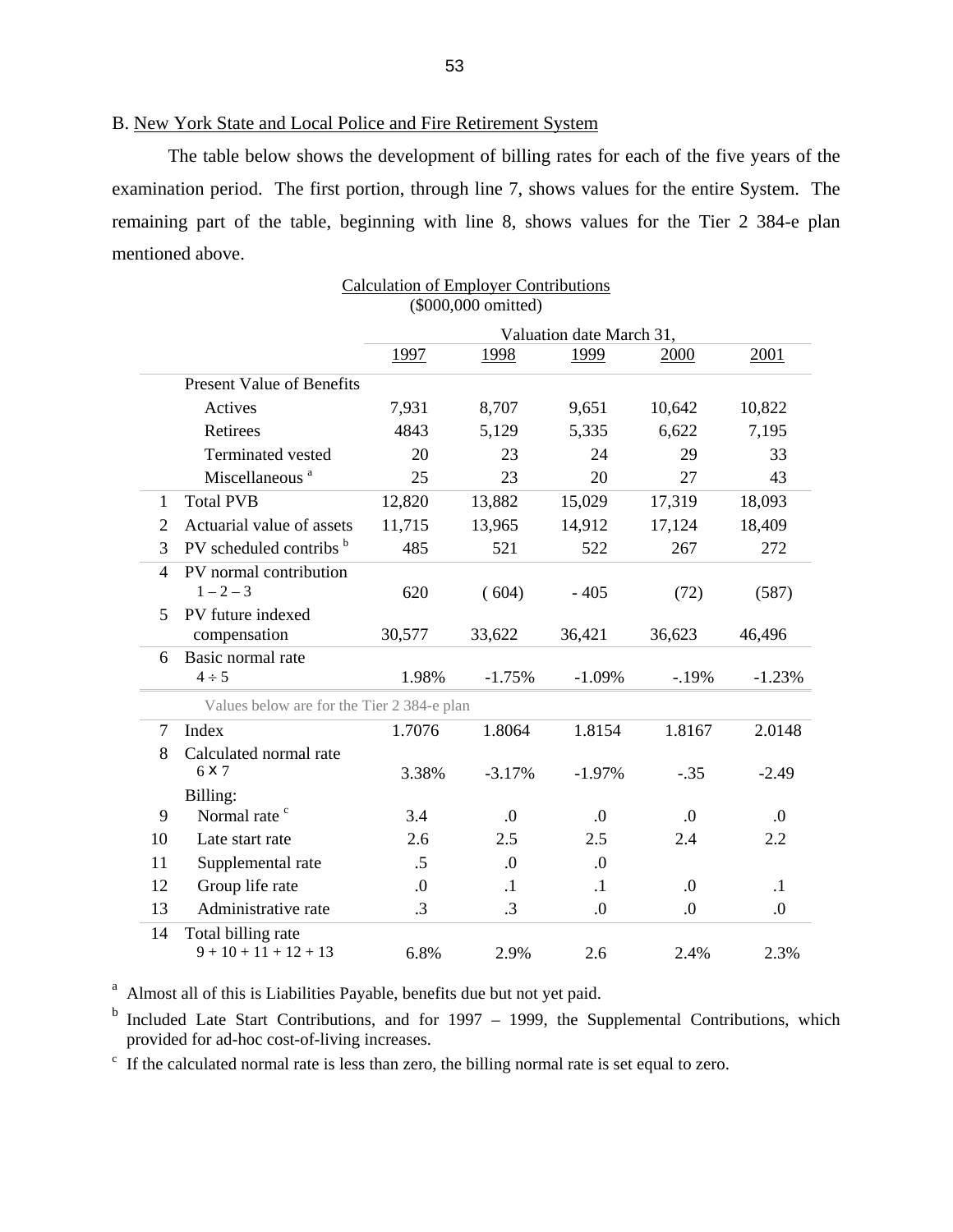## <span id="page-57-0"></span>9. LIABILITIES IN ACTUARIAL VALUATION REPORT AND IN ANNUAL STATEMENT

 As [mentioned](#page-47-0) in Section 7 of this report, the liability amount reported to the Department in the annual statements is slightly different from the amount used in the calculation of the employer contribution. The liabilities used for the determination of the Employer Rate are shown in the Actuarial Valuation Reports and are the present value, as of the valuation date, of benefits expected to be paid in the future to current plan participants. The liabilities shown on page 5 of the annual statement are the liabilities used for the determination of the Employer Rate reduced by:

- The present value of future employer contributions, as [shown](#page-50-0) in Section 8;
- The amount of "managed overdraft"; this is the portion of liabilities payable for which checks have been sent but not yet cleared; and
- The administrative expense account, for years prior to 2000.

# A. New York State and Local Employees' Retirement System

 The table below shows the reconciliation of the liabilities shown on page 5 of the annual statements with the liabilities used to develop the Employer Rate.

|   |                            | (\$000,000 omitted) |         |         |        |         |  |  |
|---|----------------------------|---------------------|---------|---------|--------|---------|--|--|
|   |                            | 1997                | 1998    | 1999    | 2000   | 2001    |  |  |
|   | Liabilities used for       |                     |         |         |        |         |  |  |
|   | employer rate              | 68,217              | 72,572  | 77,514  | 93.475 | 102,064 |  |  |
|   | PV future employer         |                     |         |         |        |         |  |  |
|   | contributions              | 4,735               | (3,068) | (3,631) | 5      | 1,043   |  |  |
| 3 | Managed overdraft          | 62                  | 67      | 60      | 64     | 75      |  |  |
| 4 | Admin exp account          | 10                  | (1)     |         |        |         |  |  |
|   | Net reserves and all other |                     |         |         |        |         |  |  |
|   | liabilities on page 5 of   |                     |         |         |        |         |  |  |
|   | AS $1 - 2 - 3 - 4$         | 63,410              | 75,574  | 81,084  | 93,406 | 100,946 |  |  |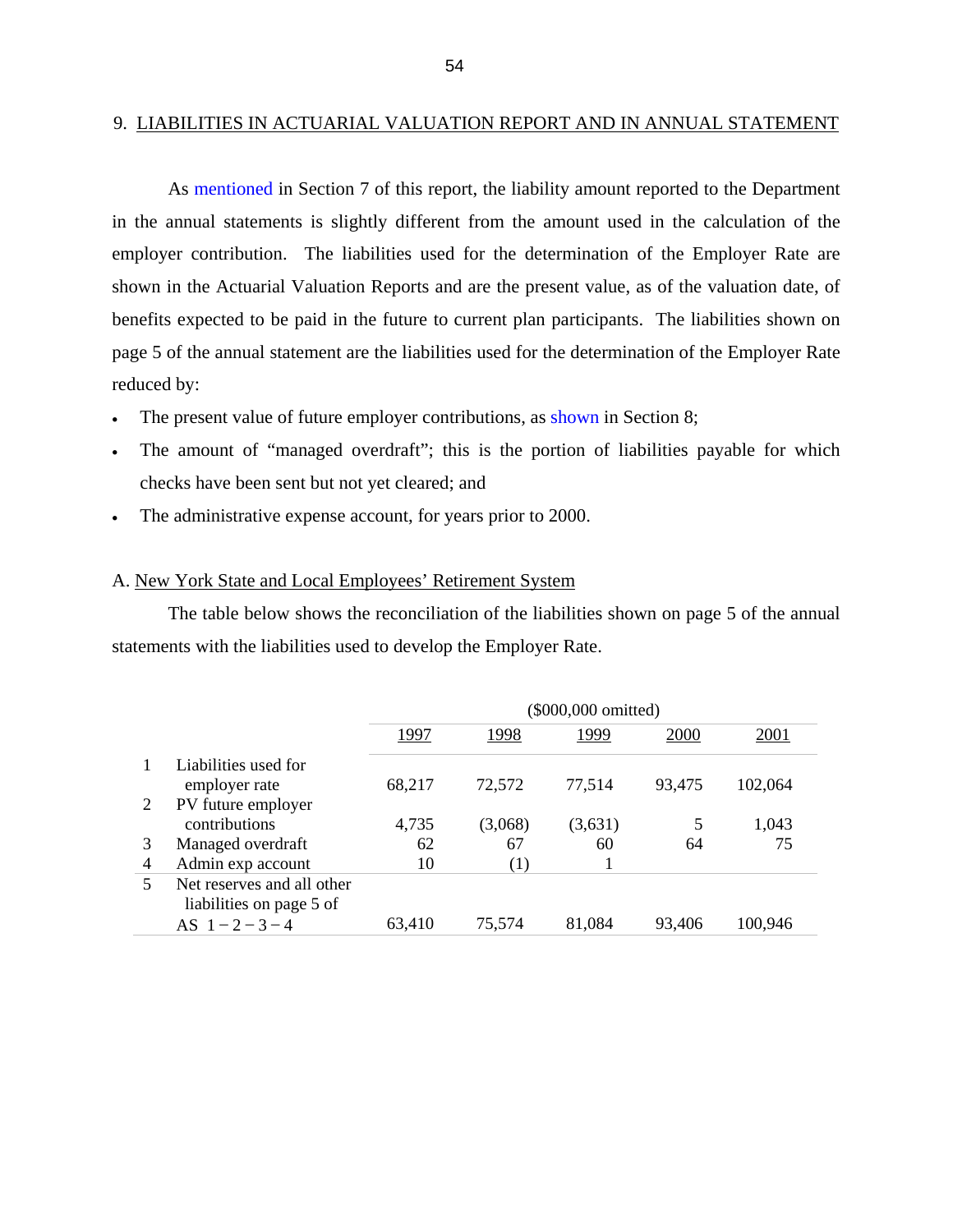# B. New York State and Local Police and Fire Retirement System

 The table below shows the reconciliation of the liabilities shown on page 5 of the annual statements with the liabilities used to develop the Employer Rate.

|   |                            | (\$000,000 omitted) |        |          |        |        |  |  |
|---|----------------------------|---------------------|--------|----------|--------|--------|--|--|
|   |                            | 1997                | 1998   | 1999     | 2000   | 2001   |  |  |
|   | Liabilities used for       |                     |        |          |        |        |  |  |
|   | employer rate              | 12,819              | 13,882 | 15,030   | 17,319 | 18,093 |  |  |
| 2 | PV future employer         |                     |        |          |        |        |  |  |
|   | contributions              | 1,104               | (83)   | 118      | 195    | (315)  |  |  |
| 3 | Managed overdraft          |                     | 7      | 8        | 8      | 9      |  |  |
| 4 | Admin exp account          | 2                   |        | $\theta$ |        |        |  |  |
| 5 | Net reserves and all other |                     |        |          |        |        |  |  |
|   | liabilities on page 5 of   |                     |        |          |        |        |  |  |
|   | AS $1 - 2 - 3 - 4$         | 11,706              | 13.957 | 14,904   | 17.116 | 18,399 |  |  |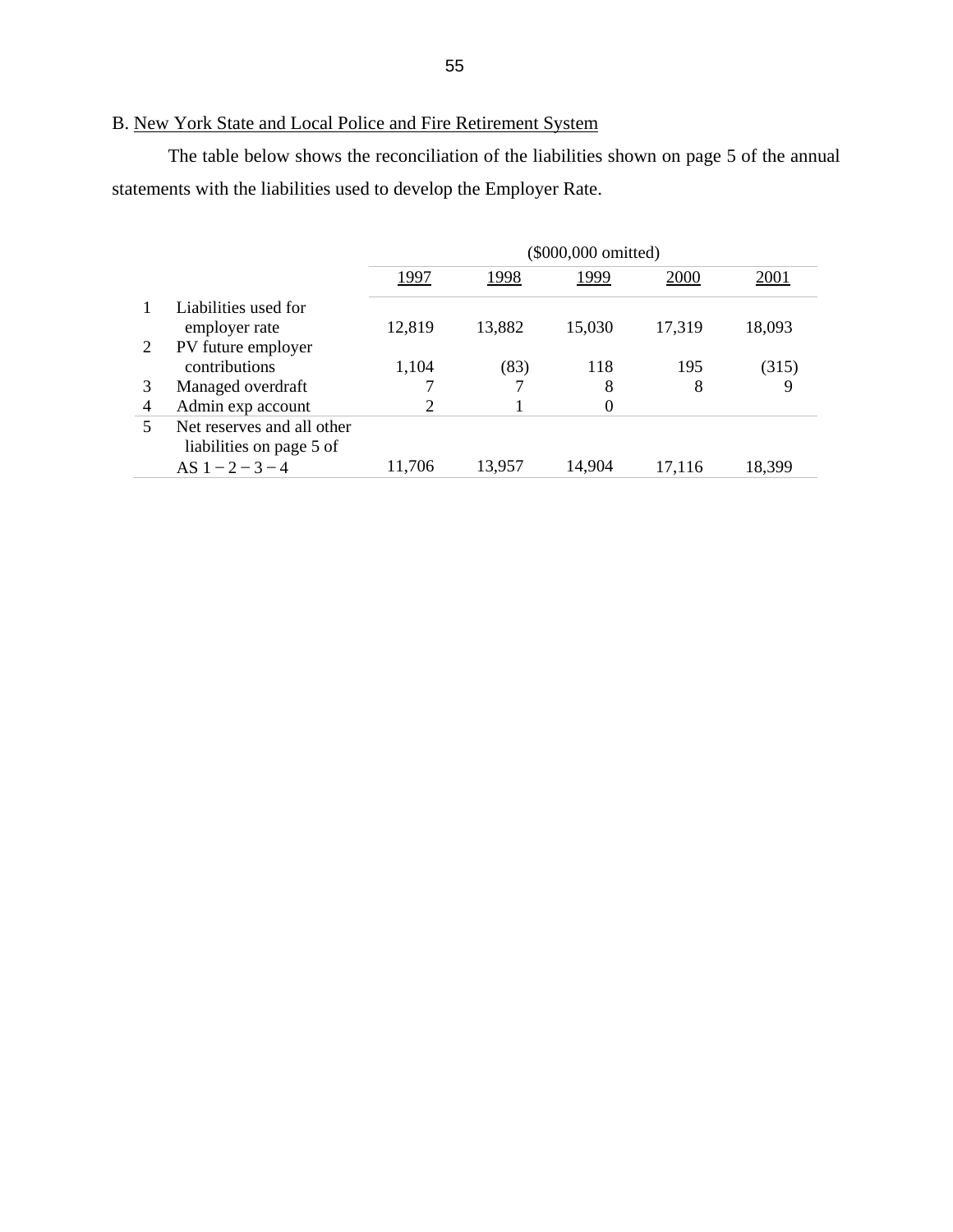#### 10. ACTUARIAL ASSET VALUATION METHOD

 As described earlier in this report, the calculation of the employer contribution involves the calculation of the excess (if any) of the present value of future benefits over plan assets. Some of the asset classes can be fairly volatile, and the use of market values for those classes can result in undesirable fluctuations in the calculated cost of the plan. To reduce those fluctuations, the Systems use an actuarial asset valuation method which smoothes the peaks and valleys of a market value measurement. The asset classes that are considered more volatile, and for which the smoothing technique is used, are equities, real estate, alternative investments, and treasury inflation-protected securities ("TIPS"). Bonds and mortgages are valued at amortized value, and short-term investments are valued at market.

 The smoothing technique is a five-year moving average of market values. The method phases in unexpected gains/(losses) over a five-year period. The unexpected gain for a year is the actual gain less the expected gain, where the expected gain is determined using a 7% assumed increase in market value. This 7% is consistent with the 8% assumed rate of return for plan assets, since part of the total rate of return consists of dividends, which are assumed to be approximately 1%. The smoothed value is then limited to be no more than 120% nor less than 80% of market value; this mirrors the limitations found in Employee Retirement Income Security Act ("ERISA"), which affects mostly private plans.

## A. New York State and Local Employees' Retirement System

With the relatively rapid increase in equities prices in the late 1990's, the actuarial value of assets lagged behind the market value; in 1998 the actuarial value was 84% of market value. However, with the downturn in equities near the end of the examination period, the actuarial value of assets, being influenced by the trajectory in the preceding four years, 'overshot' the market value of assets in 2001, and was 105% of the market value.

 The use of the smoothing technique can have a significant effect on plan costs. In the 1998 valuation, the "smoothing adjustment," or difference between the market value and actuarial value of assets, was over \$11 billion. The total liability with that valuation was \$73 billion and the actuarial value of assets was \$76 billion, so that no contribution was required. However, if in the 1998 valuation, the liability were higher than both the actuarial value and the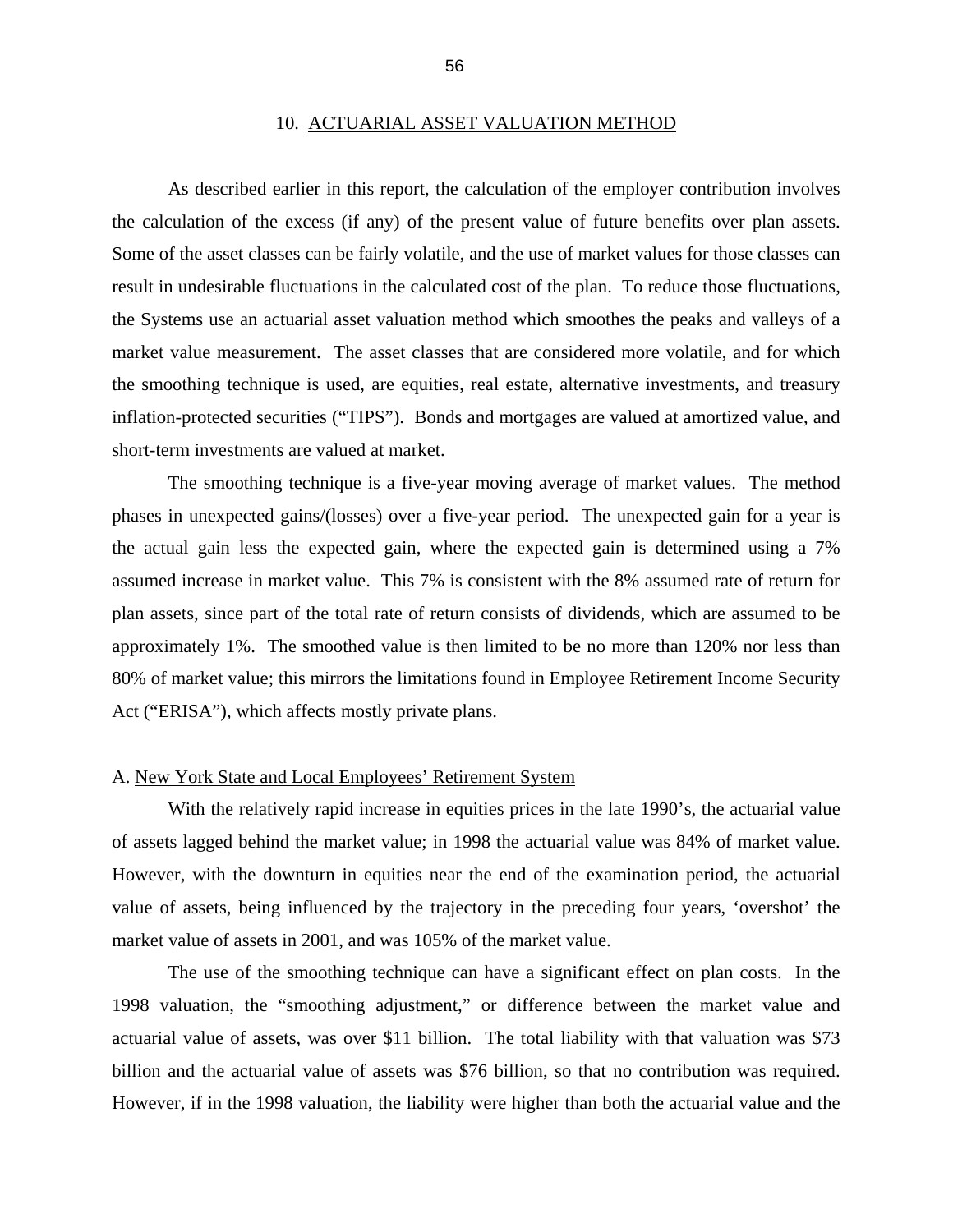<span id="page-60-0"></span>market value of assets such that an employer contribution were required, the consequence of using the lower actuarial value of assets instead of market value would have been a higher employer contribution by about 7.9% of payroll, or about \$1,270 million. In other years (such as 2001), when the actuarial value of assets exceeds the market value, the employer contribution calculated using the actuarial value would be less than the contribution based on the market value (based on a hypothetical liability which exceeded both asset values; such a scenario will probably be realized very shortly after 2001).

 The following chart illustrates the plan liability, actuarial value of assets and market value of assets for each valuation date from 1996 through 2001.



#### **Liabilities and Assets**

 The chart shows that, beginning in 1997, the market value of assets exceeded the plan liability. However, the actuarial value lags behind the market value, since it is based on the average of previous years' market values. In 2001 the market value declined significantly, and the actuarial value, being influenced by previous years' values, continued a modest increase.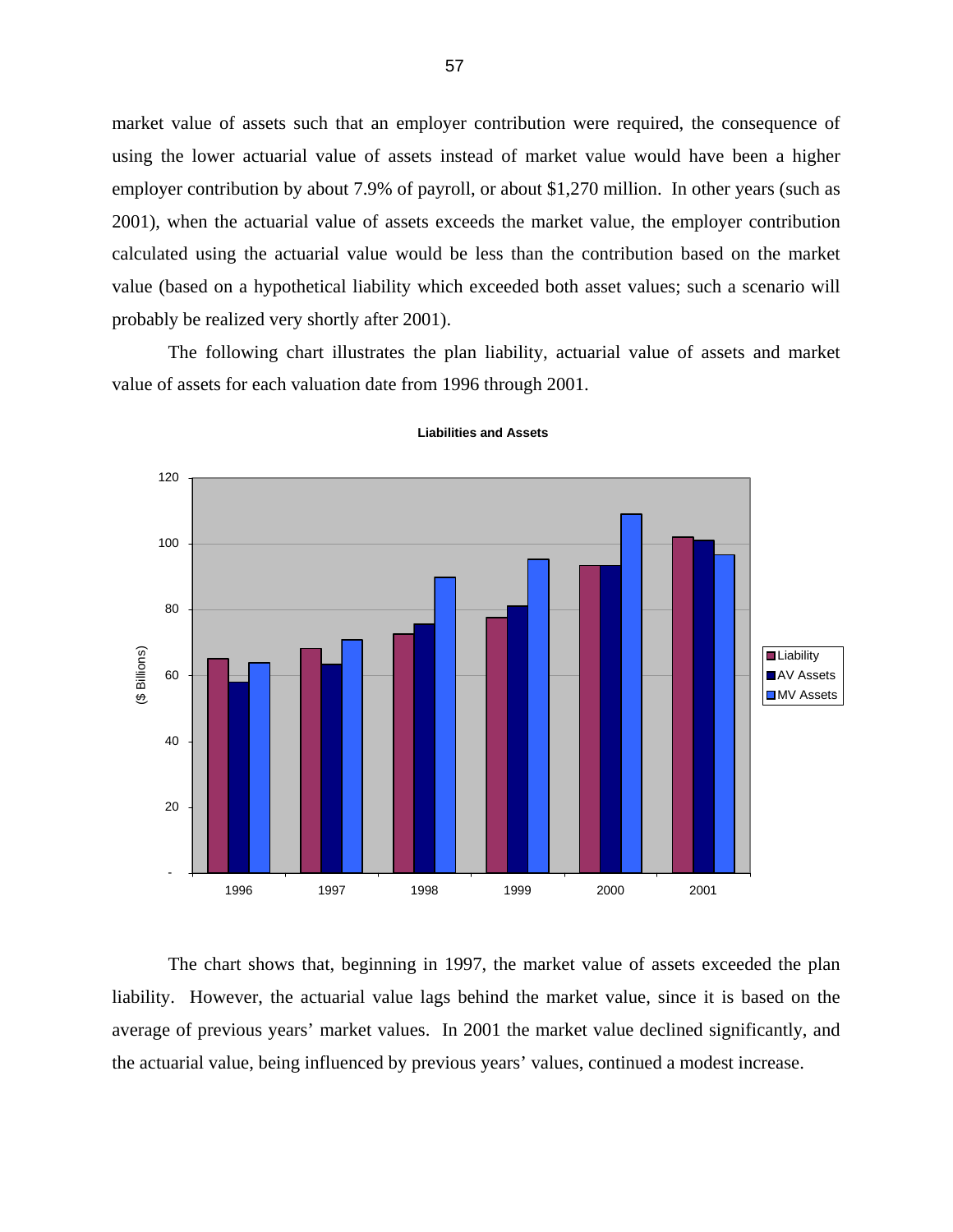|        |                                                         | 1997     | 1998      | 1999      | 2000      | 2001    |
|--------|---------------------------------------------------------|----------|-----------|-----------|-----------|---------|
|        | Admitted assets                                         | 70,879   | 89,728    | 95,196    | 108,940   | 96,589  |
| 3      | Managed overdraft<br>Administrative expense acct        | 62<br>10 | 67<br>(1) | 60<br>1   | 64        | 75      |
| 4<br>5 | Non-member contributions<br>Market value less amortized |          |           |           | (32)      | (32)    |
|        | value of bonds and mortgages                            | (689)    | (2.469)   | (1,879)   | (21)      | (1,629) |
| 6      | Smoothing adjustment                                    | (6,780)  | (11,685)  | (12, 232) | (15, 481) | 6,017   |
|        | Assets for valuation purposes<br>$1+2+3+4+5+6$          | 63,482   | 75,640    | 81,146    | 93.470    | 101,020 |

 The table below shows the reconciliation between the admitted assets in the statement and the actuarial value of assets for each of the examination years (\$000,000 omitted)

## B. New York State and Local Police and Fire Retirement System

With the relatively rapid increase in equities prices in the late 1990's, the actuarial value of assets lagged behind the market value; in 1998 the actuarial value was 84% of market value. However, with the downturn in equities near the end of the examination period, the actuarial value of assets, being influenced by the trajectory in the preceding four years, 'overshot' the market value of assets in 2001, and was 104% of the market value.

 The use of the smoothing technique can have a significant effect on plan costs. In the 1998 valuation, the "smoothing adjustment," or difference between the market value and actuarial value of assets, was over \$2 billion. The total liability with that valuation was \$13.9 billion and the actuarial value of assets was \$14.0 billion, so that no contribution was required. However, if, in the 1998 valuation, the liability were higher than both the actuarial value and the market value of assets such that an employer contribution were required, the consequence of using the lower actuarial value of assets instead of market value would have been a higher employer contribution by about 6.3% of payroll, or about \$208 million. In other years (such as 2001), when the actuarial value of assets exceeds the market value, the employer contribution calculated using the actuarial value would be less than the contribution based on the market value (based on a hypothetical liability which exceeded both asset values; such a scenario will probably be realized very shortly after 2001).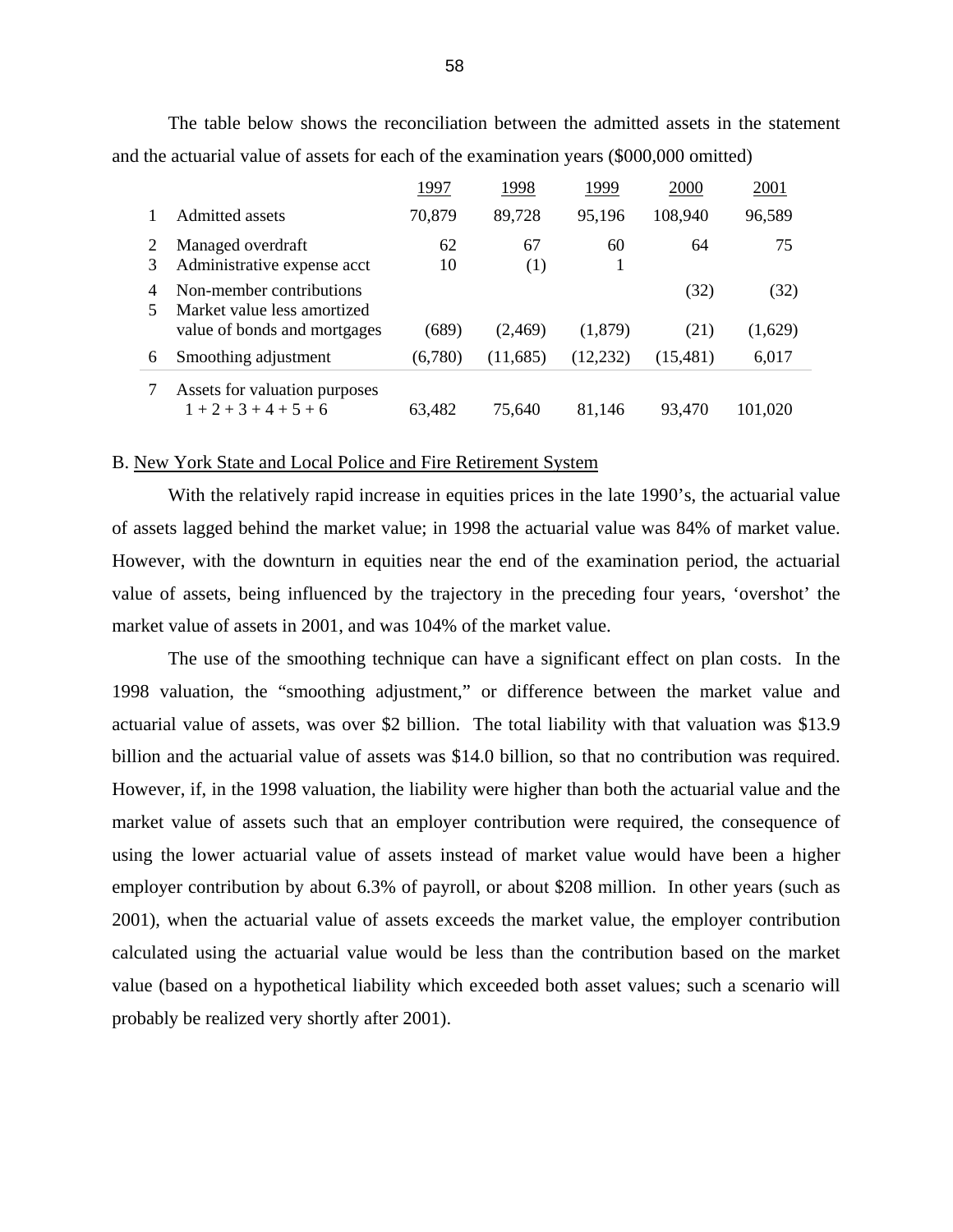<span id="page-62-0"></span> The following chart illustrates the plan liability, actuarial value of assets and market value of assets for each valuation date from 1996 through 2001.



#### **Liabilities and Assets**

 The chart shows that, beginning in 1997, the market value of assets exceeded the plan liability. However, the actuarial value lags behind the market value, since it is based on the average of previous years' market values. In 2001 the market value declined significantly, and the actuarial value, being influenced by previous years' values, continued a modest increase.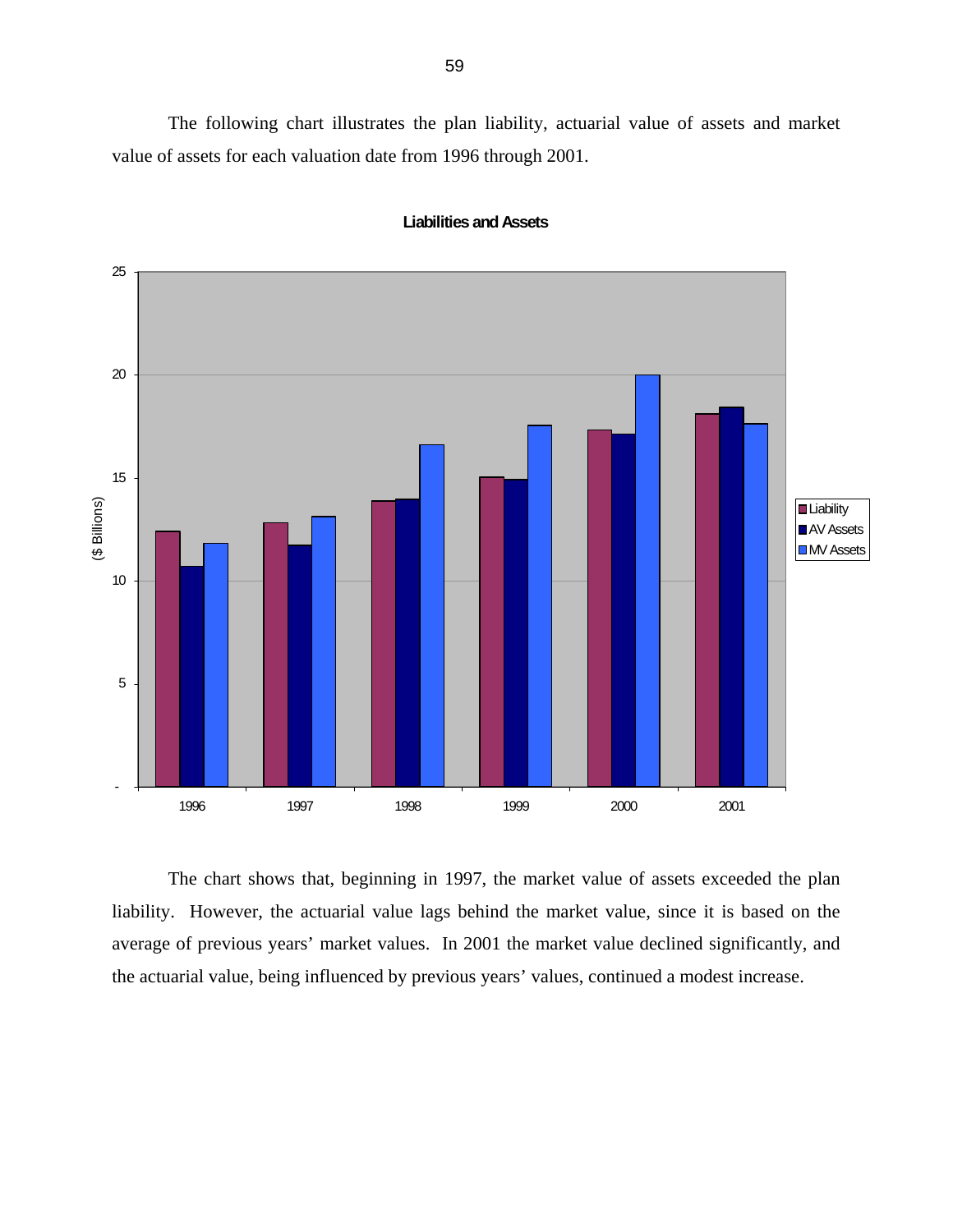|   |                               | 1997           | 1998    | 1999     | 2000    | 2001   |
|---|-------------------------------|----------------|---------|----------|---------|--------|
|   | Admitted assets               | 13,107         | 16,602  | 17,535   | 19,991  | 17,612 |
|   | Managed overdraft             | 6              | 6       | 8        | 8       | 9      |
| 3 | Administrative expense acct   | $\overline{2}$ |         | $\theta$ |         |        |
| 4 | Non-member contributions      |                |         |          | (0)     | (0)    |
|   | Market value less amortized   |                |         |          |         |        |
|   | value of bonds and mortgages  | (129)          | (461)   | (350)    | (4)     | (299)  |
| 6 | Smoothing adjustment          | (1,271)        | (2,183) | (2,281)  | (2,871) | 1,087  |
|   | Assets for valuation purposes |                |         |          |         |        |
|   | $1+2+3+4+5+6$                 | 11,715         | 13,965  | 14,912   | 17,124  | 18,409 |

 The table below shows the reconciliation between the admitted assets in the statement and the actuarial value of assets for each of the examination years (\$000,000 omitted)

# C. Recommendation

 Due to the significant effect the smoothing technique can have on plan costs, it is recommended that the Systems review the actuarial asset smoothing technique, including the 80%-to-120% corridor mentioned at the beginning of this section.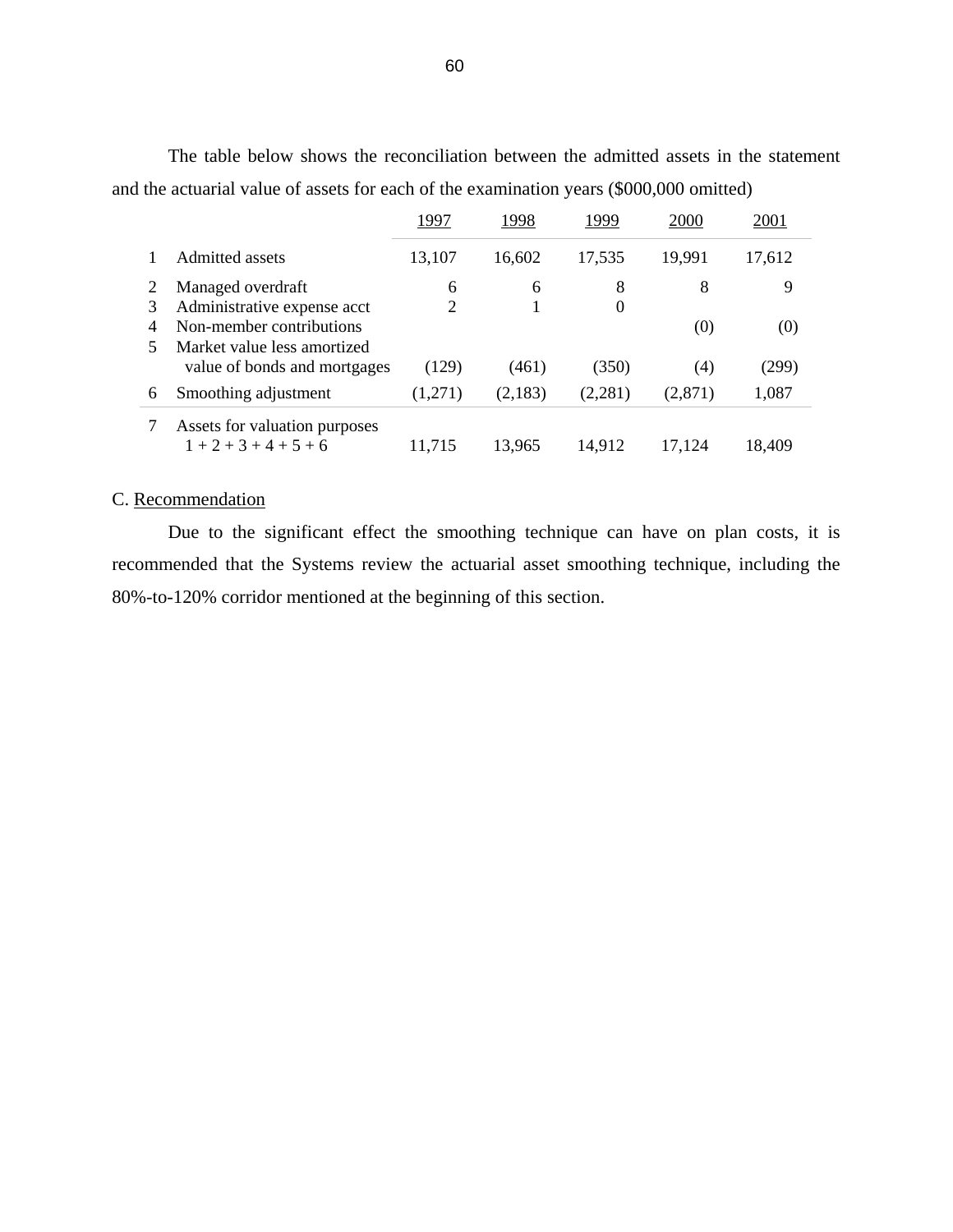#### 11. FUNDING RATIOS

 Attachment B of the Systems' annual statements to the Department provide, as a measure of funding adequacy, the ratio of assets available for active members to the liability attributed to those members.

 A common method of determining the liability attributable to active members would be to use the Pension Benefit Obligation ("PBO"). The PBO is the present value of pension benefits resulting from employee service up to the statement date, based on salaries projected to the date of retirement. (PBO thus is different from the annual statement's "Present Value of Benefits for Members now in Active Service," which involves members' total anticipated service as of the date of retirement.) The PBO includes vested benefits for terminated members.

 Statement No. 27 of the Government Accounting Standards Board (GASB 27) states that the actuarial cost method used for funding should be used to determine the PBO. However, as [mentioned](#page-50-0) in Section 8, the Systems use the Aggregate Cost Method to develop costs. One of the characteristics of this method is that it does not develop a PBO. Therefore, in the course of normal funding calculations, the Systems do not develop this measure of funded status.

 Another measure of funded status, one that is available regardless of cost method, is a comparison between plan assets and total plan liability, or present value of future benefits. Two such comparisons are shown below for each System: one using market value of plan assets, the other using actuarial value of assets. This type of measure may be considered more conservative than the method using PBO because the liability value used in this measure is greater than the liability used in the PBO method. The total plan liability used in this measure is based on not only service to date, which is basis of the PBO method, but also includes future projected service for all current participants.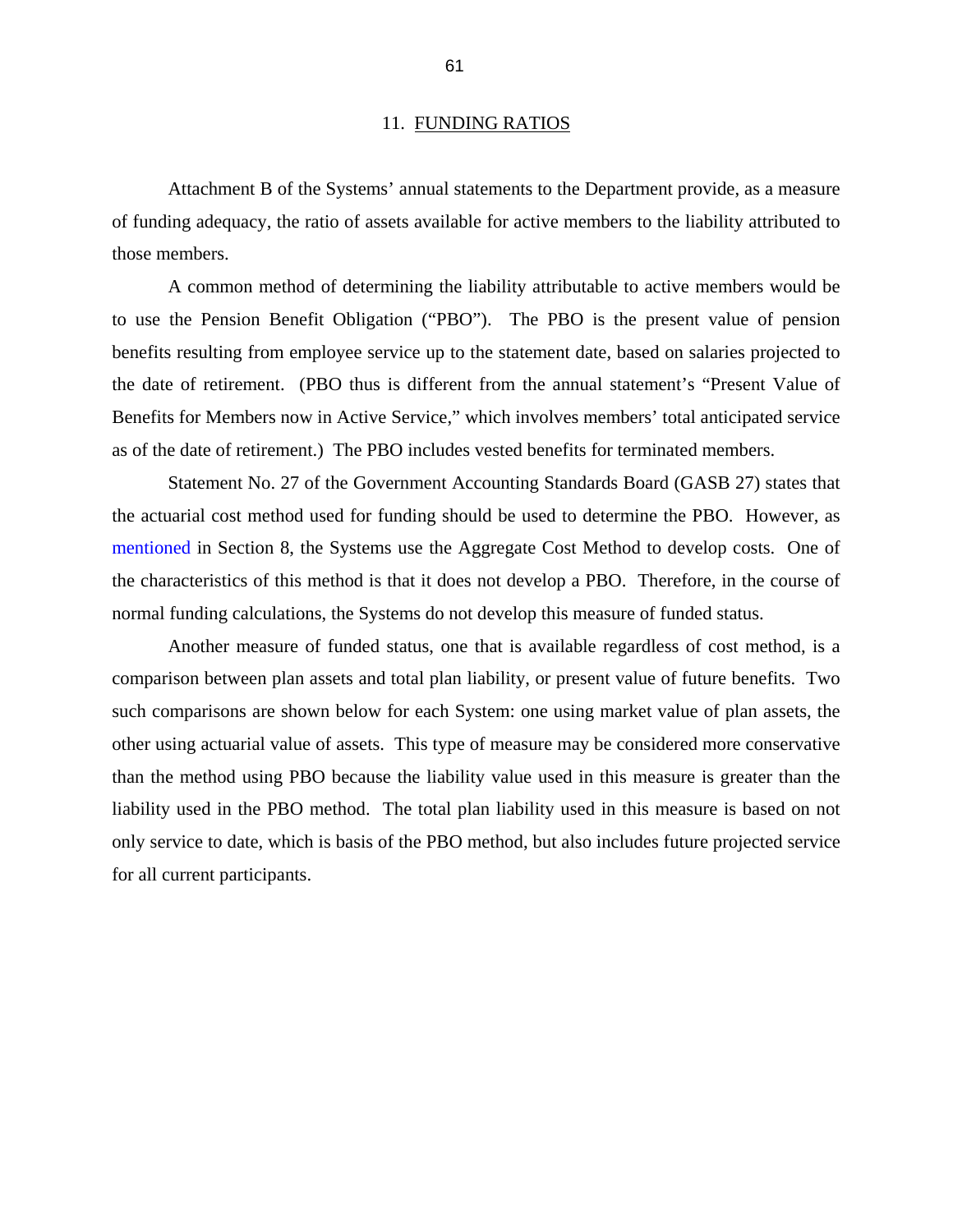|   |                                      | (\$000,000 omitted) |        |        |         |         |  |
|---|--------------------------------------|---------------------|--------|--------|---------|---------|--|
|   |                                      | 1997                | 1998   | 1999   | 2000    | 2001    |  |
|   | Total plan liabilities               | 68,217              | 72,572 | 77,514 | 93,475  | 102,064 |  |
| 2 | Market value of assets               | 70,951              | 89,794 | 95,257 | 109,004 | 96,664  |  |
| 3 | Actuarial value of assets            | 63,482              | 75,640 | 81,146 | 93,470  | 101,020 |  |
| 4 | Market funded ratio                  |                     |        |        |         |         |  |
|   | $2 \div 1$                           | 104%                | 124%   | 123%   | 117%    | 95%     |  |
|   | Actuarial funded ratio<br>$3 \div 1$ | 93%                 | 104%   | 105%   | 100\%   | 99%     |  |

# A. New York State and Local Employees' Retirement System

The first three rows of this table are represented in the [chart](#page-60-0) in Section 10A of this report.

As both sets of funded ratios indicate, the funded status of the plan reached a healthy peak in the late 1990's, and was declining at the end of the examination period. As a consequence, employer contribution rates, which had been reduced to very low levels in the late 1990's, will begin to increase in years after the examination period.

# B. New York State and Local Police and Fire Retirement System

|                |                           | (\$000,000 omitted) |        |        |        |        |  |
|----------------|---------------------------|---------------------|--------|--------|--------|--------|--|
|                |                           | 1997                | 1998   | 1999   | 2000   | 2001   |  |
| 1              | Total plan liabilities    | 12,820              | 13,882 | 15,030 | 17,319 | 18,093 |  |
| 2              | Market value of assets    | 13,116              | 16,609 | 17,543 | 19,999 | 17,621 |  |
| $\mathcal{R}$  | Actuarial value of assets | 11,715              | 13,965 | 14,912 | 17,124 | 18,409 |  |
| $\overline{4}$ | Market funded ratio       |                     |        |        |        |        |  |
|                | $2 \div 1$                | 102%                | 120\%  | 117%   | 115%   | 97%    |  |
| 5              | Actuarial funded ratio    |                     |        |        |        |        |  |
|                | $3 \div 1$                | 91%                 | 101\%  | 99%    | 99%    | 102%   |  |

The first three rows of this table are represented in the [chart](#page-62-0) in Section 10B of this report.

Based on the market value of assets, the funded status of the plan reached a healthy peak in the late 1990's, and was declining at the end of the examination period. However, the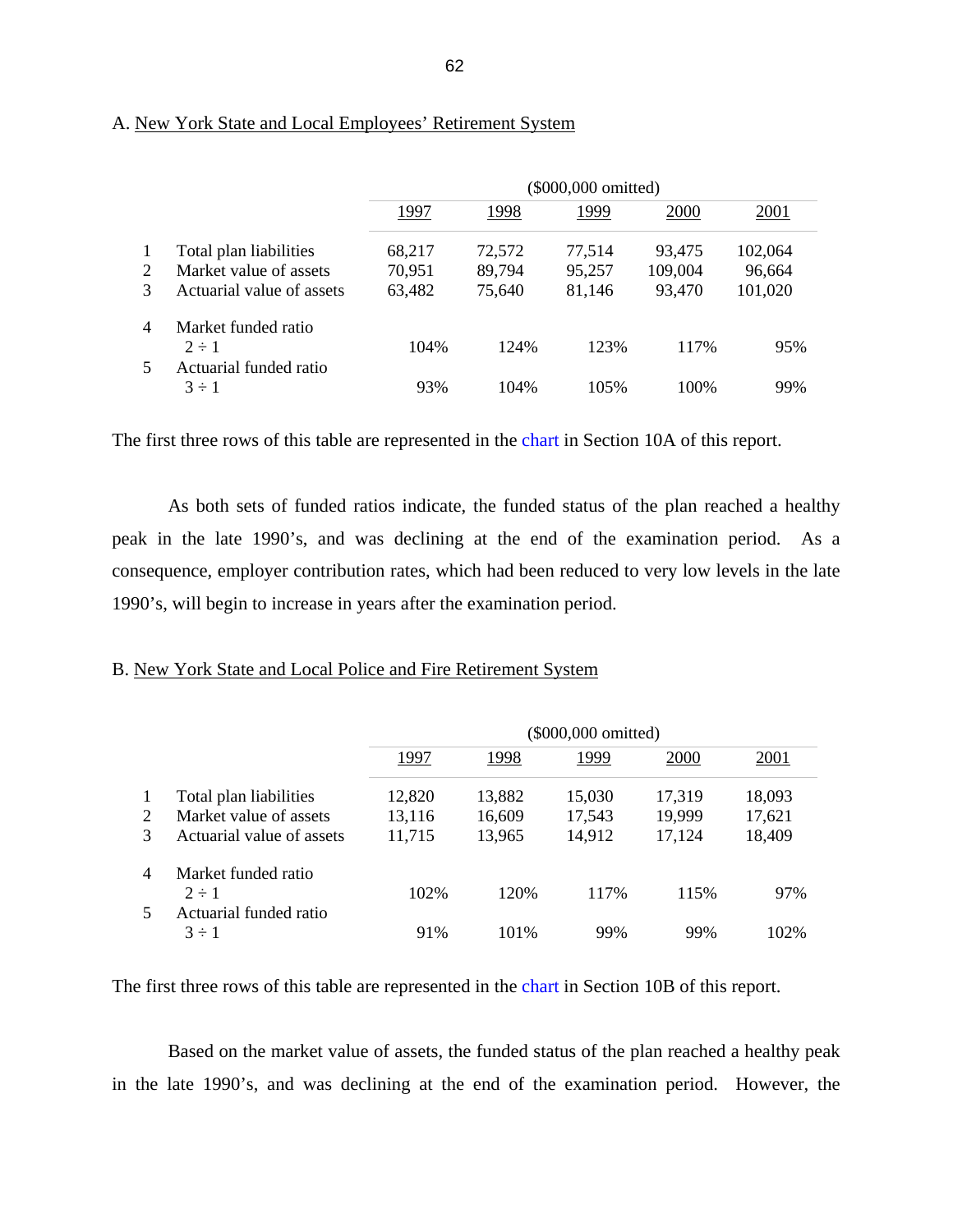actuarial asset valuation method smoothes the peaks and valleys of the market values. As a consequence, the funded ratio based on the actuarial value of assets was relatively level during most of the examination period. But since the actuarial value follows the market value, as the market value decreases, the actuarial value will also decrease.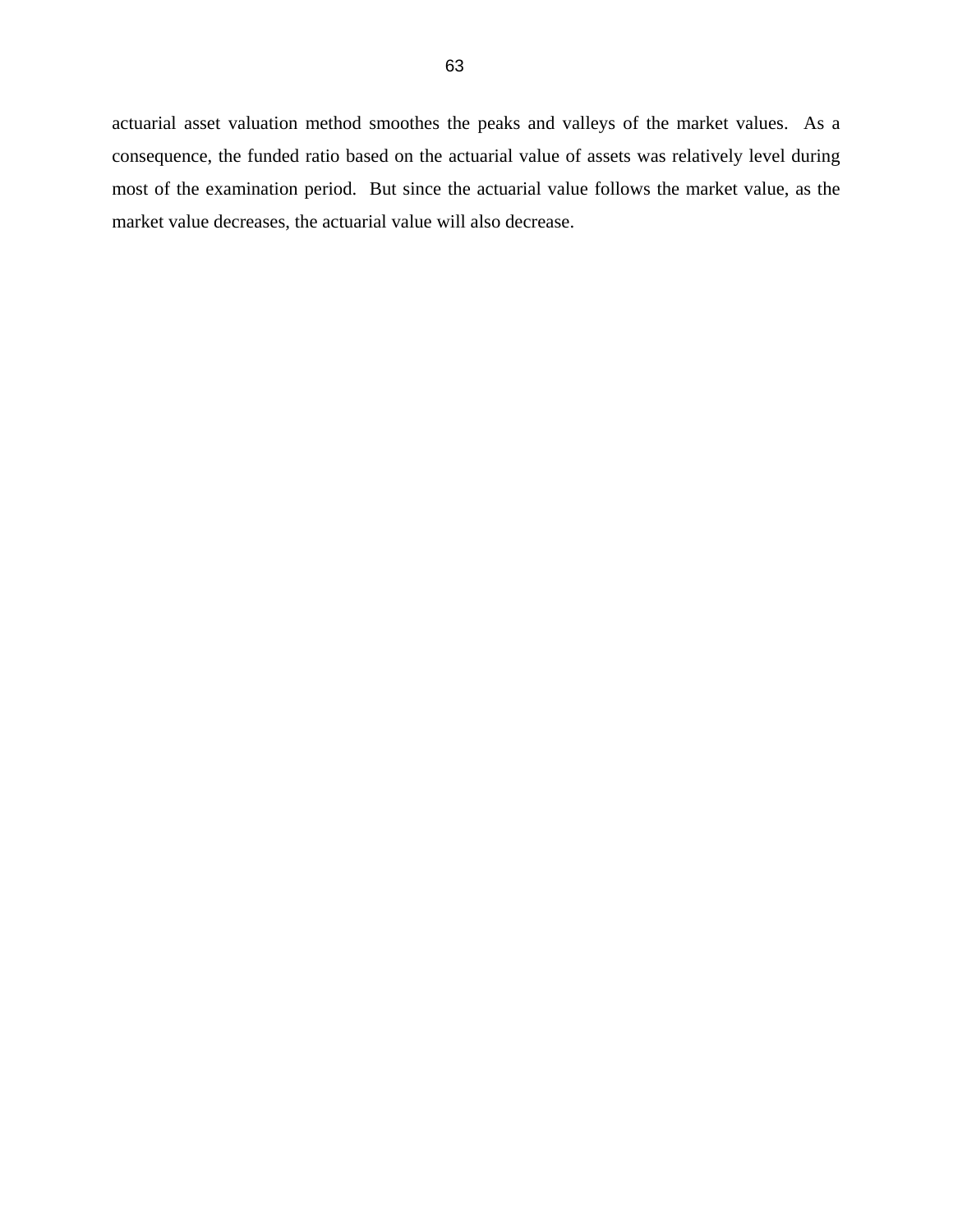#### 12. GAIN AND LOSS

 As described in [section](#page-50-0) 8 of this report, the required employer contribution is determined each year by the actuarial valuation. Projections of current plan members are made using actuarial assumptions regarding probabilities of retiring, withdrawing, dying or becoming disabled each year in the future. Active member salaries are projected to increase according to assumed increase percentages. Expected benefit payments are calculated for the assumed events of retirement, withdrawal, etc., based on service and salary history at the time of event. The resulting projected liabilities are discounted at the assumed interest rate. That final discounted value is the present value of future benefits, which is then used in determining the normal contribution rate.

 Actual experience will rarely match the various assumptions mentioned above. The comparison between actual experience and that predicted by actuarial assumptions is called gain and loss analysis. The comparison is most useful when it is done by component; i.e., when it measures the gain/loss of specific assumptions (for example, investment return or salary increase).

 Gain or loss can be expressed in terms of the change in liability or assets resulting from the experience of a specific assumption being different from that which was assumed. Another way of expressing gain/loss is to indicate how much of the change in required employer contribution from the previous year is due to changes in specific assumptions. This is the manner in which the Systems presented the results of its gain/loss analysis with respect to three sources of gain/loss: investment return, salary increases and new entrants. These three sources generally have a larger impact than other sources of gain/loss. The other sources, mostly the demographic assumptions such as withdrawal, mortality and disability, were not separately analyzed.

 The five years of this examination period have seen employer contribution rates declining to less than 1% because the investment performance has significantly exceeded the assumed 8% return over several years. However, the investment performance has declined significantly in the last two years of the examination period, to reach a negative rate of return in the last year. As a consequence, increased employer contributions will be required in the future.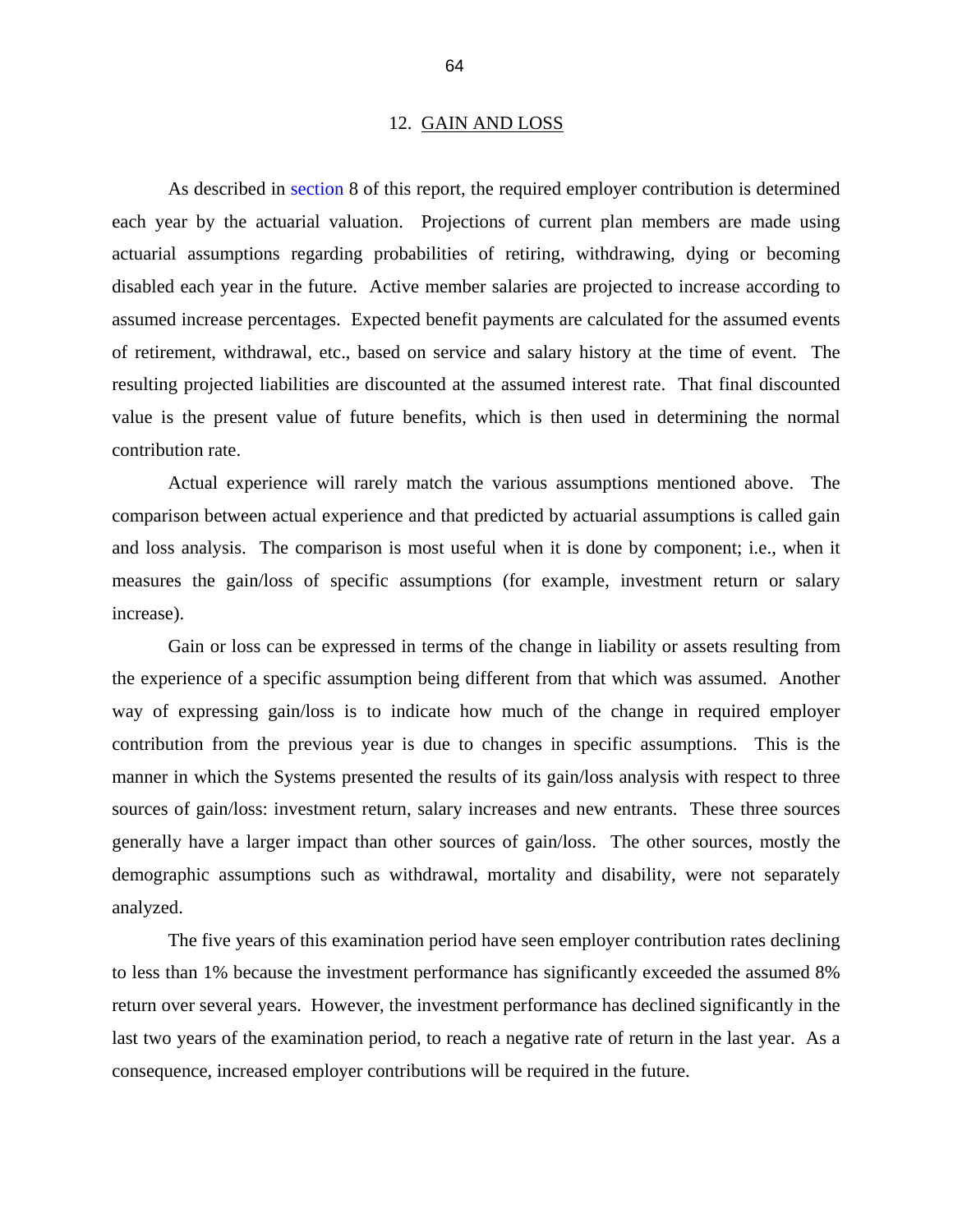This should not be surprising. Since the inception of the System in 1921, the average total employer contribution rate has been over 11%, and reached a high of over 23% in the early eighties. The rate dropped to below 5% for the first time in the mid-nineties.

 In addition, the normal contribution rate for new entrants is about 12%; i.e., the cost for new entrants, if all actuarial assumptions are exactly realized, would be about 12% of pay. This is the level toward which the employer contribution rate will tend to move, if future plan experience does not differ significantly from the actuarial assumptions.

# A. New York State and Local Employees' Retirement System

|                             | Change in Employer Contribution (\$000,000 omitted) |        |        |        |       |        |
|-----------------------------|-----------------------------------------------------|--------|--------|--------|-------|--------|
|                             | 1996                                                | 1997   | 1998   | 1999   | 2000  | 2001   |
| Prior year employer cont.   | 793                                                 | 559    | 270    | 217    | 149   | 166    |
| Gain/Loss due to:           |                                                     |        |        |        |       |        |
| Investments                 | $-208$                                              | $-258$ | $-98*$ | $-55*$ | $***$ | $-57$  |
| Salary increase             | $-115$                                              | $-117$ | $-103$ | $-46$  | $***$ |        |
| New entrants                | $+45$                                               | $+61$  | $+136$ | $+101$ | $***$ | $+184$ |
| Other                       | $+9$                                                | $+27$  | $+12$  | $-67$  | 18    | $-66$  |
| Current year employer cont. | 524                                                 | 272    | 217    | 150    | 167   | 227    |

### Gain/Loss by Source for each year

\* Since the employer contribution rate was zero, the amount shown here is only the amount necessary to reduce the rate to zero.

\*\* Not determined, since employer contribution rate was zero.

 The prior and current year employer contributions are shown to provide some perspective on the magnitude of the gains and losses shown. The current year employer contribution shown here is before application of various credits, so it may not exactly match the next year's prior year employer contribution.

 The table above indicates, for example, that during the year ending March 31, 1997, the investment earnings exceeded the assumed 8% in an amount that reduced the employer contribution by \$258 million, and the salaries for continuing employees increased less than what had been assumed, so that the employer contribution was reduced by \$117 million.

 Actuarial valuations are typically done on a 'closed group' basis; no new entrants are assumed. As a consequence, any new employees will generate an actuarial loss, since the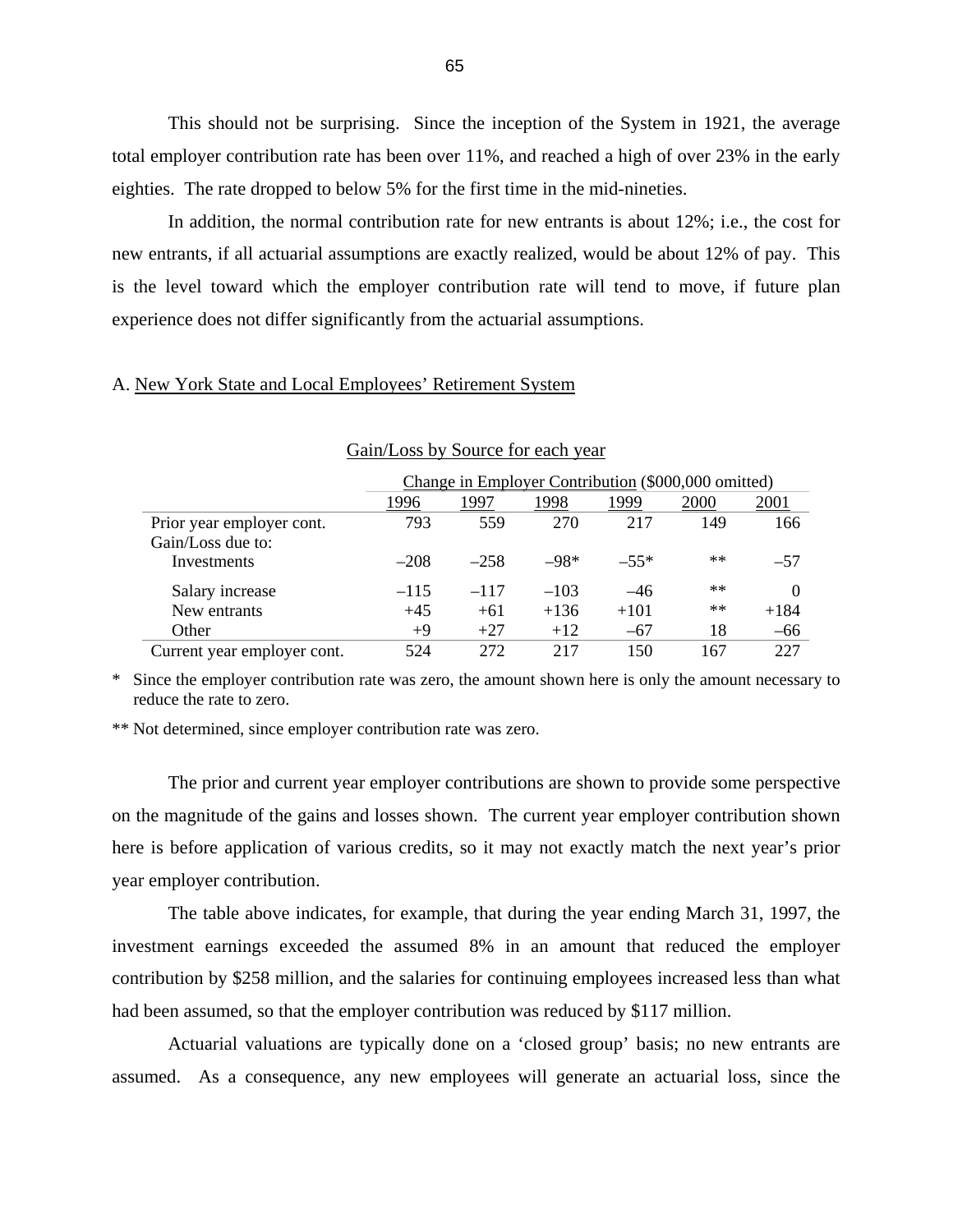liability associated with those employees was not anticipated in the actuarial calculations. For the year ending March 31, 1997, the new entrants generated \$61 million in liabilities.

 As discussed in more detail in Section 13, some fluctuation in gain/loss by source is to be expected. However, a consistent pattern of gains or losses suggests that the actuarial assumption should be modified. Section 13 describes the process by which that is accomplished by the System.

## B. New York State and Local Police and Fire Retirement System

| Gain/Loss by Source for each year |                                             |       |          |        |       |      |
|-----------------------------------|---------------------------------------------|-------|----------|--------|-------|------|
|                                   | Change in Employer Contribution (\$000,000) |       |          |        |       |      |
|                                   | 1996                                        | 1997  | 1998     | 1999   | 2000  | 2001 |
| Prior year employer cont.         | 217                                         | 169   | 129      | 48     | 39    | 34   |
| Gain/Loss due to:                 |                                             |       |          |        |       |      |
| Investments                       | $-28$                                       | -44   | $-94*$   | $-37*$ | $***$ | $**$ |
| Salary increase                   | $-13$                                       | $-19$ | $\Omega$ | $+22$  | $***$ | $**$ |
| New entrants                      | $+8$                                        | $+8$  | $+17$    | $+15$  | $**$  | $**$ |
| Other                             | $-10^{-}$                                   | 14    | $-7$     | $-6$   | $-2$  | $+1$ |
| Current year employer cont.       | 174                                         | 128   | 45       | 42     | 37    | 35   |

\* Since the employer contribution rate was zero, the amount shown here is only the amount necessary to reduce the rate to zero.

\*\* Not determined, since employer contribution rate was zero.

 The prior and current year employer contributions are shown to provide some perspective on the magnitude of the gains and losses shown. The current year employer contribution shown here is before application of various credits, so it may not exactly match the next year's prior year employer contribution.

 The table above indicates that, for example, during the year ending March 31, 1997, the investment earnings exceeded the assumed 8% in an amount that reduced the employer contribution by \$44 million, and the salaries for continuing employees increased less than what had been assumed, so that the employer contribution was reduced by \$19 million.

 Actuarial valuations are typically done on a 'closed group' basis; no new entrants are assumed. As a consequence, any new employees will generate an actuarial loss, since the liability associated with those employees was not anticipated in the actuarial calculations. For the year ending March 31, 1997, the new entrants generated \$8 million in liabilities.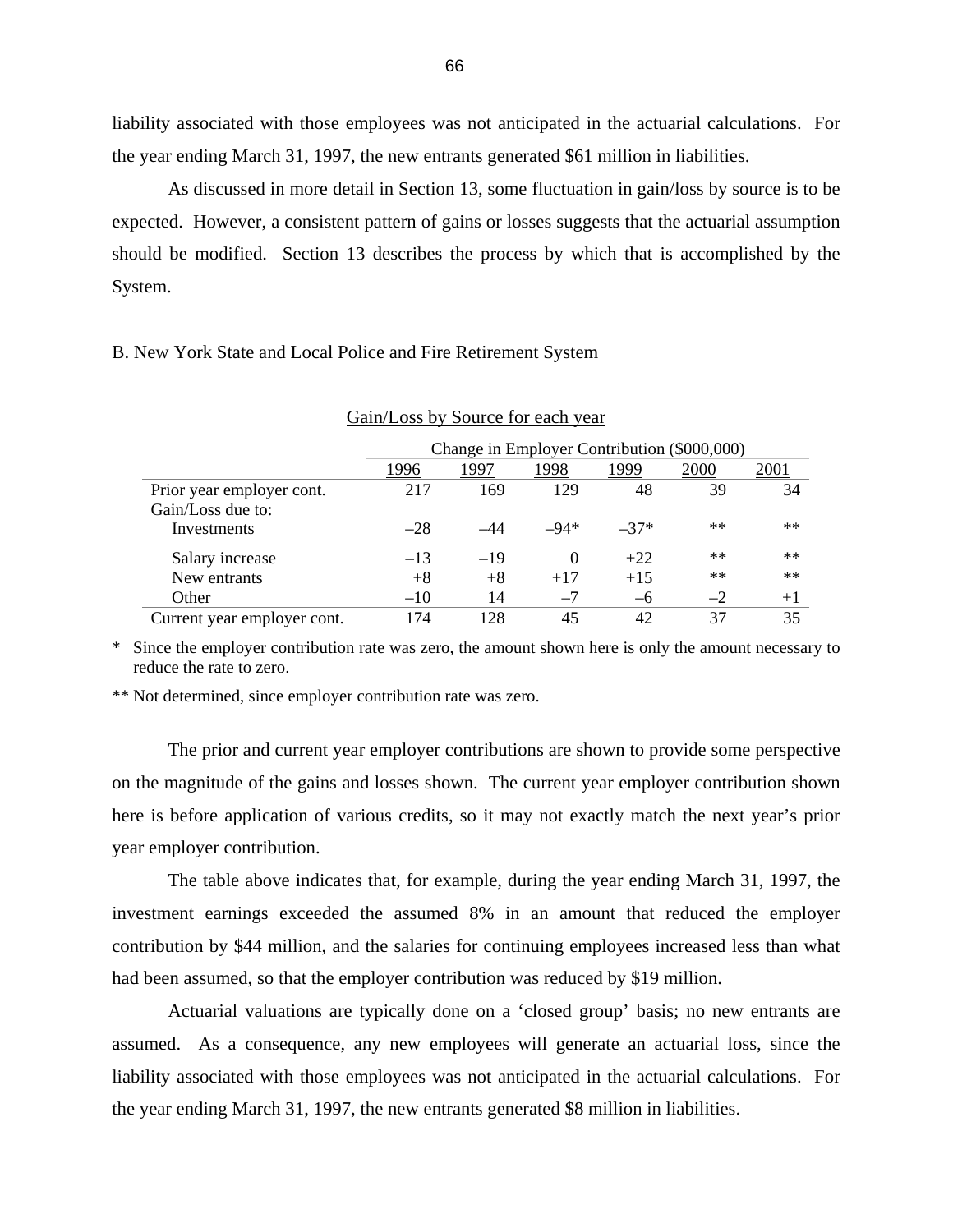As discussed in more detail in Section 13, some fluctuation in gain/loss by source is to be expected. However, a consistent pattern of gains or losses suggests that the actuarial assumption should be modified. Section 13 describes the process by which that is accomplished by the System.

### 13. ACTUARIAL ASSUMPTIONS

 Each of the actuarial assumptions can be grouped into one of two categories: demographic or economic. The assumptions that would be considered demographic are mortality, disability, withdrawal and retirement. The economic assumptions are interest and salary scale. Withdrawal and retirement are, to some extent, influenced by economic factors, but they are generally considered to be in the demographic category.

 The Systems review the actuarial experience each year to monitor the appropriateness of the assumptions. The results of the review are presented in reports to the Comptroller. Based on the length of time since the assumptions were last changed and based on the extent of the deviation of experience from assumptions, the reports will recommend that either the assumptions remain unchanged for the next year, or that they be changed. The assumptions used in the valuations of April 1, 1997, 1998, 1999 and 2000 were initially effective April 1, 1996 ("1996 assumptions"). Based on results of experience studies covering the period April 1, 1995 through March 31, 2000, new actuarial assumptions were adopted effective with the April 1, 2001 valuation ("2001 assumptions").

### A. New York State and Local Employees' Retirement System

 The mortality assumptions consist of sets of rates for each of four classes of members of ERS. Those classes are (1) active members, (2) service retirees, (3) disability retirees and (4) beneficiaries and designated annuitants. Each of the sets contains rates that vary by age, the retiree and beneficiary classes vary by sex, and the retiree classes also vary by labor category: clerk or laborer. There are two sets of rates for active members: one for ordinary death, one for accidental death.

 The disability assumptions consist of two sets of rates for active members: one for ordinary disability, one for accidental disability. Each of the sets contains rates that vary by age.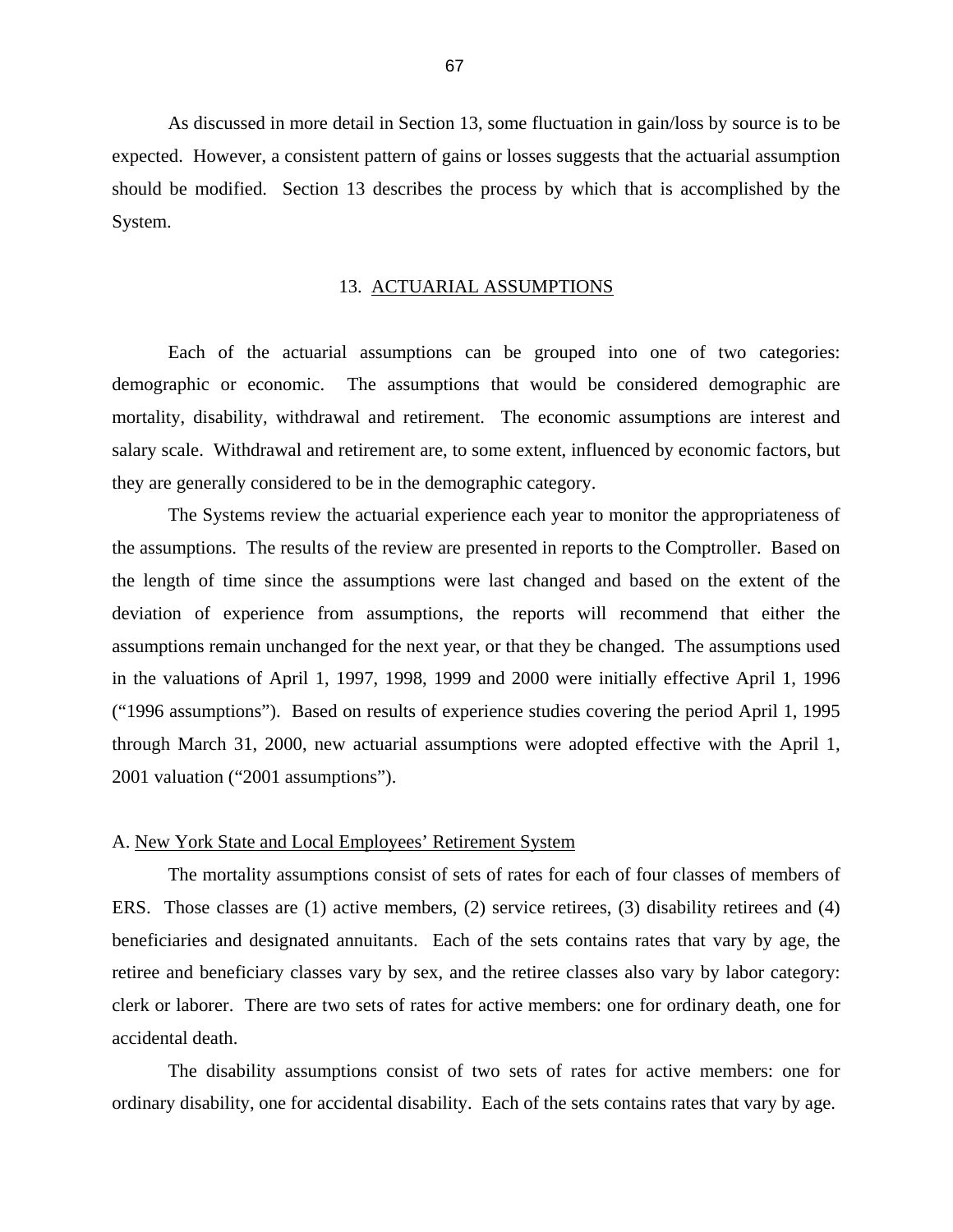The withdrawal assumptions consist of three sets of rates: (1) less than 5 years of service, (2) from 5 to less than 10 years of service, and (3) 10 or more years of service. The rates for each set vary by age.

 The retirement assumptions consist of three sets of rates: (1) Tier 1, Age 55 Plan, (2) Tier 2, 3 and 4, Age 55 Plan and (3) New York State Correction Officers, 25 Year Plan. Each set contains rates that vary by age.

The salary scale contains rates that vary by age.

The interest assumption was 8% in both the 1996 assumptions and the 2001 assumptions.

 The experience study that was performed each year compared the actual experience with that predicted by the assumption, for each of the demographic assumptions. This comparison was shown in the form of ratios of number of actual to number of expected events, or decrements (e.g., number of withdrawals).

 The experience study performed as of March 31, 2000 showed ratios of actual to expected decrements for both the 1996 assumptions and the 2001 assumptions. That is, the *actual* number of decrements is based on experience from April 1, 1995 through March 31, 2000 for both ratios presented. For the first ratio, the *expected* number of decrements is based on the 1996 assumptions, and for the second ratio, the *expected* number of decrements is based on the 2001 assumptions.

 The experience study performed as of March 31, 2001 showed ratios of actual to expected (A/E Ratios) based on actual experience from April 1, 2000 to March 31, 2001 and expected experience based on the 2001 assumptions.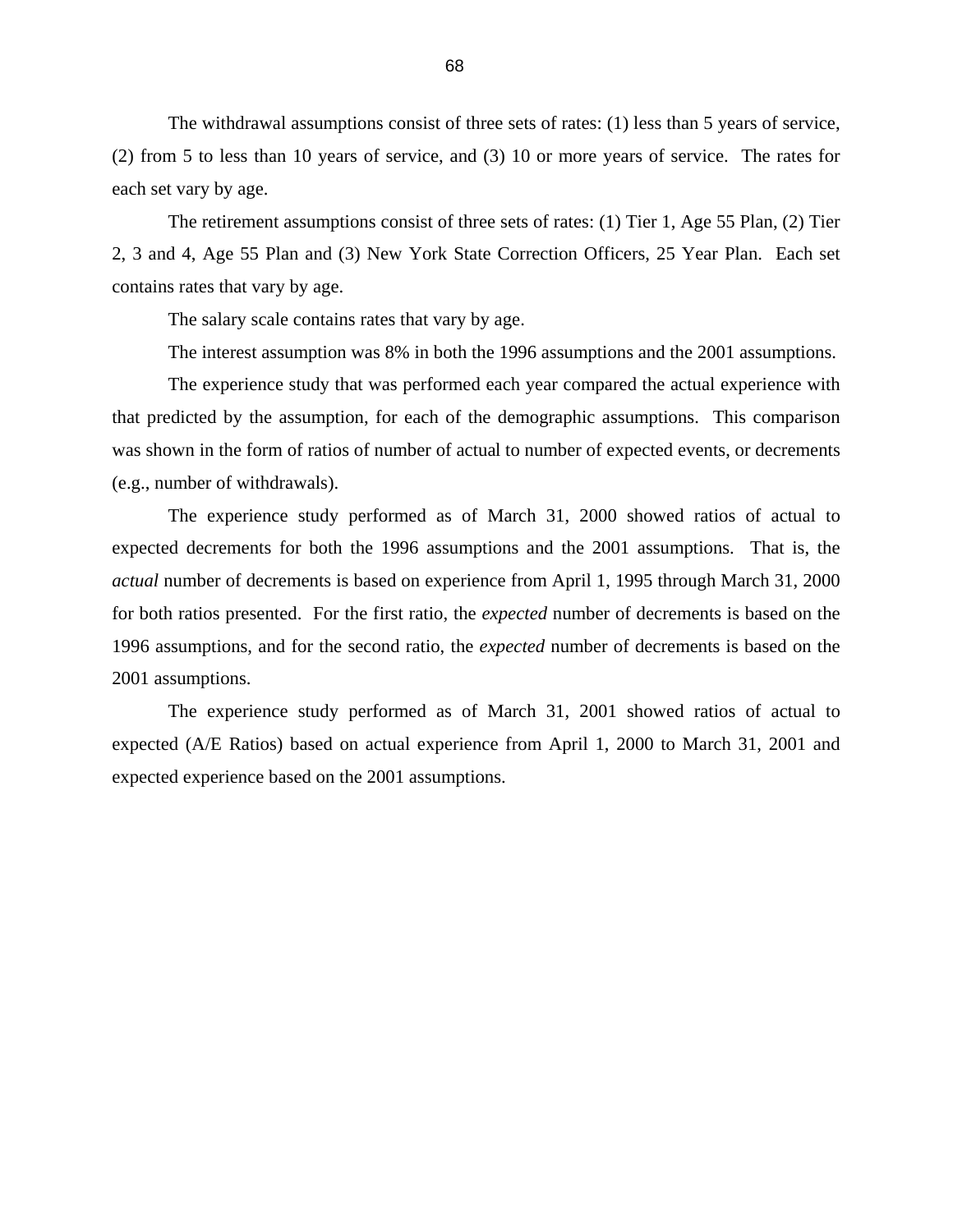The table below shows the two A/E Ratios described above from the 2000 experience study and the A/E Ratio from the 2001 study for most of the demographic assumptions used by the System.

|                                  | <b>Actual to Expected Ratios</b> |                      |               |  |
|----------------------------------|----------------------------------|----------------------|---------------|--|
|                                  | $1995 - 2000$ Experience         |                      | $2000 - 2001$ |  |
|                                  |                                  |                      | Experience    |  |
|                                  | 1996                             | 2001                 | 2001          |  |
| Assumption                       | Assumptions                      | Assumptions          | Assumptions   |  |
| Ordinary death                   | .820                             | .999                 | .931          |  |
| Accidental death                 | .587                             | .714                 | .000          |  |
| Ordinary disability              | .827                             | 1.014                | .886          |  |
| Accidental disability            | .357                             | .949                 | .562          |  |
| Withdrawal: $<$ 5 years service  | a                                | .999                 | .972          |  |
| Withdrawal: $5$ to $<10$ years   | a                                | .997                 | 1.065         |  |
| Withdrawal: $10+$ years          | 1.112                            | 1.001                | .920          |  |
| Retirement: Tier 1               | 1.614                            | 1.000                | .924          |  |
| Retirement: Tier 2, 3, 4         | .758                             | .962                 | .886          |  |
| Retirement: State Corr. Officers | .950                             | .950                 | .838          |  |
| Service pensioner mortality      | 1.118                            | $1.257$ <sup>b</sup> | 1.177 h       |  |

## <sup>a</sup> not determined

b Pensioner mortality tables were created with a loading factor to anticipate future decreases in mortality due to advances in medicine. The loading factor is such that, if mortality rates did not decrease, the A/E ratio would be 1.25.

 The experience study based on 1995 – 2000 experience shows that, for active employees, the ratio of actual to expected mortality, using the 1996 assumptions, was, for all ages combined, .820. This ratio, being less than one, indicates that the active employee mortality assumptions being used in the valuations for 1996 through 2000 predicted more deaths than had actually occurred during the five years. With the new assumptions that were effective April 1, 2001, the rates of mortality were decreased, so that the ratio of actual deaths to the number predicted by the assumptions was .999. The third column in the table above shows that the ratio of the actual deaths that occurred in the one year ending March 31, 2001 to the number of deaths expected according to the 2001 assumptions was .931. Since the period over which the experience is measured in the third column is only one year, the results shown are not as credible as the ratios in the first two columns, which are based on a five-year experience period.

 The salary increase assumption, or salary scale, consists of a set of rates that vary by age. Each rate shows the expected ratio of salary one year in the future to the current salary. In the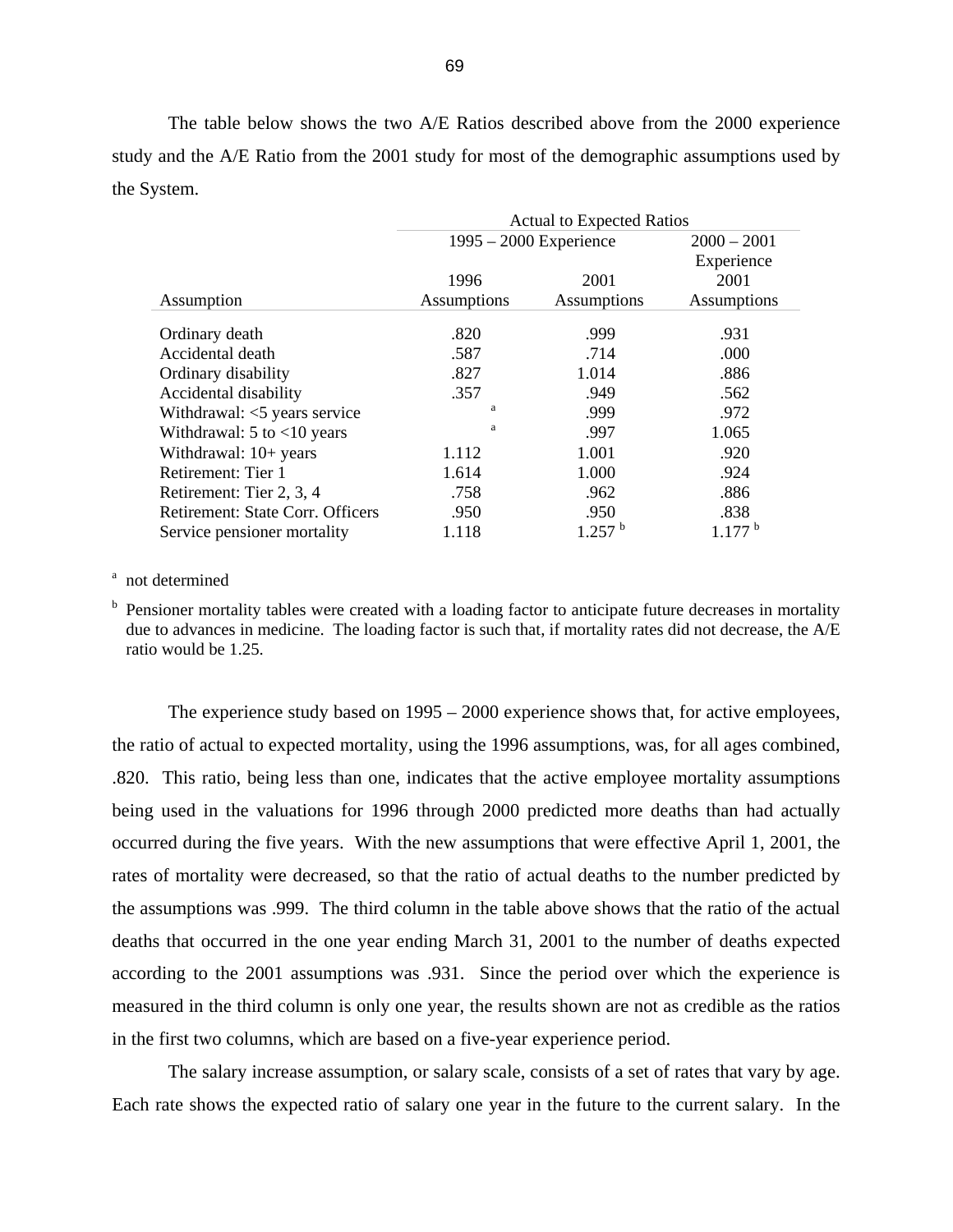aggregate, the salary scale generates an expected one-year increase in salary for the entire population of 5.8%. Of that increase, 3.0% is assumed to be due to inflation [as measured by the Consumer Price Index ("CPI")], and the remaining 2.8% is due to productivity and merit.

 The table below shows the actual salary increase percentages experienced by full-time members of ERS for each year and the average for all years of the experience study period, compared to the CPI.

| Year ending March 31 | Salary increase | ΓPΙ  |
|----------------------|-----------------|------|
| 1997                 | 3.5%            | 2.8% |
| 1998                 | 4.5             | 1.4  |
| 1999                 | 6.0             | 1.7  |
| 2000                 | 3.8             | 3.7  |
| Average              | 4.4             | 2.4  |

 The salary scale assumption described above was based on the experience shown here, and modified so that the expected one-year increase in salary was 5.8%.

 To review the interest assumption, ERS considered the rates of return on the two major asset categories separately: assets to be smoothed (equities et al.), and amortized cost investments (mortgages and bonds). ERS determined that, for each of the categories, the rates of return were expected to continue to decline from rates observed at the conclusion of the experience study. Actual rates of return for the total portfolio had been in excess of the assumed 8% rate during the experience study. ERS decided to keep the interest assumption at 8% for the 2001 and subsequent valuations.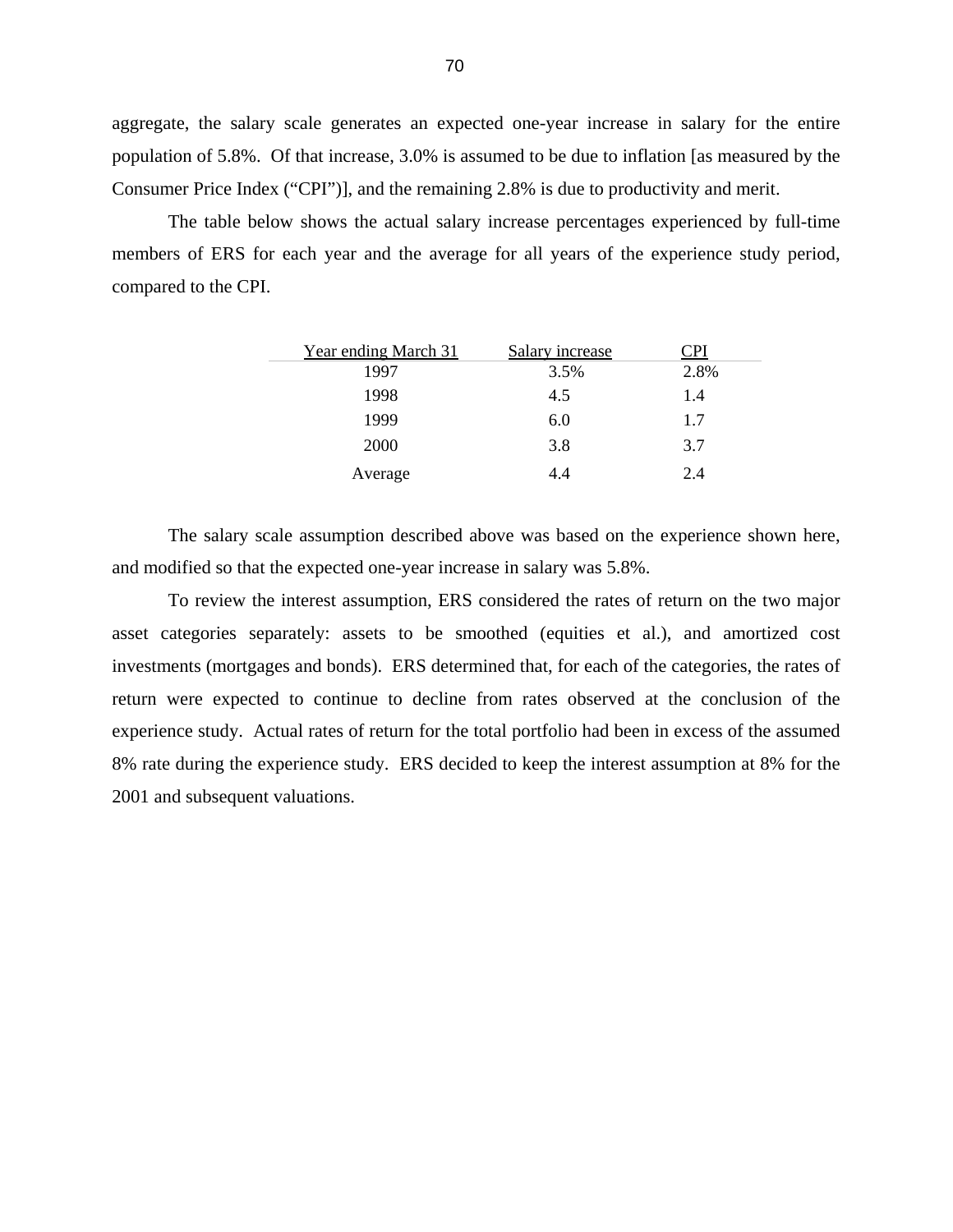The table below shows the rates of return on the two major investment categories and on the total portfolio for the examination period.

|                 | 1997 | 1998 | 1999 | 2000 | 2001    |
|-----------------|------|------|------|------|---------|
| Assumption      | 8.0  | 8.0  | 8.0  | 8.0  | 8.0     |
| Equities et al. | 15.4 | 40.8 | 10.5 | 26.9 | $-21.1$ |
| Fixed income    | 8.0  | 8.2  | 9.0  | 7.6  | 7.9     |
| Total portfolio | 12.6 | 30.4 | 10.0 | 21.5 | $-11.6$ |

The graph below illustrates the above numbers.



#### **Investment Rates of Return**

 The vertical bars represent the two major components of the total portfolio: equities and fixed income securities. The lines show the actual return of the total portfolio and the assumed return of the total portfolio; the purple line (Total Portfolio) represents the weighted average of the two vertical bars, and the green line, Assumption, is the actuarial 'guess' as to what the Total Portfolio return will be.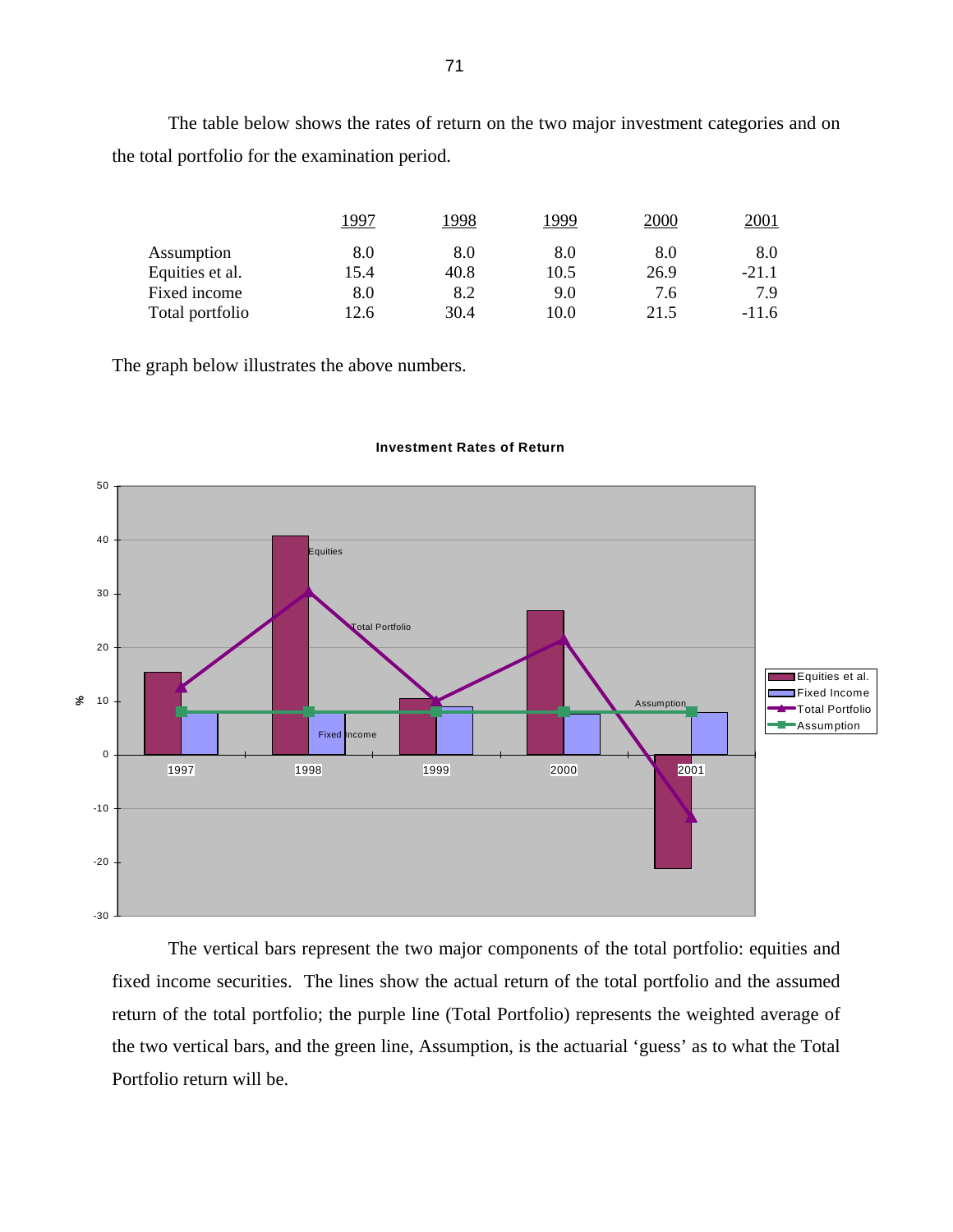This graph illustrates the volatility of the actual rate of return over a (probably atypical) five-year period; the total portfolio rate has ranged from a high of over 30% to a low of –11.6%. However, the benefits provided by this plan to the current participants are payable over a long range in the future, from now to a few decades from now. Therefore, while on a long-term basis the interest rate assumption should not deviate substantially from the average rate of return, on a short term basis significant deviations can be tolerated.

#### B. New York State and Local Police and Fire Retirement System

 The mortality assumptions consist of sets of rates for each of four classes of members of PFRS. Those classes are (1) active members, (2) service retirees, (3) disability retirees and (4) beneficiaries and designated annuitants. Each of the sets contains rates that vary by age. There are two sets of rates for active members: one for ordinary death, one for accidental death.

 The disability assumptions consist of two sets of rates for active members: one for ordinary disability, one for accidental disability. Each of the sets contains rates that vary by age.

 The withdrawal assumptions consist of three sets of rates: (1) less than 5 years of service, (2) from 5 to less than 10 years of service, and (3) 10 or more years of service. The rates for each set vary by age.

 The retirement assumptions consist of six sets of rates: (1) Tier 1, Age 55 Plan, (2) Tier 2, Age 55 Plan, (3) 25 Year Plan, (4) – (6) three different 20 Year Plans. Each set contains rates that vary by age.

The salary scale contains rates that vary by age.

The interest assumption was 8% in both the 1996 assumptions and the 2001 assumptions.

 The experience study that was performed each year compared the actual experience with that predicted by the assumption, for each of the demographic assumptions. This comparison was shown in the form of ratios of number of actual to number of expected events, or decrements (e.g., number of withdrawals).

 The experience study performed as of March 31, 2000 showed ratios of actual to expected decrements for both the 1996 assumptions and the 2001 assumptions. That is, the *actual* number of decrements is based on experience from April 1, 1995 through March 31, 2000 for both ratios presented. For the first ratio, the *expected* number of decrements is based on the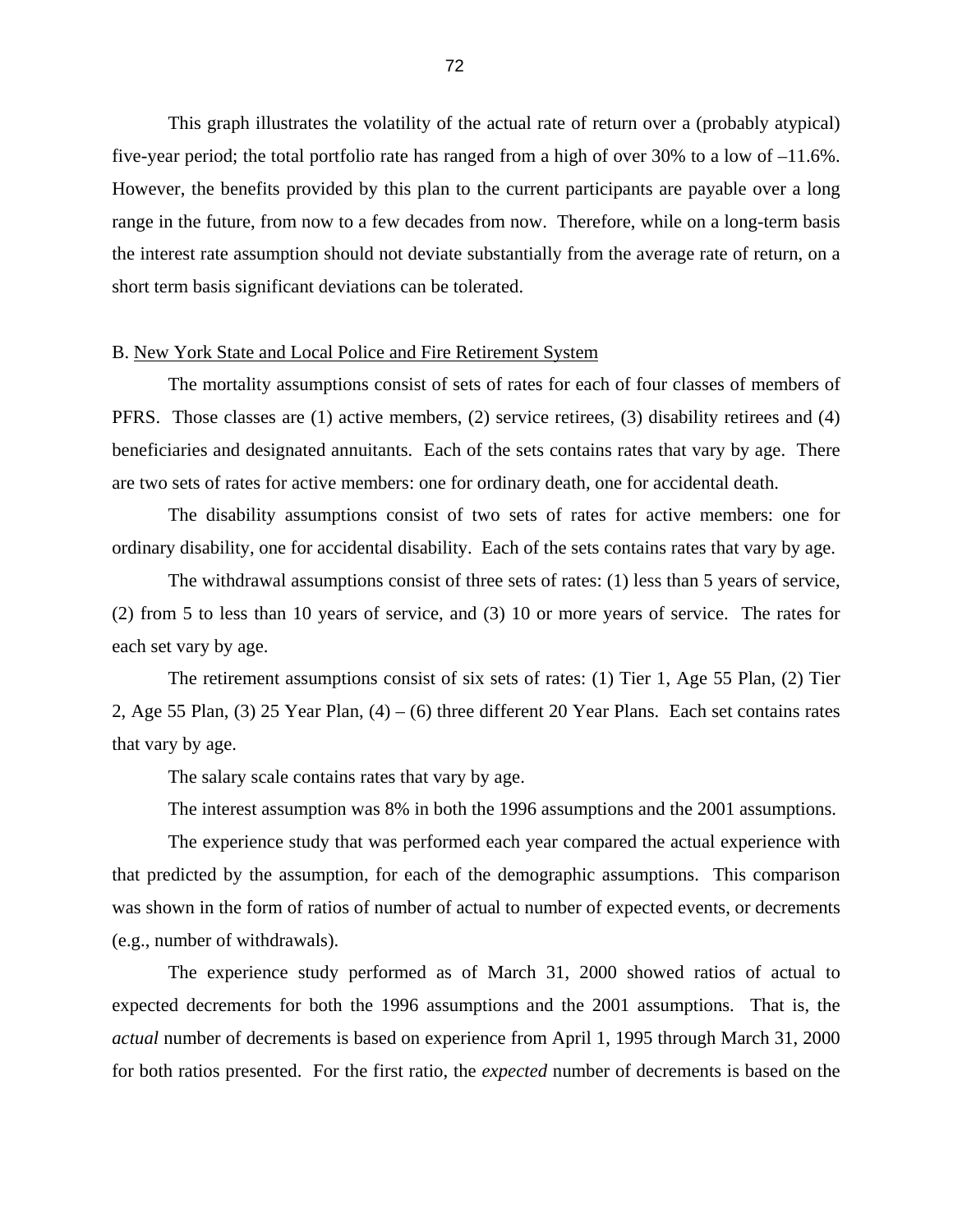1996 assumptions, and for the second ratio, the *expected* number of decrements is based on the 2001 assumptions.

 The experience study performed as of March 31, 2001 showed ratios of actual to expected (A/E Ratios) for experience from April 1, 2000 to March 31, 2001 and the 2001 assumptions.

 The table below shows the two A/E Ratios describe above from the 2000 experience study and the A/E Ratio from the 2001 study for most of the demographic assumptions used by the Police and Fire System.

|                                | <b>Actual to Expected Ratios</b> |                    |                    |  |
|--------------------------------|----------------------------------|--------------------|--------------------|--|
|                                | $1995 - 2000$ Experience         |                    | $2000 - 2001$      |  |
|                                |                                  |                    | Experience         |  |
|                                | 1996                             | 2001               | 2001               |  |
| Assumption                     | Assumptions                      | Assumptions        | Assumptions        |  |
| Ordinary death                 | .918                             | .998               | .844               |  |
| Accidental death               | .597                             | 1.173              | .820               |  |
| Ordinary disability            | .803                             | .985               | .620               |  |
| Accidental disability          | .350                             | .986               | .994               |  |
| Withdrawal: <5 years service   | a                                | .992               | 1.010              |  |
| Withdrawal: $5$ to $<10$ years | a                                | .979               | 1.016              |  |
| Withdrawal: $10+$ years        | 1.206                            | .991               | .841               |  |
| Retirement: 20 year half pay   | .788                             | .999               | 1.050              |  |
| Retirement: 20 year add'l pay  | .765                             | 1.000              | 1.533              |  |
| Service pensioner mortality    | 1.013                            | 1.250 <sup>b</sup> | 1.095 <sup>b</sup> |  |

### a not determined

<sup>b</sup> Pensioner mortality tables were created with a loading factor to anticipate future decreases in mortality due to advances in medicine. The loading factor is such that, if mortality rates did not decrease, the A/E ratio would be 1.25.

 The experience study based on 1995 – 2000 experience shows that, for active employees, the ratio of actual to expected mortality, using the 1996 assumptions, was, for all ages combined, .918. This ratio, being less than one, indicates that the active employee mortality assumptions being used in the valuations for 1996 through 2000 predicted more deaths than had actually occurred during the five years. With the new assumptions that were effective April 1, 2001, the rates of mortality were decreased, so that the ratio of actual deaths to the number predicted by the assumptions was .998. The third column in the table above shows that the ratio of the actual deaths that occurred in the one year ending March 31, 2001 to the number of deaths expected according to the 2001 assumptions was .844. Since the period over which the experience is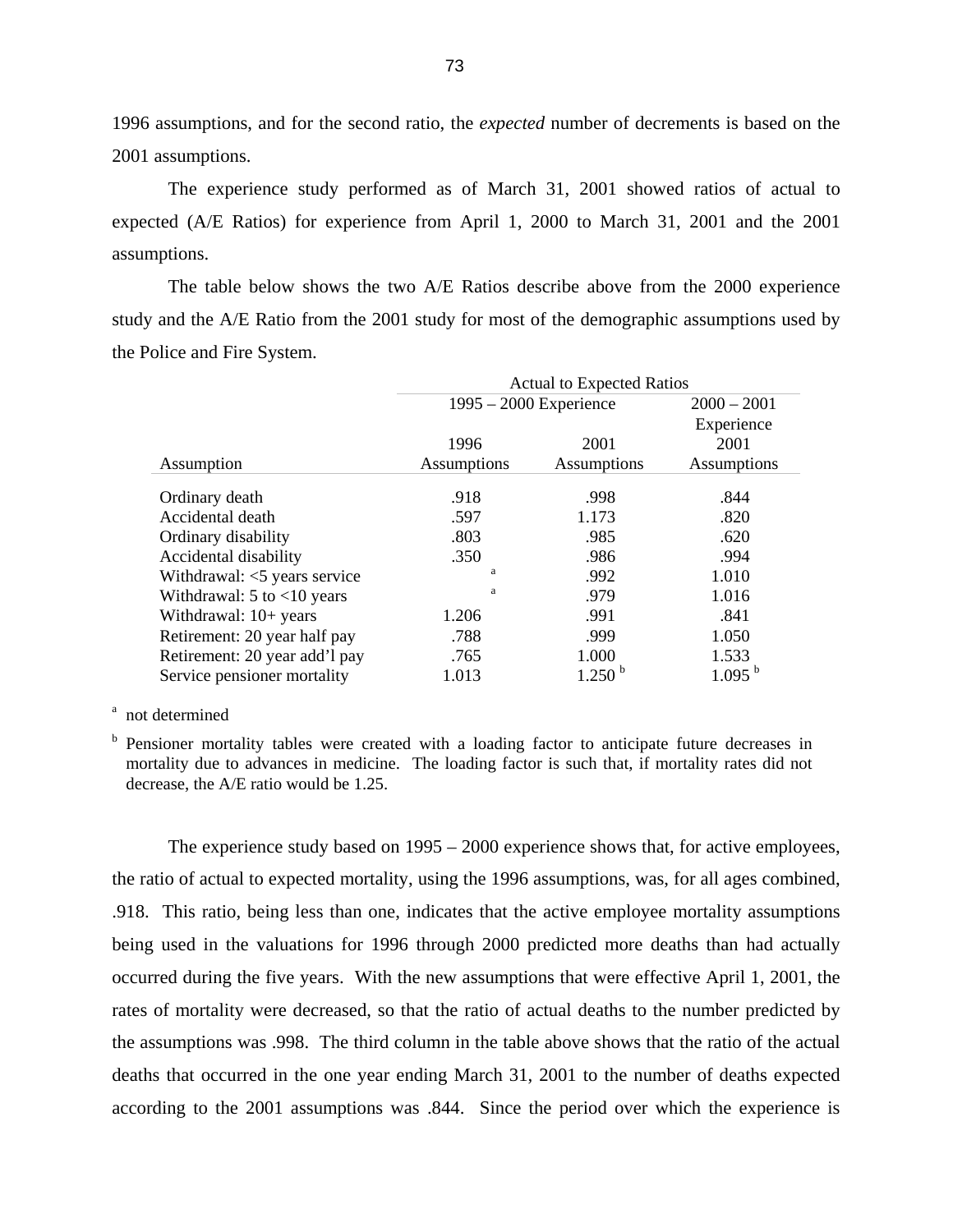measured in the third column is only one year, the results shown are not as credible as the ratios in the first two columns, which are based on a five-year experience period.

 The salary increase assumption, or salary scale, consists of a set of rates that vary by age. Each rate shows the expected ratio of salary one year in the future to the current salary. In the aggregate, the salary scale in the 1996 assumptions generated an expected one-year increase in salary for the entire population of 6.7%; that was changed with the 2001 assumptions so that the expected one-year increase would be 7.0%. Each of those increase percentages is made up of two components: a inflation component [as measured by the Consumer Price Index ("CPI")] of 3.0% for each set of assumptions, and a productivity and merit component of 3.7% for the 1996 assumptions, increased to 4.0% for the 2001 assumptions.

 The table below shows the actual salary increase percentages experienced by full-time members of PFRS for each year and the average for all years of the experience study period, compared to the CPI.

| Year Ending March 31 | <b>Salary Increase</b> | <u>PI</u> |
|----------------------|------------------------|-----------|
| 1997                 | 4.7%                   | 2.8%      |
| 1998                 | 8.5                    | 1.4       |
| 1999                 | 8.8                    | 1.7       |
| 2000                 | 4.4                    | 3.7       |
| Average              | 6.6                    | 2.4       |

 The salary scale assumption described above was based on the experience shown here, and modified so that the expected one-year increase in salary was 7.0%.

 To review the interest assumption, PFRS considered the rates of return on the two major asset categories separately: assets to be smoothed (equities et al.), and amortized cost investments (mortgages and bonds). PFRS determined that, for each of the categories, the rates of return were expected to continue to decline from rates observed at the conclusion of the experience study. Actual rates of return for the total portfolio had been in excess of the assumed 8% rate during the experience study. PFRS decided to keep the interest assumption at 8% for the 2001 and subsequent valuations.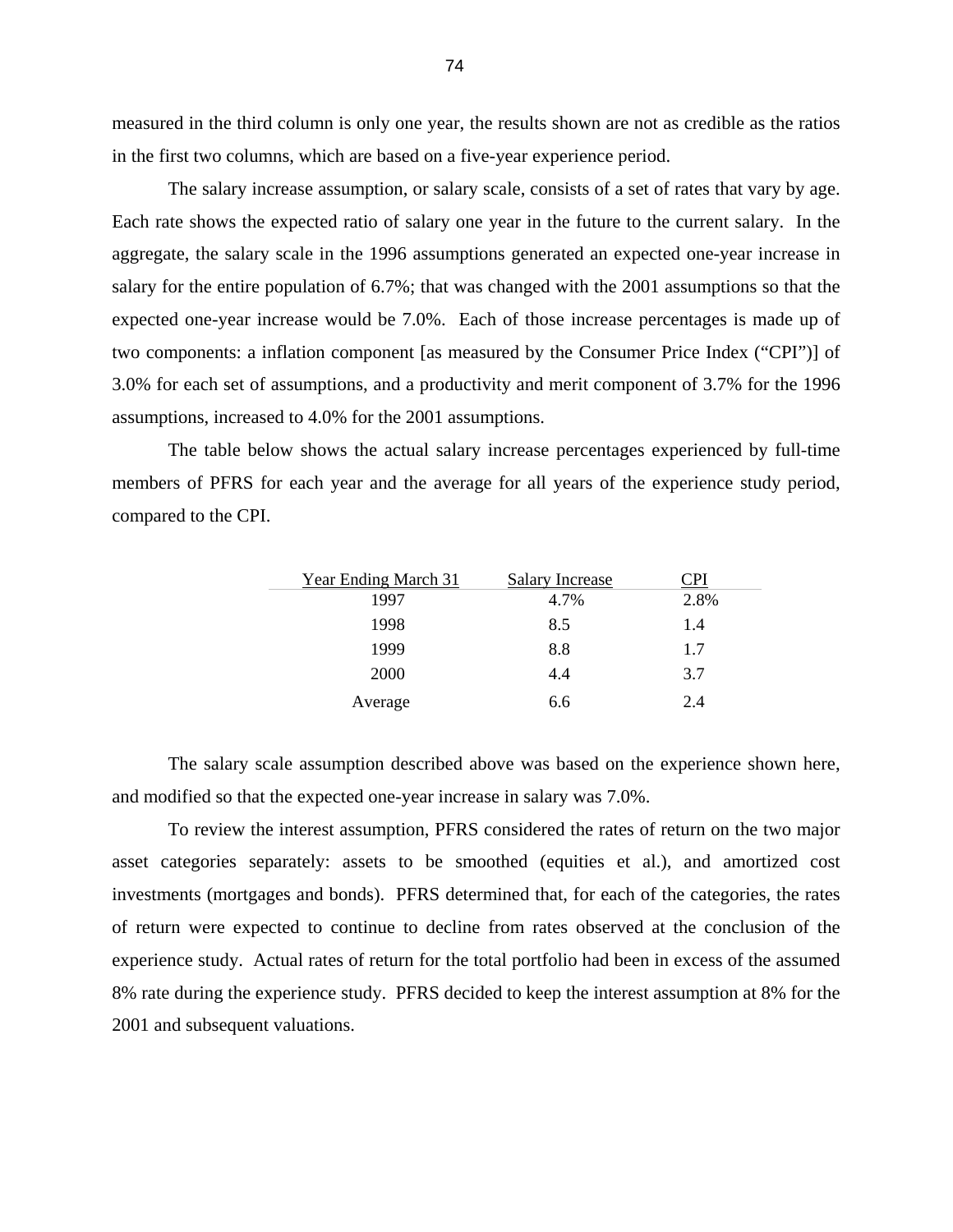The table below shows the rates of return on the two major investment categories and on the total portfolio for the examination period.

|                        | 1997 | 1998 | 1999 | 2000 | 2001    |
|------------------------|------|------|------|------|---------|
| Assumption             | 8.0  | 8.0  | 8.0  | 8.0  | 8.0     |
| Equities et al.        | 15.4 | 40.8 | 10.5 | 26.9 | $-21.1$ |
| <b>Fixed Income</b>    | 8.0  | 8.2  | 9.0  | 7.6  | 7.9     |
| <b>Total Portfolio</b> | 12.6 | 30.4 | 10.0 | 21.5 | $-11.6$ |

The following graph illustrates the above numbers.



#### **Investment Rates of Return**

 The vertical bars represent the two major components of the total portfolio: equities and fixed income securities. The lines show the actual return of the total portfolio and the assumed return of the total portfolio; the purple line (Total Portfolio) represents the weighted average of the two vertical bars, and the green line, Assumption, is the actuarial 'guess' as to what the Total Portfolio return will be.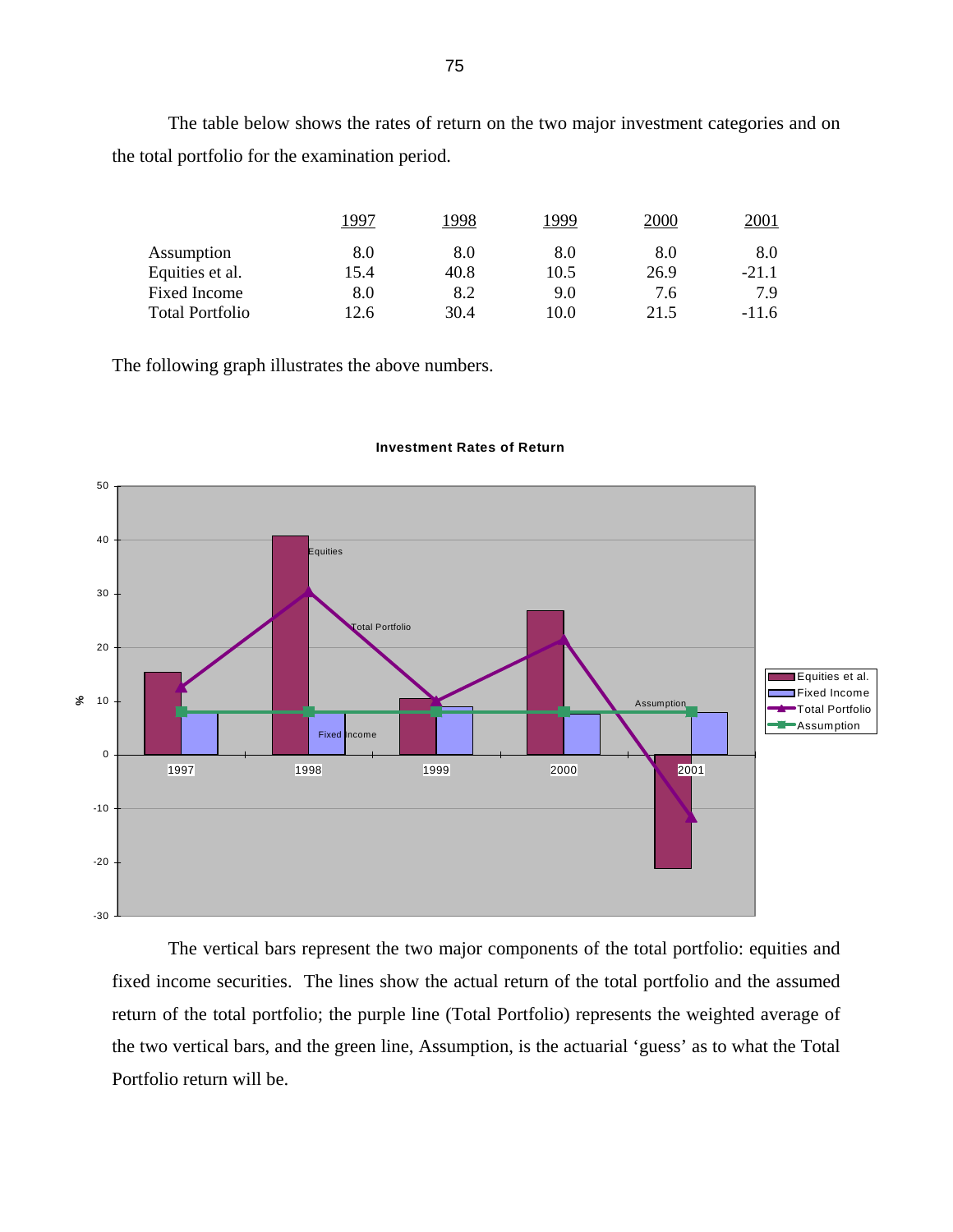This graph illustrates the volatility of the actual rate of return over a (probably atypical) five-year period; the total portfolio rate has decreased from over 30% to –11.6%. However, the benefits provided by this plan to the current participants are payable over a long range in the future, from now to a few decades from now. Therefore, while on a long-term basis the interest rate assumption should not deviate substantially from the average rate of return, on a short term basis significant deviations can be tolerated.

#### 14. TREATMENT OF MEMBERS

 The examiner reviewed a sample of various types of retirement benefits to members and beneficiaries. The examiner also reviewed the various controls involved, checked the accuracy of the computations and traced the accounting data to the books of account.

Based on the sample reviewed, no significant findings were noted.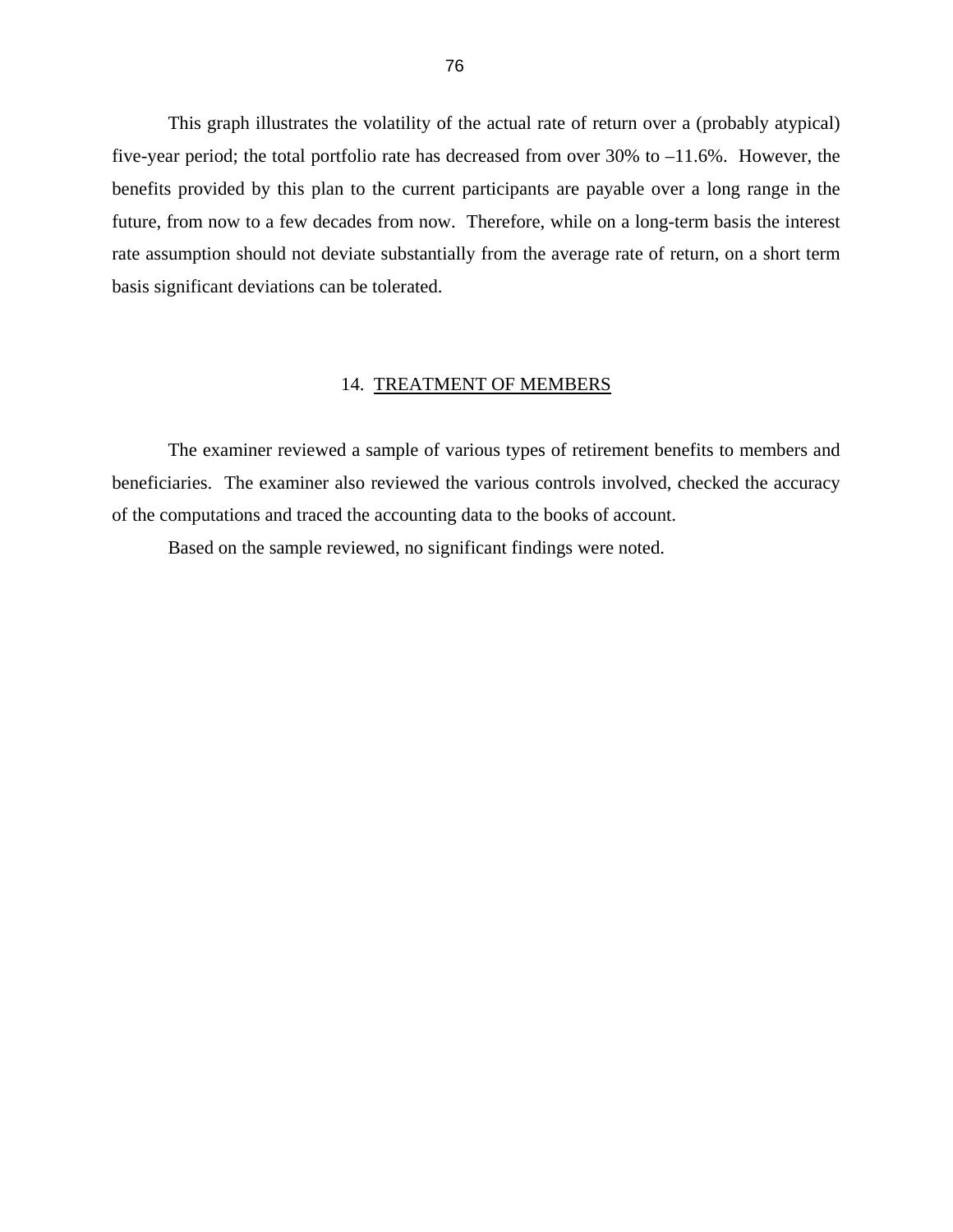Following are the violation and recommendation contained in the prior report on examination and the subsequent actions taken by the Systems in response to each citation:

### Item Description

A The Systems violated Section 136.6 of Department Regulation No. 85 for failing to report contributions which are more than three months overdue to the Superintendent.

> The Systems reported contributions, which are more than three months overdue to the Superintendent in each of its annual statements filed subsequent to the previous report on examination.

B The examiner again recommends that the Systems account for service credit for unused sick leave in the same manner as they would for normal service credit.

> The review of a sample of retirees receiving service credit for unused sick leave did not reveal instances whereby unused sick leave was applied differently than normal service credit.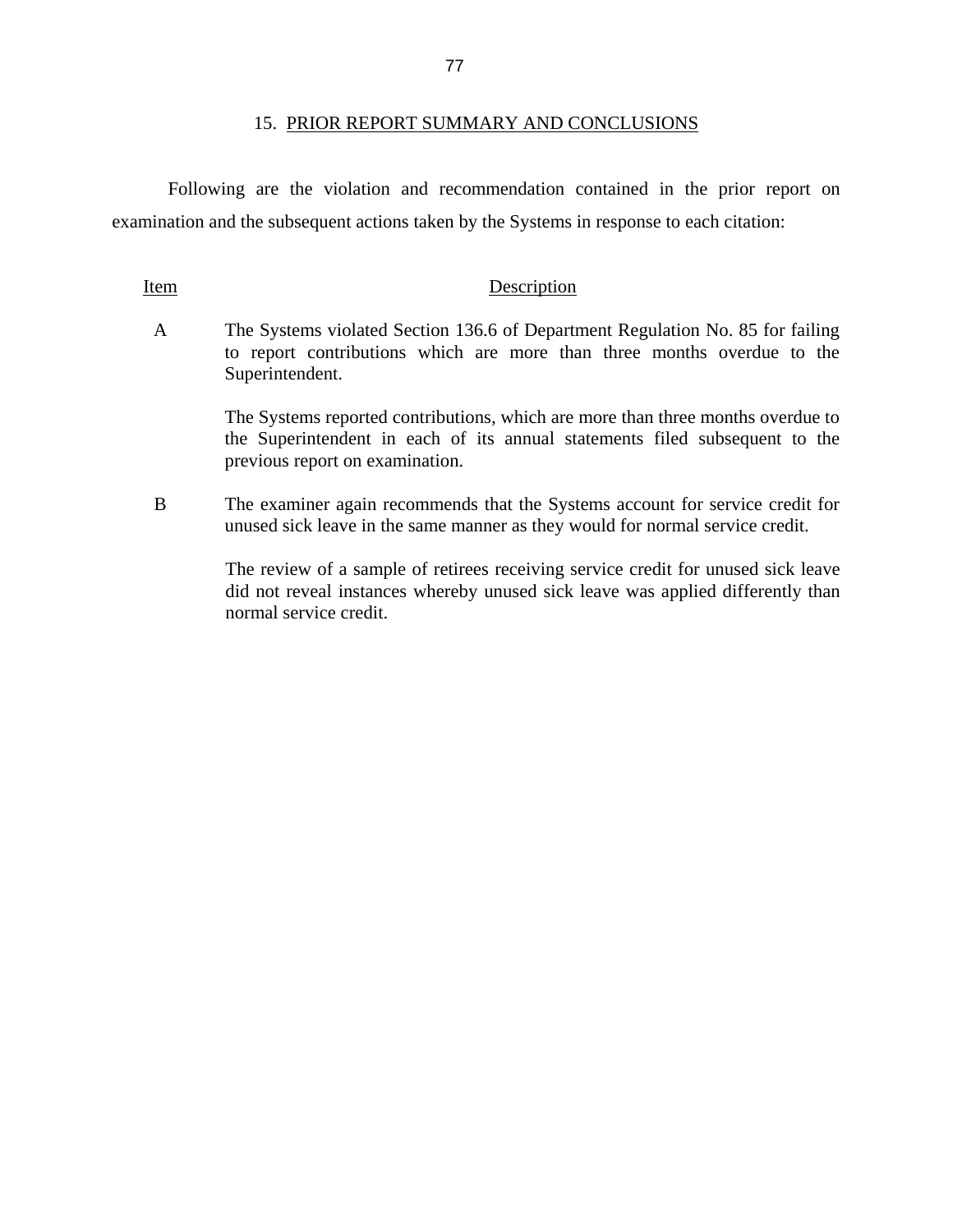## 16. SUMMARY AND CONCLUSIONS

Following are the violation, recommendations and comments contained in this report:

| Item         | Description                                                                                                                                                                                                                                                                                                                                                                                                                       | Page $No(s)$ . |
|--------------|-----------------------------------------------------------------------------------------------------------------------------------------------------------------------------------------------------------------------------------------------------------------------------------------------------------------------------------------------------------------------------------------------------------------------------------|----------------|
| $\mathbf{A}$ | The examiner recommends that, for billing purposes, the employer<br>contribution rates be rounded to one more digit of precision; <i>i.e.</i> , to the<br>nearest one hundredth of one percent (.01%).                                                                                                                                                                                                                            | 51             |
| B            | Due to the significant effect the smoothing technique can have on plan<br>costs, it is recommended that the Systems review the actuarial asset<br>smoothing technique, including the 80%-to-120% corridor mentioned at<br>the beginning of this section.                                                                                                                                                                          | 60             |
|              | The five years of this examination period have seen employer<br>contribution rates declining to less than 1% because the investment<br>performance has significantly exceeded the assumed 8% return over<br>several years. However, the investment performance has declined<br>significantly in the last two years of the examination period, to reach a<br>negative rate of return in the last year. As a consequence, increased | 64             |

employer contributions will be required in the future.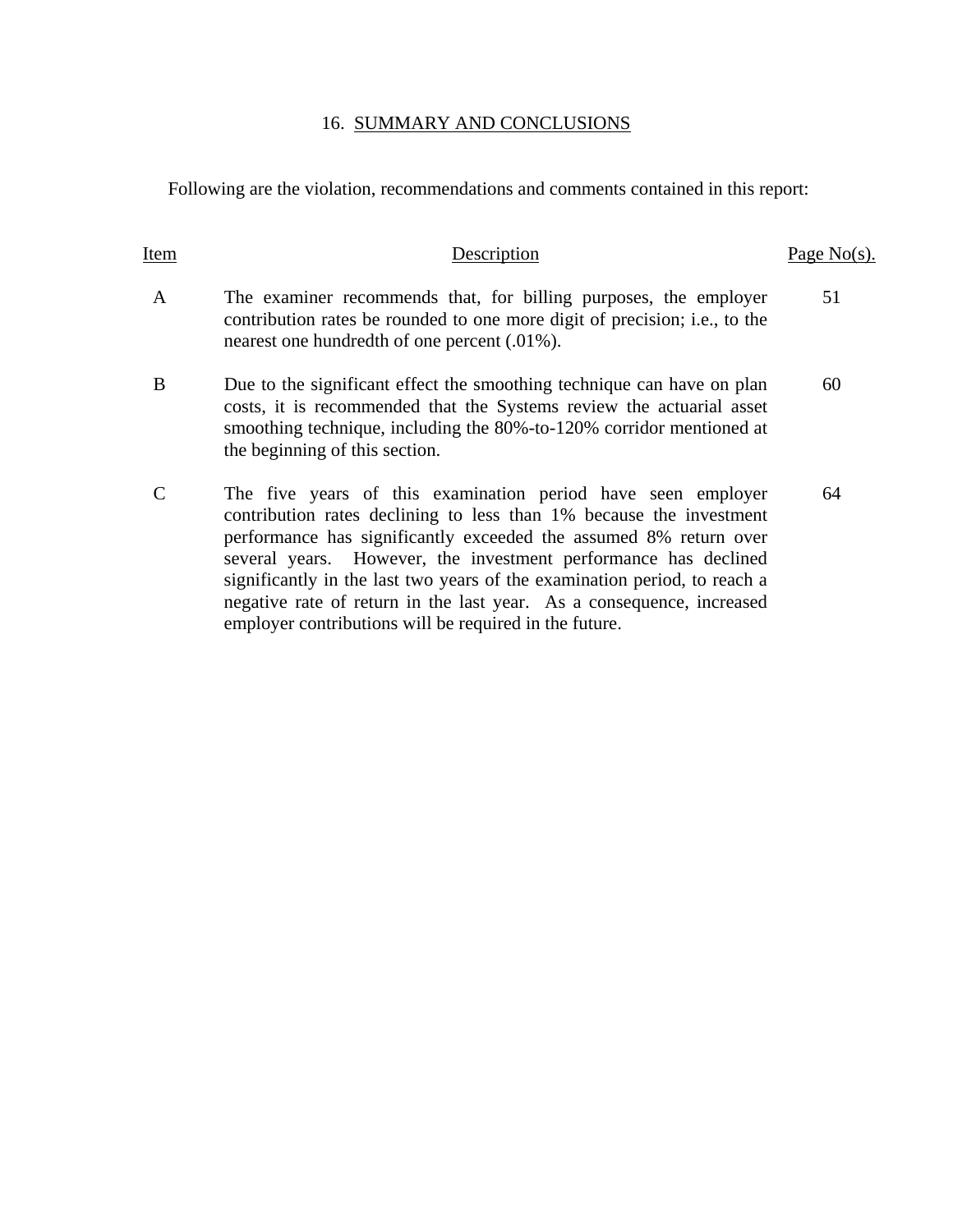Respectfully submitted,

 $\overline{\rho}$ 

Marc A. Tse Associate Insurance Examiner

STATE OF NEW YORK  $\mathcal{L}$ )SS: COUNTY OF NEW YORK )

Marc A. Tse, being duly sworn, deposes and says that the foregoing report, subscribed by him, is true to the best of his knowledge and belief.

Marc A Tre

Marc A. Tse

Subscribed and sworn to before me

this 23cd day of Savuary 2003.

DANIEL J. GUMAER<br>Notary Public, State of New York Notary Public, State of New York<br>No. 01GU6058535<br>Qualified in Suffolk County

S.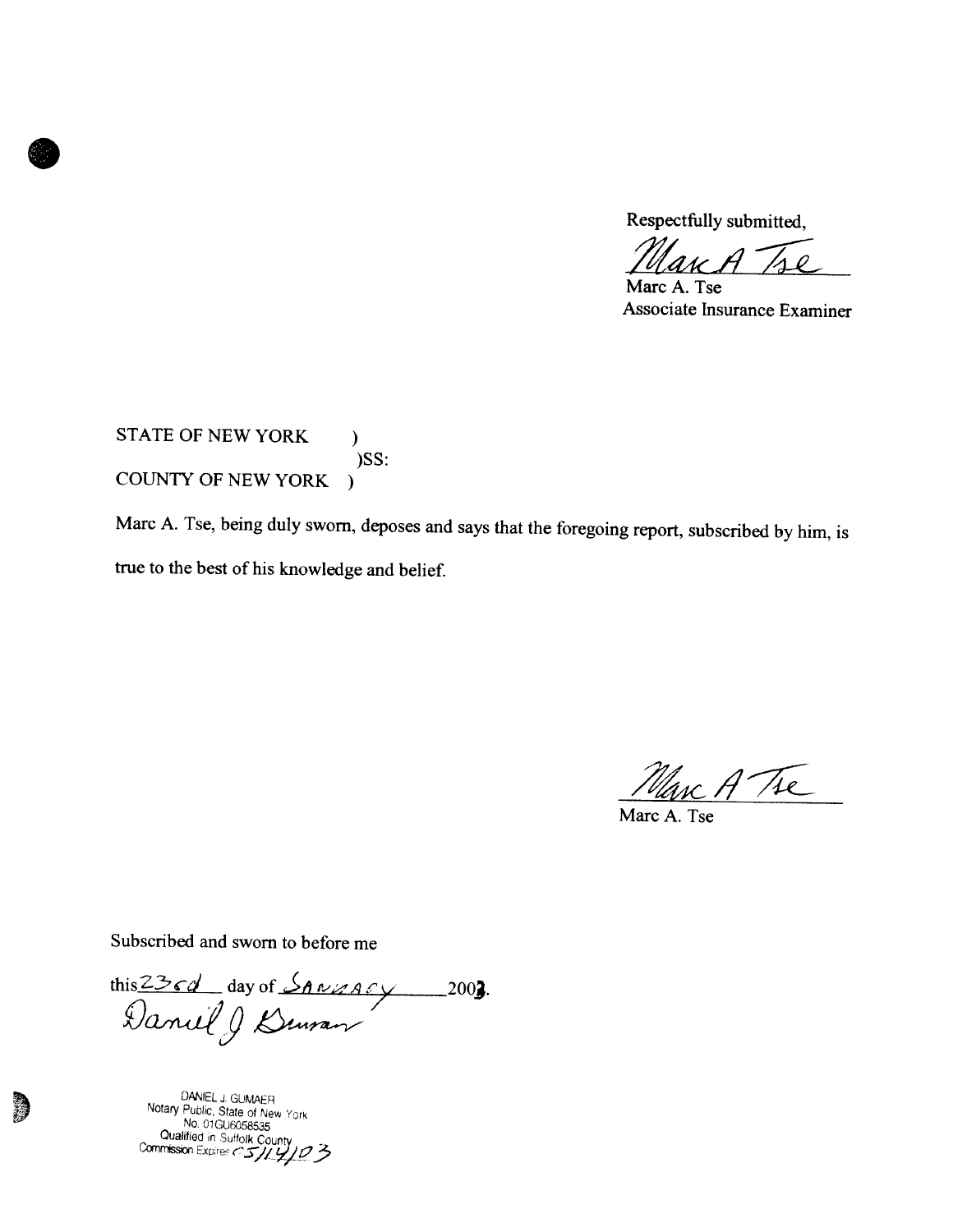Respectfully submitted,

anlat

Michael J. Lambert Principal Actuary

State of New York } SS County of New York

l.

MICHAEL J. LAMBERT, being duly sworn, deposes and says that the foregoing actuarial report, subscribed by him, is true to the best of his knowledge and belief.

Michael Loulat

Michael J. Lambert

Subscribed and sworn to before me

this 2301 day of <u>Sanuagy</u>, 2003.

DANIEL J. GUMAER<br>Notary Public. State of New York<br>No. 0 19 16058535<br>Qualified in Julifak County<br>Commission Expires of STOY/03